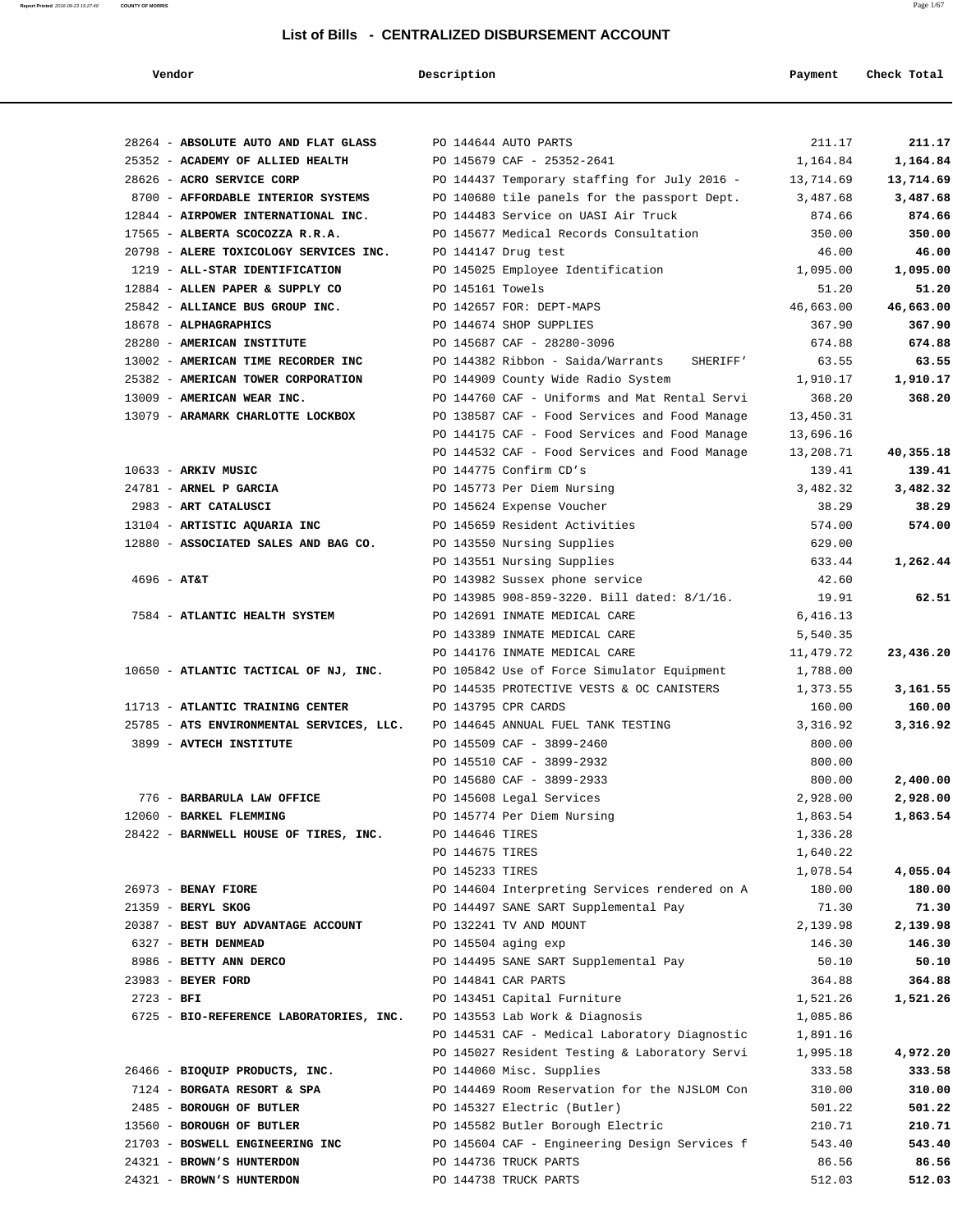#### DISBURSEMENT ACCOUNT

| Vendor                                                                        | Description                                                             | Payment    |
|-------------------------------------------------------------------------------|-------------------------------------------------------------------------|------------|
|                                                                               |                                                                         |            |
| 24321 - BROWN'S HUNTERDON                                                     | PO 145234 TRUCK PARTS                                                   | 1,177.73   |
| 12626 - BRUSHSTROKES                                                          | PO 145660 Resident Activities                                           | 135.00     |
| 20985 - BTII INSTITUTE, LLC                                                   | PO 145681 CAF - 20985-3221                                              | 1,376.00   |
| 20985 - BTII INSTITUTE, LLC                                                   | PO 145682 CAF - 20985-3236                                              | 1,552.00   |
| 20985 - BTII INSTITUTE, LLC                                                   | PO 145695 CAF - 20985-3252                                              | 1,504.00   |
| 13856 - CABLEVISION                                                           | PO 144491 Optimum Online                                                | 484.81     |
| 8451 - CABLEVISION                                                            | PO 145340 Cable Service                                                 | 242.49     |
| 13610 - CALIBRE PRESS INC                                                     | PO 144481 Training                                                      | 209.00     |
|                                                                               | 27428 - CALICO INDUSTRIES, INC. PO 145099 Can Liners ORDER NUMBER 81554 | 51.92      |
|                                                                               | PO 145384 CAF - Can Liners                                              | 3,933.80   |
| 28599 - CARAHSOFT TECHNOLOGY CORPORATION PO 143912 Open IO Licensing for UASI |                                                                         | 20,000.00  |
| 25478 - CAROUSEL INDUSTRIES                                                   | PO 126234 CAF - NJSC#A83925 - 911 System Upgr                           | 283,964.98 |
| 25478 - CAROUSEL INDUSTRIES                                                   | PO 140327 Equipment (Carousel)                                          | 7,708.14   |
| 25474 - CARRELLE L CALIXTE                                                    | PO 145775 Per Diem Nursing                                              | 3,944.00   |
| 7341 - CARTEGRAPH SYSTEMS INC                                                 | PO 144551 Bridge Maint. Review Data for Comp                            | 6,694.00   |
| 26592 - CATHERINE LAQUAGLIA                                                   | PO 144981 Travel Expense                                                | 42.42      |
| 10296 - CCG MARKETING SOLUTIONS                                               | PO 144459 Poll Book Production Services                                 | 3,844.83   |
| 4598 - CDW GOVERNMENT LLC                                                     | PO 140705 QUOTE # 1BNGNS5 MOBILE PRINTER                                | 703.62     |
|                                                                               | PO 142754 Printer                                                       | 203.76     |
|                                                                               | PO 143315 Hard Drives                                                   | 518.34     |
|                                                                               | PO 143322 Data Processing Expense NJIT SFT 58                           | 131.07     |
|                                                                               | PO 143323 Data Processing Supply                                        | 230.96     |
|                                                                               | PO 143334 Data Processing Supplies                                      | 264.28     |
|                                                                               | PO 143517 JDC Video Camera                                              | 154.40     |
|                                                                               | PO 144085 Equipment                                                     | 3,348.73   |
| 4598 - CDW GOVERNMENT LLC                                                     | PO 143925 Equipment (CDW-G)                                             | 490.91     |
|                                                                               | PO 144465 Fire Marshal Equipment                                        | 146.74     |
| 793 - CENTENNIAL PRODUCTS INC.                                                | PO 144726 Morgue Supplies                                               | 425.03     |
| 20487 - CENTURYLINK                                                           | PO 144914 Telephone T1 Chester                                          | 1,785.33   |
| 20487 - CENTURYLINK                                                           | PO 144926 Nutrition Exp                                                 | 45.15      |
| 4735 - CERBO LUMBER & HARDWARE                                                | PO 145115 BUILD MAINT                                                   | 157.60     |
| 28048 - CHABAD OF SE MORRIS COUNTY                                            | PO 144986 Training- CLE                                                 | 160.00     |
| 11904 - CHARLES COLLINS                                                       | PO 145629 Reimbursment to charles collins                               | 359.00     |
| 1627 - CHEMUNG SUPPLY CORP                                                    | PO 144236 SNOW PLOWING PARTS                                            | 7,079.34   |
| 13788 - CHERRY WEBER & ASSOC. PC                                              | PO 145526 CAF - Design Services for County Br                           | 2,436.80   |
|                                                                               | PO 145528 CAF - Design Services for County Br                           | 885.60     |
|                                                                               | PO 145617 CAF - Construction Inspection servi                           | 9,752.00   |
|                                                                               | PO 145630 CAF - Construction Inspection Servi                           | 11,430.00  |
| 28687 - CHERYL ANN HAYES                                                      | PO 145776 Per Diem Nursing                                              | 592.00     |
| 89 - CINTAS CORPORATION                                                       | PO 143706 medical supplies                                              | 143.76     |
|                                                                               | PO 144133 Safety Items                                                  | 85.93      |
| 21857 - CITYSIDE ARCHIVES, LTD                                                | PO 145633 CAF - Records Storage & Shredding S                           | 4,283.84   |
| 21857 - CITYSIDE ARCHIVES, LTD                                                | PO 145709 STORAGE & SHREDDING SERVICES SEPTEM                           | 811.06     |
| 25571 - CLEARY GIACOBBE ALFIERI &                                             | PO 145609 Legal Services - General                                      | 23,844.00  |
| 25571 - CLEARY GIACOBBE ALFIERI &                                             | PO 145611 Legal Services                                                | 294.00     |
| 8454 - CLIFTON ELEVATOR SERVICE CO INC                                        | PO 145130 CAF - Elevator Maintenance & Inspec                           | 5,814.00   |
| $11165 - COANJ$                                                               | PO 125931 COANJ MEETING                                                 | 750.00     |
| 24252 - COFFEE LOVERS COFFEE SERVICE                                          | PO 144984 Office Coffee                                                 | 136.95     |
| 6435 - COLOPLAST CORP                                                         | PO 143556 Nursing Supplies                                              | 3,848.88   |
|                                                                               | PO 143557 Nursing Supplies                                              | 2,204.40   |
| $12043$ - COMCAST                                                             | PO 143730 Long Valley Garage High Speed Inter                           | 230.18     |
| 9486 - COMPLETE SECURITY SYSTEMS, INC.                                        | PO 134502 SECURITY EQUIP - CR #22                                       | 8,695.00   |
|                                                                               | PO 145106 SECURITY EQUIP                                                | 484.50     |
| 13937 - COMPUTER CABLE & CONNECTOR CO                                         | PO 145330 9-1-1 project                                                 | 55.40      |
| 27936 - CONTINENTAL HARDWARE, INC.                                            | PO 145082 CAF - Doors and Hardware Supplies                             | 9,747.04   |

| Vendor                                                | Description       |                                                  | Payment           | Check Total     |
|-------------------------------------------------------|-------------------|--------------------------------------------------|-------------------|-----------------|
| 24321 - BROWN'S HUNTERDON                             |                   | PO 145234 TRUCK PARTS                            | 1,177.73          | 1,177.73        |
| 12626 - BRUSHSTROKES                                  |                   | PO 145660 Resident Activities                    | 135.00            | 135.00          |
| 20985 - BTII INSTITUTE, LLC                           |                   | PO 145681 CAF - 20985-3221                       | 1,376.00          | 1,376.00        |
| 20985 - BTII INSTITUTE, LLC                           |                   | PO 145682 CAF - 20985-3236                       | 1,552.00          | 1,552.00        |
| 20985 - BTII INSTITUTE, LLC                           |                   | PO 145695 CAF - 20985-3252                       | 1,504.00          | 1,504.00        |
| 13856 - CABLEVISION                                   |                   | PO 144491 Optimum Online                         | 484.81            | 484.81          |
| 8451 - CABLEVISION                                    |                   | PO 145340 Cable Service                          | 242.49            | 242.49          |
| 13610 - CALIBRE PRESS INC                             |                   | PO 144481 Training                               | 209.00            | 209.00          |
| 27428 - CALICO INDUSTRIES, INC.                       |                   | PO 145099 Can Liners ORDER NUMBER 81554          | 51.92             |                 |
|                                                       |                   | PO 145384 CAF - Can Liners                       | 3,933.80          | 3,985.72        |
| 28599 - CARAHSOFT TECHNOLOGY CORPORATION              |                   | PO 143912 Open IO Licensing for UASI             | 20,000.00         | 20,000.00       |
| 25478 - CAROUSEL INDUSTRIES                           |                   | PO 126234 CAF - NJSC#A83925 - 911 System Upgr    | 283,964.98        | 283,964.98      |
| 25478 - CAROUSEL INDUSTRIES                           |                   | PO 140327 Equipment (Carousel)                   | 7,708.14          | 7,708.14        |
| 25474 - CARRELLE L CALIXTE                            |                   | PO 145775 Per Diem Nursing                       | 3,944.00          | 3,944.00        |
| 7341 - CARTEGRAPH SYSTEMS INC                         |                   | PO 144551 Bridge Maint. Review Data for Comp     | 6,694.00          | 6,694.00        |
| 26592 - CATHERINE LAQUAGLIA                           |                   | PO 144981 Travel Expense                         | 42.42             | 42.42           |
| 10296 - CCG MARKETING SOLUTIONS                       |                   | PO 144459 Poll Book Production Services          | 3,844.83          | 3,844.83        |
| 4598 - CDW GOVERNMENT LLC                             |                   | PO 140705 OUOTE # 1BNGNS5 MOBILE PRINTER         | 703.62            |                 |
|                                                       | PO 142754 Printer |                                                  | 203.76            |                 |
|                                                       |                   | PO 143315 Hard Drives                            | 518.34            |                 |
|                                                       |                   | PO 143322 Data Processing Expense NJIT SFT 58    | 131.07            |                 |
|                                                       |                   | PO 143323 Data Processing Supply                 | 230.96            |                 |
|                                                       |                   | PO 143334 Data Processing Supplies               | 264.28            |                 |
|                                                       |                   | PO 143517 JDC Video Camera                       | 154.40            |                 |
|                                                       |                   | PO 144085 Equipment                              | 3,348.73          | 5,555.16        |
| 4598 - CDW GOVERNMENT LLC                             |                   | PO 143925 Equipment (CDW-G)                      | 490.91            |                 |
|                                                       |                   | PO 144465 Fire Marshal Equipment                 | 146.74            | 637.65          |
| 793 - CENTENNIAL PRODUCTS INC.                        |                   | PO 144726 Morgue Supplies                        | 425.03            | 425.03          |
| 20487 - CENTURYLINK                                   |                   | PO 144914 Telephone T1 Chester                   | 1,785.33<br>45.15 | 1,785.33        |
| 20487 - CENTURYLINK<br>4735 - CERBO LUMBER & HARDWARE |                   | PO 144926 Nutrition Exp<br>PO 145115 BUILD MAINT | 157.60            | 45.15<br>157.60 |
| 28048 - CHABAD OF SE MORRIS COUNTY                    |                   | PO 144986 Training- CLE                          | 160.00            | 160.00          |
| 11904 - CHARLES COLLINS                               |                   | PO 145629 Reimbursment to charles collins        | 359.00            | 359.00          |
| 1627 - CHEMUNG SUPPLY CORP                            |                   | PO 144236 SNOW PLOWING PARTS                     | 7,079.34          | 7,079.34        |
| 13788 - CHERRY WEBER & ASSOC. PC                      |                   | PO 145526 CAF - Design Services for County Br    | 2,436.80          |                 |
|                                                       |                   | PO 145528 CAF - Design Services for County Br    | 885.60            |                 |
|                                                       |                   | PO 145617 CAF - Construction Inspection servi    | 9,752.00          |                 |
|                                                       |                   | PO 145630 CAF - Construction Inspection Servi    | 11,430.00         | 24,504.40       |
| 28687 - CHERYL ANN HAYES                              |                   | PO 145776 Per Diem Nursing                       | 592.00            | 592.00          |
| 89 - CINTAS CORPORATION                               |                   | PO 143706 medical supplies                       | 143.76            |                 |
|                                                       |                   | PO 144133 Safety Items                           | 85.93             | 229.69          |
| 21857 - CITYSIDE ARCHIVES, LTD                        |                   | PO 145633 CAF - Records Storage & Shredding S    | 4,283.84          | 4,283.84        |
| 21857 - CITYSIDE ARCHIVES, LTD                        |                   | PO 145709 STORAGE & SHREDDING SERVICES SEPTEM    | 811.06            | 811.06          |
| 25571 - CLEARY GIACOBBE ALFIERI &                     |                   | PO 145609 Legal Services - General               | 23,844.00         | 23,844.00       |
| 25571 - CLEARY GIACOBBE ALFIERI &                     |                   | PO 145611 Legal Services                         | 294.00            | 294.00          |
| 8454 - CLIFTON ELEVATOR SERVICE CO INC                |                   | PO 145130 CAF - Elevator Maintenance & Inspec    | 5,814.00          | 5,814.00        |
| $11165$ - COANJ                                       |                   | PO 125931 COANJ MEETING                          | 750.00            | 750.00          |
| 24252 - COFFEE LOVERS COFFEE SERVICE                  |                   | PO 144984 Office Coffee                          | 136.95            | 136.95          |
| 6435 - COLOPLAST CORP                                 |                   | PO 143556 Nursing Supplies                       | 3,848.88          |                 |
|                                                       |                   | PO 143557 Nursing Supplies                       | 2,204.40          | 6,053.28        |
| $12043$ - COMCAST                                     |                   | PO 143730 Long Valley Garage High Speed Inter    | 230.18            | 230.18          |
| 9486 - COMPLETE SECURITY SYSTEMS, INC.                |                   | PO 134502 SECURITY EQUIP - CR #22                | 8,695.00          |                 |
|                                                       |                   | PO 145106 SECURITY EQUIP                         | 484.50            | 9,179.50        |
| 13937 - COMPUTER CABLE & CONNECTOR CO                 |                   | PO 145330 9-1-1 project                          | 55.40             | 55.40           |
| 27936 - CONTINENTAL HARDWARE, INC.                    |                   | PO 145082 CAF - Doors and Hardware Supplies      | 9,747.04          | 9,747.04        |
| 21755 - CORE PROMOTIONS, LLC                          |                   | PO 145334 New Hire Uniforms                      | 471.00            | 471.00          |
| 28834 - COREY ROSTA                                   |                   | PO 145358 2016 WORK BOOTS                        | 90.00             | 90.00           |
| 14643 - CORNERSTONE FAMILY                            |                   | PO 145675 CAF - Social Work Services             | 25,160.00         | 25,160.00       |
| 14027 - COUNTY COLLEGE OF MORRIS                      |                   | PO 145378 Expenditures in connection with maj    | 231,549.50        | 231,549.50      |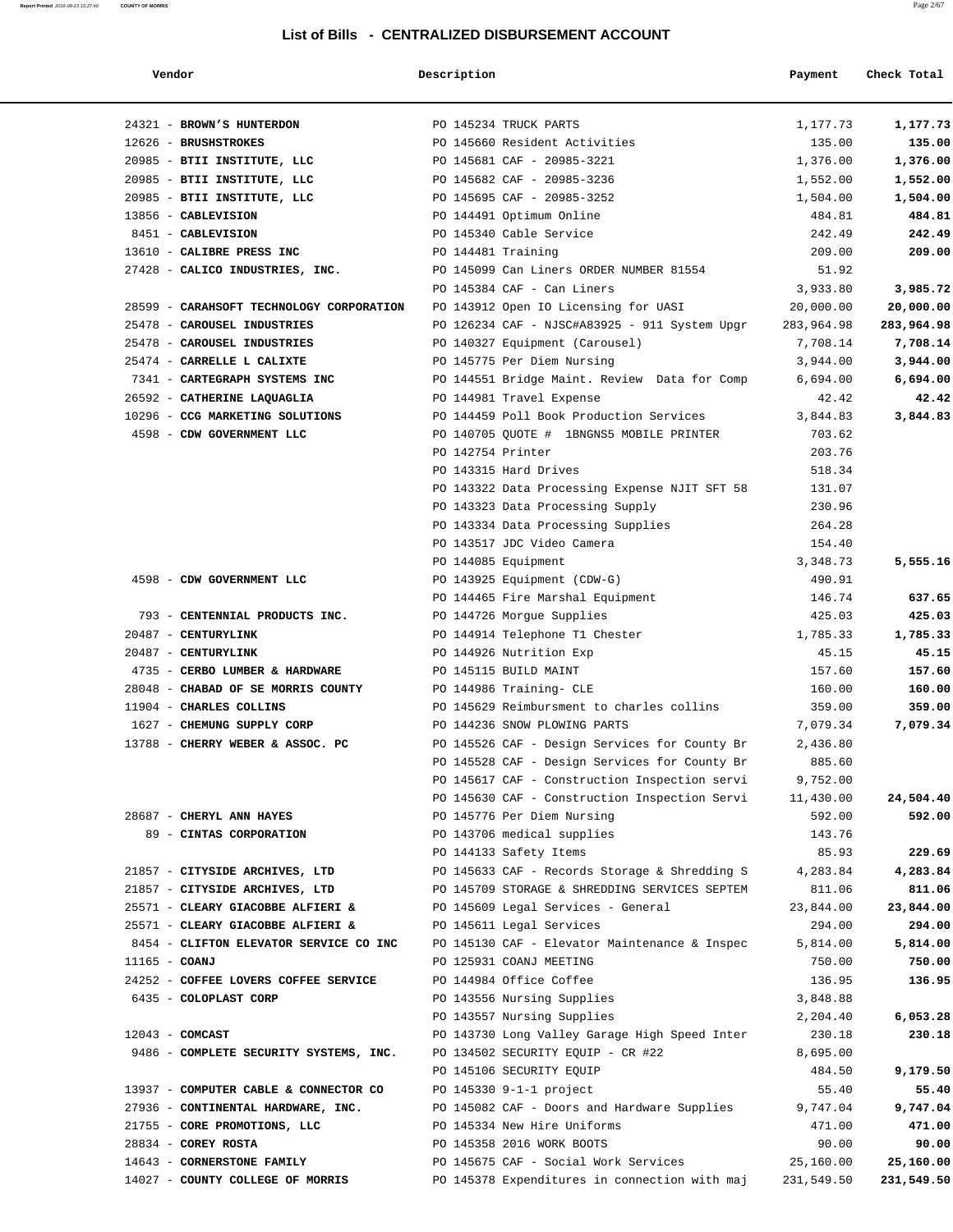| Vendor                                   | Description                                    | Payment    | Check Total |
|------------------------------------------|------------------------------------------------|------------|-------------|
| 14022 - COUNTY COLLEGE OF MORRIS         | PO 145707 2nd Half 9/16 Operating Budget       | 492,916.67 | 492,916.67  |
| 14031 - COUNTY CONCRETE CORP.            | PO 144420 Concrete                             | 413.00     | 413.00      |
| 13 - COUNTY OF MORRIS                    | PO 145909 1st Half of 9/16 Metered Mail        | 9,879.23   | 9,879.23    |
| 13 - COUNTY OF MORRIS                    | PO 145910 1st Half of 9/16 Metered Mail        | 374.64     | 374.64      |
| 13 - COUNTY OF MORRIS                    | PO 145951 TRANSFER FUNDS FOR DEDICATED TRUST   | 24,845.27  | 24,845.27   |
| 13 - COUNTY OF MORRIS                    | PO 145952 TRANSFER FUNDS FOR DEDICATED WEIGHT  | 108,499.04 | 108,499.04  |
| 14041 - COUNTY WELDING SUPPLY CO         | PO 144130 Oxygen Compressed                    | 27.64      |             |
|                                          | PO 144296 welding material                     | 44.25      | 71.89       |
| 24867 - CUTTING EDGE ACADEMY             | PO 145513 CAF - 24867-3009                     | 1,228.80   | 1,228.80    |
| $5239 - CWDA$                            | PO 144605 CWDA Monthly Meetings/Workshops      | 160.00     | 160.00      |
| 14102 - CY DRAKE LOCKSMITHS, INC.        | PO 144508 KEYS                                 | 38.60      |             |
|                                          | PO 144710 Supplies                             | 55.52      |             |
|                                          | PO 144678 SECURITY PARTS                       | 26.00      |             |
|                                          | PO 145238 KEY                                  | 3.20       | 123.32      |
| 12523 - D&B AUTO SUPPLY                  | PO 144647 AUTO PARTS                           | 3,367.79   |             |
|                                          | PO 144679 AUTO PARTS                           | 5,104.75   | 8,472.54    |
| 12523 - D&B AUTO SUPPLY                  | PO 145239 AUTO PARTS                           | 2,063.79   | 2,063.79    |
| 14123 - DAILY RECORD                     | PO 145199 Legal Ad - ACCT #ASB-70021874        | 72.84      | 72.84       |
| 14123 - DAILY RECORD                     | PO 145285 ADVERTISEMENT                        | 80.76      | 80.76       |
| 14123 - DAILY RECORD                     | PO 145462 ADVERTISEMENT                        | 96.60      | 96.60       |
| 14123 - DAILY RECORD                     | PO 145479 AD0001519076, AD0001519136, AD00015  | 306.32     | 306.32      |
| 5334 - DALA EKENEZAR                     | PO 145172 Ins. reimb. for 7/16 to 12/16        | 72.00      | 72.00       |
| 27177 - DAMACINA L. OKE                  | PO 145777 Per Diem Nursing                     | 1,289.05   | 1,289.05    |
| 28819 - DAMARIS HURTADO                  | PO 145175 Mi. Ins. reimb. for 1/16 to 12/16    | 166.40     | 166.40      |
| 28822 - DANIEL J GEIGER                  | PO 145222 EXPENSE VOUCHER                      | 90.00      | 90.00       |
| 11155 - DANILO LAPID                     | PO 145778 Per Diem Nursing                     | 4,440.00   | 4,440.00    |
| 8934 - DARREN COSTANZA                   | PO 145427 Work Boots                           | 90.00      | 90.00       |
| 25386 - DAVID JEAN-LOUIS                 | PO 145779 Per Diem Nursing                     | 1,973.16   | 1,973.16    |
| 6074 - DAVID MCGUIRE                     | PO 145424 2016 WORK BOOTS                      | 90.00      | 90.00       |
| 14202 - DECOTIIS, FITZPATRICK &          | PO 145602 Greystone Psychiatric Hospital-lega  | 444.20     | 444.20      |
| 5414 - DEENA LEARY                       | PO 145142 Expense Reimbursement - DL           | 2,803.17   | 2,803.17    |
| 14228 - DELL MARKETING L.P.              | PO 136944 LPS-Com Center 2015 Project          | 1,383.71   |             |
|                                          | PO 142827 County Clerk 2016 Project - Worksta  | 17,608.25  |             |
|                                          | PO 142850 Stock Order - Laptops                | 20,070.60  |             |
|                                          | PO 142917 Server Warranty Extensions - LPS     | 8,106.96   | 47,169.52   |
| 28637 - DELTA DENTAL OF NEW JERSEY, INC. | PO 144310 Dental coverage for $1/16$ to $6/16$ | 2,036.80   | 2,036.80    |
| 14249 - DELUXE INTERNATIONAL             | PO 144739 CAF - Two new 2017 Workstar Chassi   | 38.28      | 38.28       |
| 21638 - DENNIS GRAU                      | PO 145661 Resident Activities                  | 150.00     | 150.00      |
| 10267 - DEWBERRY ENGINEERS, INC          | PO 145601 CAF - Replacement of County Bridge   | 15,190.00  | 15,190.00   |
| 24829 - DHS MONITORING SERVICES          | PO 143558 Medical Treatment Outside of Facili  | 131.68     | 131.68      |
| 26686 - DIEGNAN & BROPHY, LLC.           | PO 145605 APS-Morris View                      | 2,952.00   | 2,952.00    |
| 24349 - DIRECT ENERGY BUSINESS MARKETING | PO 145314 NATURAL GAS                          | 741.55     | 741.55      |
| 24349 - DIRECT ENERGY BUSINESS MARKETING | PO 145315 GAS - HESS - SUPPLY - 1316           | 8,268.99   | 8,268.99    |
| 24349 - DIRECT ENERGY BUSINESS MARKETING | PO 145621 NATURAL GAS                          | 20.86      | 20.86       |
| 24335 - DISCOVERY BENEFITS INC.          | PO 144438 COBRA Payment for 7/16               | 65.00      | 65.00       |
| 27465 - DMC PROMOTIONS & SIGNS OF SENSE  | PO 144558 bags for the office                  | 825.83     | 825.83      |
| 21123 - DOMINION VOTING SYSTEMS INC      | PO 143809 Inv.DVS117076 Primary Election 6/7/  | 5,070.00   | 5,070.00    |
| 14379 - DOVER BRAKE & CLUTCH CO INC      | PO 144648 TRUCK PARTS                          | 54.82      | 54.82       |
| 14393 - DOVER WATER COMMISSIONERS        | PO 145317 WATER - DOVER PROBATION              | 64.66      | 64.66       |
| $14627 - E - PROBATE$ LLC                | PO 144849 WEBSITE UPDATE                       | 510.00     |             |
|                                          | PO 144850 SOFTWARE MAINTENANCE FOR MORRIS COU  | 2,700.00   |             |
|                                          | PO 144851 MAINTENANCE FOR MORRIS COUNTY        | 2,700.00   |             |
|                                          | PO 145178 REINSTALLING THE SCANNER             | 680.00     | 6,590.00    |
| 12467 - EDITHA MARQUEZ                   | PO 145780 Per Diem Nursing                     | 1,352.35   | 1,352.35    |
| 3814 - EDWARD J. BUZAK, ESQ.             | PO 145612 legal services                       | 3,030.00   | 3,030.00    |
| 21799 - EDWARD SHAPLEY                   | PO 145290 Science project reimbursement        | 15.49      | 15.49       |
| 26117 - EDWARDS LEARNING CENTER          | PO 145622 CAF - Edwards-JR/JS-16-WFNJ (cost-r  | 4,545.12   | 4,545.12    |

- 24194 **EILEEN TORMEY** PO 141508 Medicare B Reimbursement January 20 629.40 **629.40**
- 1462 **ELIZABETH A. JACOBSON** PO 145224 July August 2016 MIleage Expenses 172.55 **172.55**

**Report Printed** 2016-09-23 15:27:40 **COUNTY OF MORRIS** Page 3/67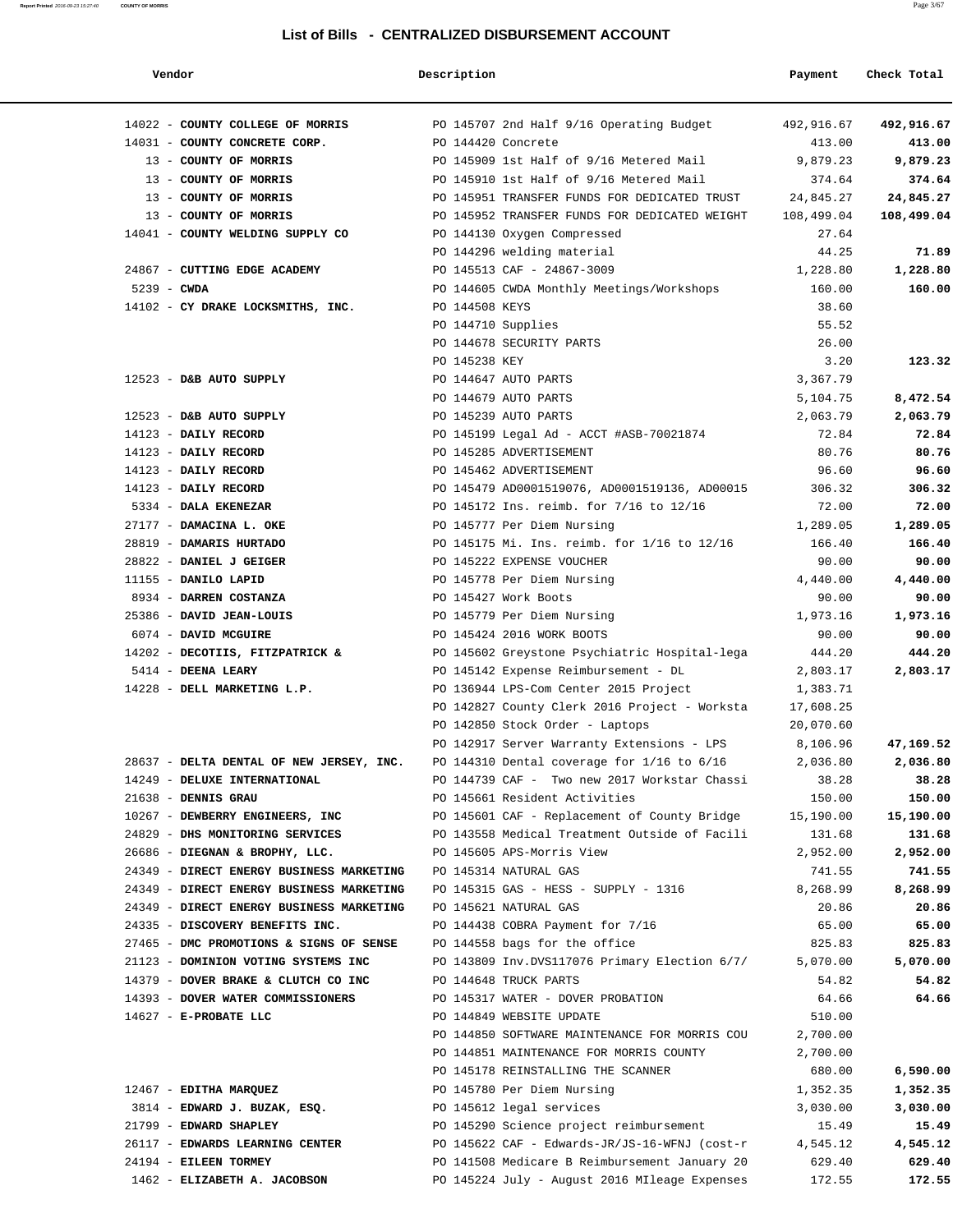| Vendor                                                    | Description                           |                                                                                 | Payment        | Check Total |
|-----------------------------------------------------------|---------------------------------------|---------------------------------------------------------------------------------|----------------|-------------|
| 27141 - ELLEN M. NOLL                                     |                                       | PO 145781 Per Diem Nursing                                                      | 745.01         | 745.01      |
| 6038 - ESSEX COUNTY HOSPITAL                              |                                       | PO 145366 D.H. July 2016                                                        | 3,806.68       |             |
|                                                           |                                       | PO 145367 A.L. July 2016                                                        | 3,870.00       | 7,676.68    |
| 20265 - EVELYN TOLENTINO                                  |                                       | PO 145782 Per Diem Nursing                                                      | 1,765.09       | 1,765.09    |
| 12515 - FASTENAL COMPANY                                  | PO 144750 PLUMBING                    |                                                                                 | 2,029.84       |             |
|                                                           | PO 144832 PLUMBING                    |                                                                                 | 222.05         |             |
|                                                           |                                       | PO 145085 GROUND MAINT                                                          | 59.48          | 2,311.37    |
| 20423 - FASTER URGENT CARE                                |                                       | PO 145103 CAF - Comprehensive Medical Service                                   | 32,445.01      | 32,445.01   |
| 14668 - FEDEX                                             |                                       | PO 144493 Express Mail                                                          | 167.52         |             |
|                                                           |                                       | PO 144479 Express Mail                                                          | 73.26          |             |
|                                                           |                                       | PO 144985 Express Mail                                                          | 63.13          |             |
|                                                           |                                       | PO 144804 Fedex Material for Road Project                                       | 236.12         |             |
|                                                           | PO 145186 Shipping                    |                                                                                 | 28.11          |             |
|                                                           | PO 145453 Shipping                    |                                                                                 | 65.50          |             |
|                                                           |                                       | PO 145662 Express Shipping                                                      | 59.89          | 693.53      |
| 9388 - FF1 PROFESSIONAL SAFETY SERVICES                   |                                       | PO 144702 Uniforms, Accessories                                                 | 510.64         | 510.64      |
| 12151 - FLEMINGTON BUICK CHEVROLET                        |                                       | PO 144650 CAR PARTS                                                             | 277.41         |             |
|                                                           |                                       | PO 144680 CAR PARTS                                                             | 1,398.94       |             |
|                                                           |                                       | PO 145240 CAR PARTS                                                             | 783.06         | 2,459.41    |
| 27167 - FLEMINGTON CHRYSLER                               |                                       | PO 144681 CAR PARTS                                                             | 258.54         |             |
|                                                           |                                       | PO 145241 CAR PARTS                                                             | 25.97          | 284.51      |
| 2147 - FLEMINGTON DEPT STORE INC                          | PO 145104 Uniforms                    |                                                                                 | 11,930.50      |             |
|                                                           |                                       | PO 144995 Uniform & Accessories                                                 | 414.00         | 12,344.50   |
| 28260 - FRANKLIN-GRIFFITH LLC                             |                                       | PO 144749 CAF - Electrical Supplies                                             | 3,444.68       | 3,444.68    |
| 14786 - FRED PRYOR SEMINARS                               | PO 144651 SEMINAR                     |                                                                                 | 597.00         | 597.00      |
| 14787 - FREEDOM HOUSE INC.                                |                                       | PO 145318 CH51-1610 August 2016                                                 | 7,756.00       | 7,756.00    |
| 27628 - FRENKEL BENEFITS, LLC                             |                                       | PO 145216 September Admin & Consulting Svcs f                                   | 10,416.67      | 10,416.67   |
| 27628 - FRENKEL BENEFITS, LLC                             |                                       | PO 145631 Admin Svcs (Mailings & Postage) for                                   | 17,436.07      | 17,436.07   |
| 28238 - FRIENDLY CARE MEDICAL                             |                                       | PO 143554 Reisdent Medical Transport                                            | 718.00         | 718.00      |
| 28238 - FRIENDLY CARE MEDICAL                             |                                       | PO 143555 Resident Medical Transport                                            | 520.00         | 520.00      |
| 28238 - FRIENDLY CARE MEDICAL                             |                                       | PO 145029 Medical Transport                                                     | 514.21         | 514.21      |
| 28238 - FRIENDLY CARE MEDICAL                             |                                       | PO 145030 Medical Transport                                                     | 1,332.00       | 1,332.00    |
| 14841 - GALETON GLOVES                                    |                                       | PO 144423 safety items                                                          | 94.20          | 94.20       |
| $14852$ - GANN LAW BOOKS                                  |                                       | PO 144499 NJ STATUTES TITLE 18A, 2016/2017 ED                                   | 114.00         | 114.00      |
| 19081 - GATES FLAG & BANNER, CO. INC.                     | PO 144830 FLAGS                       |                                                                                 | 1,007.50       | 1,007.50    |
| 14726 - GEN-EL SAFETY & INDUSTRIAL                        |                                       | PO 141954 Fire Boots                                                            | 871.20         | 871.20      |
| 27836 - GENERAL FOUNDRIES INC                             |                                       | PO 144722 Catch Basin Drainage & Pipes                                          | 6,722.00       | 6,722.00    |
| 14887 - GENERAL PLUMBING SUPPLY INC.                      | PO 145128 PLUMBING                    |                                                                                 | 73.41          | 73.41       |
| 28522 - GEORGE S HALL INC.                                | PO 144903 HVAC                        |                                                                                 | 652.65         | 652.65      |
| 8269 - GEORGINA GRAY-HORSLEY                              |                                       | PO 145783 Per Diem Nursing                                                      | 928.00         | 928.00      |
| 27440 - GERISCRIPT PHARMACY<br>14908 - GFOA OF NEW JERSEY |                                       | PO 145663 CAF - Pharmaceutical and Related Se                                   | 31,697.53      | 31,697.53   |
|                                                           |                                       | PO 145740 Registration for 2016 fall conferen<br>PO 144157 MAINTENANCE SUPPLIES | 325.00         | 325.00      |
| $14983$ - GRAINGER<br>$14984 -$ GRAINGER                  |                                       |                                                                                 | 44.58<br>77.76 | 44.58       |
|                                                           | PO 144297 supplies<br>PO 144682 TOOLS |                                                                                 | 119.29         |             |
|                                                           |                                       | PO 144756 BUILD MAINT/ SMALL TOOLS                                              | 332.09         |             |
|                                                           |                                       | PO 145059 EQUIPMENT/ ELECTRICAL/ BUILD MAINT                                    | 11,266.45      |             |
|                                                           |                                       | PO 145132 BLDG MAINT/ OTHER ADMIN                                               | 986.74         |             |
|                                                           | PO 145242 TOOLS                       |                                                                                 | 487.72         | 13,270.05   |
| 20712 - GREELCO INC                                       |                                       | PO 144652 PLOW PARTS                                                            | 3,956.90       | 3,956.90    |
| 10931 - GREEN ' ERGY LLC                                  |                                       | PO 145664 Resident Activities                                                   | 200.00         | 200.00      |
| 8732 - GREGORIO RONDON                                    |                                       | PO 145352 2016 WORK BOOTS - NIGHT CREW                                          | 90.00          | 90.00       |
| 20005 - GROFF TRACTOR NEW JERSEY, LLC                     |                                       | PO 144683 TRUCK PARTS                                                           | 107.06         | 107.06      |
| $2813 - GSETA$                                            |                                       | PO 144005 Full-Page Ad for Annual GSETA progr                                   | 100.00         | 100.00      |
| $15026$ - GSETA                                           |                                       | PO 144485 Registration Fees for GSETA Confere                                   | 900.00         | 900.00      |
| 9728 - HARRIET VALLECER RN                                |                                       | PO 145784 Per Diem Nursing                                                      | 1,333.11       | 1,333.11    |
| 10752 - HATCH MOTT MACDONALD LLC                          |                                       | PO 142016 Inspection of 2 dams in Morris Coun                                   | 3,700.00       |             |
|                                                           |                                       | PO 145603 CAF - Design Services for Drainage                                    | 2,857.00       | 6,557.00    |
| 4059 - HEALTH CARE LOGISTICS INC.                         |                                       | PO 144539 MEDICAL SUPPLIES                                                      | 180.19         | 180.19      |
|                                                           |                                       |                                                                                 |                |             |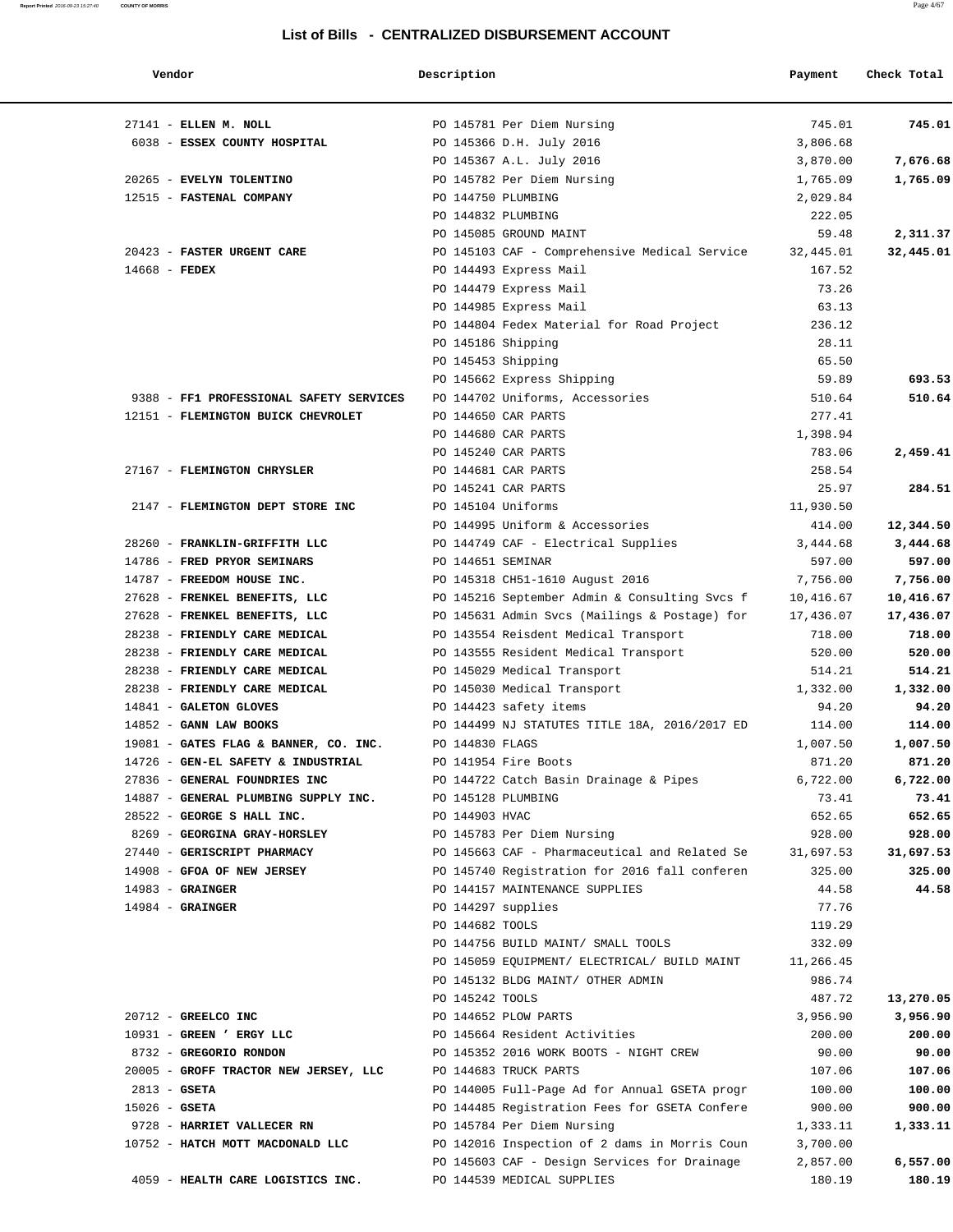| Vendor                                                                       | Description     |                                               | Payment   | Check Total |
|------------------------------------------------------------------------------|-----------------|-----------------------------------------------|-----------|-------------|
| 8685 - HENRY SCHEIN INC                                                      |                 | PO 143874 CAF - Medical and OTC Supplies BID  | 185.28    |             |
|                                                                              |                 | PO 144538 CAF - Medical and OTC Supplies BID  | 52.34     |             |
|                                                                              |                 | PO 144540 CAF - Medical and OTC Supplies BID  | 2,078.64  | 2,316.26    |
| 21459 - HERTZ EQUIPMENT RENTAL CORPORATION PO 140503 OTHER OUTSIDE           |                 |                                               | 1,450.17  | 1,450.17    |
| 26061 - HOLLINGER METAL EDGE INC.                                            |                 | PO 144289 Book Cradles and Wedges - Order Nu  | 353.36    | 353.36      |
| 28404 - HOME DEPOT U.S.A., INC.                                              |                 | PO 145381 HOME DEPOT SUPPLIES - ACCT# 6035355 | 486.10    |             |
|                                                                              |                 | PO 145474 HOME DEPOT SUPPLIES - ACCT# 6035355 | 142.32    | 628.42      |
| 20737 - HOOVER TRUCK CENTERS INC                                             |                 | PO 144653 TRUCK PARTS                         | 2,060.16  | 2,060.16    |
| 20737 - HOOVER TRUCK CENTERS INC                                             |                 | PO 144684 TRUCK PARTS                         | 1,782.86  | 1,782.86    |
| 10767 - ILLIENE CHARLES, RN                                                  |                 | PO 145785 Per Diem Nursing                    | 3,312.24  | 3,312.24    |
| 15309 - IMAGE ACCESS CORP                                                    |                 | PO 144742 Fujitsu -Fl-7160 scanner w/1 year A | 4,795.00  | 4,795.00    |
| 4592 - INFORMATION & TECHNOLOGY                                              |                 | PO 145480 CAF - 4592-3207                     | 672.00    |             |
|                                                                              |                 | PO 145481 CAF - 4592-3202                     | 552.00    |             |
|                                                                              |                 | PO 145482 CAF - 4592-3205                     | 696.00    |             |
|                                                                              |                 | PO 145483 CAF - 4592-3210                     | 672.00    |             |
|                                                                              |                 | PO 145484 CAF - 4592-3201                     | 600.00    |             |
|                                                                              |                 | PO 145505 CAF - 4592-3204                     | 696.00    |             |
|                                                                              |                 | PO 145506 CAF - 4592-3208                     | 696.00    |             |
|                                                                              |                 | PO 145507 CAF - 4592-3217                     | 648.00    | 5,232.00    |
| 4592 - INFORMATION & TECHNOLOGY                                              |                 | PO 145508 CAF - 4592-3209                     | 672.00    | 672.00      |
| 15337 - INFORMATION TODAY INC                                                |                 | PO 144778 Confrim Corporate Giving Directory  | 684.53    | 684.53      |
| 1664 - INGRAM LIBRARY SERVICES                                               |                 | PO 144790 Received Books                      | 656.90    |             |
|                                                                              |                 | PO 144791 ipage Books - XHECK                 | 76.27     |             |
|                                                                              |                 | PO 144792 Received Books                      | 2,738.06  |             |
|                                                                              |                 | PO 144793 ipage Books - XHECK                 | 206.05    |             |
|                                                                              |                 | PO 144794 Received Books                      | 4,499.08  |             |
|                                                                              |                 | PO 144795 ipage - ALIBRIS                     | 68.10     | 8,244.46    |
| 1664 - INGRAM LIBRARY SERVICES                                               |                 | PO 144796 ipage Books                         | 911.12    |             |
|                                                                              |                 | PO 144797 ipage Books                         | 1,137.15  |             |
|                                                                              |                 | PO 144836 ipage Books                         | 1,015.09  | 3,063.36    |
| 4859 - INSTITUTE FOR FORENSIC PSYCHOLOGY PO 145098 New Employees Psych tests |                 |                                               | 700.00    | 700.00      |
| 6100 - INTER CITY TIRE                                                       | PO 144654 TIRES |                                               | 1,090.75  |             |
|                                                                              | PO 144685 TIRES |                                               | 206.68    |             |
|                                                                              | PO 145244 TIRES |                                               | 869.92    | 2,167.35    |
| 24889 - JACQUELINE G. GUILLAUME                                              |                 | PO 145625 Employee Reimbursement              | 30.00     | 30.00       |
| 8482 - JAGDISH DANG                                                          |                 | PO 145665 Professional Consultation           | 2,200.00  | 2,200.00    |
| 20342 - JAMES TRIMBLE                                                        |                 | PO 144580 4H facilities mgr. hours            | 5,500.00  | 5,500.00    |
| 14340 - JANET DONALDSON                                                      |                 | PO 145628 Receipts for the Daily Record Star  | 46.99     | 46.99       |
| 27384 - JASON DUCCINI                                                        |                 | PO 145574 staff travel reimbursement          | 128.80    | 128.80      |
| 21088 - JENNIFER CARPINTERI                                                  |                 | PO 145666 Morris View Petty Cash Fund Reimbur | 349.67    | 349.67      |
| 960 - JERSEY CENTRAL POWER & LIGHT                                           | PO 144543 JCP&L |                                               | 40.72     | 40.72       |
| 960 - JERSEY CENTRAL POWER & LIGHT                                           |                 | PO 144910 Utility - Electric JCPL             | 1,601.75  | 1,601.75    |
| 960 - JERSEY CENTRAL POWER & LIGHT                                           |                 | PO 145304 ELECTRIC - MASTER ACCOUNT           | 56,527.94 | 56,527.94   |
| 960 - JERSEY CENTRAL POWER & LIGHT                                           |                 | PO 145305 ELECTRIC - MOSQUITO CONTROL         | 1,062.72  | 1,062.72    |
| 960 - JERSEY CENTRAL POWER & LIGHT                                           |                 | PO 145306 ELECTRIC - 0538 REMOTE LOCATIONS    | 3,844.16  | 3,844.16    |
| 960 - JERSEY CENTRAL POWER & LIGHT                                           |                 | PO 145307 ELECTRIC - 0537 THE HILL            | 97,328.96 | 97,328.96   |
| 960 - JERSEY CENTRAL POWER & LIGHT                                           |                 | PO 145450 ELECTRIC - RUTH DAVIS DR / CAC      | 509.02    | 509.02      |
| 960 - JERSEY CENTRAL POWER & LIGHT                                           | PO 145575 JCP&L |                                               | 56.65     | 56.65       |
| 960 - JERSEY CENTRAL POWER & LIGHT                                           | PO 145576 JCP&L |                                               | 33.26     | 33.26       |
| 960 - JERSEY CENTRAL POWER & LIGHT                                           | PO 145640 JCP&L |                                               | 494.14    | 494.14      |
| 960 - JERSEY CENTRAL POWER & LIGHT                                           | PO 145649 JCP&L |                                               | 17.41     | 17.41       |
| 960 - JERSEY CENTRAL POWER & LIGHT                                           | PO 145650 JCP&L |                                               | 17.41     | 17.41       |
| 960 - JERSEY CENTRAL POWER & LIGHT                                           |                 | PO 145667 Morris View Electric                | 66,760.17 | 66,760.17   |
| 16888 - JERSEY PAPER PLUS INC                                                |                 | PO 143018 CAF - Coarse Paper & Household Supp | 1,510.00  |             |
|                                                                              |                 | PO 144528 CAF - Coarse Paper & Household Supp | 2,705.08  | 4,215.08    |
| 15508 - JML MEDICAL INC.                                                     |                 | PO 145676 CAF - Various Medical Supplies      | 10,001.62 | 10,001.62   |
| 11124 - JOHN MACLEAN                                                         |                 | PO 145342 EXPENSE VOUCHER                     | 29.77     | 29.77       |
| 3136 - JOHN SKEWES                                                           |                 | PO 145425 Work Boots                          | 90.00     | 90.00       |
| 15521 - JOHNSON TRUCK ACCESSORIES INC                                        | PO 145162 Parts |                                               | 154.97    | 154.97      |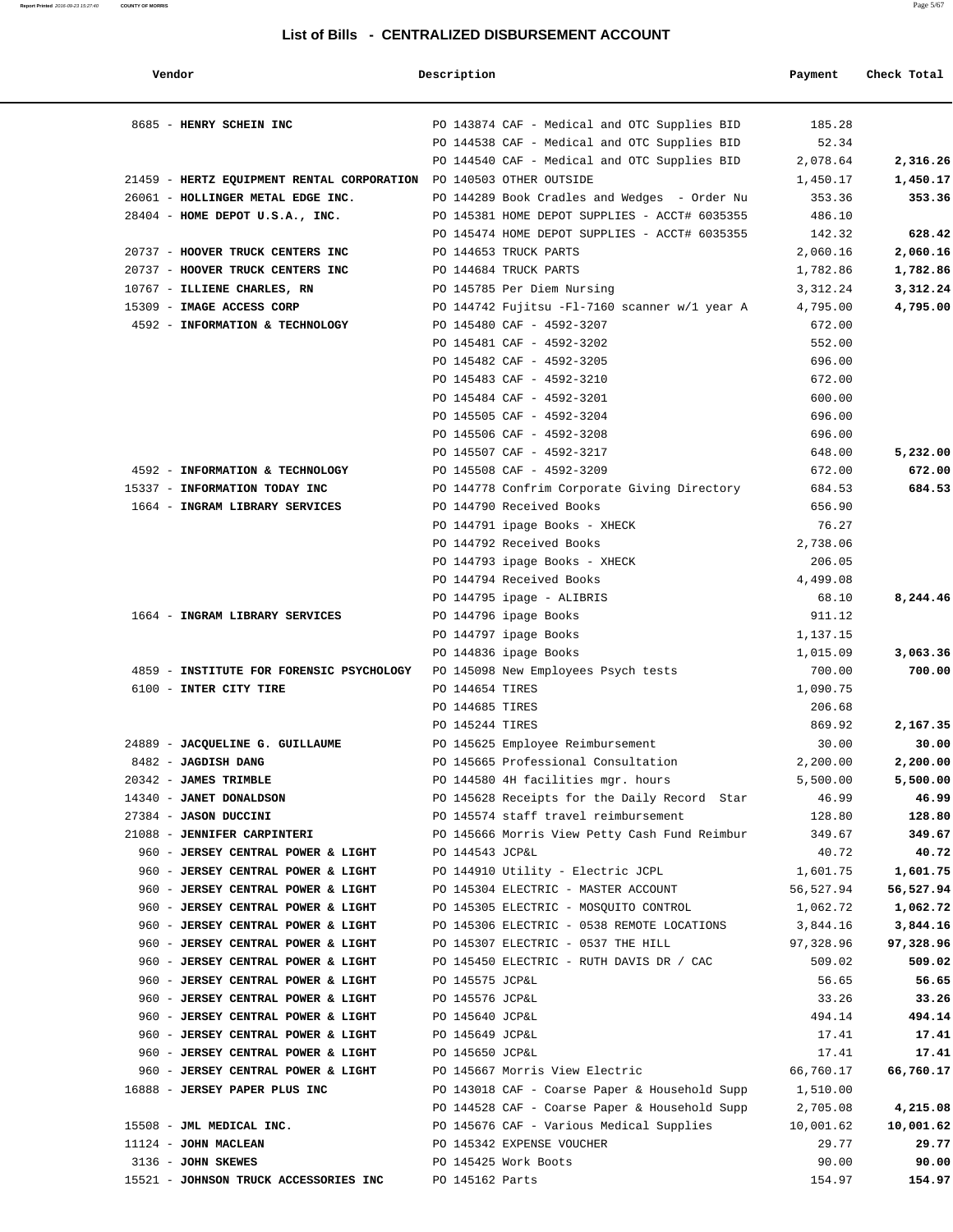| Vendor |  |
|--------|--|
|        |  |

| Vendor                                                                                  | Description                                                                          | Payment              | Check Total          |
|-----------------------------------------------------------------------------------------|--------------------------------------------------------------------------------------|----------------------|----------------------|
| 2695 - JOHNSTONE SUPPLY                                                                 | PO 145349 HVAC                                                                       | 5,150.46             |                      |
|                                                                                         | PO 145443 HVAC                                                                       | 32.75                |                      |
|                                                                                         | PO 145563 HVAC                                                                       | 1,883.72             | 7,066.93             |
| 8556 - JOSE AVELAR                                                                      | PO 145320 2016 WORK BOOTS - NIGHT CREW                                               | 84.98                | 84.98                |
| 24922 - JOSEPH ABRUSCI                                                                  | PO 144967 DRE Grant                                                                  | 2,273.55             | 2,273.55             |
| 8308 - JW HERITAGE CONSTRUCTION                                                         | PO 144748 BLDG REPAIRS                                                               | 4,386.07             | 4,386.07             |
| 16787 - KELLY O'NEILL-MCGUIRE                                                           | PO 145464 travel reimbursement                                                       | 286.35               | 286.35               |
| 24100 - KENNETH PLATT                                                                   | PO 145426 Work Boots                                                                 | 89.99                | 89.99                |
| 15574 - KENVIL POWER EQUIPMENT, INC.                                                    | PO 143818 parts for equipment                                                        | 303.94               |                      |
|                                                                                         | PO 144404 Pole Pruner                                                                | 563.51               |                      |
|                                                                                         | PO 144615 Starter                                                                    | 270.96               | 1,138.41             |
| 15587 - KEYSTONE PUBLIC SAFETY INC.                                                     | PO 139529 R#2 12/21/15, Keystone                                                     | 600.00               | 600.00               |
| 15596 - KILBOURNE & KILBOURNE                                                           | PO 145031 Employee Recognition                                                       | 281.40               | 281.40               |
| 28852 - KIMBERLY M. JOHNSON                                                             | PO 145562 Notary Reimbursement                                                       | 90.72                | 90.72                |
| 12726 - LANGUAGE LINE SERVICES                                                          | PO 144537 LANGUAGE TRANSLATION SERVICE                                               | 299.20               |                      |
|                                                                                         | PO 144607 Interpretation services                                                    | 25.50                | 324.70               |
| 15688 - LANIGAN ASSOCIATES INC                                                          | PO 143326 Body Armor                                                                 | 1,072.65             | 1,072.65             |
| 25486 - LASZLO CSENGETO                                                                 | PO 145177 Mi. reimb. for 8/16                                                        | 25.20                | 25.20                |
| 25383 - LAW OFFICE OF ROBERT J. GREENBAUM PO 145623 Various legal services August, 2016 |                                                                                      | 4,104.00             | 4,104.00             |
| 15709 - LAWMEN SUPPLY CO OF NJ, INC.                                                    | PO 141732 PLEASE ORDER - Rifles/SERT                                                 | SHER<br>4,023.00     |                      |
|                                                                                         | PO 143410 PLEASE ORDER - Hawk Products/CIS                                           | 1,007.14             | 5,030.14             |
| 5855 - LEXIS NEXIS                                                                      | PO 142833 Confirm On-Line Service for June 01                                        | 174.00               | 174.00               |
| 15775 - LIFESAVERS INC                                                                  | PO 143619 Education, School Training                                                 | 25.00                | 25.00                |
| 5989 - LINCOLN TECHNICAL INSTITUTE                                                      | PO 145686 CAF - 5989-2646                                                            | 245.76               | 245.76               |
| 1483 - LINDA CARUTH                                                                     | PO 145164 Ins. reimb. for 7/16 to 12/16                                              | 72.00                | 72.00                |
| 28578 - LISA PROKOPOWITZ                                                                | PO 145668 Resident Activities                                                        | 150.00               | 150.00               |
| 15816 - LONGFELLOWS SANDWICH DELI                                                       | PO 145202 2016 Human Services - Meeting Refre                                        | 79.92                | 79.92                |
| 15816 - LONGFELLOWS SANDWICH DELI                                                       | PO 145434 2016 Department of Human Services M                                        | 137.99               | 137.99               |
| 15816 - LONGFELLOWS SANDWICH DELI                                                       | PO 145727 2016 Department of Human Services M                                        | 62.99                | 62.99                |
| 1777 - LORCO PETROLEUM SERVICES                                                         | PO 144686 WASTE DISPOSAL                                                             | 112.35               | 112.35               |
| 8307 - LOREEN RAFISURA                                                                  | PO 145786 Per Diem Nursing                                                           | 1,223.96             | 1,223.96             |
| 21100 - LOUISE R. MACCHIA                                                               | PO 145787 Per Diem Nursing                                                           | 2,538.20             | 2,538.20             |
| 15866 - M & N PARTY STORE                                                               | PO 143559 Resident Activities                                                        | 92.78                | 92.78                |
| 16280 - M. C. ECONOMIC DEVELOPMENT                                                      | PO 145375 Fourth quarter special project fund                                        | 57,500.00            | 57,500.00            |
| 7568 - MADUKWE IMO IBOKO, RN                                                            | PO 145788 Per Diem Nursing                                                           | 2,369.48             | 2,369.48             |
| 25080 - MARIA CARMELITA OBLINA                                                          | PO 145789 Per Diem Nursing                                                           | 931.48               | 931.48               |
| 28041 - MARIA'S PIZZERIA & RESTAURANT                                                   | PO 143740 Meal                                                                       | 11.50                | 11.50                |
| 28846 - MARIE PREMICE                                                                   | PO 145626 Employee Reimbursement                                                     | 30.00                | 30.00                |
| 26678 - MARION ENNIS                                                                    | PO 145790 Per Diem Nursing                                                           | 2,178.60             | 2,178.60             |
| 687 - MARTELL ELLIS                                                                     | PO 145316 Work Boots                                                                 | 90.00                | 90.00                |
| $11023$ - MARTHA YAGHI                                                                  | PO 145791 Per Diem Nursing                                                           | 596.44               | 596.44               |
| 9935 - MASTER DRIVING SCHOOL INC.                                                       | PO 145692 CAF - 9935-3124                                                            | 3,192.00             | 3,192.00             |
| 9650 - MC LEAGUE OF MUNICIPALITIES                                                      | PO 144454 Reservation for the following to at                                        | 500.00               |                      |
|                                                                                         | PO 144345 2 from the County Clerk's will atte                                        | 100.00               | 600.00               |
| 27603 - MCKESSON MEDICAL SURGICAL                                                       | PO 142464 Clinical IV Infusion Pump<br>PO 145907 PROFESSIONAL SERVICES               | 2,197.99             | 2,197.99             |
| 14264 - MCMANIMON, SCOTLAND & BAUMANN LLC                                               | PO 145908 PROFESSIONAL SERVICES                                                      | 7,826.01<br>300.00   | 8,126.01             |
|                                                                                         |                                                                                      |                      |                      |
| 26598 - MEDCARE MEDICAL SUPPLY INC.<br>26598 - MEDCARE MEDICAL SUPPLY INC.              | PO 143560 MedA Resident Medical Supplies<br>PO 143561 MedA Food Source for Residents | 1,185.66<br>2,289.39 | 1,185.66<br>2,289.39 |
| 26598 - MEDCARE MEDICAL SUPPLY INC.                                                     | PO 145032 MedA Patient Medical Supplies                                              | 232.68               | 232.68               |
| 26598 - MEDCARE MEDICAL SUPPLY INC.                                                     | PO 145033 MedA/Nestle Food Source                                                    | 636.19               | 636.19               |
| 12460 - MEDIA SUPPLY, INC.                                                              | PO 144983 Discs                                                                      | 404.50               |                      |
|                                                                                         | PO 144990 Megan's Law Grant Equipment Purchas                                        | 318.00               | 722.50               |
| 20839 - MEDLINE INDUSTRIES INC                                                          | PO 143562 Resident Safety Devices                                                    | 2,560.19             | 2,560.19             |
| 20839 - MEDLINE INDUSTRIES INC                                                          | PO 145035 Safe Equipment                                                             | 3,110.59             | 3,110.59             |
| 20839 - MEDLINE INDUSTRIES INC                                                          | PO 145036 Nursing Supply                                                             | 1,924.40             | 1,924.40             |
| 8443 - MELOJANE CELESTINO                                                               | PO 145792 Per Diem Nursing                                                           | 296.00               | 296.00               |
| 27879 - METRO PET SUPPLY INC.                                                           | PO 139397 Dog Food - K9                                                              | 1,302.22<br>SH       | 1,302.22             |
| 16158 - MGL PRINTING SOLUTIONS                                                          | PO 145134 INV 140068 - ITEM M114-19 LASER CON                                        | 2,754.00             | 2,754.00             |
|                                                                                         |                                                                                      |                      |                      |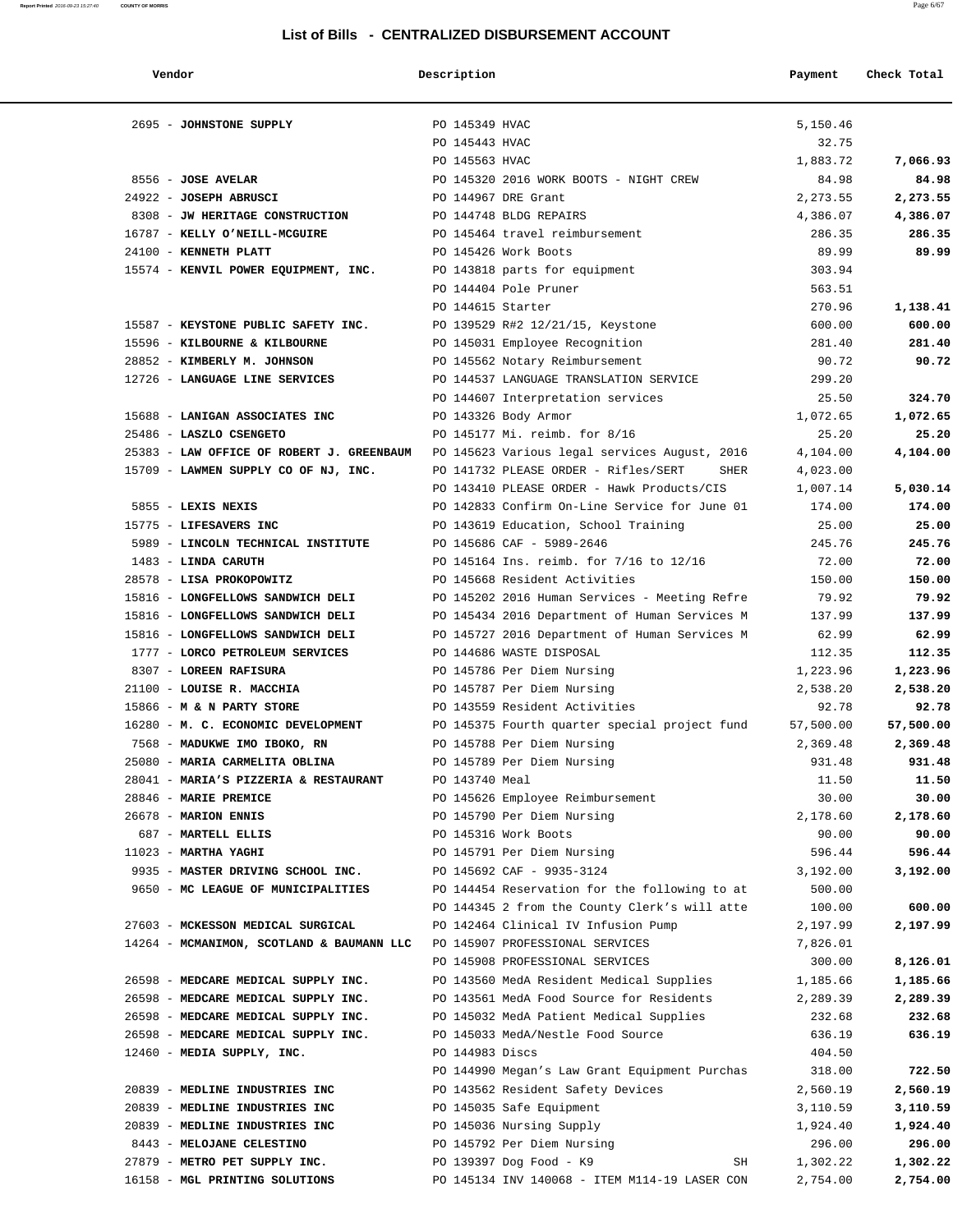| Vendor                                                                             | Description     |                                                   | Payment   | Check Total |
|------------------------------------------------------------------------------------|-----------------|---------------------------------------------------|-----------|-------------|
| 24951 - MICHELLE CAPILI                                                            |                 | PO 145793 Per Diem Nursing                        | 3,847.63  | 3,847.63    |
| 789 - MICHIYO BRAGDON                                                              |                 | PO 145168 Ins. reimb. for 1/16 to 12/16           | 144.00    | 144.00      |
| 295 - MID-ATLANTIC TRUCK CENTRE INC                                                |                 | PO 144737 TRUCK PARTS                             | 154.31    |             |
|                                                                                    |                 | PO 144740 TRUCK PARTS                             | 503.09    | 657.40      |
| 11453 - MIDWEST TAPE LLC                                                           |                 | PO 144780 Confirm CD's & DVD's                    | 2,335.01  | 2,335.01    |
| 1101 - MII PUBLICATIONS                                                            |                 | PO 144413 Electronic Subscription                 | 1,994.00  | 1,994.00    |
| 16207 - MILLER & CHITTY CO INC                                                     |                 | PO 145037 CAF - Boiler Cleaning & Services        | 5,751.40  |             |
|                                                                                    |                 | PO 145038 CAF - Boiler Cleaning & Services        | 2,170.00  | 7,921.40    |
| 6408 - MIRION TECHNOLOGIES (GDS) INC                                               |                 | PO 144368 TLD Badges - SHERIFF'S OFFICE           | 553.00    | 553.00      |
| 25428 - MIRLENE ESTRIPLET                                                          |                 | PO 145794 Per Diem Nursing                        | 4,953.38  | 4,953.38    |
| 28575 - MIS MULTIMEDIA GROUP, LLC                                                  |                 | PO 143572 Video Advertising for Admissions De     | 3,253.50  | 3,253.50    |
| 6953 - MOBILEX USA                                                                 |                 | PO 143603 Resident Testing & Medical Supplies     | 5,861.85  |             |
|                                                                                    |                 | PO 144073 CAF - On-Site Radiology Services        | 340.00    | 6,201.85    |
| 28362 - MODERN GROUP, LTD.                                                         |                 | PO 144656 TRUCK PARTS                             | 16.07     |             |
|                                                                                    |                 | PO 144687 TRUCK PARTS                             | 31.59     | 47.66       |
| 16248 - MOE DISTRIBUTORS INC.                                                      |                 | PO 145116 BUILD MAINT                             | 397.00    | 397.00      |
| 7313 - MONTAGE ENTERPRISES INC.                                                    |                 | PO 144689 LAWN MOWER PARTS                        | 522.36    | 522.36      |
| 16273 - MOORE MEDICAL LLC                                                          |                 | PO 145288 Item 24805 Ibuprofen tabs Customer      | 142.73    | 142.73      |
| 16283 - MORRIS BRICK AND STONE CO.                                                 | PO 144820 MASON |                                                   | 487.05    | 487.05      |
| 15932 - MORRIS COUNTY 4-H ASSOCIATION                                              |                 | PO 144808 8/15 tent rental for 2016 4H Fair       | 2,000.00  | 2,000.00    |
| 6213 - MORRIS COUNTY ENGRAVING LLC                                                 |                 | PO 145169 2X4 sign Almond Brown L114-116 Vele     | 195.00    |             |
|                                                                                    |                 | PO 145333 OTHER OPERATING                         | 140.00    | 335.00      |
| 12819 - MORRIS COUNTY M.U.A                                                        |                 | PO 144534 FACILITY GARBAGE COMPACTOR TIPPING      | 906.25    | 906.25      |
| 12819 - MORRIS COUNTY M.U.A                                                        |                 | PO 145564 DUMPSTER SERVICE: AUGUST 2016           | 350.00    | 350.00      |
| 19483 - MORRIS COUNTY MUNICIPAL                                                    |                 | PO 143604 Rubbish & Trash Removal at Morris V     | 7,461.63  | 7,461.63    |
| 19483 - MORRIS COUNTY MUNICIPAL                                                    |                 | PO 145444 CAF - Solid Waste Collection Servic     | 5,656.24  | 5,656.24    |
| 15472 - MORRIS COUNTY PARK COMMISSION                                              |                 | PO 144743 Skating Admission for the residents     | 34.50     | 34.50       |
| 26488 - MORRISTOWN CAR WASH                                                        |                 | PO 145461 Misc. Car Care                          | 524.00    | 524.00      |
| 16321 - MORRISTOWN LUMBER &                                                        |                 | PO 144410 Treated Lumber                          | 59.52     |             |
|                                                                                    |                 | PO 144657 SHOP SUPPLIES                           | 23.16     |             |
|                                                                                    |                 | PO 144759 Misc. Supplies                          | 52.00     |             |
|                                                                                    |                 | PO 144803 misc. supplies                          | 84.22     |             |
|                                                                                    |                 | PO 145063 Sheetrock and Wood for Fire Props       | 453.77    |             |
|                                                                                    |                 | PO 145101 Batteries, Trashbags                    | 36.97     | 709.64      |
| 1387 - MORRISTOWN MEDICAL CENTER                                                   |                 | PO 143566 Off-Site Medical Treatment              | 54.42     |             |
|                                                                                    |                 | PO 143567 Off-Site Medical Treatment              | 768.44    | 822.86      |
| 21573 - ATLANTIC CORPORATE                                                         |                 | PO 145214 Youth Shelter                           | 8,533.00  | 8,533.00    |
| 16323 - MORRISTOWN MEDICAL CENTER                                                  |                 | PO 145521 TB Clinic Services                      | 10,000.00 | 10,000.00   |
| 16340 - MORRISTOWN PARKING AUTHORITY                                               |                 | PO 145620 ELECTRIC - SCHUYLER ANNEX PARKING       | 1,241.76  | 1,241.76    |
| 19501 - MSC INDUSTRIAL SUPPLY CO.                                                  |                 | PO 144658 SHOP SUPPLIES                           | 490.72    |             |
|                                                                                    |                 | PO 144691 SHOP SUPPLIES                           | 795.64    | 1,286.36    |
| 24242 - MT. TABOR HISTORICAL SOCIETY INC. PO 144366 re-grant                       |                 |                                                   | 955.80    | 955.80      |
| 19523 - N.J. NATURAL GAS COMPANY                                                   |                 | PO 145308 NATURAL GAS - WHARTON BRIDGE GEN        | 18.43     |             |
|                                                                                    |                 | PO 145309 NATURAL GAS - DOVER PROBATION           | 25.00     |             |
|                                                                                    |                 | PO 145310 NATURAL GAS - WHARTON ROADS             | 111.39    |             |
|                                                                                    |                 | PO 145311 NATURAL GAS - WHARTON BRIDGES           | 192.95    |             |
|                                                                                    |                 | PO 145312 NATURAL GAS - WHARTON OFF               | 20.27     |             |
|                                                                                    |                 | PO 145618 NATURAL GAS - MONTVILLE                 | 185.46    | 553.50      |
|                                                                                    |                 |                                                   |           |             |
| 1304 - NATIONAL BUSINESS                                                           | PO 144553 DESK  |                                                   | 2,918.00  | 2,918.00    |
| 21122 - NATIONAL FUEL OIL INC. PO 145917 FUEL CHARGES 8/16                         |                 |                                                   | 31,004.44 |             |
|                                                                                    |                 | PO 145917 FUEL CHARGES 8/16                       | 6,672.28  | 37,676.72   |
| 28305 - NATIONAL TERMINAL INC. PO 144643 Purchase Diesel Fuel                      |                 |                                                   | 1,145.65  |             |
|                                                                                    |                 | PO 145223 CAF Diesel fuel                         | 6,552.90  | 7,698.55    |
| 28330 - NESTLE WATERS NORTH AMERICA INC. PO 143601 Water for Boiler Room Personnel |                 |                                                   | 7.97      |             |
|                                                                                    |                 | PO $144608$ Water for Morris Township - $7/15/16$ | 319.89    |             |
|                                                                                    |                 | PO 144863 drinking water                          | 21.70     |             |
|                                                                                    |                 | PO 144972 Office Water                            | 345.46    |             |
|                                                                                    |                 | PO 144613 Bottle Water Shade Tree                 | 18.44     |             |

PO 145166 WATER - SHERIFF'S OFFICE 176.51

**Report Printed** 2016-09-23 15:27:40 **COUNTY OF MORRIS** Page 7/67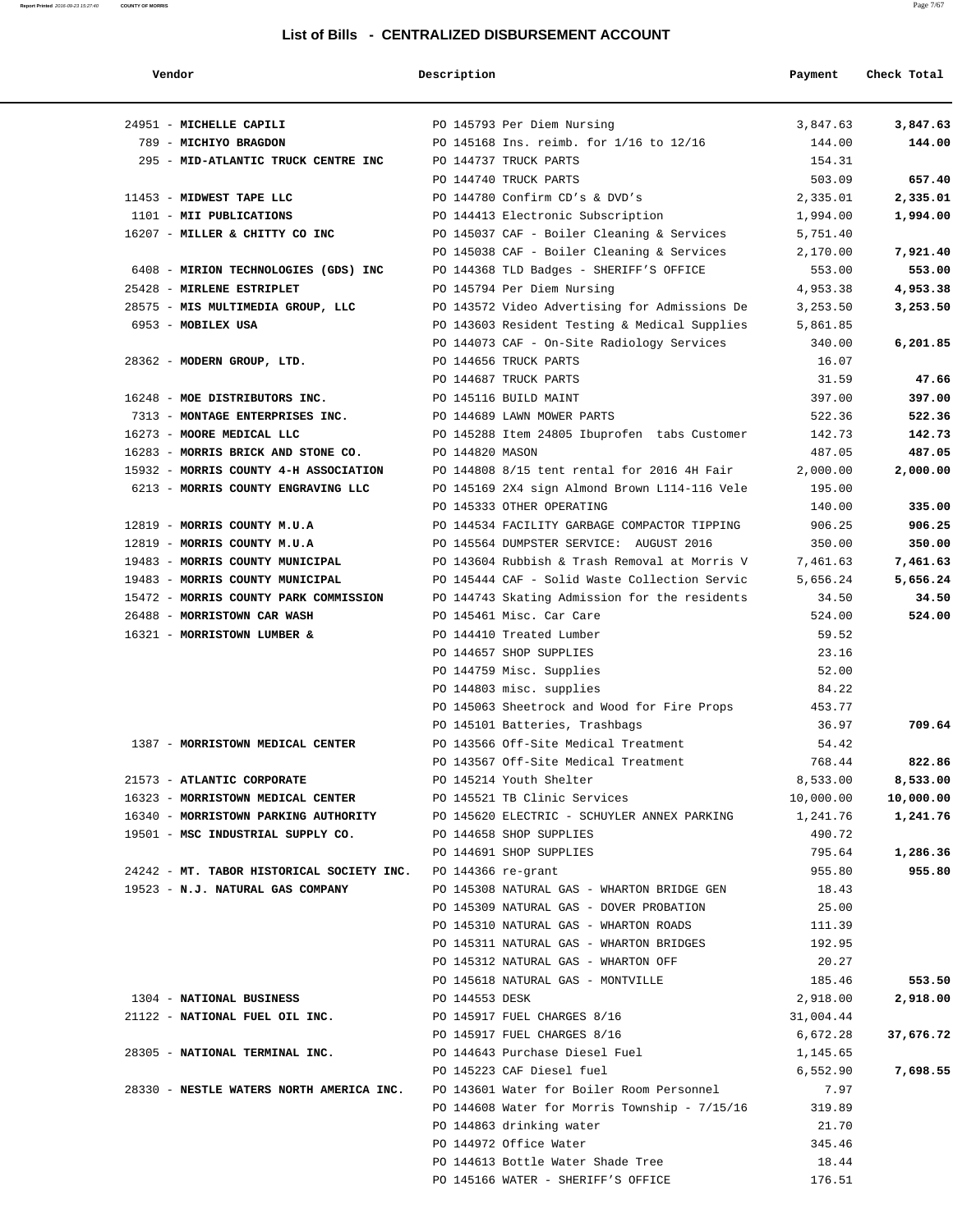#### **Report Printed** 2016-09-23 15:27:40 **COUNTY OF MORRIS** Page 8/67

#### **List of Bills - CENTRALIZED DISBURSEMENT ACCOUNT**

| Vendor                                                                     | Description         |                                                        | Payment         | Check Total      |
|----------------------------------------------------------------------------|---------------------|--------------------------------------------------------|-----------------|------------------|
|                                                                            |                     | PO 145095 Spring Water - Acct # 8450007060             | 141.58          |                  |
|                                                                            |                     | PO 145260 WATER COOLER RENTAL                          | 103.96          | 1,135.51         |
| 28330 - NESTLE WATERS NORTH AMERICA INC.                                   |                     | PO 145048 Water for Boiler Room Personnel              | 15.95           |                  |
|                                                                            |                     | PO 145057 DRINKING WATER, SUPERINTENDENT OF S          | 14.95           |                  |
|                                                                            |                     | PO 145279 Water & Cooler Rental, Mailroom              | 7.97            | 38.87            |
| 28799 - NEW JERSEY STATE BAR FOUNDATION                                    |                     | PO 144905 Awards Presentation                          | 350.00          | 350.00           |
| 24712 - NICHOLAS L. ROCCAFORTE                                             |                     | PO 145669 Resident Activities                          | 75.00           | 75.00            |
| 23981 - NIELSEN DODGE - C-J-R                                              |                     | PO 144692 AUTO PARTS                                   | 361.92          | 361.92           |
| 23981 - NIELSEN DODGE - C-J-R                                              |                     | PO 145258 AUTO PARTS                                   | 347.73          | 347.73           |
| 17819 - NJ ADVANCE MEDIA, LLC                                              | PO 145430 Aging Exp |                                                        | 63.55           | 63.55            |
| 17819 - NJ ADVANCE MEDIA, LLC                                              |                     | PO 145452 Display Ad - Acct #XMORR3200900              | 132.02          | 132.02           |
| 16594 - NJ BUSINESS SYSTEMS                                                |                     | PO 142995 Connectivity to Fire Suppression Eq          | 2,298.40        | 2,298.40         |
| 26357 - NORTHEAST COMMUNICATIONS, INC.                                     |                     | PO 144659 TRUCK PARTS / COMMUNICATION EQUIPME          | 566.00          | 566.00           |
| 26357 - NORTHEAST COMMUNICATIONS, INC.                                     |                     | PO 144731 Equipment                                    | 382.50          | 382.50           |
| 26357 - NORTHEAST COMMUNICATIONS, INC.                                     |                     | PO 144907 For New 911 System                           | 510.00          | 510.00           |
| 26357 - NORTHEAST COMMUNICATIONS, INC.                                     |                     | PO 145261 TRUCK PARTS / COMMUNICATION EQUIPME          | 50.00           | 50.00            |
| 10182 - NORTHEASTERN ARBORIST SUPPLY                                       |                     | PO 144406 Rope, Saw Holder, Blade, Tong                | 1,981.69        | 1,981.69         |
| 5000 - NORTHERN NJ CHAPTER NIGP                                            |                     | PO 140288 Northern NJ NIGP Membership, 1/2 Ye          | 40.00           | 40.00            |
| 16742 - NORTHERN SAFETY CO. INC.                                           |                     | PO 144140 Hand Sanitizer, Gear Bag                     | 473.04          | 473.04           |
| 21565 - OCLC ONLINE COMPUTER                                               |                     | PO 144783 Confirm On-Line Service for Period           | 2,166.42        | 2,166.42         |
| 26726 - OFFICE CONCEPTS GROUP, INC.<br>26726 - OFFICE CONCEPTS GROUP, INC. |                     | PO 141340 Office Supplies                              | 397.90          | 397.90<br>580.66 |
| 26726 - OFFICE CONCEPTS GROUP, INC.                                        |                     | PO 143569 Office Supplies<br>PO 144536 OFFICE SUPPLIES | 580.66<br>30.87 | 30.87            |
| 26726 - OFFICE CONCEPTS GROUP, INC.                                        |                     | PO 144557 2016 Human Service Supplies                  | 169.83          | 169.83           |
| 26726 - OFFICE CONCEPTS GROUP, INC.                                        |                     | PO 144671 Office Supplies                              | 878.90          | 878.90           |
| 26726 - OFFICE CONCEPTS GROUP, INC.                                        |                     | PO 144758 Supplies Youth Shelter                       | 270.66          | 270.66           |
| 26726 - OFFICE CONCEPTS GROUP, INC.                                        |                     | PO 144784 Recieved Supplies                            | 338.21          | 338.21           |
| 26726 - OFFICE CONCEPTS GROUP, INC.                                        |                     | PO 144993 Office Supplies                              | 28.71           | 28.71            |
| 26726 - OFFICE CONCEPTS GROUP, INC.                                        |                     | PO 145042 Office Supplies & Stationary                 | 3,872.92        | 3,872.92         |
| 26726 - OFFICE CONCEPTS GROUP, INC.                                        |                     | PO 145096 Misc. Office Supplies                        | 203.06          | 203.06           |
| 26726 - OFFICE CONCEPTS GROUP, INC.                                        |                     | PO 145148 JANITORIAL                                   | 7,790.00        | 7,790.00         |
| 26726 - OFFICE CONCEPTS GROUP, INC.                                        |                     | PO 145591 Various office supplies                      | 259.38          | 259.38           |
| 10246 - OFFICE OF TEMPORARY ASSISTANCE                                     |                     | PO 145368 Estimated Co. Share of TANF Recipie          | 10,000.00       | 10,000.00        |
| 10246 - OFFICE OF TEMPORARY ASSISTANCE                                     |                     | PO 145369 Estimated Co. Share of ASSIR for 9/          | 60,000.00       | 60,000.00        |
| 27602 - OLIVER COMMUNICATIONS GROUP, INC.                                  |                     | PO 144035 Annual Fiber On Call Maintenance Co          | 5,000.00        | 5,000.00         |
| 25021 - ONE SOURCE OF NEW JERSEY LLC                                       |                     | PO 144367 Misc. Supplies                               | 137.66          | 137.66           |
| 25021 - ONE SOURCE OF NEW JERSEY LLC                                       | PO 144660 HARDWARE  |                                                        | 279.57          | 279.57           |
| 26965 - OPTIMUM LIGHTPATH                                                  |                     | PO 144770 VOIP/ISP Monthly Service                     | 9,339.38        | 9,339.38         |
| 28703 - OSBURN ASSOCIATES, INC.                                            |                     | PO 142609 Signage Material                             | 5,120.55        | 5,120.55         |
| 16887 - PAPER MART INC                                                     |                     | PO 141341 Office Supplies~Copy Paper                   | 694.00          |                  |
|                                                                            |                     | PO 144799 Administrator's Office - Copy Paper          | 50.75           |                  |
|                                                                            |                     | PO 145276 Paper, Treasurer's & Aduster's Offi          | 298.00          | 1,042.75         |
| 12648 - PAT SCANLAN LANDSCAPING, INC.                                      |                     | PO 145382 CAF - Lawn Maintenance & Fall Clean          | 4,432.50        | 4,432.50         |
| 9101 - PATRICIA MARSH                                                      |                     | PO 145561 Notary Reimbursement                         | 107.86          | 107.86           |
| 26214 - PATRICK MCNICHOL                                                   |                     | PO 144968 DRE Grant                                    | 1,296.84        | 1,296.84         |
| 24836 - PEIRCE EQUIPMENT CO.                                               |                     | PO 144661 TRUCK PARTS                                  | 609.95          | 609.95           |
| 27140 - PENNY JONES                                                        |                     | PO 145210 Medicare B Reimbursement February 2          | 524.50          | 524.50           |
| 28800 - PERRY O. LEHRER                                                    |                     | PO 144810 Arbitrator, Mediator & Fact Finder           | 750.00          | 750.00           |
| 7632 - PESI INC.                                                           | PO 144177 TRAINING  |                                                        | 219.00          | 219.00           |
| 9849 - PETER LIMONE JR                                                     |                     | PO 145286 Nutrition Expense                            | 100.00          |                  |
|                                                                            |                     | PO 145287 Nutrition Expense                            | 100.00          | 200.00           |
| 12426 - PETROCHOICE                                                        |                     | PO 145264 OIL AND LUBRICANTS                           | 1,554.82        | 1,554.82         |
| 17005 - PHARMA CARE INC                                                    |                     | PO 145670 CAF - Pharmaceutical Consulting Ser          | 3,867.00        | 3,867.00         |
| 17019 - PHILLIPSBURG SCHOOL BASED                                          |                     | PO 145697 CAF - PHILS-16Y-WIA                          | 8,030.00        |                  |
|                                                                            |                     | PO 145698 CAF - PHILS-16Y-WIA                          | 644.00          |                  |
|                                                                            |                     | PO 145699 CAF - PHILS-16Y-WIA                          | 6,345.00        |                  |
|                                                                            |                     | PO 145700 CAF - PHILS-16Y-WIA                          | 3,498.00        |                  |
|                                                                            |                     | PO 145684 CAF - PHILS-16Y-WIA                          | 3,498.00        |                  |
|                                                                            |                     | PO 145685 CAF - PHILS-16Y-WIA                          | 2,364.00        | 24,379.00        |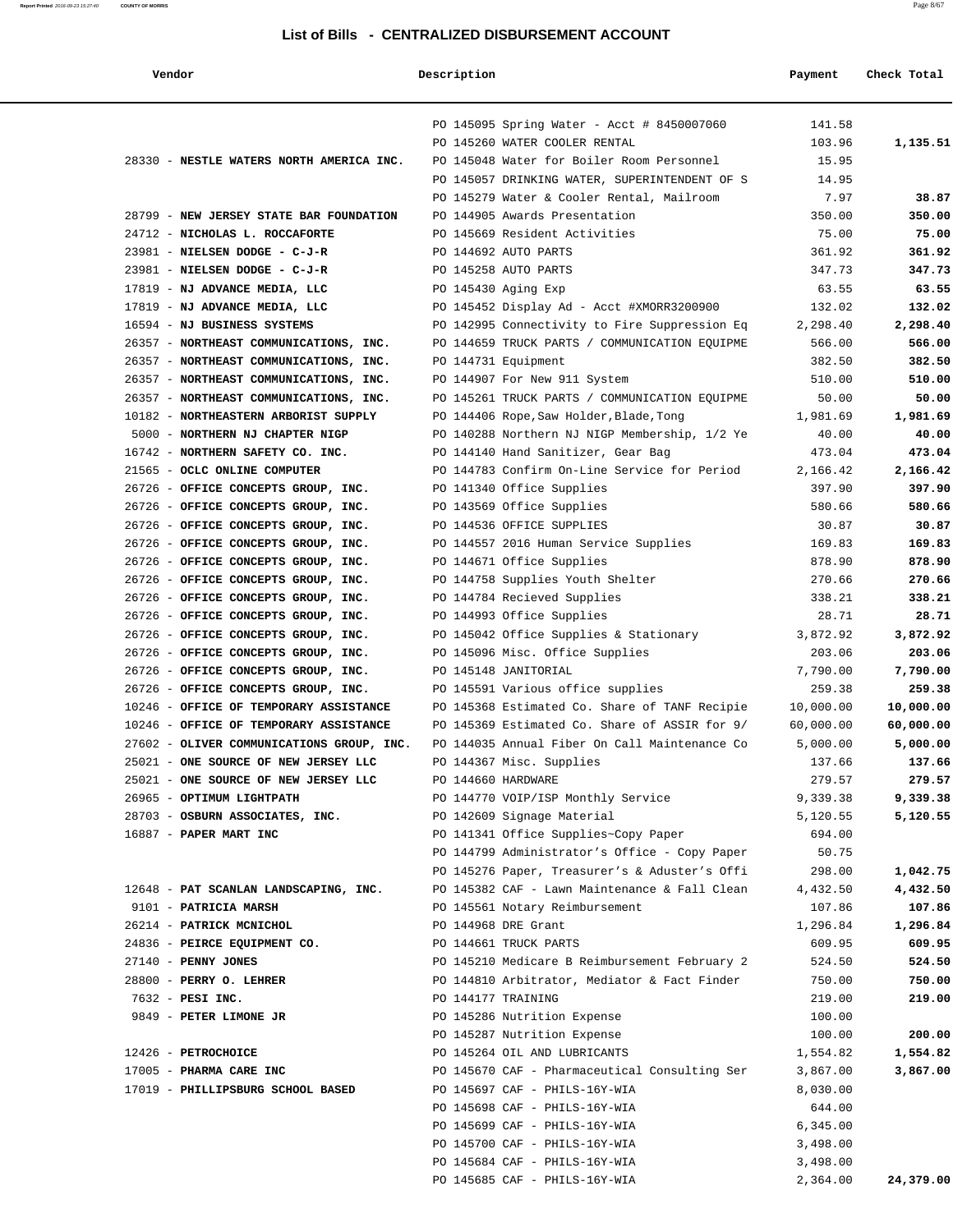| Vendor                                 | Description      |                                                | Payment    | Check Total |
|----------------------------------------|------------------|------------------------------------------------|------------|-------------|
| 4934 - PHYLLIS COPPOLA                 |                  | PO 145523 Pre-Election Work-37.0 Hours @ \$10. | 370.00     | 370.00      |
| 27964 - PNC EQUIPMENT FINANCE, LLC     |                  | PO 145490 Copier Lease charges for 6/27/16 to  | 2,133.00   | 2,133.00    |
| 19693 - POLITI AUTO PARTS INC.         |                  | PO 144662 AUTO PARTS                           | 153.98     |             |
|                                        |                  | PO 144616 Misc. Supplies                       | 95.05      |             |
|                                        |                  | PO 144677 AUTO PARTS                           | 103.99     |             |
|                                        |                  | PO 144817 Misc. Parts                          | 61.08      | 414.10      |
| 17117 - POWER PLACE INC                |                  | PO 144407 Chainsaw Rails                       | 177.61     |             |
|                                        |                  | PO 144819 GROUNDS EQUIPMENT                    | 1,083.64   | 1,261.25    |
| 26363 - PRAXAIR DISTRIBUTION           |                  | PO 144693 WELDING SUPPLIES                     | 126.42     | 126.42      |
| 26363 - PRAXAIR DISTRIBUTION           |                  | PO 144763 OXYGEN TANKS - MORRIS VIEW           | 2,820.29   | 2,820.29    |
| 10503 - PREMIER HEALTHCARE             |                  | PO 145672 CAF - Management Services            | 51,644.84  | 51,644.84   |
| 4811 - PROJECT LIFESAVER, INC.         |                  | PO 144032 PLEASE ORDER - Batteries/Sgt. D. Th  | 3,941.99   | 3,941.99    |
| 17189 - PSE&G CO                       |                  | PO 145313 GAS - PSE & G - MOSQUITO             | 41.12      |             |
|                                        |                  | PO 145463 GAS - PSE & G - MOMBAG               | 2,529.29   |             |
|                                        |                  | PO 145671 Morris View Gas Usage                | 1,981.80   | 4,552.21    |
| 7872 - QUENCH USA, INC.                |                  | PO 145331 Ouench cooler, Comm Div break rm     | 48.00      | 48.00       |
| 264 - R & J CONTROL, INC.              |                  | PO 144729 MAB Generator Maintenence            | 3,649.01   |             |
|                                        |                  | PO 145083 CAF - Generator Repair               | 486.00     |             |
|                                        |                  | PO 145125 GENERATOR SERVICES                   | 310.00     |             |
|                                        |                  | PO 145359 CAF - Generator Repair               | 370.00     | 4,815.01    |
| $19722 - R C$ SOUND                    |                  | PO 145445 OTHER OUTSIDE                        | 1,500.00   | 1,500.00    |
| 12473 - R.D. SALES DOOR & HARDWARE LLC |                  | PO 145046 Recreation Department Offices' Lock  | 767.00     | 767.00      |
| 15620 - R.S. KNAPP CO INC              |                  | PO 144584 Specs & Plans for Road Projects      | 627.66     | 627.66      |
| 26223 - RE-TRON TECHNOLOGIES INC.      |                  | PO 144663 AUTO PARTS                           | 779.03     | 779.03      |
| 17269 - RECORDED BOOKS LLC             |                  | PO 144786 Confirm Replacement CD               | 6.95       | 6.95        |
| 27101 - REDMANN ELECTRIC CO., INC.     |                  | PO 144752 CAF - Labor Rates Electrical Repair  | 11,500.00  | 11,500.00   |
| 24300 - RELIABLE LIFT TRUCK SERVICES   |                  | PO 145770 CONTRACTED SERVICES                  | 259.96     | 259.96      |
| 27105 - RELIAS LEARNING LLC            |                  | PO 145049 Software for Employee Feedback Syst  | 6,958.06   | 6,958.06    |
| 1542 - RESIDEX, LLC                    |                  | PO 144802 pest supplies                        | 448.83     | 448.83      |
| 12034 - RICCIARDI BROTHERS OF          |                  | PO 144126 misc paint supplies                  | 562.86     | 562.86      |
| 21574 - RICHARD LAKATOS                |                  | PO 145341 EXPENSE VOUCHER                      | 90.00      | 90.00       |
| 19765 - RICOH AMERICAS CORPORATION     |                  | PO 142413 Copier Lease                         | 1,212.49   |             |
|                                        |                  | PO 142875 REPLACEMENT COPIERS - QUOTE IS QUA   | 1,267.09   |             |
|                                        |                  | PO 143051 8-16 to10-16 Ricoh MPC3004 copier 1  | 679.62     |             |
|                                        |                  | PO 145167 Color Copies - SHERIFF'S OFFICE      | 36.26      |             |
|                                        |                  | PO 144895 machine rental/meter counts          | 35.00      |             |
|                                        | PO 145294 rental |                                                | 170.38     |             |
|                                        |                  | PO 145126 Back Office Copier Lease Pmt Plann   | 999.94     |             |
|                                        |                  | PO 145050 Office Machine Rental                | 435.64     | 4,836.42    |
| 19765 - RICOH AMERICAS CORPORATION     |                  | PO 145478 Ricoh Contract 15588 Inv. 15588-05   | 592.99     |             |
|                                        |                  | PO 145374 Quarterly payment on MP9002SP        | 1,193.57   | 1,786.56    |
| $28741$ - RICOH USA, INC.              |                  | PO 143570 Office Machine Rental                | 2,740.15   |             |
|                                        |                  | PO 144805 Copier Lease 3rd Qtrr 2016           | 2,625.86   |             |
|                                        |                  | PO 144725 Color Copies                         | 45.50      | 5,411.51    |
| 7952 - RIOS' ENGRAVING                 |                  | PO 144527 PAST SHERIFF'S PLAQUE DUPLICATE      | 1,260.00   |             |
|                                        |                  | PO 144773 Notary Seal & Stamp - SHERIFF'S OFF  | 97.00      | 1,357.00    |
| 17334 - RIOS' ENGRAVING                |                  | PO 145431 Seal for surrogate's court           | 2,026.00   | 2,026.00    |
| 8155 - ROBERT DEFILIPPO                |                  | PO 145351 2016 WORK BOOTS                      | 90.00      | 90.00       |
| 2379 - ROBERT SICKLEY                  |                  | PO 145269 Work Boots                           | 74.99      | 74.99       |
| 27972 - ROGER JINKS                    |                  | PO 145160 REIMBURSEMENT FOR CELL PHONE, JUNE   | 110.86     | 110.86      |
| 20990 - RON-JON CONSTRUCTION CORP.     |                  | PO 145209 CAF - Replacement of Morris County   | 302,157.81 | 302,157.81  |
| 7805 - ROSE DUMAPIT                    |                  | PO 145795 Per Diem Nursing                     | 2,083.29   | 2,083.29    |
| 24397 - ROSEMARY BATANE COBCOBO        |                  | PO 145796 Per Diem Nursing                     | 601.25     | 601.25      |
| 25265 - ROUTE 23 AUTOMALL              |                  | PO 144664 AUTO PARTS                           | 257.75     | 257.75      |
| 5345 - ROUTE 23 AUTOMALL LLC           |                  | PO 130523 ***PLEASE ORDER***                   | 25,854.00  |             |
|                                        |                  | PO 144694 CAF - Ford Transit Van T-150         | 126.82     | 25,980.82   |
| 9938 - RUTGERS CENTER FOR CONTINUING   |                  | PO 145511 CAF - 9938-2953                      | 519.00     |             |
|                                        |                  | PO 145678 CAF - 9938-2645                      | 571.00     |             |
|                                        |                  | PO 145683 CAF - 9938-3108                      | 2,876.00   | 3,966.00    |
|                                        |                  |                                                |            |             |

**Report Printed** 2016-09-23 15:27:40 **COUNTY OF MORRIS** Page 9/67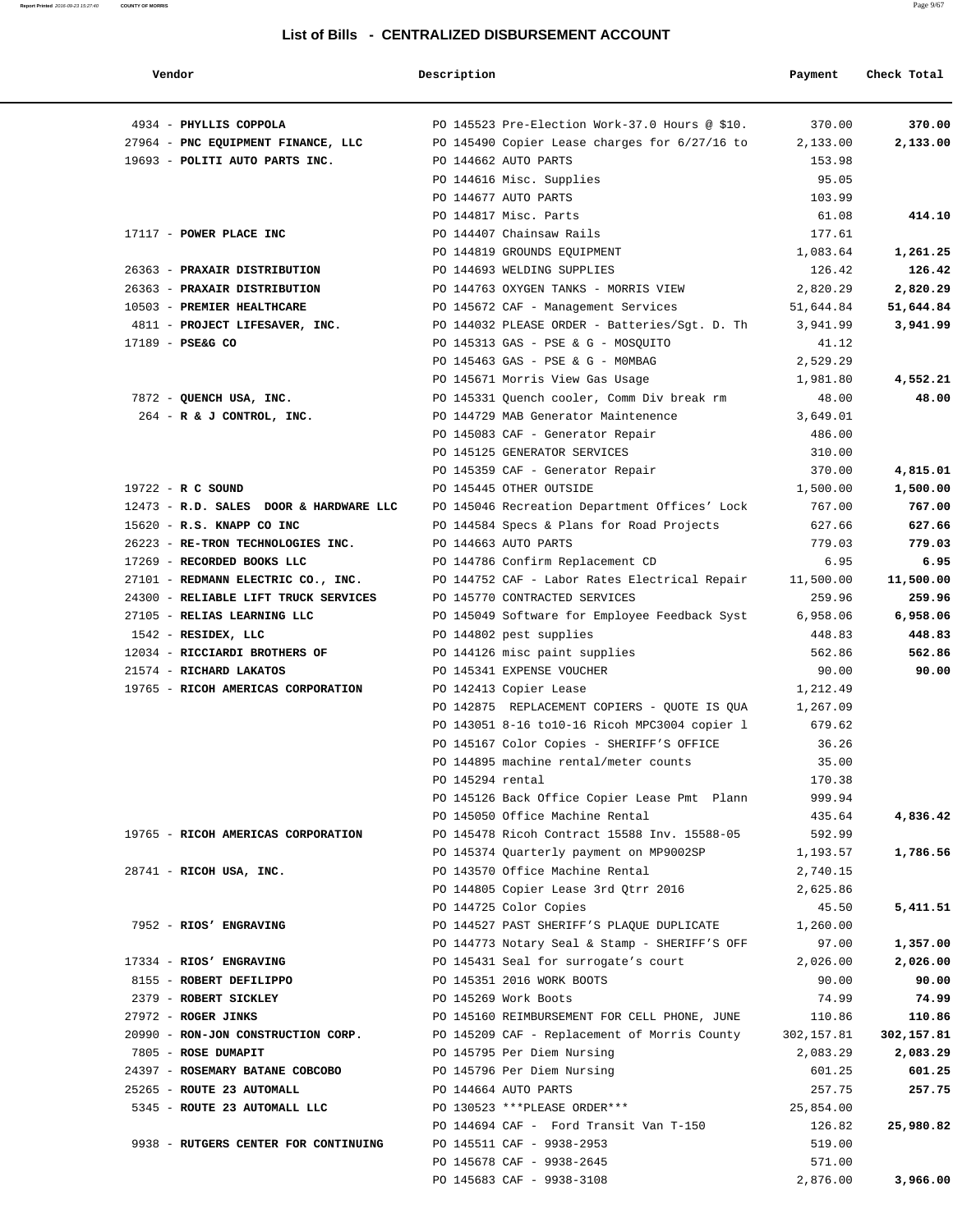#### **Report Printed** 2016-09-23 15:27:40 **COUNTY OF MORRIS** Page 10/67

#### **List of Bills - CENTRALIZED DISBURSEMENT ACCOUNT**

| Vendor                                  | Description        |                                                | Payment    | Check Total |  |
|-----------------------------------------|--------------------|------------------------------------------------|------------|-------------|--|
| 20329 - RUTGERS UNIVERSITY              |                    | PO 144579 Public Safety Youth Academy          | 951.00     | 951.00      |  |
| $17461 - S$ & S WORLDWIDE, INC.         |                    | PO 143571 Resident Activities                  | 185.85     | 185.85      |  |
| $10939$ - SANGITA SHAH                  |                    | PO 145489 Insurance reimb. for 7/16 to 12/16   | 72.00      | 72.00       |  |
| 3032 - SCIENTIFIC BOILER WATER          |                    | PO 145383 EQUIP SERV AGREEMENTS - WATERGUARD   | 2,175.00   | 2,175.00    |  |
| 24284 - SELECT REHABILITATION INC.      |                    | PO 145673 CAF - Professional Physical, Occupa  | 172,976.48 | 172,976.48  |  |
| 6104 - SENIOR CITIZENS OF LONG HILL     | PO 145435 Nut Exp  |                                                | 2,000.00   | 2,000.00    |  |
| 21685 - SENIOR SALON SERVICES LLC       |                    | PO 145051 CAF - Cosmetology Services           | 5,950.00   | 5,950.00    |  |
| 20899 - SGS TESTCOM INC                 |                    | PO 144688 MONTHLY INSPECTION MAINTENANCE       | 84.08      | 84.08       |  |
| 25331 - SHAWNNA BAILEY                  |                    | PO 145503 aging expense                        | 292.10     | 292.10      |  |
| 19854 - SHEAFFER SUPPLY INC.            |                    | PO 144409 Binders, Helicoil                    | 129.45     |             |  |
|                                         |                    | PO 144570 Propane Cylinder                     | 7.98       |             |  |
|                                         | PO 144574 supplies |                                                | 71.20      | 208.63      |  |
| 27853 - SHELLEY REINER                  |                    | PO 145797 Per Diem Nursing                     | 464.00     | 464.00      |  |
| 17635 - SHERWIN WILLIAMS                | PO 144421 paint    |                                                | 219.05     | 219.05      |  |
| 17636 - SHERWIN-WILLIAMS                |                    | PO 144766 PAINT - MV                           | 192.91     | 192.91      |  |
| 17726 - SHI INTERNATIONAL CORP          |                    | PO 138887 LogMeIn Central - Annual Renewal (V  | 513.97     | 513.97      |  |
| 17726 - SHI INTERNATIONAL CORP          |                    | PO 143135 Annual Maintenance Renewal - Tibco   | 25,385.64  | 25,385.64   |  |
| 17726 - SHI INTERNATIONAL CORP          |                    | PO 143737 Annual Maintenance Renewal - Daeja   | 765.80     | 765.80      |  |
| 17655 - SILVER SQUEAK, LLC              |                    | PO 145052 CAF - Bidding for a contract         | 2,500.00   | 2,500.00    |  |
| 17699 - SMITH MOTOR CO., INC.           |                    | PO 144730 AUTO PARTS                           | 1,018.48   |             |  |
|                                         |                    | PO 144695 AUTO PARTS                           | 298.13     | 1,316.61    |  |
| 7722 - SNAP-ON INDUSTRIAL               | PO 144665 TOOLS    |                                                | 83.00      | 83.00       |  |
| 6981 - SODEXO INC & AFFILIATES          |                    | PO 145124 Food for 10 People - Flood Mitigati  | 62.00      | 62.00       |  |
| 6981 - SODEXO INC & AFFILIATES          |                    | PO 145346 Nutrition Expense                    | 177,302.67 | 177,302.67  |  |
| 6981 - SODEXO INC & AFFILIATES          | PO 145437 Nut Exp  |                                                | 217,978.25 | 217,978.25  |  |
| 17755 - SOUTHEAST MORRIS COUNTY         |                    | PO 145674 Morris View Water Usage              | 7,355.90   | 7,355.90    |  |
| 17772 - SPEEDWELL ELECTRIC MOTORS       |                    | PO 145129 CAF - Labor Rates for Electrical Mo  | 1,346.00   | 1,346.00    |  |
| 26668 - STANLEY HEALTHCARE              |                    | PO 142479 CAF - Call Bell & Roam Alert System  | 1,950.00   | 1,950.00    |  |
| 4611 - STAPLES ADVANTAGE                |                    | PO 144975 Safety Supplies                      | 101.79     | 101.79      |  |
| $19919$ - STAR LEDGER                   |                    | PO 145557 Newspapers for Bistro                | 66.25      | 66.25       |  |
| 5021 - AEROFUND FINANCIAL INC.          |                    | PO 145696 CAF - ETS Transportaion Services fo  | 4,238.08   | 4,238.08    |  |
| 16675 - STATE TOXICOLOGY LABORATORY     |                    | PO 144092 Drug Testing                         | 135.00     |             |  |
|                                         |                    | PO 144028 Toxicology Test - New Recruits       | 360.00     | 495.00      |  |
| 2289 - STEFAN KIRSCH                    |                    | PO 145428 Work Boots                           | 90.00      | 90.00       |  |
| 15211 - STEVEN B. HODES, DVM PA         |                    | PO 145163 Medical - K9                         | 1,513.20   | 1,513.20    |  |
| 14685 - STORAGE SYSTEMS USA             |                    | PO 144846 Annual Preventive Maintenance        | 450.00     | 450.00      |  |
| 8621 - SUBURBAN PROPANE -2347           |                    | PO 144612 Propane Delivery                     | 576.75     |             |  |
|                                         |                    | PO 144844 Propane Delivery                     | 803.38     | 1,380.13    |  |
| 27741 - SUPPLYWORKS                     |                    | PO 137614 Maintenance Supplies                 | 509.62     |             |  |
|                                         |                    | PO 143856 Maintenance Supplies                 | 79.60      | 589.22      |  |
| 17937 - SUSSEX COUNTY COMMUNITY COLLEGE |                    | PO 145690 CAF - 17937-2738                     | 2,420.11   |             |  |
|                                         |                    | PO 145691 CAF - 17937-2398                     | 3,200.00   | 5,620.11    |  |
| 11429 - SUSSEX COUNTY MUA               |                    | PO 144132 Street Sweeping                      | 530.55     | 530.55      |  |
| 26030 - TABB INC.                       |                    | PO 143573 Employee Background Checks at Morri  | 3,241.00   | 3,241.00    |  |
| 24476 - TAMA BLONDEL                    |                    | PO 145627 Employee Reimbursement               | 30.00      | 30.00       |  |
| 28827 - TARA WILLIAMS                   |                    | PO 145525 Pre-Election Work-28.0 Hours @ \$10. | 280.00     | 280.00      |  |
| 1361 - TAYLOR RENTAL CENTER             |                    | PO 144596 EQUIP RENTAL                         | 74.80      | 74.80       |  |
| 5611 - TBS CONTROLS LLC                 |                    | PO 144757 SERVICE AGREEMENT - PM - BOILER      | 2,679.17   | 2,679.17    |  |
| 27658 - TECHLINE TECHNOLOGIES, INC.     |                    | PO 145121 Tactical Medical Training Per Bid #  | 26,800.00  | 26,800.00   |  |
| 21073 - TECHNOFORCE LLC                 |                    | PO 145423 CAF - Monitoring and Technical Assi  | 24,060.00  | 24,060.00   |  |
| 17990 - TELESEARCH INC                  |                    | PO 144987 temporary staffing                   | 596.70     |             |  |
|                                         |                    | PO 145323 temporary services weekend 8-28-16   | 2,139.75   |             |  |
|                                         |                    | PO 145469 Temporary services weekend 09-04-16  | 1,894.05   | 4,630.50    |  |
| 26677 - TEODORA O. DELEON               |                    | PO 145798 Per Diem Nursing                     | 593.85     | 593.85      |  |
| 6640 - THOMAS ALLEN                     |                    | PO 145451 WORK BOOTS PER CONTRACT              | 79.95      | 79.95       |  |
| 24933 - THOMAS POLLIO                   |                    | PO 145377 Petty Cash                           | 148.03     | 148.03      |  |

 10812 - **THOMSON REUTER-WEST** PO 143938 County Counsel Subscriptions 2016 692.80 **692.80** 10812 - **THOMSON REUTER-WEST** PO 144112 West Law 3,896.36 **3,896.36** 10812 - **THOMSON REUTER-WEST** PO 144113 Investigative Expense 921.90 **921.90**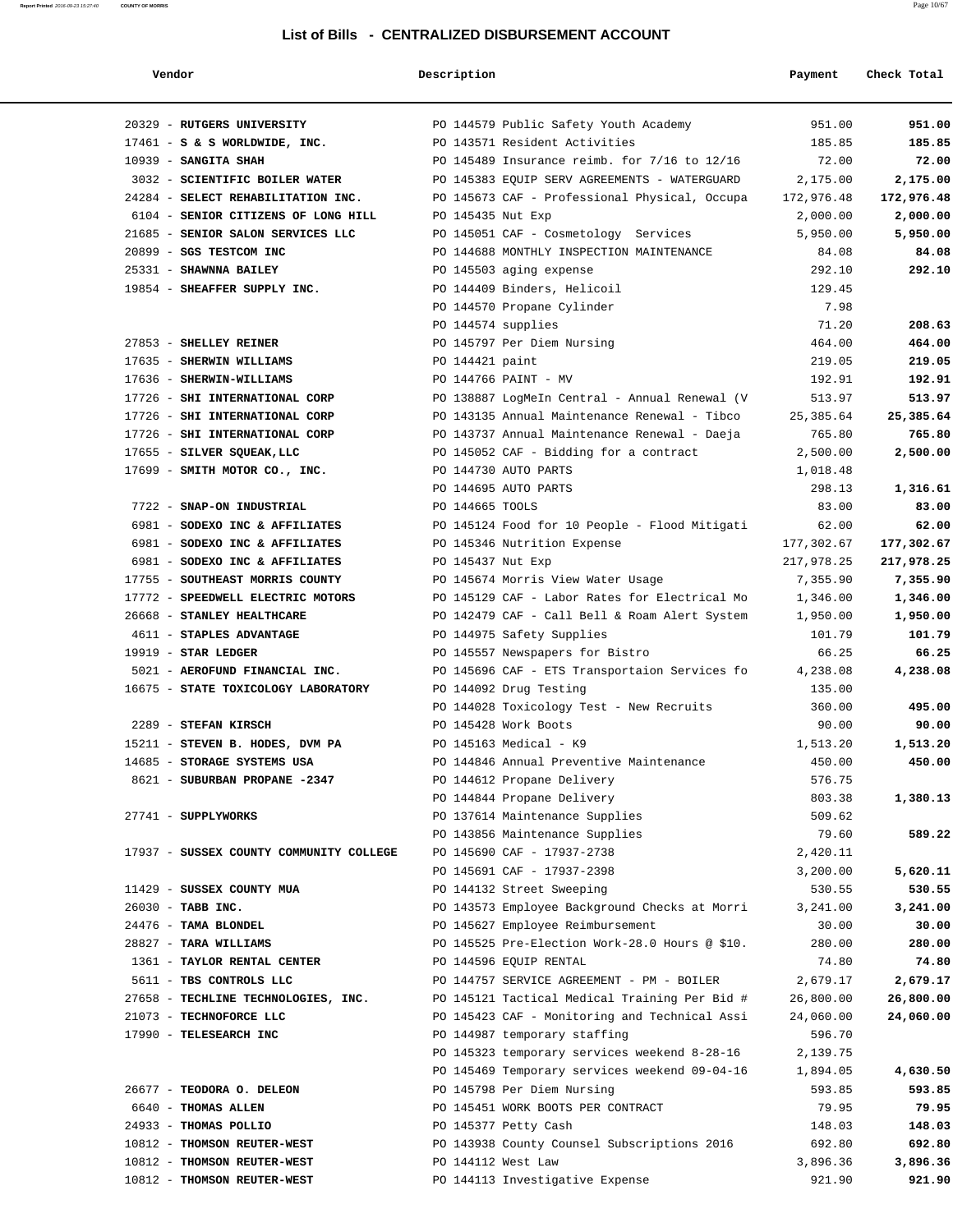**Report Printed** 2016-09-23 15:27:40 **COUNTY OF MORRIS** Page 11/67

| Vendor                                  | Description                                   | Payment   | Check Total |
|-----------------------------------------|-----------------------------------------------|-----------|-------------|
| 10812 - THOMSON REUTER-WEST             | PO 144369 CLEAR Database - SHERIFF'S OFFICE   | 990.00    | 990.00      |
| 10812 - THOMSON REUTER-WEST             | PO 144370 LIBRARY Database - SHERIFF'S OFFICE | 238.00    | 238.00      |
| 10812 - THOMSON REUTER-WEST             | PO 144492 Westlaw                             | 1,482.22  | 1,482.22    |
| 18437 - THOMSON REUTERS-WEST            | PO 144669 West Information Charges for 7/16   | 310.10    | 310.10      |
| 122 - TILCON NEW YORK INC.              | PO 144300 Bituminous Concrete                 | 1,370.09  |             |
|                                         | PO 144571 Bituminous Concrete                 | 1,928.02  | 3,298.11    |
| 21479 - TIOGA SOLAR MORRIS COUNTY 1 LLC | PO 143849 Electric / Solar Energy             | 2,605.16  | 2,605.16    |
| 18067 - TJ'S SPORTWIDE TROPHY           | PO 144165 PLAQUE AND ENGRAVING                | 141.95    |             |
|                                         | PO 144526 PLAQUES AND ENGRAVING               | 855.10    | 997.05      |
| 281 - TOMAR INDUSTRIES INC              | PO 144666 JANITORIAL SUPPLIES                 | 78.00     |             |
|                                         | PO 144699 JANITORIAL SUPPLIES                 | 276.05    | 354.05      |
| 9099 - TONY SANCHEZ LTD                 | PO 144667 TRUCK PARTS                         | 88.20     | 88.20       |
| 19494 - TOWN OF MORRISTOWN              | PO 144733 NJACCHO Reimbursement               | 2,100.00  | 2,100.00    |
| 16913 - TOWNSHIP OF PARSIPPANY -        | PO 145357 WATER - PSTA                        | 5,268.75  | 5,268.75    |
| 19736 - TOWNSHIP OF RANDOLPH            | PO 145476 WATER - RANDOLPH - HEALTH MGMT      | 63.21     | 63.21       |
| 17379 - TOWNSHIP OF ROXBURY             | PO 145436 Nut Exp                             | 2,400.00  | 2,400.00    |
|                                         |                                               | 120.95    | 120.95      |
| 9670 - TOYOTA OF MORRISTOWN             | PO 144700 AUTO PARTS                          |           |             |
| 12333 - TRIMBOLI & PRUSINOWSKI, LLC     | PO 145606 Prosecutor's Office - legal service | 48.00     |             |
|                                         | PO 145607 legal services                      | 4,740.00  |             |
|                                         | PO 145769 legal services                      | 48.00     | 4,836.00    |
| $2181$ - TRIUS, INC.                    | PO 145268 TRUCK PARTS                         | 1,067.50  | 1,067.50    |
| 21352 - TROPICANA CASINO & RESORT       | PO 144453 Room Reservation for the NJSLOM Con | 2,425.00  | 2,425.00    |
| 4144 - U-LINE SHIPPING SUPPLY           | PO 139264 PLEASE ORDER - Supplies/Evidence    | 368.70    |             |
|                                         | PO 139396 PLEASE ORDER - K9<br>SHERIFF'S      | 323.83    |             |
|                                         | PO 142525 PLEASE ORDER - C. Brooks/Evidence   | 258.72    | 951.25      |
| 9285 - U.S. SECURITY ASSOCIATES, INC.   | PO 143575 CAF - Unarmed Security Guards       | 13,418.41 |             |
|                                         | PO 144319 Security Officer - 07/22/16 - 07/28 | 1,903.48  | 15,321.89   |
| 18233 - UNITED PARCEL SERVICE           | PO 145281 2nd Day Air - Dan Knox - SADC       | 18.85     | 18.85       |
| 446 - UNITRONIX DATA SYSTEMS INC        | PO 144161 Software maintenance for 8/16       | 6,137.20  | 6,137.20    |
| 15732 - UNIVERSAL UNIFORM SALES CO INC  | PO 143864 CAF - Contract Renewal uniforms     | 105.00    | 105.00      |
| $17234 - V$ . E. RALPH & SON, INC.      | PO 145062 Cold Packs                          | 90.34     | 90.34       |
| $20042$ - V.E. RALPH & SON INC.         | PO 143913 OEM Equipment                       | 886.30    | 886.30      |
| 18285 - VAN CLEEF ENGINEERING ASSOC     | PO 142537 Prepare repair/rehab bid documents  | 6,880.10  | 6,880.10    |
| $10158 - VERIZON$                       | PO 139078 Nutrtition Telephone expense        | 875.39    | 875.39      |
| $1286$ - VERIZON                        | PO 144769 FINAL BILL - Fire Alarms Lines at I | 449.17    | 449.17      |
| 1286 - VERIZON                          | PO 144908 Telephone pobox4833                 | 29.99     | 29.99       |
| $1286$ - VERIZON                        | PO 144913 telephone - 4 T1's                  | 12,470.10 | 12,470.10   |
| $1286$ - VERIZON                        | PO 145133 MORRIS CTY SHERIFF'S OFC & INST     | 39.99     | 39.99       |
| $1286$ - VERIZON                        | PO 145326 Telephone pobox4833                 | 94.22     | 94.22       |
| $1286$ - VERIZON                        | PO 145558 Telephone Services                  | 29.99     | 29.99       |
| $1286$ - VERIZON                        | PO 145619 PENTHOUSE- A & R BLDG               | 68.22     | 68.22       |
| 21097 - VERIZON BUSINESS                | PO 142734 Telephone Services (NUMS)           | 305.00    | 305.00      |
| 21097 - VERIZON BUSINESS                | PO 143923 Telephone Services (NUMS)           | 300.00    | 300.00      |
| $10668$ - VERIZON CABS                  | PO 142688 Telephone Services - T1 American To | 1,101.99  |             |
|                                         | PO 142708 Telephone Services - 911 switch     | 1,584.58  |             |
|                                         | PO 143609 Telephone Services - T1 American To | 1,128.64  |             |
|                                         | PO 143610 Telephone Services - 911 switch     | 1,584.58  | 5,399.79    |
| 1348 - VERIZON WIRELESS                 | PO 143761 CELL SERVICE                        | 424.73    |             |
|                                         | PO 144383 Monthy Statement -                  | 1,661.26  |             |
|                                         | PO 144480 Cell phones                         | 59.75     |             |
|                                         | PO 145708 VERIZON MOBILE PHONE SERVICE FOR TH | 298.25    |             |
|                                         | PO 145708 VERIZON MOBILE PHONE SERVICE FOR TH | 10,215.70 | 12,659.69   |
| 7037 - VILLAGE SUPER MARKET, INC.       | PO 144581 Public Safety Youth Academy         | 2,351.11  | 2,351.11    |
| 6146 - W.B. MASON COMPANY INC           |                                               |           |             |
|                                         | PO 143576 Paper & Plastic Products for Reside | 3,639.75  |             |
|                                         | PO 143577 Paper & Plastic for Resident Meals  | 3,381.14  |             |
|                                         | PO 143578 Paper & Plastic for Resident Meals  | 2,524.40  |             |
|                                         | PO 144304 office supplies/file folders/ink/pe | 588.38    |             |
|                                         | PO 144533 OFFICE SUPPLIES                     | 856.50    |             |
|                                         | PO 144896 office supplies                     | 117.25    |             |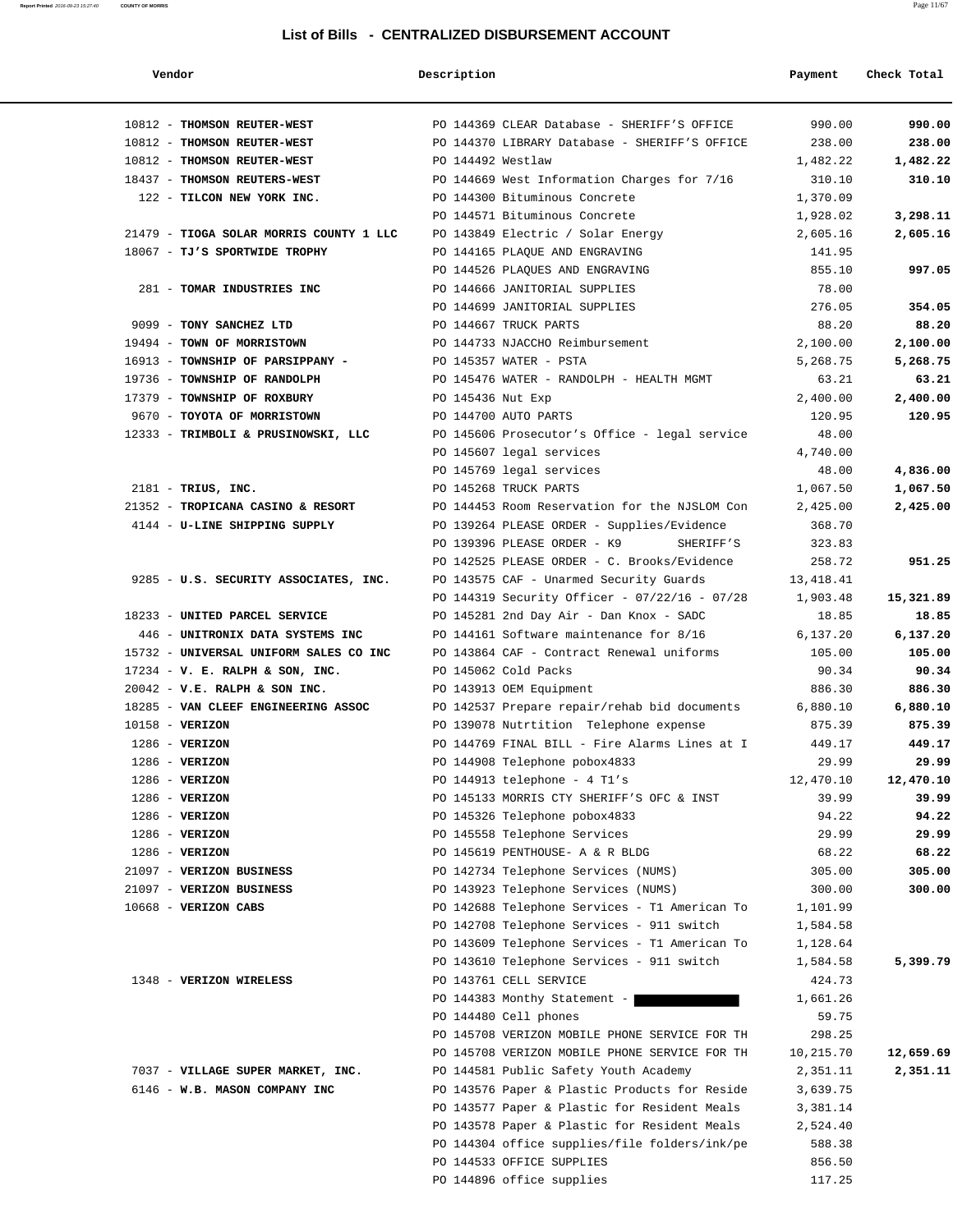| Vendor                                                            | Description      |                                               | Payment  | Check Total                    |
|-------------------------------------------------------------------|------------------|-----------------------------------------------|----------|--------------------------------|
|                                                                   |                  | PO 144845 Bean Bag Weights                    | 24.10    |                                |
|                                                                   |                  | PO 144992 Megan's Law Grant                   | 5.61     | 11,137.13                      |
| 6146 - W.B. MASON COMPANY INC                                     |                  | PO 144992 Megan's Law Grant                   | 106.70   |                                |
|                                                                   |                  | PO 144994 Ink & Toner                         | 846.70   |                                |
|                                                                   | PO 145465 labels |                                               | 10.68    |                                |
|                                                                   |                  | PO 144911 Office Supplies - WB Mason          | 986.08   |                                |
|                                                                   | PO 145273 COFFEE |                                               | 171.92   |                                |
|                                                                   |                  | PO 145270 OFFICE SUPPLIES                     | 460.90   |                                |
|                                                                   |                  | PO 145189 Office Supplies                     | 131.57   |                                |
|                                                                   |                  | PO 145329 mis. supplies for the office        | 1,245.73 | 3,960.28                       |
| 6146 - W.B. MASON COMPANY INC                                     |                  | PO 145280 8/1/16 office supplies              | 110.10   |                                |
|                                                                   |                  | PO 145289 Youth Shelter Supplies              | 188.41   |                                |
|                                                                   | PO 145354 Camera |                                               | 399.99   |                                |
|                                                                   |                  | PO 145355 Book Stands and Batteries           | 28.00    |                                |
|                                                                   |                  | PO 145360 OFFICE SUPPLIES                     | 54.20    |                                |
|                                                                   |                  | PO 145455 8-16 office supplies                | 78.43    | 859.13                         |
| 18388 - WARREN COUNTY COMMUNITY COLL.                             |                  | PO 145512 CAF - 18388-2721                    | 882.00   |                                |
|                                                                   |                  | PO 145693 CAF - 18388-3100                    | 882.00   |                                |
|                                                                   |                  | PO 145694 CAF - 18388-2458                    | 800.00   | 2,564.00                       |
| 18389 - WARREN COUNTY TECHNICAL SCHOOL                            |                  | PO 145173 CAF - 18389-2777                    | 583.94   | 583.94                         |
| 18396 - WASHINGTON TWP POLICE DEPT                                |                  | PO 145060 DWI Grant Reimbursement             | 1,500.00 | 1,500.00                       |
| 24231 - WATERS, MCPHERSON, MCNEILL, P.C.                          |                  | PO 145613 legal services                      | 1,008.00 | 1,008.00                       |
| 24231 - WATERS, MCPHERSON, MCNEILL, P.C. PO 145614 legal services |                  |                                               | 1,951.76 | 1,951.76                       |
| 24231 - WATERS, MCPHERSON, MCNEILL, P.C. PO 145647 Legal Services |                  |                                               | 746.60   | 746.60                         |
| 13392 - WEBSTER PLUMBING &                                        |                  | PO 144595 CAF - Labor Rates Plumbing & Heatin | 168.00   | 168.00                         |
| 20093 - WELDON QUARRY CO., LLC                                    |                  | PO 144323 Milling Disposals                   | 850.00   | 850.00                         |
| 25859 - WESCOM SOLUTONS INC.                                      |                  | PO 143579 Patient Billing/Medicare PHR Platfo | 3,579.15 | 3,579.15                       |
| 25859 - WESCOM SOLUTONS INC.                                      |                  | PO 145265 Data Processing Software for Patien | 3,579.15 | 3,579.15                       |
| 28820 - WILL GADDISH                                              |                  | PO 145274 Work Boots                          | 90.00    | 90.00                          |
| 13246 - WILLIAM F. BARNISH                                        |                  | PO 145319 CAF - Use of Property located at 91 | 8,607.50 | 8,607.50                       |
| 8335 - WILLIAM PATERSON UNIVERSITY                                |                  | PO 145688 CAF - 8335-3085                     | 2,204.60 |                                |
|                                                                   |                  | PO 145689 CAF - 8335-3075                     | 1,991.30 | 4,195.90                       |
| 26045 - WILLIAM SICKLEY                                           |                  | PO 145429 Work Boots                          | 90.00    | 90.00                          |
| 10823 - WILLIAM ZABRISKIE                                         |                  | PO 145266 Work Boots                          | 90.00    | 90.00                          |
| 3793 - WOODRUFF ENERGY                                            |                  | PO 145559 Morris View Gas Usage               | 6,033.34 | 6,033.34                       |
| 20129 - YORK MOTORS, INC.                                         |                  | PO 144050 EQUIP REPAIRS                       | 460.46   | 460.46                         |
| 18599 - ZEP SALES & SERVICE                                       |                  | PO 142593 JANITORIAL SUPPLIES                 | 135.90   |                                |
|                                                                   |                  | PO 144262 JANITORIAL SUPPLIES                 | 135.90   | 271.80                         |
| $20140$ - ZERISH FYFFE                                            |                  | PO 140980 Medicare B Reimbursement January 20 | 629.40   | 629.40                         |
| TOTAL                                                             |                  |                                               |          | --------------<br>3,792,311.86 |

 **Total to be paid from Fund 01 Current Fund 2,436,577.94 Total to be paid from Fund 02 Grant Fund 187,384.47 Total to be paid from Fund 04 County Capital 1,025,869.63 Total to be paid from Fund 13 Dedicated Trust 142,479.82**

 **------------- 3,792,311.86**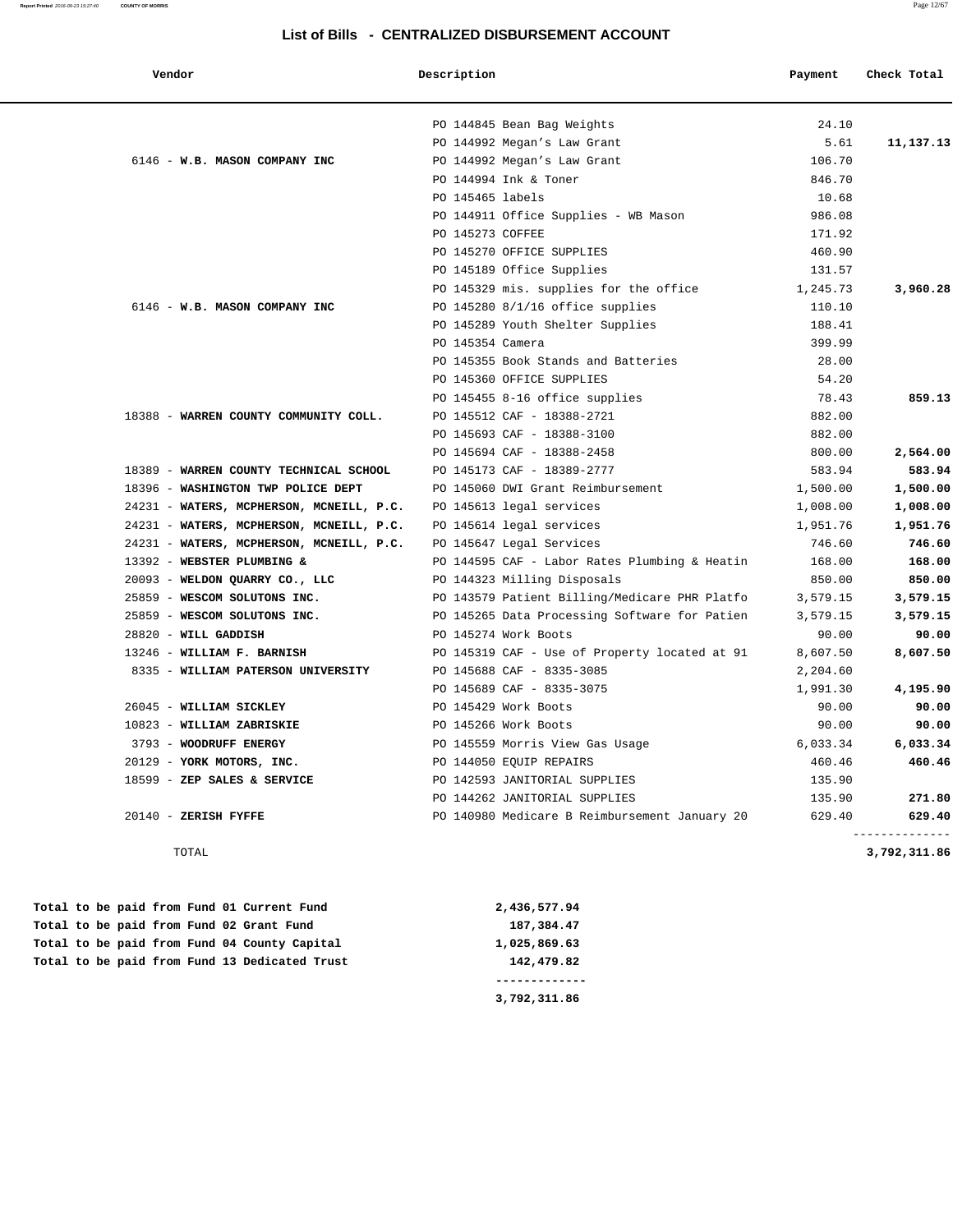**Report Printed** 2016-09-23 15:27:51 **COUNTY OF MORRIS** Page 13/67

## **List of Bills (Department/Account Detail) - CENTRALIZED DISBURSEMENT ACCOUNT**

| Account | P0 # | Vendor | Description | Payment | Account Total |
|---------|------|--------|-------------|---------|---------------|
|         |      |        |             |         |               |

#### **Current Fund**

## **County Administrator**

| 144454 MC LEAGUE OF MUNICIPALITIES                              | Reservation for John Bonanni and Cathy B | 100.00    |              |
|-----------------------------------------------------------------|------------------------------------------|-----------|--------------|
| 144453 TROPICANA CASINO & RESORT                                | Reservation for the following to attend  | 368.00    |              |
| 144453 TROPICANA CASINO & RESORT                                | Additional room charge                   | 20.00     |              |
| Education Schools & Training<br>01-201-20-100100-039            | TOTAL FOR ACCOUNT                        |           | 488.00       |
|                                                                 |                                          |           |              |
| 145591 OFFICE CONCEPTS GROUP, INC.                              | Binding, Plas, 1/2, 100pk, BK, Coffee Do | 60.10     |              |
| 145591 OFFICE CONCEPTS GROUP, INC.                              | Index, LSR/IJ, 8Tab, 25ST/BX             | 150.02    |              |
| 145591 OFFICE CONCEPTS GROUP, INC.                              | Paper, Presentation, 120G, GWH           | 49.26     |              |
| 144799 PAPER MART INC                                           | Copy Paper-Product #6803010              | 50.75     |              |
| 01-201-20-100100-058<br><i>Office Supplies &amp; Stationery</i> | TOTAL FOR ACCOUNT                        |           | 310.13       |
|                                                                 |                                          |           |              |
| 145909 COUNTY OF MORRIS                                         | 1st Half of 9/16 Metered Mail            | 27.64     |              |
| 01-201-20-100100-068<br>Postage & Metered Mail                  | TOTAL FOR ACCOUNT                        |           | 27.64        |
|                                                                 |                                          |           |              |
| 144810 PERRY O. LEHRER                                          | Cancellation Fee-Employer Share          | 750.00    |              |
| 01-201-20-100100-084<br>Other Outside Services                  | TOTAL FOR ACCOUNT                        |           | 750.00       |
| 130523 ROUTE 23 AUTOMALL LLC                                    | FORD F350 SUPER DUTY DUAL WHEEL          | 25,854.00 |              |
| 01-203-20-100100-167<br>(2015) Transportation Vehicles          | TOTAL FOR ACCOUNT                        |           | 25,854.00    |
|                                                                 |                                          |           |              |
|                                                                 |                                          |           | ============ |
| TOTAL for County Administrator                                  |                                          |           | 27,429.77    |
|                                                                 |                                          |           |              |

 **Personnel** 

| 145909 COUNTY OF MORRIS                        | 1st Half of 9/16 Metered Mail | 93.12 |
|------------------------------------------------|-------------------------------|-------|
| Postage & Metered Mail<br>01-201-20-105100-068 | TOTAL FOR ACCOUNT             | 93.12 |
|                                                |                               |       |
|                                                |                               |       |
| TOTAL for Personnel                            |                               | 93.12 |
|                                                |                               |       |

#### **DEPARTMENT 105115**

| 145103 FASTER URGENT CARE<br>145103 FASTER URGENT CARE | Delivery of Medical Services<br>Diagnostic/Lab Tests | 25,960.01<br>6,485.00 |
|--------------------------------------------------------|------------------------------------------------------|-----------------------|
| Other Outside Services<br>01-201-20-105115-084         | TOTAL FOR ACCOUNT                                    | 32,445.01             |
|                                                        |                                                      |                       |
| TOTAL for DEPARTMENT 105115                            |                                                      | 32,445.01             |

## **Board of Chosen Freeholders**

145465 W.B. MASON COMPANY INC labels 5.87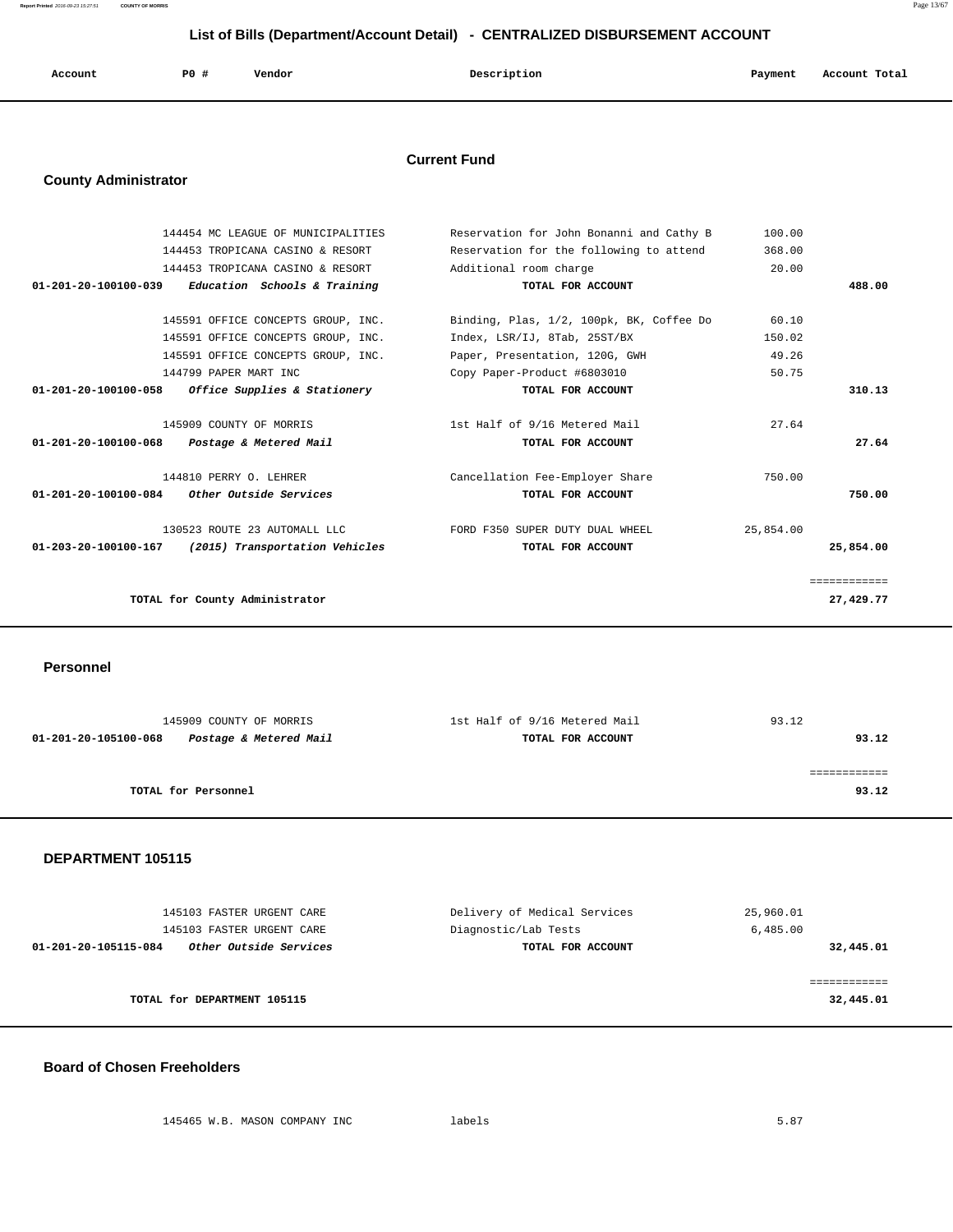| Account<br>. | PO# | Vendor | Description | Payment | Account Total |
|--------------|-----|--------|-------------|---------|---------------|
|              |     |        |             |         |               |

#### **Board of Chosen Freeholders**

| 145465 W.B. MASON COMPANY INC                        | steno pads                               | 0.84      |              |
|------------------------------------------------------|------------------------------------------|-----------|--------------|
| 01-201-20-110100-058<br>Office Supplies & Stationery | TOTAL FOR ACCOUNT                        |           | 10.68        |
| 145909 COUNTY OF MORRIS                              | 1st Half of 9/16 Metered Mail            | 77.95     |              |
| 145909 COUNTY OF MORRIS                              | 1st Half of 9/16 Metered Mail            | 145.39    |              |
| Postage & Metered Mail<br>01-201-20-110100-068       | TOTAL FOR ACCOUNT                        |           | 223.34       |
|                                                      |                                          |           |              |
| 145375 M. C. ECONOMIC DEVELOPMENT                    | Fourth quarter special project grant Oct | 57,500.00 |              |
| 144454 MC LEAGUE OF MUNICIPALITIES                   | Reservation for the following to attend  | 400.00    |              |
| 144581 VILLAGE SUPER MARKET, INC.                    | Inv Date 8/15/16                         | 376.89    |              |
| 144581 VILLAGE SUPER MARKET, INC.                    | Inv Date 8/16/16                         | 471.95    |              |
| 144581 VILLAGE SUPER MARKET, INC.                    | Inv Date 8/16/16                         | 396.76    |              |
| 144581 VILLAGE SUPER MARKET, INC.                    | Inv Date 8/17/16                         | 483.98    |              |
| 144581 VILLAGE SUPER MARKET, INC.                    | Inv Date 8/17/16                         | 447.43    |              |
| 144581 VILLAGE SUPER MARKET, INC.                    | Inv Date 8/19/16                         | 174.10    |              |
| 144453 TROPICANA CASINO & RESORT                     | Reservation for the following to attend  | 1,288.00  |              |
| 144453 TROPICANA CASINO & RESORT                     | Additional room charge                   | 70.00     |              |
| 144453 TROPICANA CASINO & RESORT                     | Reservation for John Sette               | 92.00     |              |
| 144453 TROPICANA CASINO & RESORT                     | Additional room charge                   | 5.00      |              |
| 144579 RUTGERS UNIVERSITY                            | 2016 Youth Academy Instruction and Train | 951.00    |              |
| 144469 BORGATA RESORT & SPA                          | Room Reservation for Tom Mastrangelo to  | 300.00    |              |
| 144469 BORGATA RESORT & SPA                          | Additional room charge                   | 10.00     |              |
| $01 - 201 - 20 - 110100 - 079$<br>Special Projects   | TOTAL FOR ACCOUNT                        |           | 62,967.11    |
|                                                      |                                          |           |              |
|                                                      |                                          |           | ============ |

**TOTAL for Board of Chosen Freeholders 63,201.13**

 **Clerk of the Board** 

|        | 96.60<br>80.76 | ASB03668474 BID#16-74, #16-84 09/01/16<br>BID#M16-83 09/06/16<br>ASB-03668474 | 145462 DAILY RECORD<br>145285 DAILY RECORD              |                      |
|--------|----------------|-------------------------------------------------------------------------------|---------------------------------------------------------|----------------------|
| 177.36 |                | TOTAL FOR ACCOUNT                                                             | Advertising                                             | 01-201-20-110105-022 |
| 46.99  | 46.99          | Receipts for the Daily Record Star ledg<br>TOTAL FOR ACCOUNT                  | 145628 JANET DONALDSON<br>Other Administrative Supplies | 01-201-20-110105-095 |
| 224.35 |                |                                                                               | TOTAL for Clerk of the Board                            |                      |

## **County Clerk**

| Postage & Metered Mail<br>01-201-20-120100-068   | TOTAL FOR ACCOUNT                        |          | 2,136.40 |
|--------------------------------------------------|------------------------------------------|----------|----------|
| 145909 COUNTY OF MORRIS                          | 1st Half of 9/16 Metered Mail            | 2,136.40 |          |
| 01-201-20-120100-031<br>Cellular Phones/Pagers   | TOTAL FOR ACCOUNT                        |          | 227.43   |
| 145708 VERIZON WIRELESS                          | COUNTY CLERK                             | 227.43   |          |
| Outside Salaries & Wages<br>01-201-20-120100-016 | TOTAL FOR ACCOUNT                        |          | 1,822.50 |
| 145469 TELESEARCH INC                            | temporary services weekend 9-4-16 Lori C | 911.25   |          |
| 145323 TELESEARCH INC                            | temporary services weekend 8/28/16 Lori  | 911.25   |          |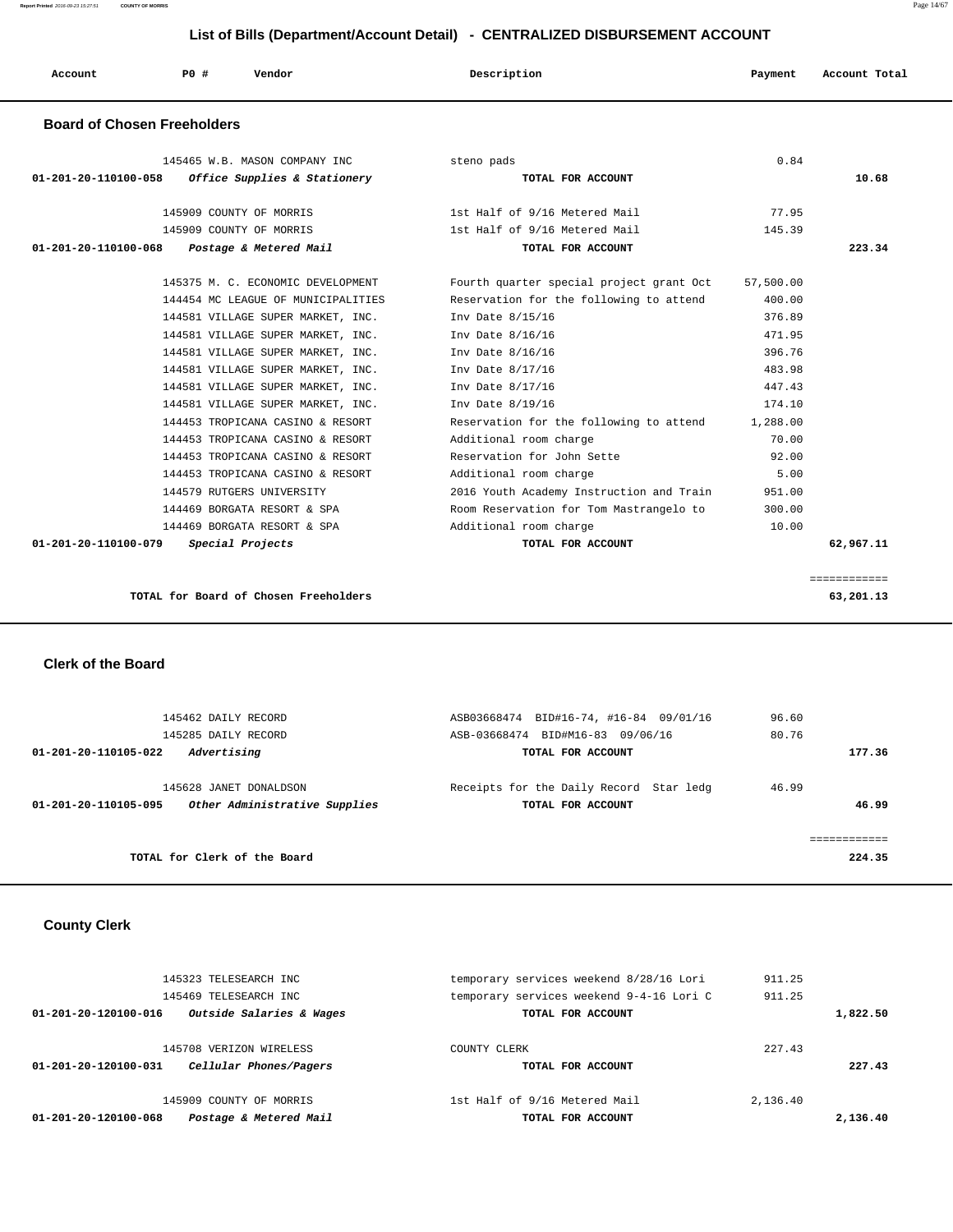**Report Printed** 2016-09-23 15:27:51 **COUNTY OF MORRIS** Page 15/67

## **List of Bills (Department/Account Detail) - CENTRALIZED DISBURSEMENT ACCOUNT**

| Account                        | PO#                    | Vendor                                 | Description                                                   | Payment | Account Total      |  |
|--------------------------------|------------------------|----------------------------------------|---------------------------------------------------------------|---------|--------------------|--|
| <b>County Clerk</b>            |                        |                                        |                                                               |         |                    |  |
| $01 - 201 - 20 - 120100 - 069$ | Printing               | 144558 DMC PROMOTIONS & SIGNS OF SENSE | Item DWT0807 carryout plastic bags produ<br>TOTAL FOR ACCOUNT |         | 825.83<br>2,071.56 |  |
| 01-201-20-120100-185           | Food                   | 144345 MC LEAGUE OF MUNICIPALITIES     | Two from the Morris County Clerk"s Offic<br>TOTAL FOR ACCOUNT |         | 100.00<br>100.00   |  |
|                                | TOTAL for County Clerk |                                        |                                                               |         | 6,357.89           |  |

## **County Board of Elections**

| 145909 COUNTY OF MORRIS                         | 1st Half of 9/16 Metered Mail            | 2,788.74 |              |
|-------------------------------------------------|------------------------------------------|----------|--------------|
| 01-201-20-121100-068<br>Postage & Metered Mail  | TOTAL FOR ACCOUNT                        |          | 2,788.74     |
|                                                 |                                          |          |              |
| 143809 DOMINION VOTING SYSTEMS INC              | EMS/ICC Scanning system programming hour | 2,820.00 |              |
| 143809 DOMINION VOTING SYSTEMS INC              | On-site ICC/EMS Ballot Scanning Support  | 2,250.00 |              |
| 145525 TARA WILLIAMS                            | Tuesday-September 6, 2016 8:30AM-4:30PM  | 70.00    |              |
| 145525 TARA WILLIAMS                            | Wednesday-September 7, 2016 8:30AM-4:30P | 70.00    |              |
| 145525 TARA WILLIAMS                            | Thursday-September 8, 2016 8:30AM-4:30PM | 70.00    |              |
| 145525 TARA WILLIAMS                            | Friday-September 9, 2016 8:30AM-4:30PM ( | 70.00    |              |
| 145523 PHYLLIS COPPOLA                          | Tuesday-August 30, 2016 8:30AM-3:00PM (1 | 60.00    |              |
| 145523 PHYLLIS COPPOLA                          | Wednesday-August 31, 2016 8:30AM-4:00PM  | 70.00    |              |
| 145523 PHYLLIS COPPOLA                          | Thursday-September 1, 2016 8:30AM-3:00PM | 60.00    |              |
| 145523 PHYLLIS COPPOLA                          | Tuesday-September 6, 2016 8:30AM-3:00PM  | 60.00    |              |
| 145523 PHYLLIS COPPOLA                          | Wednesday-September 7, 2016 8:30AM-3:00P | 60.00    |              |
| 145523 PHYLLIS COPPOLA                          | Thursday-September 8, 2016 8:30AM-3:00PM | 60.00    |              |
| 01-201-20-121100-096<br><i>Election Officer</i> | TOTAL FOR ACCOUNT                        |          | 5,720.00     |
|                                                 |                                          |          |              |
|                                                 |                                          |          | ============ |

**TOTAL for County Board of Elections 8,508.74**

# **Superintendent of Elections**

| 145134 MGL PRINTING SOLUTIONS                         | ITEM M114-19 LASER CONFIRMATION CARDS/2- | 2,618.00 |          |
|-------------------------------------------------------|------------------------------------------|----------|----------|
| 145134 MGL PRINTING SOLUTIONS                         | SHIPPING & HANDLING                      | 136.00   |          |
| 144459 CCG MARKETING SOLUTIONS                        | June 7, 2016 Primary Election Poll Books | 3,844.83 |          |
| National Voter Registration<br>01-201-20-121105-057   | TOTAL FOR ACCOUNT                        |          | 6,598.83 |
| 145909 COUNTY OF MORRIS                               | 1st Half of 9/16 Metered Mail            | 37.27    |          |
| 01-201-20-121105-068<br>Postage & Metered Mail        | TOTAL FOR ACCOUNT                        |          | 37.27    |
| 145479 DAILY RECORD                                   | ASB-188072 - Chatham Borough September 2 | 42.24    |          |
| 145479 DAILY RECORD                                   | Affidavit of Publication Charge          | 35.00    |          |
| 145479 DAILY RECORD                                   | ASB-188072 - Chatham Township September  | 41.36    |          |
| 145479 DAILY RECORD                                   | Affidavit of Publication Charge          | 35.00    |          |
| 145479 DAILY RECORD                                   | ASB-188072 - Morris Plains Borough Septe | 41.36    |          |
| 145479 DAILY RECORD                                   | Affidavit of Publication Charge          | 35.00    |          |
| 145479 DAILY RECORD                                   | ASB-188072 - Mount Olive Township Septem | 41.36    |          |
| 145479 DAILY RECORD                                   | Affidavit of Publication Charge          | 35.00    |          |
| 01-201-20-121105-076<br><i>School Board Elections</i> | TOTAL FOR ACCOUNT                        |          | 306.32   |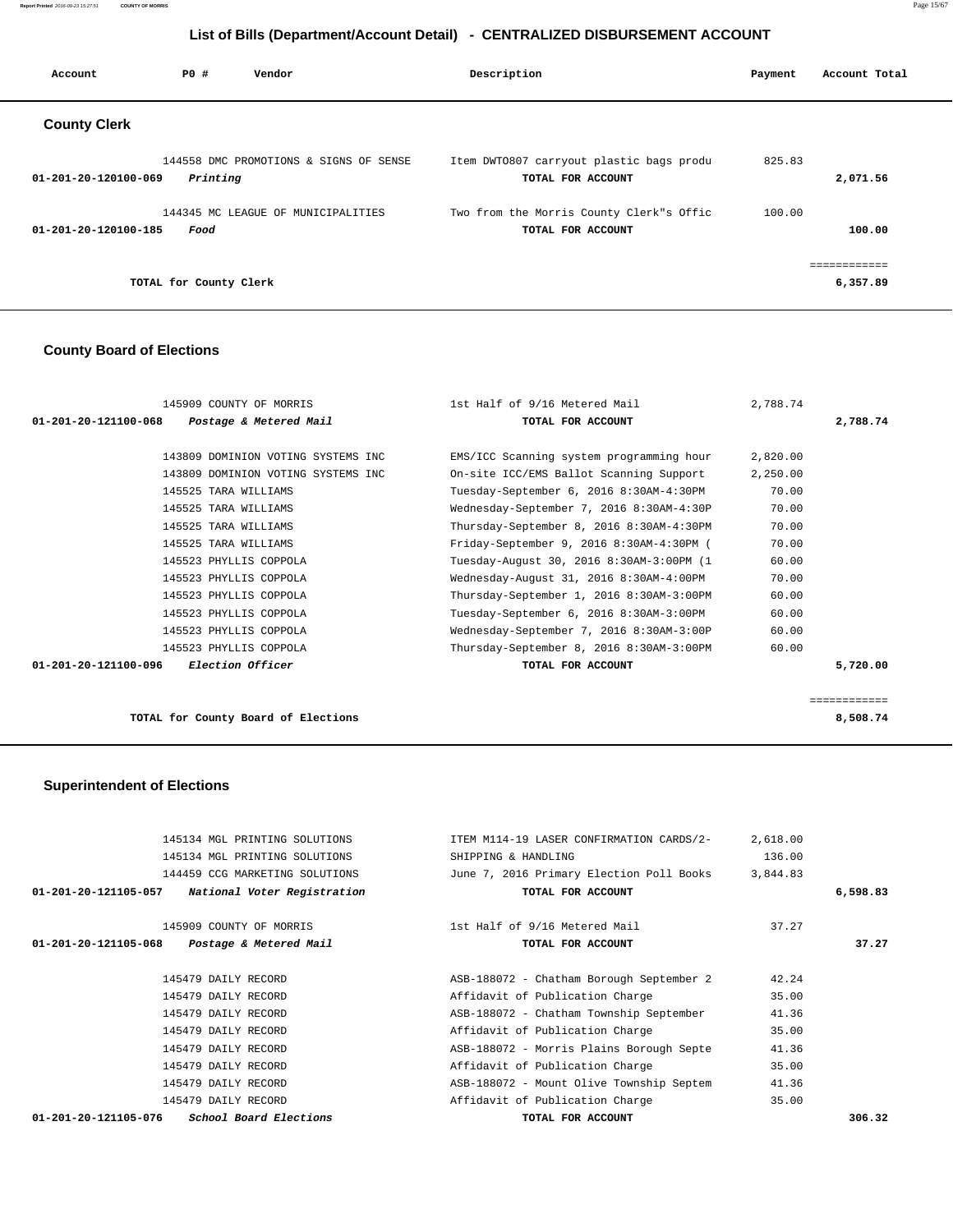**Report Printed** 2016-09-23 15:27:51 **COUNTY OF MORRIS** Page 16/67

## **List of Bills (Department/Account Detail) - CENTRALIZED DISBURSEMENT ACCOUNT**

| Account                            | PO# | Vendor                                | Description       | Payment | Account Total |
|------------------------------------|-----|---------------------------------------|-------------------|---------|---------------|
| <b>Superintendent of Elections</b> |     |                                       |                   |         |               |
| 01-201-20-121105-164               |     | Office Machines - Rental              | TOTAL FOR ACCOUNT |         | 592.99        |
|                                    |     |                                       |                   |         | essessessess  |
|                                    |     | TOTAL for Superintendent of Elections |                   |         | 7,535.41      |

# **County Elections (Cty Clerk)**

|                                | 145323 TELESEARCH INC                  | temporary services weekend 8/28/16 Mary  | 614.25   |             |
|--------------------------------|----------------------------------------|------------------------------------------|----------|-------------|
|                                | 145323 TELESEARCH INC                  | temporary services weekend 8/28/16 Glen  | 614.25   |             |
|                                | 145469 TELESEARCH INC                  | temporary services weekend 9-4-16 Maryel | 368.55   |             |
|                                | 145469 TELESEARCH INC                  | temporary services weekend 9-4-16 Glen T | 614.25   |             |
| 01-201-20-121110-016           | Outside Salaries & Wages               | TOTAL FOR ACCOUNT                        |          | 2,211.30    |
|                                |                                        |                                          |          |             |
|                                | 145909 COUNTY OF MORRIS                | 1st Half of 9/16 Metered Mail            | 195.80   |             |
| 01-201-20-121110-068           | Postage & Metered Mail                 | TOTAL FOR ACCOUNT                        |          | 195.80      |
|                                | 145374 RICOH AMERICAS CORPORATION      | lease payment on the Ricoh MP9002SP ser. | 1,193.57 |             |
| $01 - 201 - 20 - 121110 - 163$ | <i>Office Machines</i>                 | TOTAL FOR ACCOUNT                        |          | 1,193.57    |
|                                |                                        |                                          |          |             |
|                                |                                        |                                          |          | ----------- |
|                                | TOTAL for County Elections (Cty Clerk) |                                          |          | 3,600.67    |
|                                |                                        |                                          |          |             |

# **County Treasurer**

| 145276 PAPER MART INC<br>Office Supplies & Stationery<br>01-201-20-130100-058 | Supreme Multi White 92 Bright 8.5x11<br>TOTAL FOR ACCOUNT | 298.00<br>298.00 |
|-------------------------------------------------------------------------------|-----------------------------------------------------------|------------------|
| 145909 COUNTY OF MORRIS<br>Postage & Metered Mail<br>01-201-20-130100-068     | 1st Half of 9/16 Metered Mail<br>TOTAL FOR ACCOUNT        | 85.96<br>85.96   |
| TOTAL for County Treasurer                                                    |                                                           | 383.96           |

## **Purchasing Division**

| 140288 NORTHERN NJ CHAPTER NIGP                       | Northern NJ NIGP Membership, 1/2 Year, V | 40.00  |
|-------------------------------------------------------|------------------------------------------|--------|
| Education, Schools & Training<br>01-201-20-130105-039 | TOTAL FOR ACCOUNT                        | 40.00  |
| 145909 COUNTY OF MORRIS                               | 1st Half of 9/16 Metered Mail            | 116.45 |
| Postage & Metered Mail<br>01-201-20-130105-068        | TOTAL FOR ACCOUNT                        | 116.45 |
|                                                       |                                          |        |
| TOTAL for Purchasing Division                         |                                          | 156.45 |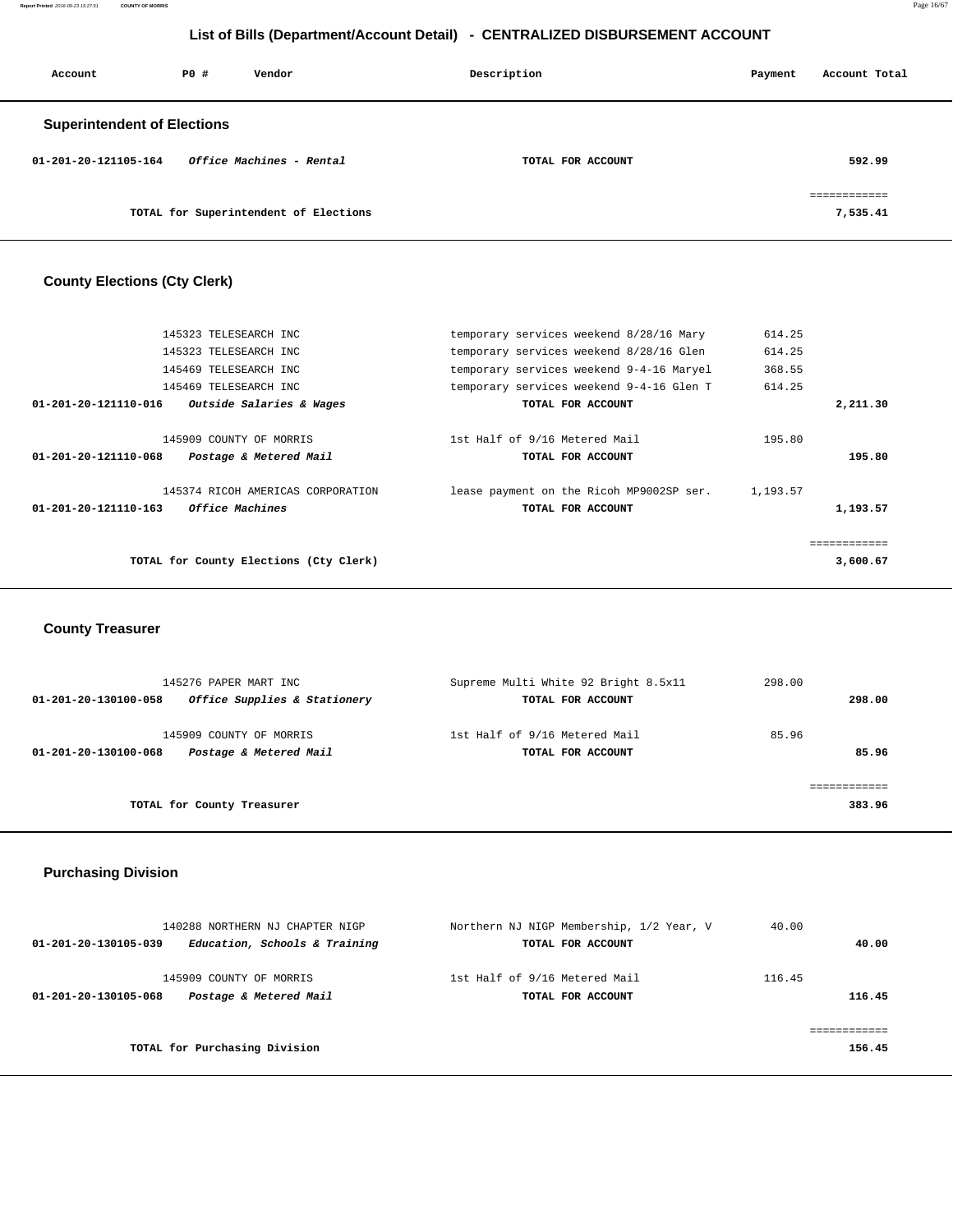| Account              | PO#                       | Vendor                                                                  | Description                              | Payment | Account Total |
|----------------------|---------------------------|-------------------------------------------------------------------------|------------------------------------------|---------|---------------|
|                      |                           |                                                                         |                                          |         |               |
|                      |                           | 145279 NESTLE WATERS NORTH AMERICA INC.                                 | 0434565925 - Nestle Pure Life Drinking W | 6.98    |               |
| 01-201-20-130110-058 |                           | 145279 NESTLE WATERS NORTH AMERICA INC.<br>Office Supplies & Stationery | Water Cooler Rental<br>TOTAL FOR ACCOUNT | 0.99    | 7.97          |
|                      |                           |                                                                         |                                          |         |               |
|                      | TOTAL for Office Services |                                                                         |                                          |         | 7.97          |

# **Information Technology Div**

| 143135 SHI INTERNATIONAL CORP                                  | TIBCO LogLogic Equipment Maintenance, Br | 23,947.70 |              |
|----------------------------------------------------------------|------------------------------------------|-----------|--------------|
| 143135 SHI INTERNATIONAL CORP                                  | TIBCO LogLogic Maintenance, BronzeCovera | 1,437.94  |              |
| $01 - 201 - 20 - 140100 - 044$<br>Equipment Service Agreements | TOTAL FOR ACCOUNT                        |           | 25,385.64    |
| 145909 COUNTY OF MORRIS                                        | 1st Half of 9/16 Metered Mail            | 4.19      |              |
| 01-201-20-140100-068<br>Postage & Metered Mail                 | TOTAL FOR ACCOUNT                        |           | 4.19         |
| 145633 CITYSIDE ARCHIVES, LTD                                  | OFFICE SERVICES DATED 9/2/2016           | 3,725.12  |              |
| Records Managment Services<br>01-201-20-140100-073             | TOTAL FOR ACCOUNT                        |           | 3,725.12     |
| 143737 SHI INTERNATIONAL CORP                                  | IBM Daeja ViewONE Standard Processor Val | 765.80    |              |
| 138887 SHI INTERNATIONAL CORP                                  | LogMeIn Central Basic - 25               | 513.97    |              |
| $01 - 201 - 20 - 140100 - 078$<br>Software Maintenance         | TOTAL FOR ACCOUNT                        |           | 1,279.77     |
|                                                                |                                          |           | ============ |
| TOTAL for Information Technology Div                           |                                          |           | 30,394.72    |
|                                                                |                                          |           |              |

# **County Board of Taxation**

| 145909 COUNTY OF MORRIS                        | 1st Half of 9/16 Metered Mail | 362.49 |
|------------------------------------------------|-------------------------------|--------|
| Postage & Metered Mail<br>01-201-20-150100-068 | TOTAL FOR ACCOUNT             | 362.49 |
|                                                |                               |        |
|                                                |                               |        |
| TOTAL for County Board of Taxation             |                               | 362.49 |
|                                                |                               |        |

# **County Counsel**

| 143938 THOMSON REUTER-WEST               |                | 692.80<br>West Information Charg |        |
|------------------------------------------|----------------|----------------------------------|--------|
| 01-201-20-155100-050<br>Law Books        |                | TOTAL FOR ACCOUNT                | 692.80 |
|                                          |                |                                  |        |
| 145623 LAW OFFICE OF ROBERT J. GREENBAUM | Valencia OAL   | 48.00                            |        |
| 145623 LAW OFFICE OF ROBERT J. GREENBAUM | Echevarria CS  | 48.00                            |        |
| 145623 LAW OFFICE OF ROBERT J. GREENBAUM | Johnson CS     | 48.00                            |        |
| 145623 LAW OFFICE OF ROBERT J. GREENBAUM | John Reed CS   | 48.00                            |        |
| 145623 LAW OFFICE OF ROBERT J. GREENBAUM | Carberry CS    | 48.00                            |        |
| 145623 LAW OFFICE OF ROBERT J. GREENBAUM | Denis EEOC     | 48.00                            |        |
| 145623 LAW OFFICE OF ROBERT J. GREENBAUM | Holmes EEOC    | 48.00                            |        |
| 145623 LAW OFFICE OF ROBERT J. GREENBAUM | Restreppo CS   | 120.00                           |        |
| 145623 LAW OFFICE OF ROBERT J. GREENBAUM | Joyce Reed OAL | 264.00                           |        |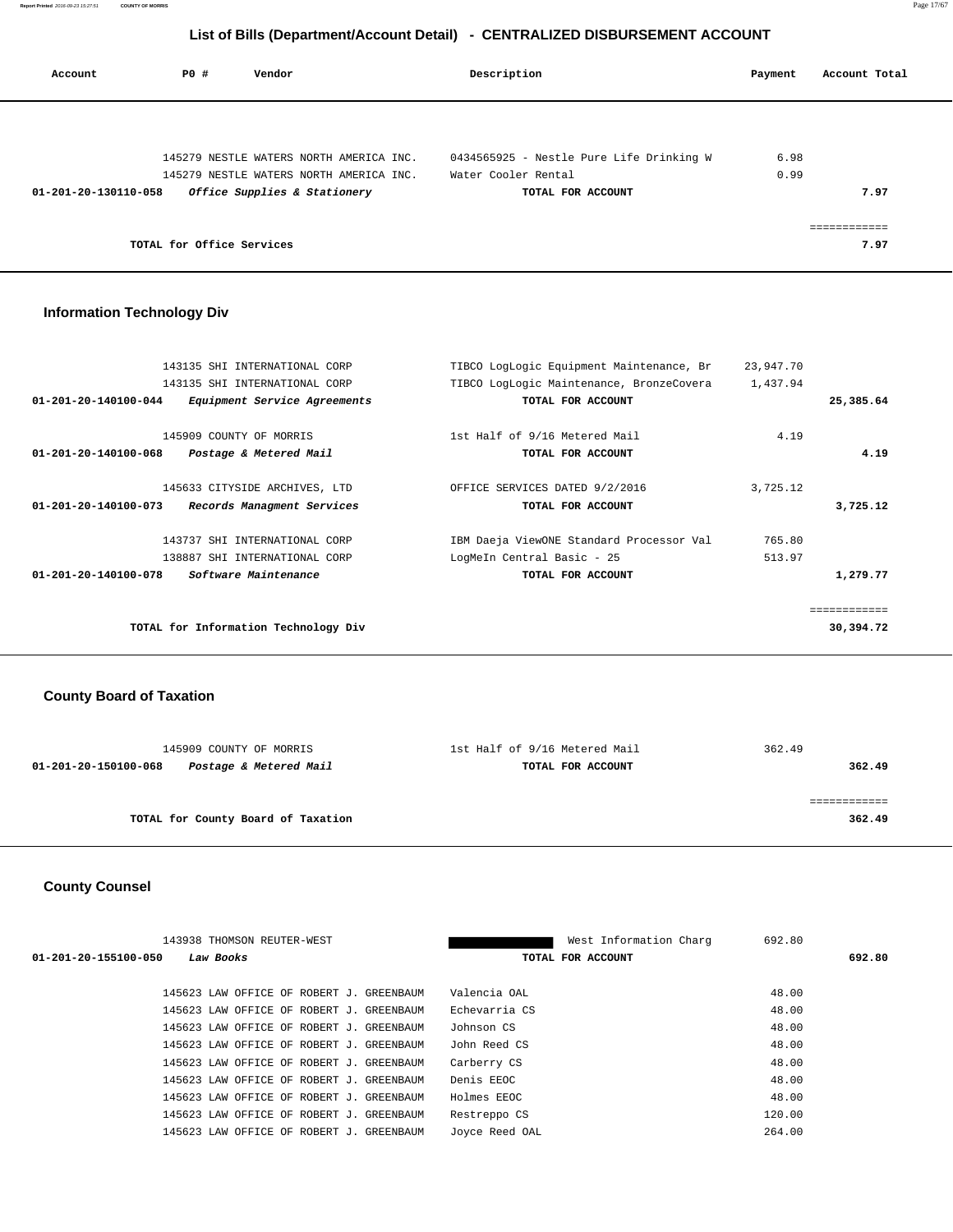| Account | P0 # | Vendor | Description | Payment | Account Total |
|---------|------|--------|-------------|---------|---------------|
|         |      |        |             |         |               |

 **County Counsel** 

| TOTAL for County Counsel                                   |                                         |           | ============<br>42,417.72 |
|------------------------------------------------------------|-----------------------------------------|-----------|---------------------------|
| $01 - 201 - 20 - 155100 - 068$ Postage & Metered Mail      | TOTAL FOR ACCOUNT                       |           | 30.92                     |
| 145909 COUNTY OF MORRIS                                    | 1st Half of 9/16 Metered Mail           | 30.92     |                           |
| 01-201-20-155100-051<br>Legal                              | TOTAL FOR ACCOUNT                       |           | 41,694.00                 |
| 145769 TRIMBOLI & PRUSINOWSKI, LLC                         | Legal Services - Corrections            | 48.00     |                           |
| 145607 TRIMBOLI & PRUSINOWSKI, LLC                         | 20080191 General                        | 3,168.00  |                           |
| 145607 TRIMBOLI & PRUSINOWSKI, LLC                         | 16-084 Morris View Transition           | 1,152.00  |                           |
| 145607 TRIMBOLI & PRUSINOWSKI, LLC                         | 16-078 District 1199: Michele Lovito    | 360.00    |                           |
| 145607 TRIMBOLI & PRUSINOWSKI, LLC                         | $15-057$ Jose Roa                       | 60.00     |                           |
| 145612 EDWARD J. BUZAK, ESQ.                               | Danchuk v. Mayor and Council            | 2,700.00  |                           |
| 145612 EDWARD J. BUZAK, ESQ.                               | COAH-HUD                                | 330.00    |                           |
| 145606 TRIMBOLI & PRUSINOWSKI, LLC                         | PBA Local 327 - 2015 Contract Neg 24.00 |           |                           |
| 145606 TRIMBOLI & PRUSINOWSKI, LLC                         | general                                 | 24.00     |                           |
| 145605 DIEGNAN & BROPHY, LLC.                              | Morris View Health Care Center          | 468.00    |                           |
| 145605 DIEGNAN & BROPHY, LLC.                              | Francis Brattole                        | 132.00    |                           |
| 145605 DIEGNAN & BROPHY, LLC.                              | Robert Bilko                            | 96.00     |                           |
| 145605 DIEGNAN & BROPHY, LLC.                              | William Wood                            | 480.00    |                           |
| 145605 DIEGNAN & BROPHY, LLC.                              | Mary Stehling                           | 204.00    |                           |
| 145605 DIEGNAN & BROPHY, LLC.                              | Raymond Colfax                          | 780.00    |                           |
| 145605 DIEGNAN & BROPHY, LLC.                              | Delores Boling                          | 336.00    |                           |
| 145605 DIEGNAN & BROPHY, LLC.                              | Toni Albert                             | 456.00    |                           |
| 145609 CLEARY GIACOBBE ALFIERI &                           | Sheriff's SOA                           | 5,356.00  |                           |
| 145609 CLEARY GIACOBBE ALFIERI &                           | General Counsel                         | 14,420.00 |                           |
| 145609 CLEARY GIACOBBE ALFIERI &                           | General                                 | 4,068.00  |                           |
| 145608 BARBARULA LAW OFFICE                                | Civil Commitment Hearings               | 1,560.00  |                           |
| 145608 BARBARULA LAW OFFICE                                | OPRA Request (Black Knights)            | 1,044.00  |                           |
| 145608 BARBARULA LAW OFFICE<br>145608 BARBARULA LAW OFFICE | Agriculture Development Board           | 276.00    |                           |

# **County Surrogate**

| 145909 COUNTY OF MORRIS                                               | 1st Half of 9/16 Metered Mail            | 278.30   |              |
|-----------------------------------------------------------------------|------------------------------------------|----------|--------------|
| 01-201-20-160100-068<br>Postage & Metered Mail                        | TOTAL FOR ACCOUNT                        |          | 278.30       |
|                                                                       |                                          |          |              |
| 144851 E-PROBATE LLC                                                  | SOFTWARE MAINTENANCE FOR MORRIS COUNTY S | 2,250.00 |              |
| 144851 E-PROBATE LLC                                                  | HOSTING MORRIS COUNTY SURROGATE'S SYSTEM | 450.00   |              |
| 144850 E-PROBATE LLC                                                  | SOFTWARE MAINTENANCE FOR MORRIS COUNTY S | 2,250.00 |              |
| 144850 E-PROBATE LLC                                                  | HOSTING MORRIS COUNTY SURROGATE'S SYSTEM | 450.00   |              |
| 144849 E-PROBATE LLC                                                  | UPDATED WEB BASED SEARCH SYSTEM          | 510.00   |              |
| 145178 E-PROBATE LLC                                                  | REINSTALLING THE SCANNER COMPUTER WITH T | 680.00   |              |
| $01 - 201 - 20 - 160100 - 078$<br>Software Maintenance                | TOTAL FOR ACCOUNT                        |          | 6,590.00     |
|                                                                       |                                          |          |              |
| 145629 CHARLES COLLINS                                                | Reimburment to Charles Collins           | 359.00   |              |
| 145431 RIOS' ENGRAVING                                                | Seal for Surrogate's Court               | 2,026.00 |              |
| Other Administrative Supplies<br>01-201-20-160100-095                 | TOTAL FOR ACCOUNT                        |          | 2,385.00     |
| 125931 COANJ                                                          | COANJ MEETING                            | 750.00   |              |
| $01 - 203 - 20 - 160100 - 023$<br>(2015) Associations and Memberships | TOTAL FOR ACCOUNT                        |          | 750.00       |
|                                                                       |                                          |          | ============ |
| TOTAL for County Surrogate                                            |                                          |          | 10,003.30    |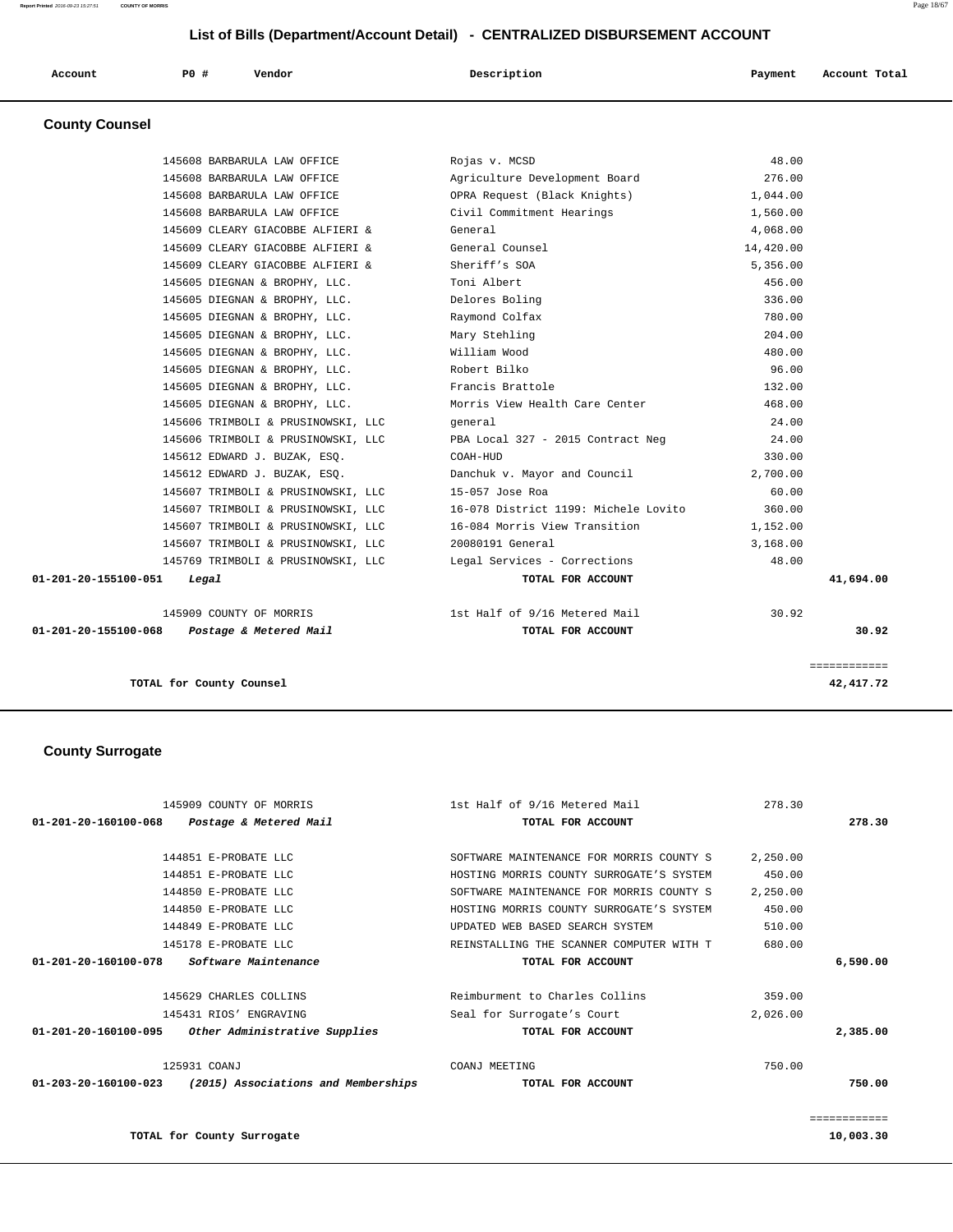|  | Account | <b>PO #</b> | Vendor | Description | Account Total<br>Payment |
|--|---------|-------------|--------|-------------|--------------------------|
|--|---------|-------------|--------|-------------|--------------------------|

# **Engineering**

| 144804 FEDEX                                            | (4) FedEx Tubes mailedout to several c    | 236.12 |              |
|---------------------------------------------------------|-------------------------------------------|--------|--------------|
| 145909 COUNTY OF MORRIS                                 | 1st Half of 9/16 Metered Mail             | 2.79   |              |
| 145909 COUNTY OF MORRIS                                 | 1st Half of 9/16 Metered Mail             | 23.09  |              |
| 01-201-20-165100-068 Postage & Metered Mail             | TOTAL FOR ACCOUNT                         |        | 262.00       |
| 145624 ART CATALUSCI                                    | Meetings, Gas, for County Meetings in Mor | 38.29  |              |
| $01-201-20-165100-084$ Other Outside Services           | TOTAL FOR ACCOUNT                         |        | 38.29        |
| 145294 RICOH AMERICAS CORPORATION                       | Ricoh MPC 30003SMachine ID 7309           | 170.38 |              |
| $01 - 201 - 20 - 165100 - 164$ Office Machines - Rental | TOTAL FOR ACCOUNT                         |        | 170.38       |
| 145316 MARTELL ELLIS                                    | Work Boots                                | 90.00  |              |
| 01-201-20-165100-207<br>Uniform & Clothing Allowance    | TOTAL FOR ACCOUNT                         |        | 90.00        |
| 144803 MORRISTOWN LUMBER &                              | WD-40 80 oz smart straw5020612031 Formul  | 84.22  |              |
| 144802 RESIDEX, LLC                                     | Protecta LP Rat Bait Station              | 227.12 |              |
| 144802 RESIDEX, LLC                                     | fastrac Blox                              | 108.75 |              |
| 144802 RESIDEX, LLC                                     | PT 960 Vector Fruit Fly Traps             | 58.58  |              |
| 144802 RESIDEX, LLC                                     | Invite Fruit Fly Lure                     | 46.08  |              |
| 144802 RESIDEX, LLC                                     | Freight Carrier                           | 8.30   |              |
| $01 - 201 - 20 - 165100 - 225$<br>Chemicals & Sprays    | TOTAL FOR ACCOUNT                         |        | 533.05       |
|                                                         |                                           |        | ============ |
| TOTAL for Engineering                                   |                                           |        | 1,093.72     |

# **Heritage Commission**

| 144845 W.B. MASON COMPANY INC<br>145355 W.B. MASON COMPANY INC | bean bag weights<br>book stands/battery  | 24.10<br>28.00 |
|----------------------------------------------------------------|------------------------------------------|----------------|
| 01-201-20-175100-058<br>Office Supplies & Stationery           | TOTAL FOR ACCOUNT                        | 52.10          |
| 144304 W.B. MASON COMPANY INC                                  | office supplies/file folders/ink/pens/mi | 588.38         |
| 145354 W.B. MASON COMPANY INC                                  | Camera                                   | 399.99         |
| 144846 STORAGE SYSTEMS USA                                     | Annual Preventive Maintenance            | 450.00         |
| 144289 HOLLINGER METAL EDGE INC.                               | Book Cradles                             | 172.20         |
| 144289 HOLLINGER METAL EDGE INC.                               | Book Wedges                              | 147.40         |
| 144289 HOLLINGER METAL EDGE INC.                               | S&H                                      | 33.76          |
| Special Projects<br>01-201-20-175100-079                       | TOTAL FOR ACCOUNT                        | 1,791.73       |
|                                                                |                                          |                |
| TOTAL for Heritage Commission                                  |                                          | 1,843.83       |

# **Planning Board**

| 145142 DEENA LEARY                                   | Summer 2016 Semester at Rutgers Universi | 2,757.00 |          |
|------------------------------------------------------|------------------------------------------|----------|----------|
| Education Schools & Training<br>01-201-20-180100-039 | TOTAL FOR ACCOUNT                        |          | 2,757.00 |
|                                                      |                                          |          |          |
| 145142 DEENA LEARY                                   | Lunch for 5 - Economic Development Strat | 46.17    |          |
| Other General Expenses<br>01-201-20-180100-059       | TOTAL FOR ACCOUNT                        |          | 46.17    |

**Report Printed** 2016-09-23 15:27:51 **COUNTY OF MORRIS** Page 19/67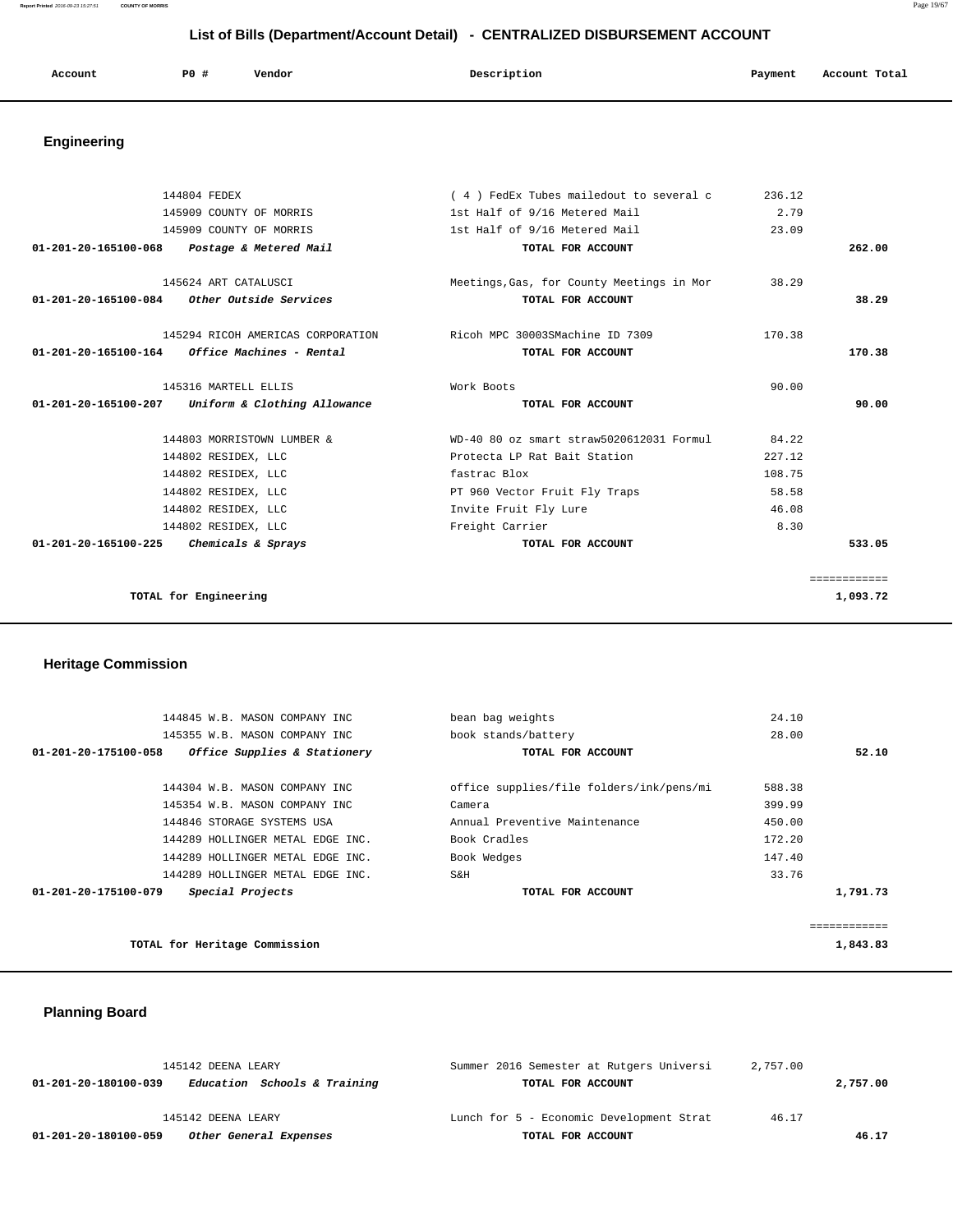| Account                        | PO#                      | Vendor                                                                          | Description                                                                            | Payment         | Account Total            |
|--------------------------------|--------------------------|---------------------------------------------------------------------------------|----------------------------------------------------------------------------------------|-----------------|--------------------------|
| <b>Planning Board</b>          |                          |                                                                                 |                                                                                        |                 |                          |
| $01 - 201 - 20 - 180100 - 068$ |                          | 145909 COUNTY OF MORRIS<br>Postage & Metered Mail                               | 1st Half of 9/16 Metered Mail<br>TOTAL FOR ACCOUNT                                     | 137.76          | 156.61                   |
| $01 - 201 - 20 - 180100 - 082$ |                          | 144453 TROPICANA CASINO & RESORT<br>144453 TROPICANA CASINO & RESORT            | Reservation for the following to attend<br>Additional room charge<br>TOTAL FOR ACCOUNT | 368.00<br>20.00 | 388.00                   |
| 01-201-20-180100-164           |                          | Travel Expense<br>145126 RICOH AMERICAS CORPORATION<br>Office Machines - Rental | Contract # 16593, Ricoh MPC5503SP Digita<br>TOTAL FOR ACCOUNT                          | 999.94          | 999.94                   |
|                                | TOTAL for Planning Board |                                                                                 |                                                                                        |                 | ============<br>4,347.72 |

## **County Weights & Measures**

| 145708 VERIZON WIRELESS                                                | L&PS / WEIGHTS & MEASURES         | 261.97   |              |
|------------------------------------------------------------------------|-----------------------------------|----------|--------------|
| Cellular Phones/Pagers<br>01-201-22-201100-031                         | TOTAL FOR ACCOUNT                 |          | 261.97       |
| 145909 COUNTY OF MORRIS                                                | 1st Half of 9/16 Metered Mail     | 3.26     |              |
| 01-201-22-201100-068 Postage & Metered Mail                            | TOTAL FOR ACCOUNT                 |          | 3.26         |
| 145564 MORRIS COUNTY M.U.A                                             | AUGUST 2016                       | 350.00   |              |
| $01-201-22-201100-084$ Other Outside Services                          | TOTAL FOR ACCOUNT                 |          | 350.00       |
| 145304 JERSEY CENTRAL POWER & LIGHT 100 007 051 277 WEIGHTS & MEASURES |                                   | 1,118.62 |              |
| 01-201-22-201100-137<br>Electricity                                    | TOTAL FOR ACCOUNT                 |          | 1,118.62     |
| 145917 NATIONAL FUEL OIL INC. TUEL CHARGES 8/16                        |                                   | 695.57   |              |
| 01-201-22-201100-140<br>Gas Purchases                                  | TOTAL FOR ACCOUNT                 |          | 695.57       |
| 145315 DIRECT ENERGY BUSINESS MARKETING                                | WEIGHTS & MEASURES                | 46.20    |              |
| 145463 PSE&G CO                                                        | REF # MOMBAG/ 65-513-961-00 W & M | 110.56   |              |
| 01-201-22-201100-141 Natural Gas                                       | TOTAL FOR ACCOUNT                 |          | 156.76       |
| 140705 CDW GOVERNMENT LLC                                              | HP OFFICE JET 150 MOBILE PRINTER  | 703.62   |              |
| 142875 RICOH AMERICAS CORPORATION                                      | MP 4054SP                         | 855.81   |              |
| 142875 RICOH AMERICAS CORPORATION                                      | AFICIO MP 301SPF                  | 411.28   |              |
| 01-201-22-201100-258<br>Equipment                                      | TOTAL FOR ACCOUNT                 |          | 1,970.71     |
|                                                                        |                                   |          | ============ |
| TOTAL for County Weights & Measures                                    |                                   |          | 4,556.89     |

## **Employee Group Insurance**

| 141508 EILEEN TORMEY         | Medicare B - January 2016 through June 2 | 629.40    |
|------------------------------|------------------------------------------|-----------|
| 145216 FRENKEL BENEFITS, LLC | 9/2016 Consulting Fee (Item #1236150)    | 10,416.67 |
| 145631 FRENKEL BENEFITS, LLC | Horizon BC & Cigna HC Postage Per Envelo | 2,046.72  |
| 145631 FRENKEL BENEFITS, LLC | 2015 Annual Mandate Notification Item 12 | 1,482.25  |
| 145631 FRENKEL BENEFITS, LLC | 1095C Form Completion/Processing Svcs It | 12,000.00 |
| 145631 FRENKEL BENEFITS, LLC | 1095C Form Printing & Mailing per Form I | 1,907.10  |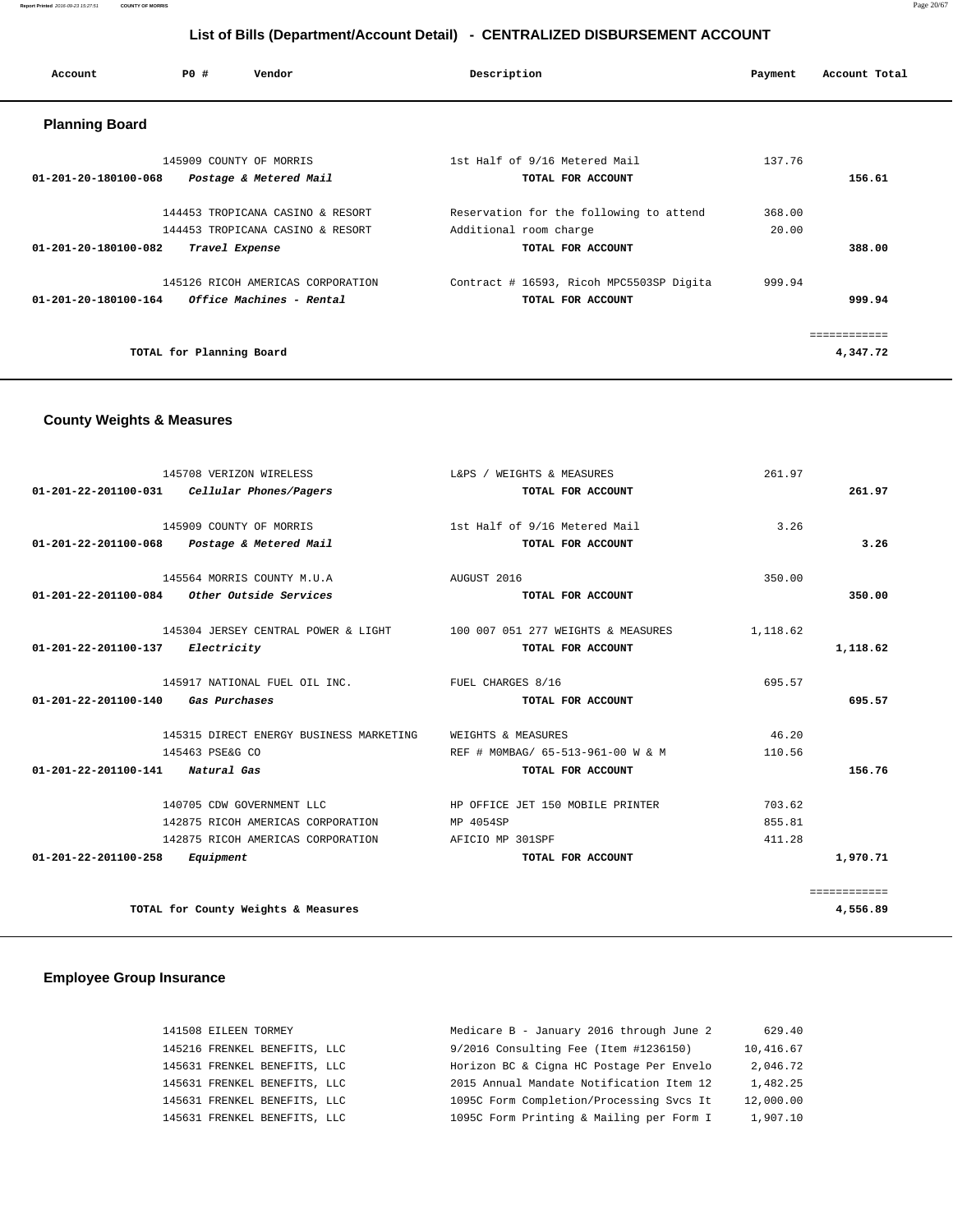| Account                         | PO#                 | Vendor                                | Description                                                   | Payment | Account Total           |
|---------------------------------|---------------------|---------------------------------------|---------------------------------------------------------------|---------|-------------------------|
| <b>Employee Group Insurance</b> |                     |                                       |                                                               |         |                         |
| 01-201-23-220100-090            | 140980 ZERISH FYFFE | Employee Group Insurance Expenditures | Medicare B - January 2016 through June 2<br>TOTAL FOR ACCOUNT | 629.40  | 29,636.04               |
|                                 |                     | TOTAL for Employee Group Insurance    |                                                               |         | ==========<br>29,636.04 |

# **Office of Emergency Management**

| 145708 VERIZON WIRELESS                                           | L&PS / ADMIN                             | 241.47   |              |
|-------------------------------------------------------------------|------------------------------------------|----------|--------------|
| Cellular Phones/Pagers<br>$01 - 201 - 25 - 252100 - 031$          | TOTAL FOR ACCOUNT                        |          | 241.47       |
| 145189 W.B. MASON COMPANY INC                                     | Cust#C1033751, 8/25/16                   | 131.57   |              |
| Office Supplies & Stationery<br>$01 - 201 - 25 - 252100 - 058$    | TOTAL FOR ACCOUNT                        |          | 131.57       |
|                                                                   |                                          |          |              |
| 144465 CDW GOVERNMENT LLC                                         | HP LaserJet Pro P1102W per attached Quot | 146.74   |              |
| 143913 V.E. RALPH & SON INC.                                      | EMS Support equipment per attached Quote | 886.30   |              |
| $01 - 201 - 25 - 252100 - 059$<br>Other General Expenses          | TOTAL FOR ACCOUNT                        |          | 1,033.04     |
| 145453 FEDEX                                                      | AC#164215938, 9/5/16                     | 65.50    |              |
| 145909 COUNTY OF MORRIS                                           | 1st Half of 9/16 Metered Mail            | 3.72     |              |
| Postage & Metered Mail<br>$01 - 201 - 25 - 252100 - 068$          | TOTAL FOR ACCOUNT                        |          | 69.22        |
| 142413 RICOH AMERICAS CORPORATION                                 | Emergency Mgt Copier Lease (48mo) per at | 1,212.49 |              |
| $01 - 201 - 25 - 252100 - 164$<br><i>Office Machines - Rental</i> | TOTAL FOR ACCOUNT                        |          | 1,212.49     |
|                                                                   |                                          |          | ============ |
| TOTAL for Office of Emergency Management                          |                                          |          | 2,687.79     |
|                                                                   |                                          |          |              |

## **Communications Center**

|          |          | Admin. fee for CPR Cards (paperwork elec 35.00                              | 143619 LIFESAVERS INC                               |  |
|----------|----------|-----------------------------------------------------------------------------|-----------------------------------------------------|--|
| 25.00    |          | TOTAL FOR ACCOUNT                                                           | $01-201-25-252105-039$ Education Schools & Training |  |
|          | 758.90   | C1033751, 8/24/16, Office supplies, orde                                    | 144911 W.B. MASON COMPANY INC                       |  |
|          | 48.00    | D060586, 9/1/16, Chiller3-UV-U N00006297                                    | 145331 QUENCH USA, INC.                             |  |
| 806.90   |          | TOTAL FOR ACCOUNT                                                           | 01-201-25-252105-058 Office Supplies & Stationery   |  |
|          | 16.00    | 1st Half of 9/16 Metered Mail                                               | 145909 COUNTY OF MORRIS                             |  |
| 16.00    |          | TOTAL FOR ACCOUNT                                                           | Postage & Metered Mail<br>01-201-25-252105-068      |  |
|          | 600.00   | 139529 KEYSTONE PUBLIC SAFETY INC. SOW# 144175, 5/23/16, Add a box to the r |                                                     |  |
| 600.00   |          | TOTAL FOR ACCOUNT                                                           | $01-201-25-252105-078$ Software Maintenance         |  |
|          | 1,910.17 | Tower rental for September 2016, Green P                                    | 144909 AMERICAN TOWER CORPORATION                   |  |
| 1,910.17 |          | TOTAL FOR ACCOUNT                                                           | $01-201-25-252105-131$ County Wide Radio System     |  |
|          | 688.85   | 100 078 770 714, 8/24/16, Conkling Rd Fl                                    | 144910 JERSEY CENTRAL POWER & LIGHT                 |  |
|          | 10.46    | 100 082 995 745, 8/24/16, Conkling Rd An                                    | 144910 JERSEY CENTRAL POWER & LIGHT                 |  |
|          | 602.63   | 100 078 774 427, 8/25/16, Ross Dr Boonto                                    | 144910 JERSEY CENTRAL POWER & LIGHT                 |  |
|          | 299.81   | 100 078 772 546, 8/25/16, Weldon Rd Oak                                     | 144910 JERSEY CENTRAL POWER & LIGHT                 |  |
|          |          |                                                                             |                                                     |  |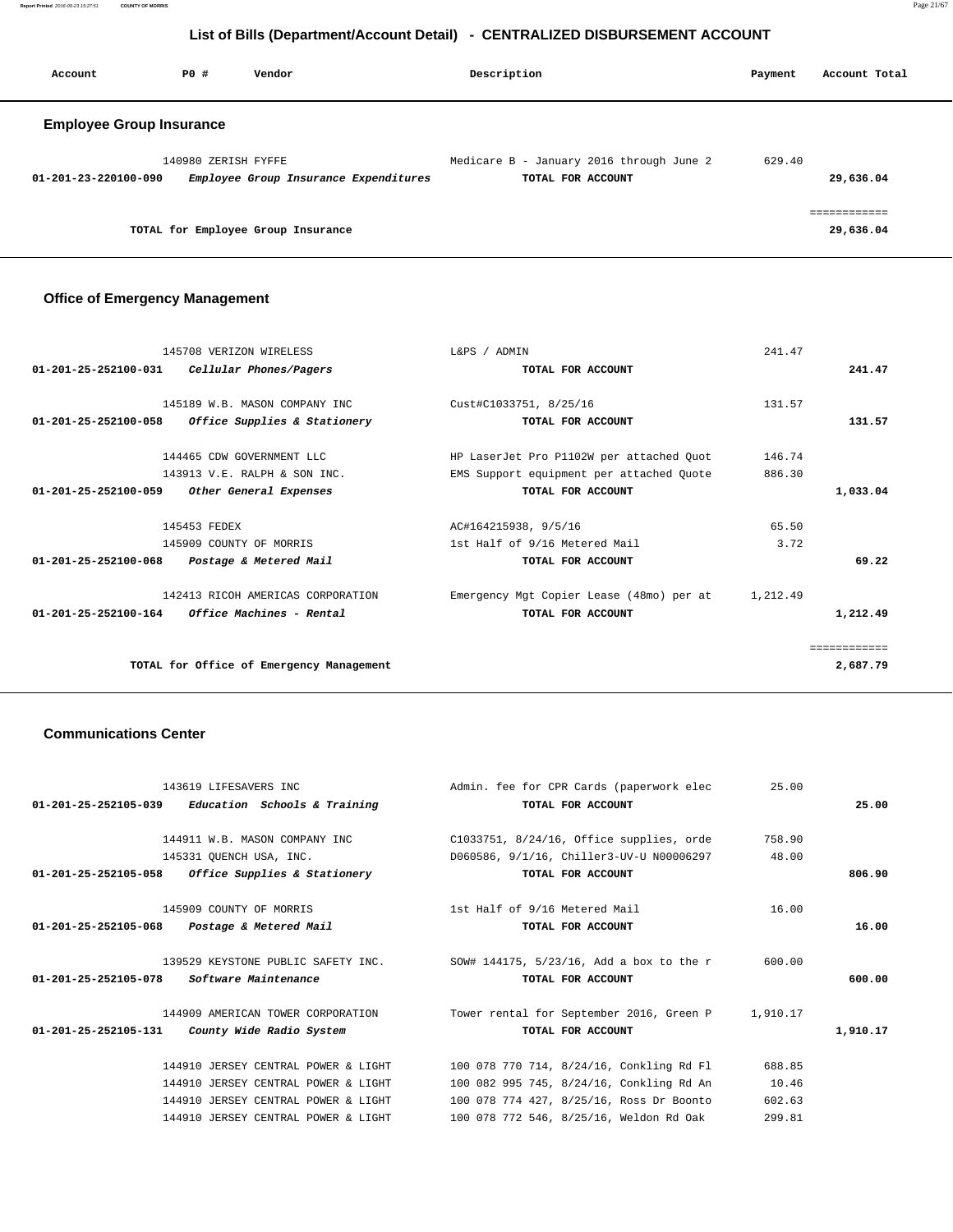| Account                      | PO# | Vendor | Description | Payment | Account Total |
|------------------------------|-----|--------|-------------|---------|---------------|
| <b>Communications Center</b> |     |        |             |         |               |

| 01-201-25-252105-137 | Electricity                                                 | TOTAL FOR ACCOUNT                        |          | 2,102.97     |
|----------------------|-------------------------------------------------------------|------------------------------------------|----------|--------------|
|                      | 143925 CDW GOVERNMENT LLC                                   | Quote# 1BNTKH1, 8/9/16, 2925742 Fujitsu  | 490.91   |              |
| 01-201-25-252105-163 | <i><b>Office Machines</b></i>                               | TOTAL FOR ACCOUNT                        |          | 490.91       |
|                      | 144702 FF1 PROFESSIONAL SAFETY SERVICES                     | 8/9/16, Uniforms for K.Zuckerman         | 122.98   |              |
|                      | 144702 FF1 PROFESSIONAL SAFETY SERVICES                     | 8/11/16, Uniforms for R.Hall             | 387.66   |              |
| 01-201-25-252105-202 | Uniform And Accessories                                     | TOTAL FOR ACCOUNT                        |          | 510.64       |
|                      | 144710 CY DRAKE LOCKSMITHS, INC. 7/29/16, Master Lock locks |                                          | 55.52    |              |
| 01-201-25-252105-239 | Small Tools                                                 | TOTAL FOR ACCOUNT                        |          | 55.52        |
|                      |                                                             |                                          |          |              |
|                      | 144731 NORTHEAST COMMUNICATIONS, INC.                       | 8/24/16, Distribution Dongle             | 382.50   |              |
|                      | 140327 CAROUSEL INDUSTRIES                                  | 6/7/16, Quote# 239541-001, Ancillary Ser | 7,708.14 |              |
|                      | 144911 W.B. MASON COMPANY INC                               | C1033751, 8/24/16, Office supplies, orde | 227.18   |              |
|                      | 145330 COMPUTER CABLE & CONNECTOR CO                        | Ouote# 090616-4, 9/6/16, SMF-SC-LC X 3 m | 25.12    |              |
|                      | 145330 COMPUTER CABLE & CONNECTOR CO                        | Quote# 090616-4, 9/6/16, SMF-SC-SC X 10  | 30.28    |              |
| 01-201-25-252105-258 | Equipment                                                   | TOTAL FOR ACCOUNT                        |          | 8,373.22     |
|                      |                                                             |                                          |          | ------------ |

**TOTAL for Communications Center 14,891.33**

## **County Medical Examiner Office**

| 145186 FEDEX                                     | AC#164215938, 8/29/16, Case 14160386 | 28.11                   |
|--------------------------------------------------|--------------------------------------|-------------------------|
| 145909 COUNTY OF MORRIS                          | 1st Half of 9/16 Metered Mail        | 14.57                   |
| Postage & Metered Mail<br>01-201-25-254100-068   | TOTAL FOR ACCOUNT                    | 42.68                   |
|                                                  |                                      |                         |
| 144726 CENTENNIAL PRODUCTS INC.                  | DNA cards                            | 310.00                  |
| 144726 CENTENNIAL PRODUCTS INC.                  | Locks                                | 98.00                   |
| 144726 CENTENNIAL PRODUCTS INC.                  | Freight                              | 17.03                   |
| X-Ray & Medical Supplies<br>01-201-25-254100-203 | TOTAL FOR ACCOUNT                    | 425.03                  |
|                                                  |                                      |                         |
|                                                  |                                      | . = = = = = = = = = = = |
| TOTAL for County Medical Examiner Office         |                                      | 467.71                  |
|                                                  |                                      |                         |

## **County Sheriff's Department**

| 144370 THOMSON REUTER-WEST                  | $7/1/16$ - $7/31/16$ , Inv dtd $8/1/16$ , Acct # | 238.00   |        |
|---------------------------------------------|--------------------------------------------------|----------|--------|
| Law Books<br>$01 - 201 - 25 - 270100 - 050$ | TOTAL FOR ACCOUNT                                |          | 238.00 |
| 145166 NESTLE WATERS NORTH AMERICA INC.     | Acct #0434561387 $(7/15/16 - 8/14/16)$ , In      | 211.71   |        |
| 145166 NESTLE WATERS NORTH AMERICA INC.     | Acct #0443829809/Legal Serv. (7/15/16 -          | 0.99     |        |
| 145166 NESTLE WATERS NORTH AMERICA INC.     | Less Plastic Cups                                | $-36.19$ |        |
| 144028 STATE TOXICOLOGY LABORATORY          | Applicant Testing, Completed on 6/23/16,         | 360.00   |        |
| 144773 RIOS' ENGRAVING                      | Notary Seal & Rubber Stamp/Carol Sulliva         | 97.00    |        |
| 144032 PROJECT LIFESAVER, INC.              | Transmitter One Year Kit Special (60 day         | 3,000.00 |        |
| 144032 PROJECT LIFESAVER, INC.              | Band - 1/2 inch WHITE Vinyl for oval or          | 525.00   |        |
| 144032 PROJECT LIFESAVER, INC.              | Band - 1/2 inch NYLON for transmitter            | 43.75    |        |
| 144032 PROJECT LIFESAVER, INC.              | Battery - WAFER style for Oval & Round 3         | 166.25   |        |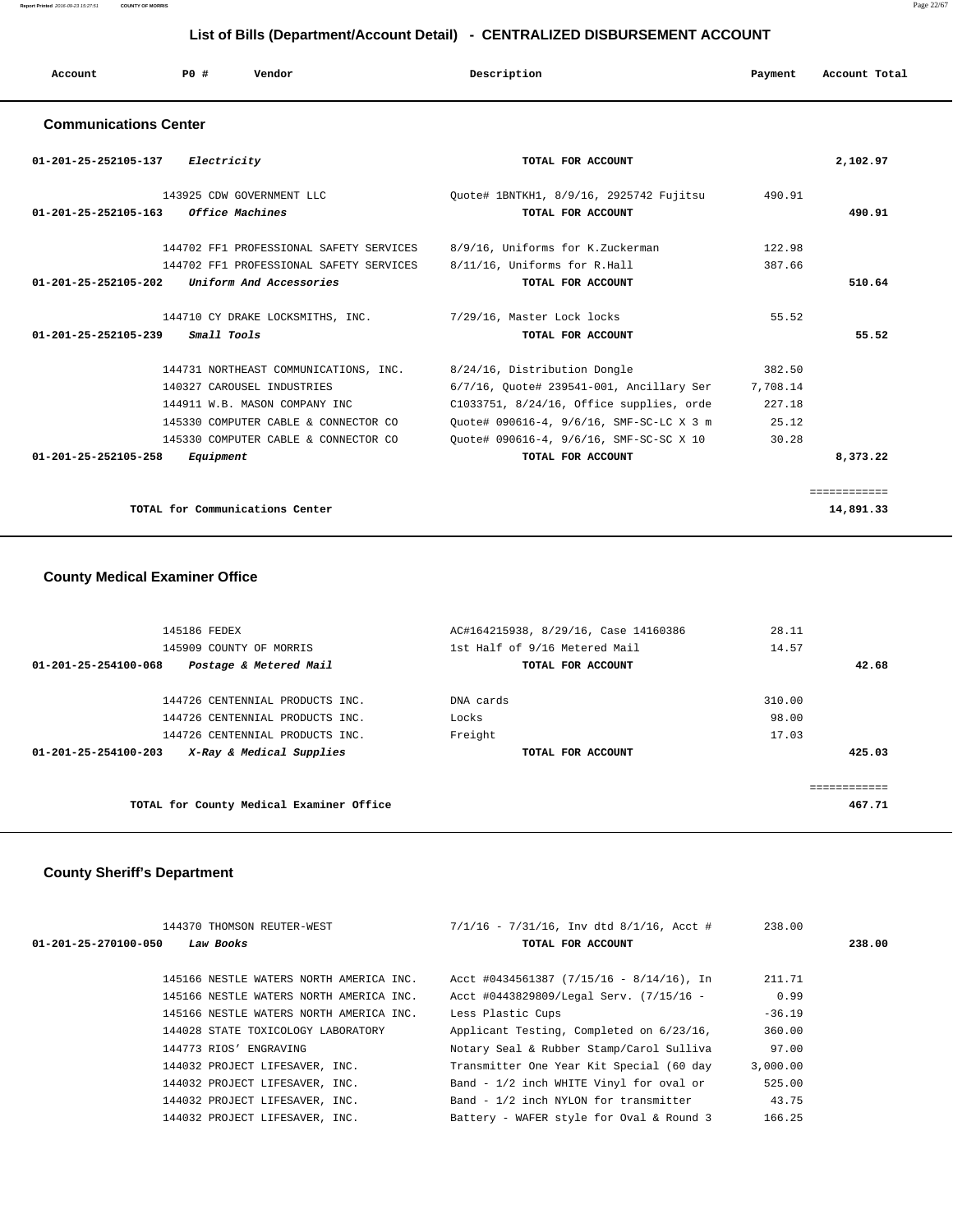| Account | <b>PO #</b> | Vendor | Description | Payment | Account Total |
|---------|-------------|--------|-------------|---------|---------------|
|         |             |        |             |         |               |

# **County Sheriff's Department**

|                                     | 144032 PROJECT LIFESAVER, INC.                          | Battery - WAFER style "L" series 30 day                                     | 60.00     |              |
|-------------------------------------|---------------------------------------------------------|-----------------------------------------------------------------------------|-----------|--------------|
|                                     | 144032 PROJECT LIFESAVER, INC.                          | HAZMAT FEE                                                                  | 27.50     |              |
|                                     | 144032 PROJECT LIFESAVER, INC.                          | SHIPPING & HANDLING                                                         | 29.49     |              |
|                                     | 139264 U-LINE SHIPPING SUPPLY                           | (1) CASE - Model #S-227 Jiffy Padded Mail                                   | 34.00     |              |
|                                     | 139264 U-LINE SHIPPING SUPPLY                           | (12) BUNDLES/25 boxes per bundle - Model                                    | 105.00    |              |
|                                     | 139264 U-LINE SHIPPING SUPPLY                           | (4) BUNDLES/25 boxes per bundle - Model                                     | 171.00    |              |
|                                     | 139264 U-LINE SHIPPING SUPPLY                           | SHIPPING & HADNLING                                                         | 58.70     |              |
|                                     | 139396 U-LINE SHIPPING SUPPLY                           | (12) Bottles/1-Gallon each Simple Green                                     | 276.00    |              |
|                                     | 139396 U-LINE SHIPPING SUPPLY                           | S & H                                                                       | 47.83     |              |
|                                     | 142525 U-LINE SHIPPING SUPPLY                           | MODEL #S-9985 - Uline Self-Seal Bubble M                                    | 84.00     |              |
|                                     | 142525 U-LINE SHIPPING SUPPLY                           | MODEL #S-9987 - Uline Self-Seal bubble M                                    | 130.00    |              |
|                                     | 142525 U-LINE SHIPPING SUPPLY                           | S & H                                                                       | 44.72     |              |
|                                     | 01-201-25-270100-059 Other General Expenses             | TOTAL FOR ACCOUNT                                                           |           | 5,526.75     |
|                                     |                                                         |                                                                             |           |              |
|                                     | 145909 COUNTY OF MORRIS                                 | 1st Half of 9/16 Metered Mail                                               | 647.93    |              |
|                                     | 01-201-25-270100-068 Postage & Metered Mail             | TOTAL FOR ACCOUNT                                                           |           | 647.93       |
|                                     | 144369 THOMSON REUTER-WEST                              | $1000269337 - 7/1/16 - 7/31/16$ , Inv dtd                                   | 990.00    |              |
| 01-201-25-270100-078                | <i>Software Maintenance</i>                             | TOTAL FOR ACCOUNT                                                           |           | 990.00       |
|                                     |                                                         |                                                                             |           |              |
|                                     | 144383 VERIZON WIRELESS                                 | $482559481-00001$ - $7/2/16$ - $8/1/16$ , Inv                               | 1,661.26  |              |
|                                     | 01-201-25-270100-161 Communications Equipment           | TOTAL FOR ACCOUNT                                                           |           | 1,661.26     |
|                                     |                                                         |                                                                             |           |              |
|                                     | 145167 RICOH AMERICAS CORPORATION                       | Monthly Charge for Colored Copies, Inv d                                    | 36.26     |              |
|                                     | $01 - 201 - 25 - 270100 - 164$ Office Machines - Rental | TOTAL FOR ACCOUNT                                                           |           | 36.26        |
|                                     |                                                         |                                                                             |           |              |
|                                     | 139397 METRO PET SUPPLY INC.                            | (5) Plan Bright Minds 3, (5) Plan Lg Br                                     | 1,302.22  |              |
| $01 - 201 - 25 - 270100 - 185$ Food |                                                         | TOTAL FOR ACCOUNT                                                           |           | 1,302.22     |
|                                     |                                                         |                                                                             |           |              |
|                                     | 145163 STEVEN B. HODES, DVM PA                          | ZANDER – Examine (7/25, 26,27,30/16) Swo                                    | 1,726.40  |              |
|                                     | 145163 STEVEN B. HODES, DVM PA                          | SPECIAL POLICE DISC                                                         | $-166.00$ |              |
|                                     | 145163 STEVEN B. HODES, DVM PA                          | MCSD Discount                                                               | $-47.20$  |              |
| 01-201-25-270100-189                | Medical                                                 | TOTAL FOR ACCOUNT                                                           |           | 1,513.20     |
|                                     |                                                         |                                                                             |           |              |
|                                     |                                                         | 144368 MIRION TECHNOLOGIES (GDS) INC 11512S TLD Badges & 90 day Badges, Inv | 553.00    |              |
|                                     | 01-201-25-270100-203 X-Ray & Medical Supplies           | TOTAL FOR ACCOUNT                                                           |           | 553.00       |
|                                     |                                                         |                                                                             |           |              |
|                                     | 143410 LAWMEN SUPPLY CO OF NJ, INC.                     | ITEM BLACK HAWK/ALT #DE-BS - Custom BLAC                                    | 204.32    |              |
|                                     | 143410 LAWMEN SUPPLY CO OF NJ, INC.                     | ITEM #BLACK HAWK/ALT #DE-SOER - Custom B                                    | 437.90    |              |
|                                     | 143410 LAWMEN SUPPLY CO OF NJ, INC.                     | ITEM #DE-ASHT - Active Shooter Hallagan                                     | 364.92    |              |
| 01-201-25-270100-258                | Equipment                                               | TOTAL FOR ACCOUNT                                                           |           | 1,007.14     |
|                                     |                                                         |                                                                             |           |              |
|                                     | 144382 AMERICAN TIME RECORDER INC                       | ITEM #MSUP/5650 Blue Ribbon                                                 | 50.00     |              |
|                                     | 144382 AMERICAN TIME RECORDER INC                       | Freight                                                                     | 13.55     |              |
| 01-201-25-270100-262                | Machinery Repairs & Parts                               | TOTAL FOR ACCOUNT                                                           |           | 63.55        |
|                                     |                                                         |                                                                             |           | ============ |
|                                     | TOTAL for County Sheriff's Department                   |                                                                             |           | 13,539.31    |
|                                     |                                                         |                                                                             |           |              |
|                                     |                                                         |                                                                             |           |              |

 **County Prosecutor's Office**

| 144495 BETTY ANN DERCO | Reg.On Call Supplemental Pay-July 2016 | 33.60 |
|------------------------|----------------------------------------|-------|
| 144495 BETTY ANN DERCO | Wkend & Holidav - Julv 2016            | 16.50 |

**Report Printed** 2016-09-23 15:27:51 **COUNTY OF MORRIS** Page 23/67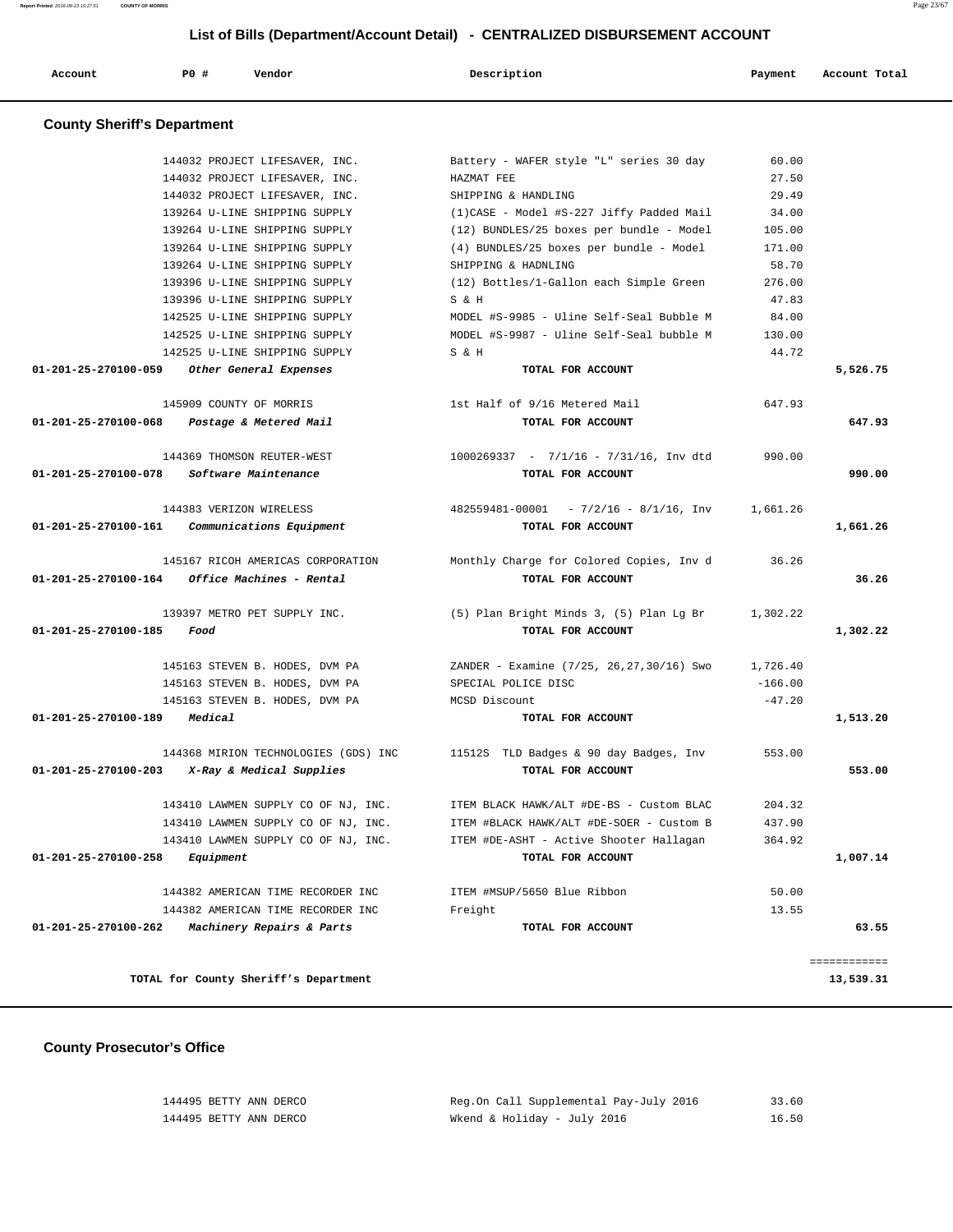**Account P0 # Vendor Description Payment Account Total County Prosecutor's Office** 144497 BERYL SKOG Wkend & Holiday- July 2016 26.50  **01-201-25-275100-016 Outside Salaries & Wages TOTAL FOR ACCOUNT 121.40** 144480 VERIZON WIRELESS Account #88224991700001 (7/10-8/9/16) 59.75  **01-201-25-275100-031 Cellular Phones/Pagers TOTAL FOR ACCOUNT 59.75** 142754 CDW GOVERNMENT LLC CDW#3018695-HP OfficeJet Pro 251dw 15 pp 203.76 143322 CDW GOVERNMENT LLC Quote #HFPS885\*\*WinZip Enterprise- Licen 131.07 143323 CDW GOVERNMENT LLC Quote #1BNMKY5\*\* Tripp Lite Portable 2-p 230.96 143334 CDW GOVERNMENT LLC LG WH16NS40 Super Multi Blue- BDXL Drive 198.21 143334 CDW GOVERNMENT LLC 66.07 144994 W.B. MASON COMPANY INC Account #C1033751 - Toner 846.70  **01-201-25-275100-037 Data Processing Supplies TOTAL FOR ACCOUNT 1,676.77** 144481 CALIBRE PRESS INC "BulletProof"- Det. Julio Torres attendi 209.00 144986 CHABAD OF SE MORRIS COUNTY Jewish Law Symposium - Prosecutor Fredri 160.00  **01-201-25-275100-039 Education Schools & Training TOTAL FOR ACCOUNT 369.00** 144112 THOMSON REUTER-WEST Account #1000176025 - Law Library Westla 2,484.72 144112 THOMSON REUTER-WEST Account#1003917278 - Appellate Team West 1,411.64 144492 THOMSON REUTER-WEST Account#1003917278 - Appellate Team July 1,482.22  **01-201-25-275100-050 Law Books TOTAL FOR ACCOUNT 5,378.58** 144992 W.B. MASON COMPANY INC 6.61 144993 OFFICE CONCEPTS GROUP, INC. Account #16868 - Misc. Office Supplies 28.71  **01-201-25-275100-058 Office Supplies & Stationery TOTAL FOR ACCOUNT 34.32** 144985 FEDEX Account #1051-0576-2 - August 17, 2016 63.13 144493 FEDEX Account #105105762 (Aug.1 & 2) 167.52 144479 FEDEX Account #105105762-(8/8-8/9/16) 73.26 145909 COUNTY OF MORRIS 1st Half of 9/16 Metered Mail 796.46  **01-201-25-275100-068 Postage & Metered Mail TOTAL FOR ACCOUNT 1,100.37** 144981 CATHERINE LAQUAGLIA Travel to Hamilton- XRY Training (8/16/1 42.42  **01-201-25-275100-082 Travel Expense TOTAL FOR ACCOUNT 42.42** 144905 NEW JERSEY STATE BAR FOUNDATION 2016 Medalof Honor Awards Presentation G 350.00 144491 CABLEVISION Account#07876629289017-SOD 106.69 144491 CABLEVISION Account#07876629490010-MCPO 166.20 144491 CABLEVISION Account#07876634130015-SOD 211.92 143326 LANIGAN ASSOCIATES INC Armor Express SEraph Gen 2 IIIA Vest wit 903.00 143326 LANIGAN ASSOCIATES INC OCS Outer Carrier 169.65 144113 THOMSON REUTER-WEST Account #1000432248 - CLEAR Account 921.90 144984 COFFEE LOVERS COFFEE SERVICE Assorted Coffee 136.95  **01-201-25-275100-118 Investigation Expense TOTAL FOR ACCOUNT 2,966.31** 143315 CDW GOVERNMENT LLC Western Digital My Passport Ultra 2 TB E 518.34 144983 MEDIA SUPPLY, INC. \*\* Quote #2251\*\*MediaPro 52X- 80 Minute 158.00 144983 MEDIA SUPPLY, INC. MediaPro 16X, 4.7GB 166.50 144983 MEDIA SUPPLY, INC. Paper Sleeves 80.00  **01-201-25-275100-126 Court Expenses-Extradition TOTAL FOR ACCOUNT 922.84** 144972 NESTLE WATERS NORTH AMERICA INC. Account #0434996856 - (7/18-8/14/16) Off 345.46  **01-201-25-275100-147 Water TOTAL FOR ACCOUNT 345.46** 144092 STATE TOXICOLOGY LABORATORY Drug testing for applicants Date 05/27/2 135.00

 **01-201-25-275100-189 Medical TOTAL FOR ACCOUNT 135.00**

 **List of Bills (Department/Account Detail) - CENTRALIZED DISBURSEMENT ACCOUNT**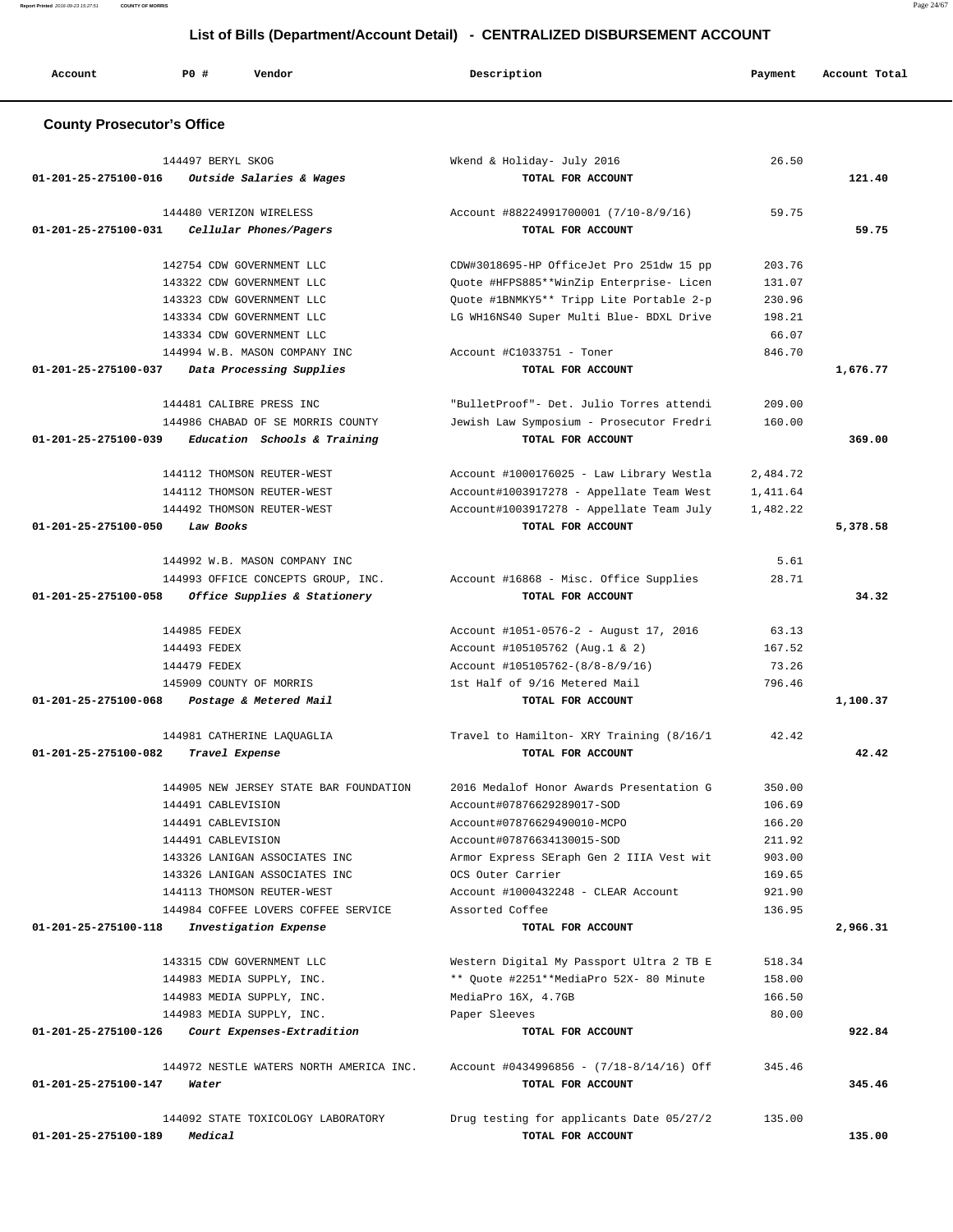**Report Printed** 2016-09-23 15:27:51 **COUNTY OF MORRIS** Page 25/67

# **List of Bills (Department/Account Detail) - CENTRALIZED DISBURSEMENT ACCOUNT**

| Account                           | PO#       | Vendor                               | Description                             | Payment  | Account Total |
|-----------------------------------|-----------|--------------------------------------|-----------------------------------------|----------|---------------|
| <b>County Prosecutor's Office</b> |           |                                      |                                         |          |               |
|                                   |           | 144995 FLEMINGTON DEPT STORE INC     | Class B- Det. Spautz                    | 186.00   |               |
|                                   |           | 144995 FLEMINGTON DEPT STORE INC     | ID Wallets (2)                          | 42.00    |               |
| 01-201-25-275100-202              |           | Uniform And Accessories              | TOTAL FOR ACCOUNT                       |          | 414.00        |
|                                   |           | 144085 CDW GOVERNMENT LLC            | APC Symmetra LX Battery Module ** Quote | 3,348.73 |               |
| $01 - 201 - 25 - 275100 - 258$    | Equipment |                                      | TOTAL FOR ACCOUNT                       |          | 3,348.73      |
|                                   |           |                                      |                                         |          | ============  |
|                                   |           | TOTAL for County Prosecutor's Office |                                         |          | 16,914.95     |

# **County Jail**

|                                | 143761 VERIZON WIRELESS                           | 885699058-00001 CELL SERVICE DATED 7.26   | 424.73      |           |
|--------------------------------|---------------------------------------------------|-------------------------------------------|-------------|-----------|
| $01 - 201 - 25 - 280100 - 031$ | Cellular Phones/Pagers                            | TOTAL FOR ACCOUNT                         |             | 424.73    |
|                                | 143795 ATLANTIC TRAINING CENTER                   | 6 CPR CARDS DATED 7.29.16                 | 60.00       |           |
|                                | 143795 ATLANTIC TRAINING CENTER                   | 10 CPR CARDS DATED 7.28.16                | 100.00      |           |
|                                | 144177 PESI INC.                                  | TRAINING FOR N. WOODARD ON 9.15.16        | 219.00      |           |
| 01-201-25-280100-039           | Education Schools & Training                      | TOTAL FOR ACCOUNT                         |             | 379.00    |
|                                | 144533 W.B. MASON COMPANY INC                     | OFFICE SUPPLIES - FOLDERS DATED 8.3.16    | 856.50      |           |
|                                | 144536 OFFICE CONCEPTS GROUP, INC.                | OFFICE SUPPLIES - COMPUTER SPEAKERS DATE  | 30.87       |           |
|                                | 01-201-25-280100-058 Office Supplies & Stationery | TOTAL FOR ACCOUNT                         |             | 887.37    |
|                                | 144537 LANGUAGE LINE SERVICES                     | LANGUAGE TRANSLATION SER                  | 299.20      |           |
| 01-201-25-280100-059           | Other General Expenses                            | TOTAL FOR ACCOUNT                         |             | 299.20    |
|                                | 145909 COUNTY OF MORRIS                           | 1st Half of 9/16 Metered Mail             | 50.18       |           |
| 01-201-25-280100-068           | Postage & Metered Mail                            | TOTAL FOR ACCOUNT                         |             | 50.18     |
|                                | 144534 MORRIS COUNTY M.U.A                        | FACILITY GARBAGE TIPPING FE               | 906.25      |           |
|                                | 144526 TJ'S SPORTWIDE TROPHY                      | PLAQUES AND ENGRAVING DATED 8.10.16       | 855.10      |           |
|                                | 144165 TJ'S SPORTWIDE TROPHY                      | PLAQUE AND ENGRAVING DATED 5.24.16        | 141.95      |           |
|                                | 144527 RIOS' ENGRAVING                            | PAST SHERIFF'S PLAQUE DUPLICATE DATED 8.  | 1,260.00    |           |
|                                | 01-201-25-280100-084     Other Outside Services   | TOTAL FOR ACCOUNT                         |             | 3,163.30  |
|                                | 144508 CY DRAKE LOCKSMITHS, INC.                  | KEYS DATED 8.16.16                        | 38.60       |           |
| 01-201-25-280100-128           | <i>Security Equipment</i>                         | TOTAL FOR ACCOUNT                         |             | 38.60     |
|                                | 144553 NATIONAL BUSINESS                          | DESK DATED 8.8.16                         | 2,918.00    |           |
|                                | 01-201-25-280100-162 Furniture & Fixtures         | TOTAL FOR ACCOUNT                         |             | 2,918.00  |
|                                | 144175 ARAMARK CHARLOTTE LOCKBOX                  | 200334000 - STAFF & INMATE MEALS DATED 8  | 13,696.16   |           |
|                                | 144532 ARAMARK CHARLOTTE LOCKBOX                  | 200334000 - STAFF & INMATE MEALS DATED 8  | 13, 111. 21 |           |
|                                | 144532 ARAMARK CHARLOTTE LOCKBOX                  | 200334000 - STAFF MEALS DATED 8.10.16     | 52.50       |           |
|                                | 144532 ARAMARK CHARLOTTE LOCKBOX                  | 200334000 - STAFF MEALS DATED 8.10.16     | 45.00       |           |
|                                | 138587 ARAMARK CHARLOTTE LOCKBOX                  | 200334000 - STAFF & INMATE MEALS DATED 5  | 13,450.31   |           |
| 01-201-25-280100-185           | Food                                              | TOTAL FOR ACCOUNT                         |             | 40,355.18 |
|                                | 144073 MOBILEX USA                                | INMATE XRAYS FOR JULY 2016 DATED 8.1.16   | 340.00      |           |
|                                | 143389 ATLANTIC HEALTH SYSTEM                     | MEDICAL CARE FOR S. FABRIZIO DATED 5.18.1 | 694.20      |           |
|                                | 143389 ATLANTIC HEALTH SYSTEM                     | MEDICAL CARE FOR V. VERTITIS DATED 6.9.16 | 853.20      |           |
|                                | 143389 ATLANTIC HEALTH SYSTEM                     | MEDICAL CARE FOR J.GONZALEZ DATED 6.27.1  | 1,413.10    |           |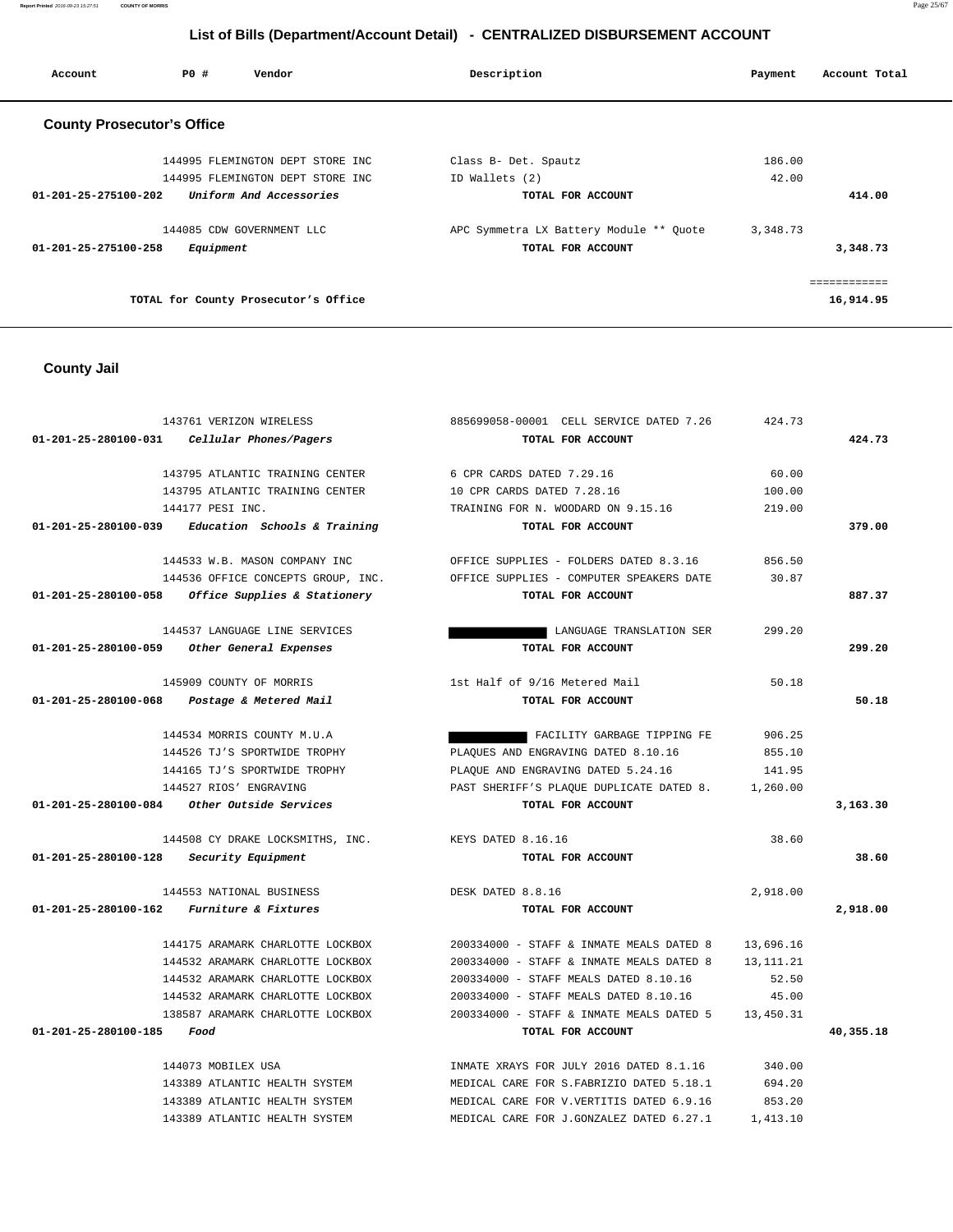| 2016-09-23 15:27:51<br>the contract of the contract of the contract of the contract of the contract of the contract of the contract of | <b>COUNTY OF MORRIS</b> | Page |
|----------------------------------------------------------------------------------------------------------------------------------------|-------------------------|------|
|                                                                                                                                        |                         |      |

| Account              | P0#<br>Vendor                           | Description                               | Payment   | Account Total |
|----------------------|-----------------------------------------|-------------------------------------------|-----------|---------------|
| <b>County Jail</b>   |                                         |                                           |           |               |
|                      | 143389 ATLANTIC HEALTH SYSTEM           | MEDICAL CARE FOR E.CREW DATED 7.11.16     | 505.70    |               |
|                      | 142691 ATLANTIC HEALTH SYSTEM           | MEDICAL CARE FOR S. FABRIZIO DATED 5.18.1 | 116.35    |               |
|                      | 142691 ATLANTIC HEALTH SYSTEM           | MEDICAL CARE FOR G.DELACRUZ DATED 5.4.16  | 1,242.29  |               |
|                      | 142691 ATLANTIC HEALTH SYSTEM           | MEDICAL CARE FOR E.WALKER DATED 5.26.16   | 277.80    |               |
|                      | 142691 ATLANTIC HEALTH SYSTEM           | MEDICAL CARE FOR M.AUSTIN DATED 5.31.16   | 4,779.69  |               |
|                      | 144531 BIO-REFERENCE LABORATORIES, INC. | INMATE LAB WORK FOR JULY 2016 DATED 7.28  | 1,891.16  |               |
|                      | 144540 HENRY SCHEIN INC                 | MEDICAL SUPPLIES DATED 8.9.16             | 2,036.92  |               |
|                      | 144540 HENRY SCHEIN INC                 | MEDICAL SUPPLIES DATED 8.10.16            | 26.17     |               |
|                      | 144540 HENRY SCHEIN INC                 | MEDICAL SUPPLIES DATED 8.11.16            | 15.55     |               |
|                      | 144538 HENRY SCHEIN INC                 | MEDICAL SUPPLIES DATED 6.9.16             | 52.34     |               |
|                      | 143874 HENRY SCHEIN INC                 | MEDICAL SUPPLIES DATED 7.27.16            | 41.98     |               |
|                      | 143874 HENRY SCHEIN INC                 | MEDICAL SUPPLIES DATED 7.26.16            | 112.02    |               |
|                      | 143874 HENRY SCHEIN INC                 | MEDICAL SUPPLIES DATED 7.25.16            | 31.28     |               |
|                      | 144539 HEALTH CARE LOGISTICS INC.       | MEDICAL SUPPLIES PLUS FREIGHT DATED 8.9.  | 180.19    |               |
| 01-201-25-280100-189 | Medical                                 | TOTAL FOR ACCOUNT                         |           | 16,684.09     |
|                      | 143864 UNIVERSAL UNIFORM SALES CO INC   | UNIFORMS FOR B.WILLIAMS DATED 7.25.16     | 105.00    |               |
|                      | 144535 ATLANTIC TACTICAL OF NJ, INC.    | PROTECTIVE VESTS FOR LEVENDUSKY DATED 8.  | 1,265.55  |               |
|                      | 144535 ATLANTIC TACTICAL OF NJ, INC.    | 12 MK3 OC CANISTERS DATED 8.9.16. NJSC #  | 108.00    |               |
| 01-201-25-280100-202 | Uniform And Accessories                 | TOTAL FOR ACCOUNT                         |           | 1,478.55      |
|                      | 144157 GRAINGER                         | MAINTENANCE SUPPLIES - TABLE FAN DATED 8  | 44.58     |               |
| 01-201-25-280100-249 | Bldg Maintenance Supplies               | TOTAL FOR ACCOUNT                         |           | 44.58         |
|                      | 143018 JERSEY PAPER PLUS INC            | FACILITY PAPER PRODUCTS DATED 7.21.16     | 1,510.00  |               |
|                      | 144528 JERSEY PAPER PLUS INC            | FACILITY PAPER AND SUPPLIES DATED 8.11.1  | 2,133.00  |               |
|                      | 144528 JERSEY PAPER PLUS INC            | FACILITY SUPPLIES DATED 8.12.16           | 572.08    |               |
| 01-201-25-280100-252 | Janitorial Supplies                     | TOTAL FOR ACCOUNT                         |           | 4,215.08      |
|                      | 144176 ATLANTIC HEALTH SYSTEM           | MEDICAL CARE FOR D. BECKER DATED 9.9,10.1 | 11,479.72 |               |
| 01-203-25-280100-189 | $(2015)$ Medical                        | TOTAL FOR ACCOUNT                         |           | 11,479.72     |
|                      |                                         |                                           |           | ============  |
|                      | TOTAL for County Jail                   |                                           |           | 82, 417.58    |

## **County Youth Detention Facilit**

| 145290 EDWARD SHAPLEY                                | BK-USPC Card                             | 15.49        |
|------------------------------------------------------|------------------------------------------|--------------|
| 01-201-25-281100-039<br>Education Schools & Training | TOTAL FOR ACCOUNT                        | 15.49        |
|                                                      |                                          |              |
| 145461 MORRISTOWN CAR WASH                           | Exterior wash                            | 224.00       |
| 145461 MORRISTOWN CAR WASH                           | Full Car wash                            | 300.00       |
| 01-201-25-281100-059<br>Other General Expenses       | TOTAL FOR ACCOUNT                        | 524.00       |
|                                                      |                                          |              |
| 145909 COUNTY OF MORRIS                              | 1st Half of 9/16 Metered Mail            | 50.96        |
| 01-201-25-281100-068<br>Postage & Metered Mail       | TOTAL FOR ACCOUNT                        | 50.96        |
| 143517 CDW GOVERNMENT LLC                            | Panasonic WV-CP304 CCTV Camera           | 154.40       |
| <i>Office Machines</i><br>01-201-25-281100-163       | TOTAL FOR ACCOUNT                        | 154.40       |
| 144147 ALERE TOXICOLOGY SERVICES INC.                | Drug Test (screen and GCMS) - C. Anzures | 46.00        |
| Medical<br>01-201-25-281100-189                      | TOTAL FOR ACCOUNT                        | 46.00        |
|                                                      |                                          | ============ |

**TOTAL for County Youth Detention Facilit 790.85**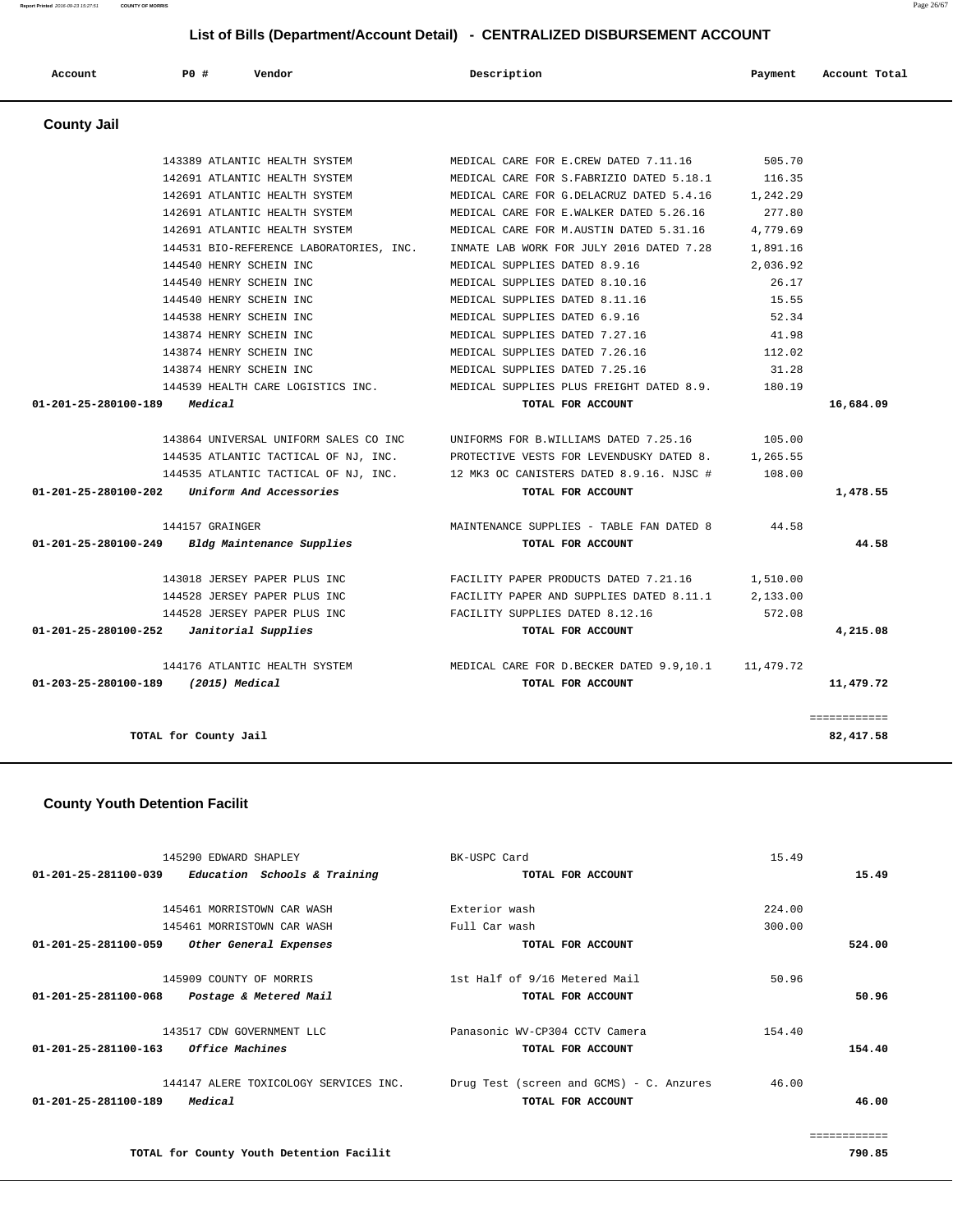| Account | P0 # | Vendor | Description | Payment | Account Total |
|---------|------|--------|-------------|---------|---------------|
|         |      |        |             |         |               |

## **Road Repairs**

|                                    | 144725 RICOH USA, INC.                                               | color copies 4/1-6/30/2016 Ricoh MPC2003   | 45.50            |          |
|------------------------------------|----------------------------------------------------------------------|--------------------------------------------|------------------|----------|
|                                    | $01-201-26-290100-058$ Office Supplies & Stationery                  | TOTAL FOR ACCOUNT                          |                  | 45.50    |
|                                    |                                                                      |                                            |                  |          |
|                                    | 145909 COUNTY OF MORRIS                                              | 1st Half of 9/16 Metered Mail              | 15.66            |          |
|                                    | 01-201-26-290100-068 Postage & Metered Mail                          | TOTAL FOR ACCOUNT                          |                  | 15.66    |
|                                    | 145917 NATIONAL FUEL OIL INC.                                        | FUEL CHARGES 8/16                          | 2,879.65         |          |
| 01-201-26-290100-140 Gas Purchases |                                                                      | TOTAL FOR ACCOUNT                          |                  | 2,879.65 |
|                                    |                                                                      |                                            |                  |          |
|                                    | 143730 COMCAST                                                       | 8499 05 276 0081952 Billing Date 7/24/20   | 115.09           |          |
|                                    | 143730 COMCAST                                                       | 8499 05 276 0081952 Billing Date 8/24/20   | 115.09           |          |
| 01-201-26-290100-146               | Telephone                                                            | TOTAL FOR ACCOUNT                          |                  | 230.18   |
|                                    |                                                                      |                                            |                  |          |
|                                    | 143740 MARIA'S PIZZERIA & RESTAURANT                                 | meal 5-3-2016                              | 10.00            |          |
|                                    | 143740 MARIA'S PIZZERIA & RESTAURANT                                 | 15% Gratuity                               | 1.50             |          |
| 01-201-26-290100-188 Meals         |                                                                      | TOTAL FOR ACCOUNT                          |                  | 11.50    |
|                                    | 145427 DARREN COSTANZA                                               | work boots per contract                    | 90.00            |          |
|                                    | 145266 WILLIAM ZABRISKIE                                             | work boots per contract                    | 90.00            |          |
|                                    | 145274 WILL GADDISH                                                  | work boots per contract                    | 90.00            |          |
|                                    | 145426 KENNETH PLATT                                                 | work boots per contract                    | 89.99            |          |
|                                    | 145428 STEFAN KIRSCH                                                 | work boots per contract                    | 90.00            |          |
|                                    | 145269 ROBERT SICKLEY                                                | work boots per contract                    | 74.99            |          |
|                                    | 145425 JOHN SKEWES                                                   | work boots per contract                    | 90.00            |          |
|                                    | 145104 FLEMINGTON DEPT STORE INC                                     | pocket tee (M)                             | 69.00            |          |
|                                    | 145104 FLEMINGTON DEPT STORE INC                                     | pocket tee (XL)                            | 558.90           |          |
|                                    | 145104 FLEMINGTON DEPT STORE INC                                     | pocket tee (L)                             | 358.80           |          |
|                                    | 145104 FLEMINGTON DEPT STORE INC                                     | pkt tee (XXL)                              | 574.20           |          |
|                                    | 145104 FLEMINGTON DEPT STORE INC                                     | pkt tee (3XL)                              | 376.20           |          |
|                                    | 145104 FLEMINGTON DEPT STORE INC                                     | pkt tee (XXL)                              | 109.00           |          |
|                                    | 145104 FLEMINGTON DEPT STORE INC                                     | pkt tee (3XL)                              | 218.00           |          |
|                                    | 145104 FLEMINGTON DEPT STORE INC                                     | pkt tee (4XL)                              | 54.50            |          |
|                                    | 145104 FLEMINGTON DEPT STORE INC                                     | pkt tee (XXL)                              | 79.60            |          |
|                                    | 145104 FLEMINGTON DEPT STORE INC                                     | crown piq po (M)                           | 65.70            |          |
|                                    | 145104 FLEMINGTON DEPT STORE INC                                     | crown piq po (L)                           | 153.30           |          |
|                                    | 145104 FLEMINGTON DEPT STORE INC                                     | crown piq po (XL)                          | 65.70            |          |
|                                    | 145104 FLEMINGTON DEPT STORE INC                                     | crown piq po (L)                           | 65.70            |          |
|                                    | 145104 FLEMINGTON DEPT STORE INC                                     | crown piq po (M)                           | 65.70            |          |
|                                    | 145104 FLEMINGTON DEPT STORE INC<br>145104 FLEMINGTON DEPT STORE INC | reg. fit pepperwsh (S28)                   | 68.70            |          |
|                                    |                                                                      | relaxed jeans (S32)                        | 137.40<br>137.40 |          |
|                                    | 145104 FLEMINGTON DEPT STORE INC<br>145104 FLEMINGTON DEPT STORE INC | relaxed jeans (S33)<br>relaxed jeans (S34) | 137.40           |          |
|                                    | 145104 FLEMINGTON DEPT STORE INC                                     | relaxed jeans (S36)                        | 68.70            |          |
|                                    | 145104 FLEMINGTON DEPT STORE INC                                     | relaxed jeans (S38)                        | 480.90           |          |
|                                    | 145104 FLEMINGTON DEPT STORE INC                                     | relaxed jeans (S40)                        | 137.40           |          |
|                                    | 145104 FLEMINGTON DEPT STORE INC                                     | relaxed jeans (S42)                        | 206.10           |          |
|                                    | 145104 FLEMINGTON DEPT STORE INC                                     | relaxed jeans (S32)                        | 68.70            |          |
|                                    | 145104 FLEMINGTON DEPT STORE INC                                     | relaxed jeans (S33)                        | 137.40           |          |
|                                    | 145104 FLEMINGTON DEPT STORE INC                                     | relaxed jeans (S34)                        | 206.10           |          |
|                                    | 145104 FLEMINGTON DEPT STORE INC                                     | relaxed jeans (S36)                        | 206.10           |          |
|                                    | 145104 FLEMINGTON DEPT STORE INC                                     | relaxed jeans (S38)                        | 274.80           |          |
|                                    | 145104 FLEMINGTON DEPT STORE INC                                     | relaxed jeans (S40)                        | 412.20           |          |
|                                    | 145104 FLEMINGTON DEPT STORE INC                                     | relaxed jeans (S42)                        | 68.70            |          |
|                                    | 145104 FLEMINGTON DEPT STORE INC                                     | relaxed jeans (S33)                        | 68.70            |          |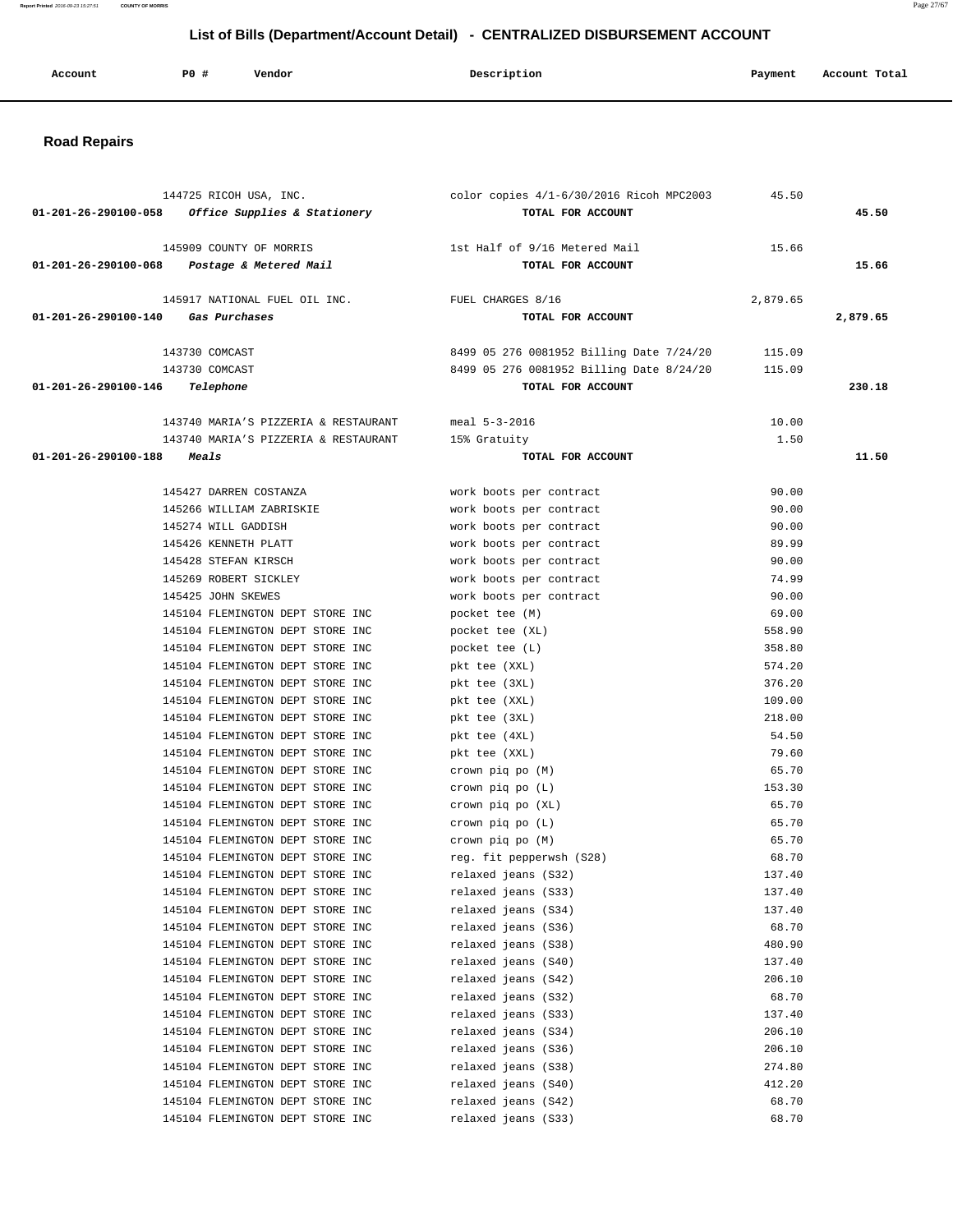| Account              | P0 #    | Vendor                           | Description                              | Payment  | Account Total |
|----------------------|---------|----------------------------------|------------------------------------------|----------|---------------|
| <b>Road Repairs</b>  |         |                                  |                                          |          |               |
|                      |         | 145104 FLEMINGTON DEPT STORE INC | relaxed jeans (S36)                      | 68.70    |               |
|                      |         | 145104 FLEMINGTON DEPT STORE INC | relaxed jeans (S38)                      | 206.10   |               |
|                      |         | 145104 FLEMINGTON DEPT STORE INC | relaxed jeans (S40)                      | 137.40   |               |
|                      |         | 145104 FLEMINGTON DEPT STORE INC | relaxed jeans (S42)                      | 68.70    |               |
|                      |         | 145104 FLEMINGTON DEPT STORE INC | relaxed jeans (S38)                      | 68.70    |               |
|                      |         | 145104 FLEMINGTON DEPT STORE INC | red fit drk (S30)                        | 68.70    |               |
|                      |         | 145104 FLEMINGTON DEPT STORE INC | crown piq po (SXXL)                      | 143.40   |               |
|                      |         | 145104 FLEMINGTON DEPT STORE INC | crown piq po (S3XL)                      | 71.70    |               |
|                      |         | 145104 FLEMINGTON DEPT STORE INC | relaxed jeans (S44)                      | 74.70    |               |
|                      |         | 145104 FLEMINGTON DEPT STORE INC | relaxed jeans (S50)                      | 74.70    |               |
|                      |         | 145104 FLEMINGTON DEPT STORE INC | relaxed jeans (44)                       | 74.70    |               |
|                      |         | 145104 FLEMINGTON DEPT STORE INC | relaxed jeans (S48)                      | 74.70    |               |
|                      |         | 145104 FLEMINGTON DEPT STORE INC | hooded (XL) Navy                         | 943.80   |               |
|                      |         | 145104 FLEMINGTON DEPT STORE INC | hooded (L) Navy                          | 729.30   |               |
|                      |         | 145104 FLEMINGTON DEPT STORE INC | hooded (S) Navy                          | 42.90    |               |
|                      |         | 145104 FLEMINGTON DEPT STORE INC | hooded (M) Navy                          | 85.80    |               |
|                      |         | 145104 FLEMINGTON DEPT STORE INC | hooded (XXL) Navy                        | 1,331.10 |               |
|                      |         | 145104 FLEMINGTON DEPT STORE INC | hooded (3XL) Navy                        | 814.30   |               |
|                      |         | 145104 FLEMINGTON DEPT STORE INC | hooded sweat (XXL) Navy                  | 99.80    |               |
|                      |         | 145104 FLEMINGTON DEPT STORE INC | hooded sweat (3XL) Navy                  | 698.60   |               |
|                      |         | 145104 FLEMINGTON DEPT STORE INC | hooded (5XL) Navy                        | 215.60   |               |
| 01-201-26-290100-207 |         | Uniform & Clothing Allowance     | TOTAL FOR ACCOUNT                        |          | 12,545.48     |
|                      |         | 144323 WELDON QUARRY CO., LLC    | 7-12-2016 Rap Tandem                     | 475.00   |               |
|                      |         | 144323 WELDON QUARRY CO., LLC    | 7-29-2016 concrete single axle           | 375.00   |               |
|                      |         | 144571 TILCON NEW YORK INC.      | Cust.#113700 FABC I-5                    | 1,635.06 |               |
|                      |         | 144571 TILCON NEW YORK INC.      | Skin Patch I-6                           | 292.96   |               |
|                      |         | 144300 TILCON NEW YORK INC.      | $I-5$ FABC                               | 112.91   |               |
|                      |         | 144300 TILCON NEW YORK INC.      | I-2 Stabilized Base, I-5 FABC, I-6 Skin  | 1,257.18 |               |
| 01-201-26-290100-222 |         | Bituminous Concrete              | TOTAL FOR ACCOUNT                        |          | 4,148.11      |
|                      |         | 144722 GENERAL FOUNDRIES INC     | A-Inlet Frame & Grate                    | 2,888.00 |               |
|                      |         | 144722 GENERAL FOUNDRIES INC     | B-Inlet with 6 N-Style Curb              | 3,834.00 |               |
| 01-201-26-290100-224 |         | Catch Basin Drainage & Pipes     | TOTAL FOR ACCOUNT                        |          | 6,722.00      |
|                      |         | 144130 COUNTY WELDING SUPPLY CO  | oxygen compressed 2.2, oxygen 92 CF      | 27.64    |               |
|                      |         | 142609 OSBURN ASSOCIATES, INC.   | alum blank 30"x30" diamond QUOTE # 37721 | 989.25   |               |
|                      |         | 142609 OSBURN ASSOCIATES, INC.   | alum blank 30"X30" square                | 659.50   |               |
|                      |         | 142609 OSBURN ASSOCIATES, INC.   | alum blank 12"x18" vrec                  | 317.00   |               |
|                      |         | 142609 OSBURN ASSOCIATES, INC.   | alum blank 24"x24" square                | 422.00   |               |
|                      |         | 142609 OSBURN ASSOCIATES, INC.   | alum blank 24"x30" vrec                  | 791.25   |               |
|                      |         | 142609 OSBURN ASSOCIATES, INC.   | alum blank 18"x24" vrec                  | 474.75   |               |
|                      |         | 142609 OSBURN ASSOCIATES, INC.   | alum blank 30"x30" octagon               | 631.50   |               |
|                      |         | 142609 OSBURN ASSOCIATES, INC.   | alum blank 18"x18 square                 | 237.50   |               |
|                      |         | 142609 OSBURN ASSOCIATES, INC.   | alum blank 60"x30" hrec                  | 263.80   |               |
|                      |         | 142609 OSBURN ASSOCIATES, INC.   | face 24"x24" R 1.5 type XI DG3 white w/b | 334.00   |               |
|                      |         | 144570 SHEAFFER SUPPLY INC.      | propane cylinder-torch style             | 7.98     |               |
| 01-201-26-290100-238 | Signage |                                  | TOTAL FOR ACCOUNT                        |          | 5,156.17      |
|                      |         | 145101 MORRISTOWN LUMBER &       | AA Duracell Batteries                    | 12.99    |               |
|                      |         | 145101 MORRISTOWN LUMBER &       | Trashbags                                | 23.98    |               |
|                      |         | 144132 SUSSEX COUNTY MUA         | CTM00001CM 7-26-2016 street sweeping     | 269.40   |               |
|                      |         | 144132 SUSSEX COUNTY MUA         | CTM00001CM 8-04-2016 street sweeping     | 261.15   |               |
|                      |         | Construction Materials           | TOTAL FOR ACCOUNT                        |          | 567.52        |
| 01-201-26-290100-260 |         |                                  |                                          |          |               |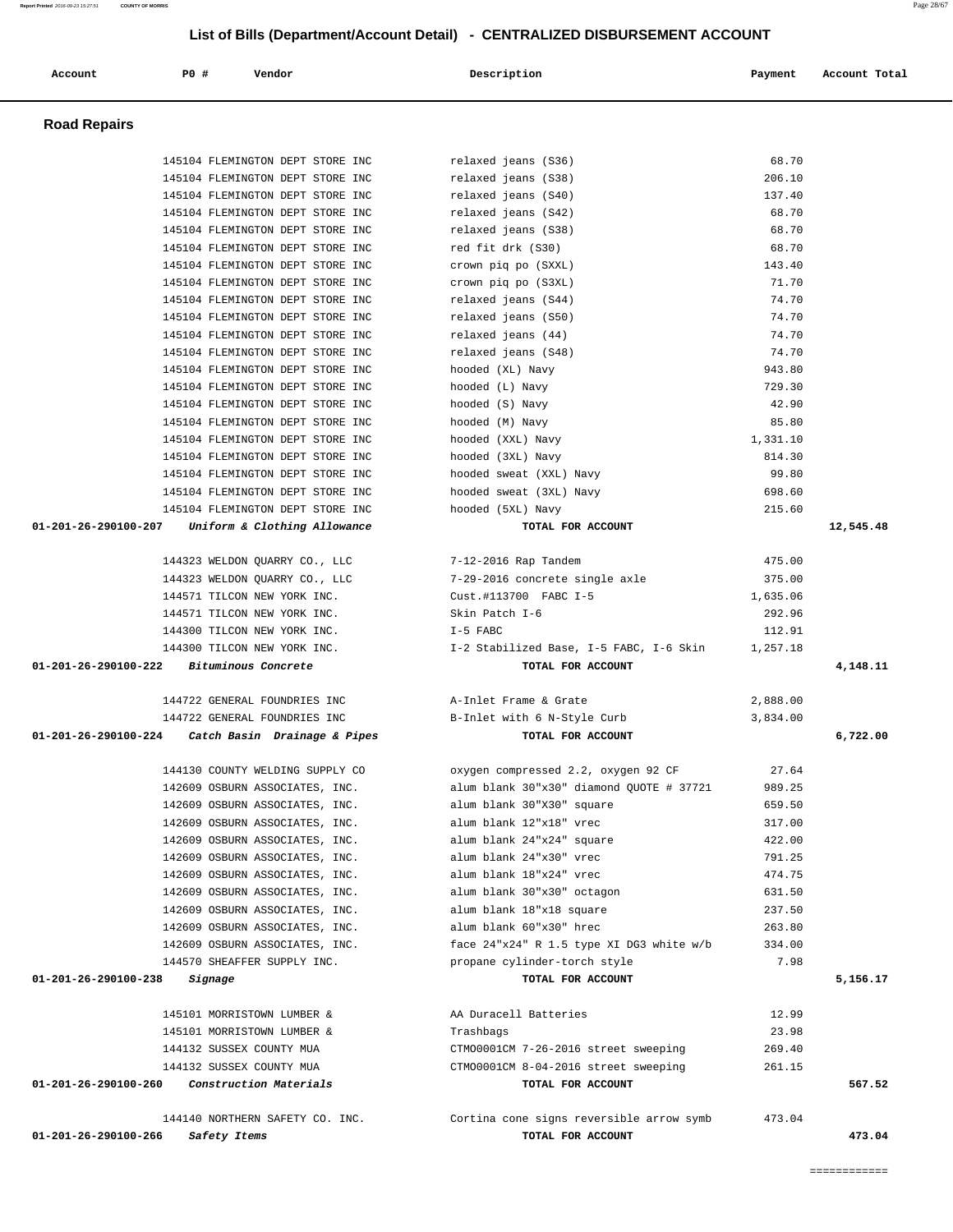| Account             | P0 #                   | Vendor | Description | Payment | Account Total |
|---------------------|------------------------|--------|-------------|---------|---------------|
| <b>Road Repairs</b> |                        |        |             |         |               |
|                     | TOTAL for Road Repairs |        |             |         | 32,794.81     |

## **Bridges and Culverts**

| 144551 CARTEGRAPH SYSTEMS INC                                  | Bridgeview Maint. RenewWork Director Mai  | 6,694.00 |              |
|----------------------------------------------------------------|-------------------------------------------|----------|--------------|
| $01 - 201 - 26 - 292100 - 044$<br>Equipment Service Agreements | TOTAL FOR ACCOUNT                         |          | 6,694.00     |
| 144896 W.B. MASON COMPANY INC.                                 | pads, markers, inkcartidges(different mo  | 117.25   |              |
| 01-201-26-292100-058<br>Office Supplies & Stationery           | TOTAL FOR ACCOUNT                         |          | 117.25       |
| 144420 COUNTY CONCRETE CORP.                                   | $(8-9-16)$ 2.00 cy NJDOT Class B Ticket # | 198.00   |              |
| 144420 COUNTY CONCRETE CORP.                                   | (8-9-16) 1.00 ea - Mon-Friday Delivery.   | 215.00   |              |
| 01-201-26-292100-227<br>Concrete                               | TOTAL FOR ACCOUNT                         |          | 413.00       |
| 144421 SHERWIN WILLIAMS                                        | A24W1451 Loxon XP ExtraColor: SW4026 Sla  | 237.35   |              |
| 144421 SHERWIN WILLIAMS                                        | Discount-Pricing Accommodation            | $-22.69$ |              |
| 144421 SHERWIN WILLIAMS                                        | 9193 Aluminum Metall 9193                 | 4.39     |              |
| 144126 RICCIARDI BROTHERS OF                                   | BM Urethane Safety Black-Gal              | 141.32   |              |
| 144126 RICCIARDI BROTHERS OF                                   | BM DTM Acrylic Gloss White                | 349.60   |              |
| 144126 RICCIARDI BROTHERS OF                                   | All Pro 4" mini woven 12 pk 58447         | 71.94    |              |
| 01-201-26-292100-234<br>Paint                                  | TOTAL FOR ACCOUNT                         |          | 781.91       |
| 143818 KENVIL POWER EQUIPMENT, INC.                            | 4228-141-0502 Filter Cover, 4002-713-9708 | 22.65    |              |
| 143818 KENVIL POWER EQUIPMENT, INC.                            | Back Plate, Stop Buffer, Cover Valve Cov  | 281.29   |              |
| 144574 SHEAFFER SUPPLY INC.                                    | 36" ALUM, ASPHALT LUTE                    | 71.20    |              |
| 01-201-26-292100-246<br>Tools - Others                         | TOTAL FOR ACCOUNT                         |          | 375.14       |
| 144296 COUNTY WELDING SUPPLY CO                                | cws 125 cf argoncws 125 ar/co2 75/25cws   | 44.25    |              |
| 01-201-26-292100-248<br>Welding-Oxygen-Acetylene Etc           | TOTAL FOR ACCOUNT                         |          | 44.25        |
| 144895 RICOH AMERICAS CORPORATION                              | Ricoh MPC 2003Serial No. E206M360064Mach  | 35.00    |              |
| $01 - 201 - 26 - 292100 - 259$<br>Equipment Rental             | TOTAL FOR ACCOUNT                         |          | 35.00        |
| 143706 CINTAS CORPORATION                                      | cabinet cleaned, organized, medical supp  | 143.76   |              |
| 144297 GRAINGER                                                | pre moisten towelette, antifg, antstc, p  | 29.32    |              |
| 144297 GRAINGER                                                | disposable gloves, nitrile, 9 in, 1, xl,  | 17.72    |              |
| 144297 GRAINGER                                                | insect repellent, aerosol, 6 oz.          | 30.72    |              |
| 144423 GALETON GLOVES                                          | 8200321-5 XL-LIClass 2 BRTHB SFTYVest, S  | 85.52    |              |
| 144423 GALETON GLOVES                                          | Freight Out                               | 8.68     |              |
| $01 - 201 - 26 - 292100 - 266$<br>Safety Items                 | TOTAL FOR ACCOUNT                         |          | 315.72       |
|                                                                |                                           |          | ============ |
| TOTAL for Bridges and Culverts                                 |                                           |          | 8,776.27     |

#### **Shade Tree Commission**

| 2,000.13 | TOTAL FOR ACCOUNT                        | Other Operating&Repair Supply           | 01-201-26-300100-098 |
|----------|------------------------------------------|-----------------------------------------|----------------------|
| $-9.87$  | Less Plastic Cups                        | 144613 NESTLE WATERS NORTH AMERICA INC. |                      |
| 28.31    | 0434593380 water/cups 7/15-8/14/2016     | 144613 NESTLE WATERS NORTH AMERICA INC. |                      |
| 1,981.69 | straps for long saw holder, rope, blades | 144406 NORTHEASTERN ARBORIST SUPPLY     |                      |
|          |                                          |                                         |                      |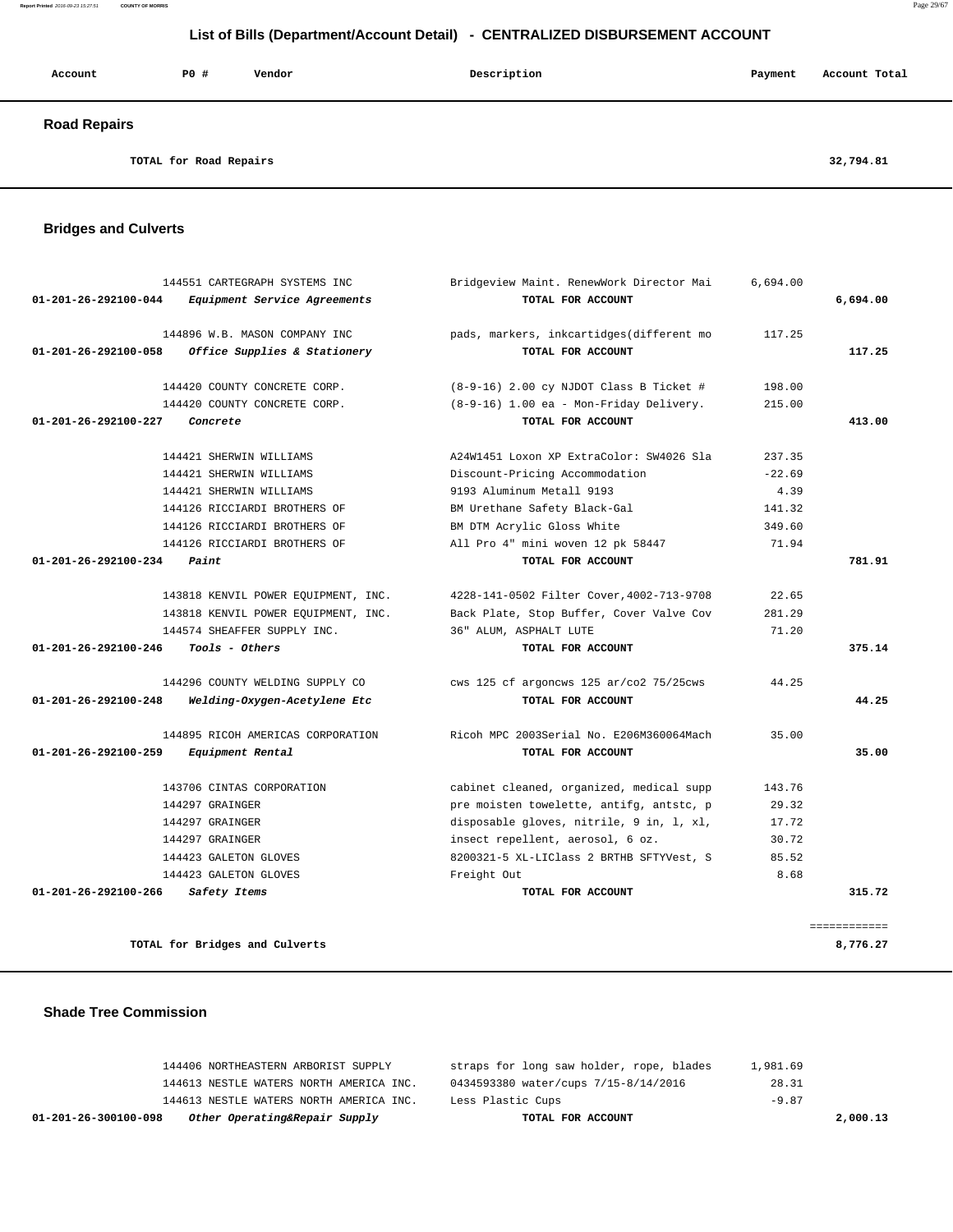# **01-201-26-310100-029 Building Rental TOTAL FOR ACCOUNT 8,607.50** 145148 OFFICE CONCEPTS GROUP, INC. ACCT ID 17983/ RE: JANITORIAL - MORRIS V 7,790.00 144903 GEORGE S HALL INC. RE: MORRIS VIEW/ 06-29-16 652.65 145770 RELIABLE LIFT TRUCK SERVICES RE: ACCOUNT# MOR2805/ REPAIR & PARTS/ 07 259.96  **01-201-26-310100-036 Contracted Services TOTAL FOR ACCOUNT 8,702.61** 144595 WEBSTER PLUMBING & RE: YOUTH SHELTER/ 07-22-16 84.00 144595 WEBSTER PLUMBING & RE: JDC/ 07-22-16 84.00 144757 TBS CONTROLS LLC C01/ RE: MV - SERVICE AGREEMENT FOR BOIL 2,679.17 145383 SCIENTIFIC BOILER WATER WATERGUARD QTRLY BILLING/ SEPT, OCT, NOV 2,175.00  **01-201-26-310100-044 Equipment Service Agreements TOTAL FOR ACCOUNT 5,022.17** 145360 W.B. MASON COMPANY INC WO: B&G082916/ RE: B&G/ 08-29-16 54.20  **01-201-26-310100-058 Office Supplies & Stationery TOTAL FOR ACCOUNT 54.20** 145445 R C SOUND RE: 911 MEMORIAL - SOUND SYSTEM/ 09/11/1 1,500.00 140503 HERTZ EQUIPMENT RENTAL CORPORATION RE: PSTA - LIFT FOR ELECTRICIANS/ 06-06- 1,450.17 145382 PAT SCANLAN LANDSCAPING, INC. RE: LAWN MAINT - PAYMENT # 6 OF 8/ 09-01 4,432.50  **01-201-26-310100-084 Other Outside Services TOTAL FOR ACCOUNT 7,382.67** 145132 GRAINGER 192.38 RE: B&G/ 08-23-16 192.38  **01-201-26-310100-095 Other Administrative Supplies TOTAL FOR ACCOUNT 192.38** 144830 GATES FLAG & BANNER, CO. INC. WO78210/ RE: B&G/ 08-10-16 1,007.50 145333 MORRIS COUNTY ENGRAVING LLC RE: FAMILY JUSTICE CTR/ 08-26-16 140.00  **01-201-26-310100-098 Other Operating&Repair Supply TOTAL FOR ACCOUNT 1,147.50** 145106 COMPLETE SECURITY SYSTEMS, INC. RE: SHERIFF - BATTERY/ 08-03-16 28.00 145106 COMPLETE SECURITY SYSTEMS, INC. RE: W&M/ 08-11-16 166.00 145106 COMPLETE SECURITY SYSTEMS, INC. RE: LEGAL SERVICES/ 07-22-16 290.50  **01-201-26-310100-128 Security Equipment TOTAL FOR ACCOUNT 484.50**

#### **Buildings & Grounds**

 **Shade Tree Commission** 

| Uniform & Clothing Allowance<br>01-201-26-300100-207                                                       | TOTAL FOR ACCOUNT                                                                                         | 90.00                      |
|------------------------------------------------------------------------------------------------------------|-----------------------------------------------------------------------------------------------------------|----------------------------|
| 144404 KENVIL POWER EQUIPMENT, INC.<br>Small Tools<br>01-201-26-300100-239                                 | pole pruner<br>TOTAL FOR ACCOUNT                                                                          | 563.51<br>563.51           |
| 144410 MORRISTOWN LUMBER &<br>$01 - 201 - 26 - 300100 - 251$<br>Ground Maintenance Supplies                | 2x8x12, 2x4x12, 2x4x8 treated lumber<br>TOTAL FOR ACCOUNT                                                 | 59.52<br>59.52             |
| 144409 SHEAFFER SUPPLY INC.<br>144407 POWER PLACE INC<br>01-201-26-300100-262<br>Machinery Repairs & Parts | ratcheting load hugger/flat hook, helico<br>techlte arbrst bar 14", 20" bar SN 3/8-0<br>TOTAL FOR ACCOUNT | 129.45<br>177.61<br>307.06 |
| 144133 CINTAS CORPORATION<br>$01 - 201 - 26 - 300100 - 266$<br>Safety Items                                | disinfectant wipes, itch relief spray, r<br>TOTAL FOR ACCOUNT                                             | 85.93<br>85.93             |
| TOTAL for Shade Tree Commission                                                                            |                                                                                                           | 3,106.15                   |

145319 WILLIAM F. BARNISH RENT FOR DOVER PROBATION / OCTOBER 2016 8,607.50

# **List of Bills (Department/Account Detail) - CENTRALIZED DISBURSEMENT ACCOUNT**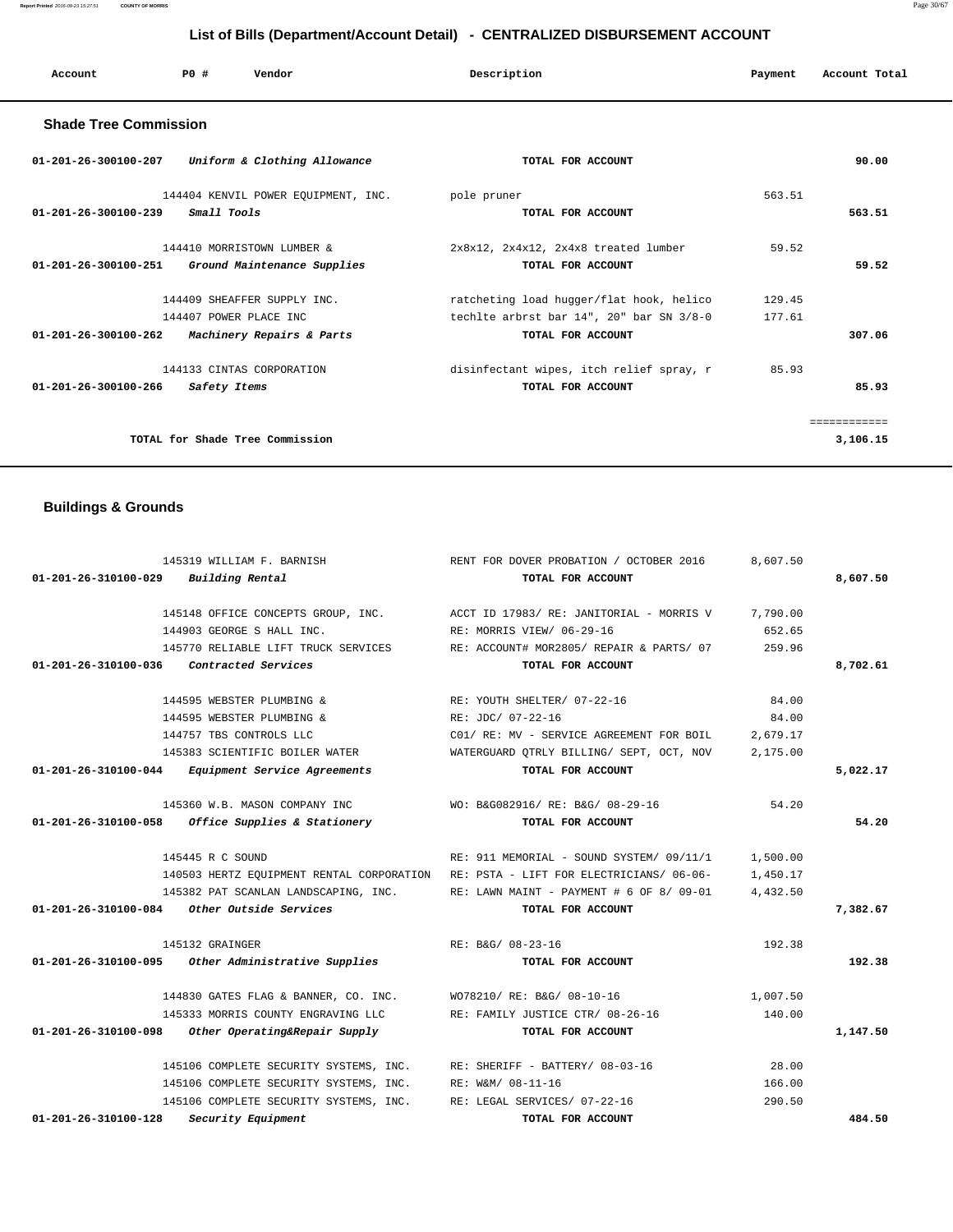| <b>Buildings &amp; Grounds</b>                                               |                                                    |          |
|------------------------------------------------------------------------------|----------------------------------------------------|----------|
| 01-201-26-310100-143<br>Rubbish & Trash Removal                              | TOTAL FOR ACCOUNT                                  | 5,656.24 |
| 144766 SHERWIN-WILLIAMS                                                      | WO78306/ RE: MV - NURSING OFFICE/ 08-25-<br>192.91 |          |
| 145125 R & J CONTROL, INC.                                                   | 155.00<br>002657/ RE: GEN+ MONITORING/ 07-01-16    |          |
| 145125 R & J CONTROL, INC.                                                   | 002657/RE: GEN+ MONITORING/ 08-01-16<br>155.00     |          |
| 144763 PRAXAIR DISTRIBUTION                                                  | ID: 71615034/ 07-22-16<br>1,524.69                 |          |
| 144763 PRAXAIR DISTRIBUTION                                                  | ID: 71615034/ 07-26-16<br>383.58                   |          |
| 144763 PRAXAIR DISTRIBUTION                                                  | ID: 71615034/ 07-31-16<br>383.58                   |          |
| 144763 PRAXAIR DISTRIBUTION                                                  | ID: 71615034/ 08-06-16<br>264.22                   |          |
| 144763 PRAXAIR DISTRIBUTION                                                  | ID: 71615034/ 08-13-16<br>264.22                   |          |
| 01-201-26-310100-204 Plant Operations                                        | TOTAL FOR ACCOUNT                                  | 3,323.20 |
| 145358 COREY ROSTA                                                           | RE: 2016 WORK BOOTS/ DATED 09-08-16<br>90.00       |          |
| 145424 DAVID MCGUIRE                                                         | RE: 2016 WORK BOOTS/ DATED 08-29-16<br>90.00       |          |
| 145451 THOMAS ALLEN                                                          | 79.95<br>WORK BOOTS PER CONTRACT                   |          |
| 145351 ROBERT DEFILIPPO                                                      | RE: 2016 WORK BOOTS/ DATED 09-08-16<br>90.00       |          |
| 145320 JOSE AVELAR                                                           | RE: 2016 WORK BOOTS - NIGHT CREW/ 09-05-<br>84.98  |          |
| 145352 GREGORIO RONDON                                                       | RE: 2016 WORK BOOTS - NIGHT CREW/ 09-08-<br>90.00  |          |
| 01-201-26-310100-207 Uniform & Clothing Allowance                            | TOTAL FOR ACCOUNT                                  | 524.93   |
| 144820 MORRIS BRICK AND STONE CO.                                            | WO78229/ RE: B&G/ 08-15-16<br>152.50               |          |
| 144820 MORRIS BRICK AND STONE CO.                                            | WO78260/ RE: PSTA/ 08-18-16<br>219.55              |          |
| 144820 MORRIS BRICK AND STONE CO.                                            | WO78260/ RE: PSTA/ 08-19-16<br>115.00              |          |
| 144748 JW HERITAGE CONSTRUCTION                                              | WO78109/ RE: INTERFAITY PANTRY/ 08-22-16 4,386.07  |          |
| 01-201-26-310100-223 Building Repairs                                        | TOTAL FOR ACCOUNT                                  | 4,873.12 |
|                                                                              |                                                    |          |
| 144750 FASTENAL COMPANY                                                      | WO77528/ RE: ROADS/ 08-16-16<br>577.95             |          |
| 144750 FASTENAL COMPANY                                                      | WO77528/ RE: ROADS/ 08-19-16<br>1,332.38           |          |
| 144750 FASTENAL COMPANY                                                      | WO77528/ RE: ROADS/ 08-23-16<br>88.95              |          |
| 144750 FASTENAL COMPANY                                                      | WO77528/ RE: ROADS/ 08-24-16<br>30.56              |          |
| 144832 FASTENAL COMPANY                                                      | WO77528/ RE: ROADS/ 09-24-16<br>222.05             |          |
| 145128 GENERAL PLUMBING SUPPLY INC.<br>$01-201-26-310100-235$ Pipes - Others | RE: JDC/ 07-01-16<br>73.41<br>TOTAL FOR ACCOUNT    | 2,325.30 |
| 144756 GRAINGER                                                              | WO78271/ RE: SMALL TOOLS/ 08-22-16<br>151.92       |          |
| 144756 GRAINGER                                                              | WO78271/ RE: SMALL TOOLS/ 08-22-16<br>66.73        |          |
| 01-201-26-310100-239<br>Small Tools                                          | TOTAL FOR ACCOUNT                                  | 218.65   |
|                                                                              |                                                    |          |
| 145082 CONTINENTAL HARDWARE, INC.                                            | 629.99<br>WO78186/ RE: SHERIFF/ 08-10-16           |          |
| 145082 CONTINENTAL HARDWARE, INC.                                            | WO78175/ RE: PROSECUTOR/ 08-10-16 2,148.87         |          |
| 145082 CONTINENTAL HARDWARE, INC.                                            | WO78177/ RE: ANN ST PARKING DECK/ 08-17- 3,264.85  |          |
| 145082 CONTINENTAL HARDWARE, INC.                                            | WO78179/ RE: SHERIFF/ 08-17-16<br>1,110.99         |          |
| 145082 CONTINENTAL HARDWARE, INC.                                            | WO78186/ RE: CTY GARAGE/ 08-17-16<br>1,259.98      |          |
| 145082 CONTINENTAL HARDWARE, INC.                                            | WO77254/ RE: CH/ 08-17-16<br>843.00                |          |
| 145082 CONTINENTAL HARDWARE, INC.                                            | WO78280/ RE: PSTA/ 08-24-16<br>489.36              |          |
| 145115 CERBO LUMBER & HARDWARE                                               | 157.60<br>WO78292/ RE: SHERIFF/ 08-25-16-16        |          |
| 145474 HOME DEPOT U.S.A., INC.                                               | WO78367/ RE: MORRIS VIEW/ 9/12/16<br>43.40         |          |
| 145474 HOME DEPOT U.S.A., INC.                                               | 98.92<br>LUMBER                                    |          |
| 145381 HOME DEPOT U.S.A., INC.                                               | WO78219/ RE: PROSECUTOR/ 08-22-16<br>486.10        |          |
| 145132 GRAINGER                                                              | RE: B&G/ 08-12-16<br>427.40                        |          |
| 145132 GRAINGER                                                              | RE: B&G/ 08-15-16<br>30.44                         |          |
| 145132 GRAINGER                                                              | 15.22<br>RE: B&G/ 08-15-16                         |          |
| 145132 GRAINGER                                                              | RE: B&G/ 08-16-16<br>30.44                         |          |
| 145132 GRAINGER                                                              | RE: B&G/ 08-16-16<br>15.22                         |          |
| 145132 GRAINGER                                                              | RE: B&G/ 08-17-16<br>275.64                        |          |
| 145059 GRAINGER                                                              | WO78292/ RE: SHERIFF/ 08-23-16<br>139.70           |          |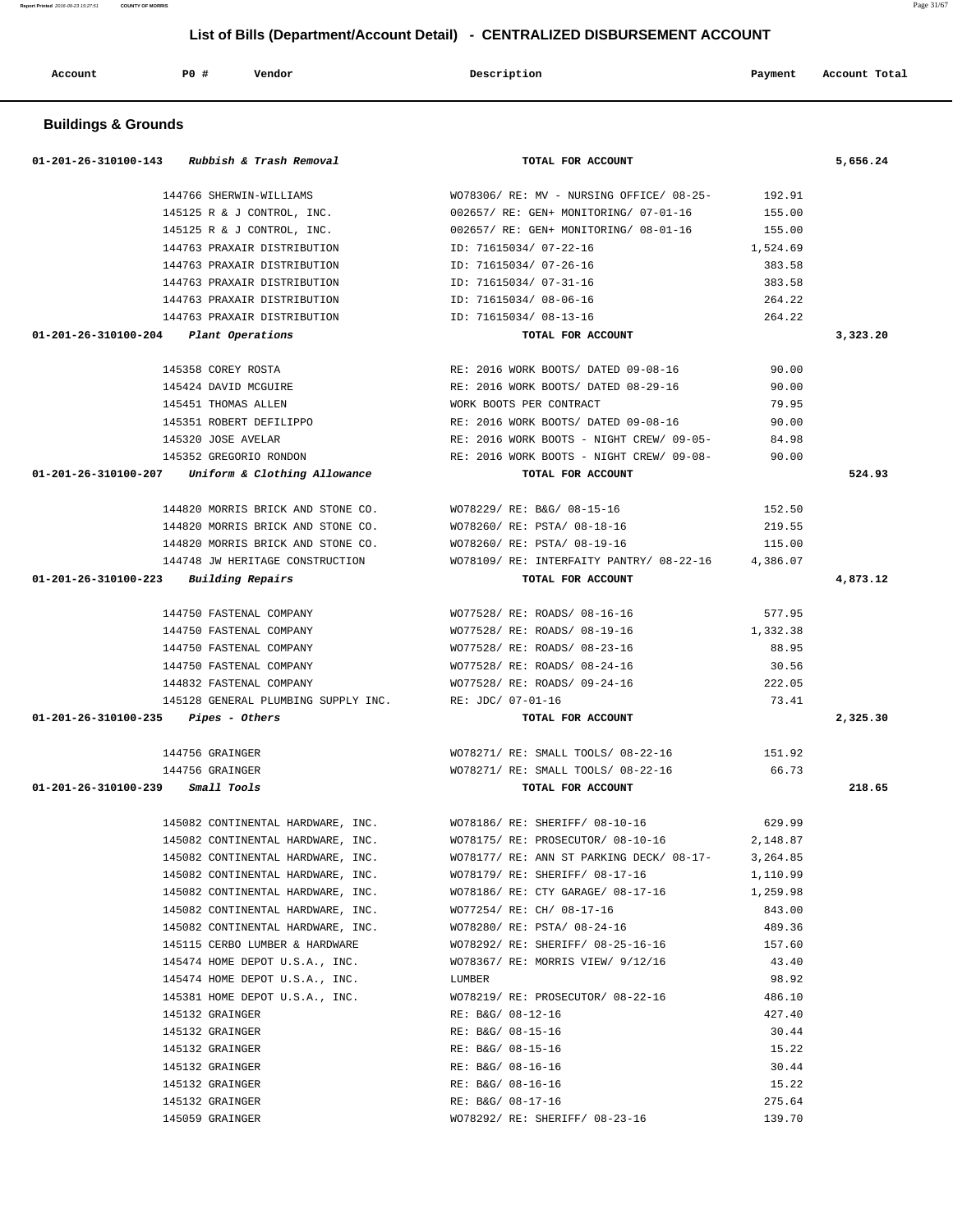| 144651 FRED PRYOR SEMINARS |  | EVENT # 1-008089557, CUSTOMER # 33581173 | 199.00 |
|----------------------------|--|------------------------------------------|--------|
| 144651 FRED PRYOR SEMINARS |  | EVENT # 1-008089557, CUSTOMER # 33581175 | 199.00 |

**TOTAL for Buildings & Grounds 89,945.07**

============

#### **Motor Services Center**

 **Buildings & Grounds**  145059 GRAINGER WO78292/ RE: SHERIFF/ 08-23-16 40.80 145059 GRAINGER WO78292/ RE: SHERIFF/ 08-23-16 60.45 144756 GRAINGER WO78199/ RE: OTA/ 08-10-16 113.44 145116 MOE DISTRIBUTORS INC. WO78255/ RE: SEU/ 08-25-16 397.00  **01-201-26-310100-249 Bldg Maintenance Supplies TOTAL FOR ACCOUNT 12,094.41** 145085 FASTENAL COMPANY WO78240/ RE: HUMAN SERV - HILL/ 08-26-16 59.48  **01-201-26-310100-251 Ground Maintenance Supplies TOTAL FOR ACCOUNT 59.48** 145384 CALICO INDUSTRIES, INC. WO78166/ RE: B&G/ 08-15-16 3,670.00 145384 CALICO INDUSTRIES, INC. WO78251/ RE: B&G - HILL/ 08-29-16 263.80  **01-201-26-310100-252 Janitorial Supplies TOTAL FOR ACCOUNT 3,933.80** 144596 TAYLOR RENTAL CENTER RE: B&G/ 08-16-16 74.80 144819 POWER PLACE INC WO78144/ RE: REPAIR TO GATOR/ 08-04-16 703.42 144819 POWER PLACE INC WO78184/ RE: REPAIR TO GATOR/ 08-16-16 368.52 144819 POWER PLACE INC WO78184/ RE: REPAIR TO GATOR/ 08-05-16 11.70 145059 GRAINGER WO78262/ RE: LONG VALLEY - ICE MACHINE/ 4,738.75 145059 GRAINGER WO78262/ RE: SHADE TREE - ICE MACHINE/ 0 4,738.75  **01-201-26-310100-258 Equipment TOTAL FOR ACCOUNT 10,635.94** 144050 YORK MOTORS, INC. WO77528/ RE: B&G/ 07-08-16 460.46 RE: MOTOR AND INSTALLATION/  $08-11-16$  1,346.00 145083 R & J CONTROL, INC. 003135/ W&M - REPAIR/ 08-14-16 486.00 145359 R & J CONTROL, INC. 003132/ SUPPLY & INSTALL GEN+/ 08-25-16 195.00 145359 R & J CONTROL, INC. 003132/ PM ON EMERGENCY GEN/ 08-26-16 175.00  **01-201-26-310100-262 Machinery Repairs & Parts TOTAL FOR ACCOUNT 2,662.46** 145349 JOHNSTONE SUPPLY WO78312/ RE: B&G/ 08-29-16 15.45 145349 JOHNSTONE SUPPLY WO77712/ RE: B&G - HILL/ 08-30-16 2,543.13 145349 JOHNSTONE SUPPLY WO78312/ RE: B&G/ 08-30-16 22.36 145349 JOHNSTONE SUPPLY WO78189/ RE: B&G - HILL/ 09-01-16 2,082.36 145349 JOHNSTONE SUPPLY WO77162/ RE: GREYSTONE/ 09-01-16 103.47 145349 JOHNSTONE SUPPLY WO77162/ RE: GREYSTONE/ 09-01-16 383.69 145443 JOHNSTONE SUPPLY RE/ A&R BUILDING 9/2/16 32.75 145563 JOHNSTONE SUPPLY WO:78343/ BUILDINGS & GROUNDS 9/8/16 1,399.26 145563 JOHNSTONE SUPPLY WO:78344/BUILDINGS & GROUNDS 9/8/16 484.46  **01-201-26-310100-264 Heat & A/C TOTAL FOR ACCOUNT 7,066.93** 144749 FRANKLIN-GRIFFITH LLC WO78225/ RE: B&G/ 08-11-16 2,074.80 144749 FRANKLIN-GRIFFITH LLC WO78227/ RE: CH/ 08-12-16 23.32 144749 FRANKLIN-GRIFFITH LLC WO78227/ RE: CH/ 08-17-16 1,125.40 144749 FRANKLIN-GRIFFITH LLC WO77970/ RE: B&G/ 08-19-16 221.16 145059 GRAINGER WO78225/ RE: B&G - LED BULBS/ 08-24-16 1,532.40  **01-201-26-310100-265 Electrical TOTAL FOR ACCOUNT 4,977.08**

## **List of Bills (Department/Account Detail) - CENTRALIZED DISBURSEMENT ACCOUNT**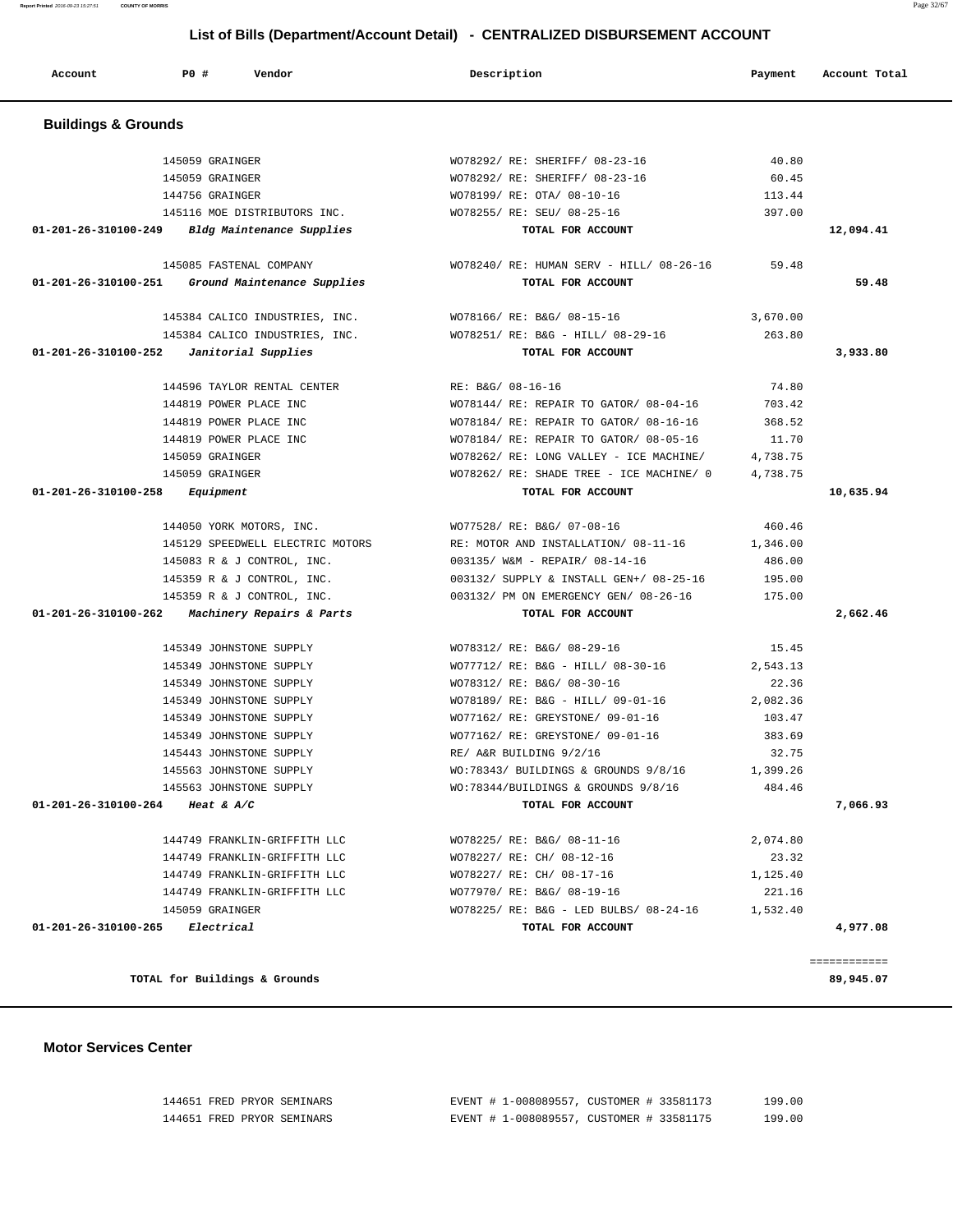| Account | PO# | Vendor | Description | Payment | Account Total |
|---------|-----|--------|-------------|---------|---------------|
|         |     |        |             |         |               |

## **Motor Services Center**

|                      | 01-201-26-315100-039 Education Schools & Training                       | TOTAL FOR ACCOUNT                                                                    |          | 597.00    |
|----------------------|-------------------------------------------------------------------------|--------------------------------------------------------------------------------------|----------|-----------|
|                      |                                                                         | 145270 W.B. MASON COMPANY INC ORGANIZER, FILE, STAPLES, PENCIL, PAPER, PEN, 460.90   |          |           |
|                      | $01-201-26-315100-058$ Office Supplies & Stationery                     | TOTAL FOR ACCOUNT                                                                    |          | 460.90    |
|                      |                                                                         |                                                                                      |          |           |
|                      | 144691 MSC INDUSTRIAL SUPPLY CO. FOOT AIR CONDITIONER CORD              |                                                                                      | 7.29     |           |
|                      | 144691 MSC INDUSTRIAL SUPPLY CO.                                        | STD GRIP HITCH                                                                       | 15.92    |           |
|                      | 144691 MSC INDUSTRIAL SUPPLY CO.                                        | MRO PLUS SORBENT                                                                     | 490.00   |           |
|                      | 144691 MSC INDUSTRIAL SUPPLY CO.                                        | READER GLS, BATTERIES, ELECTRICAL TAPE                                               | 282.43   |           |
|                      | 144657 MORRISTOWN LUMBER &                                              | 1-2 RB COUPLING                                                                      | 23.16    |           |
|                      | 145260 NESTLE WATERS NORTH AMERICA INC. 0435051180, 07/15/16 - 08/14/16 |                                                                                      | 103.96   |           |
|                      | 144645 ATS ENVIRONMENTAL SERVICES, LLC.                                 | ANNUAL TANK TESTING FOR WEIGHTS AND MEAS                                             | 622.37   |           |
|                      | 144645 ATS ENVIRONMENTAL SERVICES, LLC.                                 | ANNUAL TANK TESTING FOR COUNTY GARAGE                                                | 1,109.16 |           |
|                      | 144645 ATS ENVIRONMENTAL SERVICES, LLC.                                 | ANNUAL TANK TESTING FOR MONTVILLE                                                    | 424.02   |           |
|                      | 144645 ATS ENVIRONMENTAL SERVICES, LLC.                                 | ANNUAL TANK TESTING FOR WHARTON                                                      | 1,161.37 |           |
|                      | 145273 W.B. MASON COMPANY INC                                           | COFFEE, FILTER                                                                       | 171.92   |           |
|                      | 144686 LORCO PETROLEUM SERVICES                                         | USED OIL REMOVAL                                                                     | 112.35   |           |
|                      | 144660 ONE SOURCE OF NEW JERSEY LLC                                     | ELECTRICAL CONNECTORS                                                                | 279.57   |           |
|                      | 144688 SGS TESTCOM INC                                                  | MONTHLY INSPECTION MAINTENANCE - AUGUST 84.08                                        |          |           |
|                      | 144658 MSC INDUSTRIAL SUPPLY CO.                                        | DUST MASK                                                                            | 6.66     |           |
|                      | 144682 GRAINGER                                                         | PUMP REBULDING KIT                                                                   | 115.14   |           |
|                      | 144682 GRAINGER                                                         | MAP STARTER                                                                          | 4.15     |           |
|                      | 145242 GRAINGER                                                         | TAPE MEASURE                                                                         | 26.05    |           |
|                      | 145242 GRAINGER                                                         | WHEEL WEIGHT TOOL                                                                    | 62.37    |           |
|                      | 145242 GRAINGER                                                         | AIR WRENCH                                                                           | 399.30   |           |
| 01-201-26-315100-098 | Other Operating&Repair Supply                                           | TOTAL FOR ACCOUNT                                                                    |          | 5,501.27  |
|                      |                                                                         |                                                                                      |          |           |
|                      |                                                                         | 144659 NORTHEAST COMMUNICATIONS, INC. UNIT#17-5 MOBILE POWER CABLE HI PWR, 3/4 86.00 |          |           |
|                      |                                                                         | 144659 NORTHEAST COMMUNICATIONS, INC. UNIT#9-30 ZONE DEFENSE M-300 MONITOR, #9       | 480.00   |           |
|                      |                                                                         | 145261 NORTHEAST COMMUNICATIONS, INC. (UNIT 15-43) FUSE BLOCK. REPAIR FUSE BLO       | 50.00    |           |
|                      | 01-201-26-315100-161 Communications Equipment                           | TOTAL FOR ACCOUNT                                                                    |          | 616.00    |
|                      | 145222 DANIEL J GEIGER                                                  | WORK BOOTS PER CONTRACT                                                              | 90.00    |           |
|                      | 145341 RICHARD LAKATOS                                                  | WORK BOOTS PER CONTRACT                                                              | 90.00    |           |
|                      | 145342 JOHN MACLEAN                                                     | WORK BOOTS PER CONTRACT                                                              | 29.77    |           |
|                      | 01-201-26-315100-207 Uniform & Clothing Allowance                       | TOTAL FOR ACCOUNT                                                                    |          | 209.77    |
|                      |                                                                         |                                                                                      |          |           |
|                      | 145264 PETROCHOICE                                                      | SYN BLEND SAE 5W30                                                                   | 1,554.82 |           |
|                      | $01-201-26-315100-232$ Lubricants & Anti Freeze                         | TOTAL FOR ACCOUNT                                                                    |          | 1,554.82  |
|                      |                                                                         |                                                                                      |          |           |
|                      | 144236 CHEMUNG SUPPLY CORP                                              | 6"X11' PLOW BLADES, 8"X11' PLOW BLADES,                                              | 7,079.34 |           |
|                      | 144652 GREELCO INC                                                      | ADJUSTMENT BOLT, SPRING SHOCK, STEM NUT, R                                           | 3,956.90 |           |
| 01-201-26-315100-241 | Snow Plowing Parts                                                      | TOTAL FOR ACCOUNT                                                                    |          | 11,036.24 |
|                      |                                                                         |                                                                                      |          |           |
|                      | 144675 BARNWELL HOUSE OF TIRES, INC.                                    | TIRES                                                                                | 185.50   |           |
|                      | 144675 BARNWELL HOUSE OF TIRES, INC.                                    | TIRES                                                                                | 247.78   |           |
|                      | 144675 BARNWELL HOUSE OF TIRES, INC.                                    | TIRES                                                                                | 239.50   |           |
|                      | 144675 BARNWELL HOUSE OF TIRES, INC.                                    | TIRES                                                                                | 66.24    |           |
|                      | 144675 BARNWELL HOUSE OF TIRES, INC.                                    | TIRES                                                                                | 414.00   |           |
|                      | 144675 BARNWELL HOUSE OF TIRES, INC.                                    | TIRES                                                                                | 487.20   |           |
|                      | 144646 BARNWELL HOUSE OF TIRES, INC.                                    | TIRES                                                                                | 351.48   |           |
|                      | 144646 BARNWELL HOUSE OF TIRES, INC.                                    | TIRES                                                                                | 200.50   |           |
|                      | 144646 BARNWELL HOUSE OF TIRES, INC.                                    | TIRES                                                                                | 129.50   |           |
|                      | 144646 BARNWELL HOUSE OF TIRES, INC.                                    | TIRES                                                                                | 654.80   |           |
|                      | 144654 INTER CITY TIRE                                                  | TIRES                                                                                | 669.18   |           |
|                      | 144654 INTER CITY TIRE                                                  | TIRES                                                                                | 421.57   |           |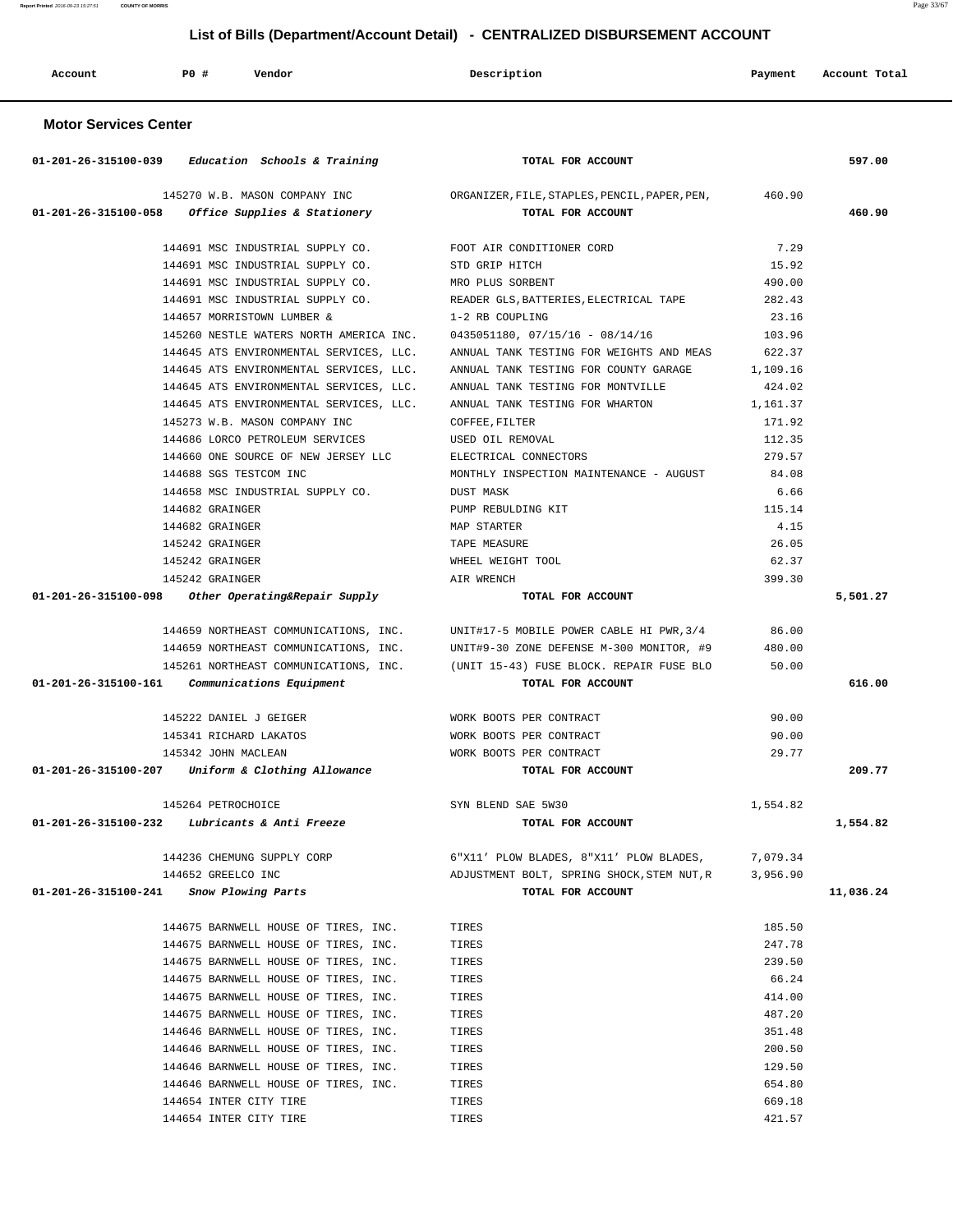**Account P0 # Vendor Description Payment Account Total**

 145233 BARNWELL HOUSE OF TIRES, INC. TIRES 475.24 145233 BARNWELL HOUSE OF TIRES, INC. TIRES 603.30 145244 INTER CITY TIRE TIRES 669.18 145244 INTER CITY TIRE TIRES 200.74  **01-201-26-315100-245 Tires TOTAL FOR ACCOUNT 6,222.39**

 144665 SNAP-ON INDUSTRIAL RECALIBRATE TORQUE WRENCH. 83.00 144658 MSC INDUSTRIAL SUPPLY CO. SCOTCH-BRITE PAD 27.80 144658 MSC INDUSTRIAL SUPPLY CO. FLAT WASHER, 8 ZINC, HHCS, LOCK WASHER 456.26  **01-201-26-315100-246 Tools - Others TOTAL FOR ACCOUNT 567.06**

 144693 PRAXAIR DISTRIBUTION CUSTOMER:71660156/98702,PXPKG DOVER NJ S 126.42  **01-201-26-315100-248 Welding-Oxygen-Acetylene Etc TOTAL FOR ACCOUNT 126.42**

142593 ZEP SALES & SERVICE THE ZEP TKO ORANGE. 144262 ZEP SALES & SERVICE 2EP TKO 2009 22 22 22 23 35.90 144699 TOMAR INDUSTRIES INC RUBBER KNEELING COMFORT MAT 62.88 144699 TOMAR INDUSTRIES INC LYSOL,SPRAY,NITRI 213.17 144666 TOMAR INDUSTRIES INC BLACK OUT TIRE SHINE 78.00  **01-201-26-315100-252 Janitorial Supplies TOTAL FOR ACCOUNT 625.85**

> 144737 MID-ATLANTIC TRUCK CENTRE INC BUZZER,FLITER 154.31 144689 MONTAGE ENTERPRISES INC. VALVE 522.36 144656 MODERN GROUP, LTD. BREAKER,DC CIRCUIT 16.07 144687 MODERN GROUP, LTD. COVER,EXHAUST 31.59 144740 MID-ATLANTIC TRUCK CENTRE INC FUEL FILTER 279.06 144740 MID-ATLANTIC TRUCK CENTRE INC SWITCH TRUCK,STRAP 111.09 144740 MID-ATLANTIC TRUCK CENTRE INC BOLT BTRY 29.52 144740 MID-ATLANTIC TRUCK CENTRE INC SHIELD BRK 83.42 144736 BROWN'S HUNTERDON TILT LEVER ROD 86.56 144738 BROWN'S HUNTERDON PARTS 449.77 144738 BROWN'S HUNTERDON PARTS 62.26 144648 DOVER BRAKE & CLUTCH CO INC PUSH-LOCK SWIVEL,PUSH-LOCK MALE C 54.82 144667 TONY SANCHEZ LTD BODY PROTECTOR 88.20 144661 PEIRCE EQUIPMENT CO. socket, male pipe 28.55 144661 PEIRCE EQUIPMENT CO. hydraulic filter, plug, male pipe 581.40 144684 HOOVER TRUCK CENTERS INC PROBE ASSY 46.06 144684 HOOVER TRUCK CENTERS INC SHOCK, SCREW, NUT 131.76 144684 HOOVER TRUCK CENTERS INC CORE,ORIFICE 213.84 144684 HOOVER TRUCK CENTERS INC CORE,COMPRESSOR 1,391.20 144653 HOOVER TRUCK CENTERS INC CREDIT -176.00 144653 HOOVER TRUCK CENTERS INC CREDIT -194.12 144653 HOOVER TRUCK CENTERS INC CREDIT CREDIT CONSTRUCTS: 144.46 144653 HOOVER TRUCK CENTERS INC CREDIT -200.44 144653 HOOVER TRUCK CENTERS INC CLAMP,GASKET,SCREW,SPACER,GASKET,STUD,SE 305.04 144653 HOOVER TRUCK CENTERS INC HOSE,CLAMP,SCREW,SEAL,TURB,GASKET,WASHER 450.04 144653 HOOVER TRUCK CENTERS INC CLAMP,HOSE,TUBE,RAD HOSE, 143.49 144653 HOOVER TRUCK CENTERS INC MANIFOLD 918.36 144653 HOOVER TRUCK CENTERS INC UNION,CONNECTOR,WASHER 82.78 144653 HOOVER TRUCK CENTERS INC TUBE, GASKET, CLAMP 117.58 144653 HOOVER TRUCK CENTERS INC CLAMP,SCREW,HOSE,COUPLING,INSULATION 261.78 144653 HOOVER TRUCK CENTERS INC ASY HTR, VALVE, FITTING-24 46.78 144653 HOOVER TRUCK CENTERS INC CONNECTION,SCREW,SEAL,THERMOSTATE 94.70 144653 HOOVER TRUCK CENTERS INC TUBE-CLNT. 95.97 144653 HOOVER TRUCK CENTERS INC HTR PIPE 33.53 144653 HOOVER TRUCK CENTERS INC FILTER-RES 21.02

 **Motor Services Center**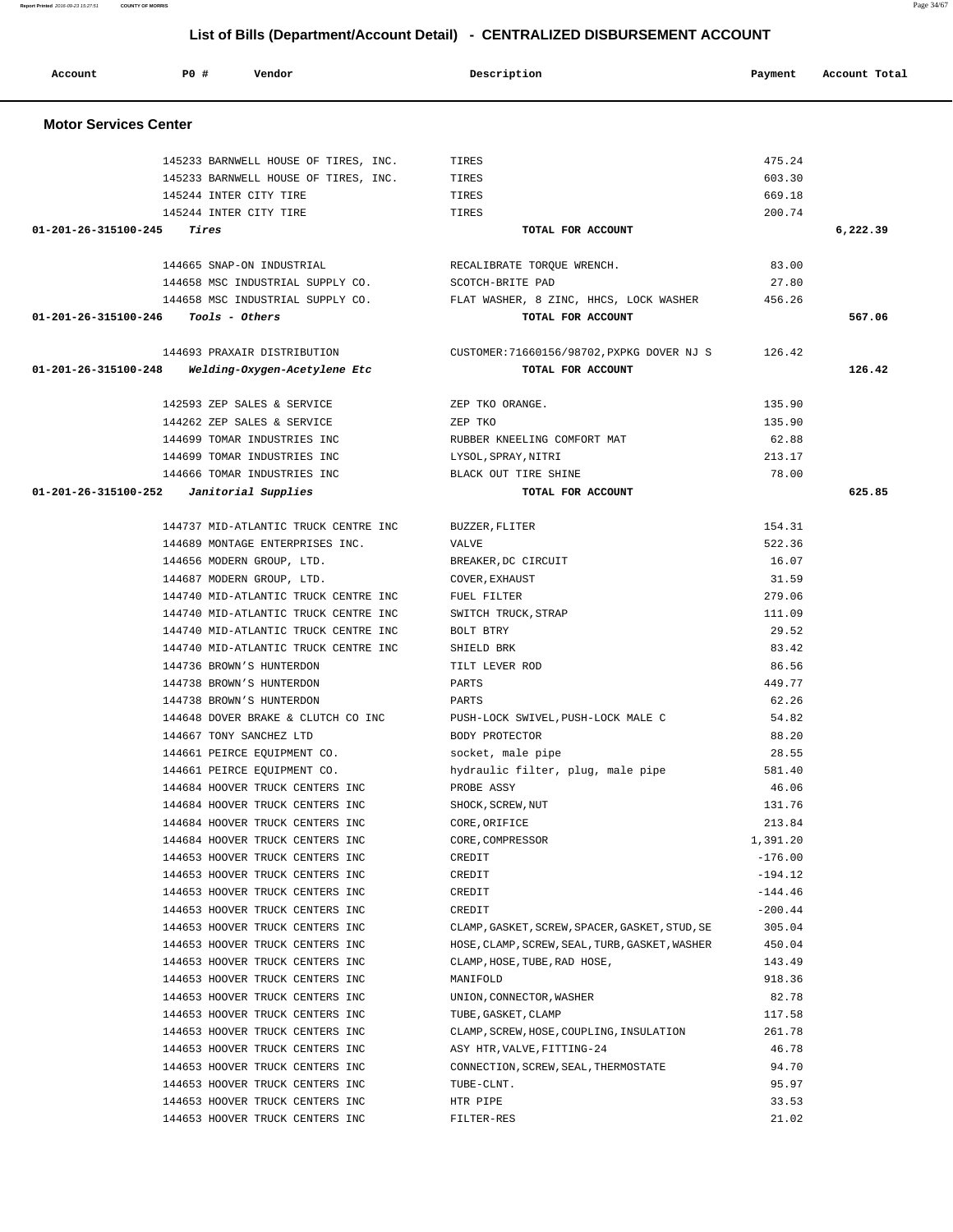| Report Printed 2016-09-23 15:27:51 | <b>COUNTY OF MORRIS</b> |                                                              | List of Bills (Department/Account Detail) - CENTRALIZED DISBURSEMENT ACCOUNT |                | Page 35/67    |
|------------------------------------|-------------------------|--------------------------------------------------------------|------------------------------------------------------------------------------|----------------|---------------|
| Account                            | P0 #                    | Vendor                                                       | Description                                                                  | Payment        | Account Total |
| <b>Motor Services Center</b>       |                         |                                                              |                                                                              |                |               |
|                                    |                         | 144653 HOOVER TRUCK CENTERS INC                              | CONNECTION, GASKET, SCREW, PLUG, PIPE                                        | 110.49         |               |
|                                    |                         | 145234 BROWN'S HUNTERDON                                     | RADIATOR, THERMOSTAT, O-RING, HOSE.                                          | 1,072.77       |               |
|                                    |                         | 145234 BROWN'S HUNTERDON                                     | FUEL FILTER KIT.                                                             | 104.96         |               |
|                                    |                         | 144683 GROFF TRACTOR NEW JERSEY, LLC                         | SWITCH                                                                       | 107.06         |               |
|                                    |                         | 145268 TRIUS, INC.                                           | PUMP                                                                         | 1,067.50       |               |
| 01-201-26-315100-261               |                         | Spare Parts for Equipment                                    | TOTAL FOR ACCOUNT                                                            |                | 8,774.29      |
|                                    |                         | 144692 NIELSEN DODGE - C-J-R                                 | SOCKET                                                                       | 29.04          |               |
|                                    |                         | 144692 NIELSEN DODGE - C-J-R                                 | BATTERY                                                                      | 97.75          |               |
|                                    |                         | 144692 NIELSEN DODGE - C-J-R                                 | SOCKET                                                                       | 58.08          |               |
|                                    |                         | 144692 NIELSEN DODGE - C-J-R                                 | ABSORBER                                                                     | 135.48         |               |
|                                    |                         | 144692 NIELSEN DODGE - C-J-R                                 | BLADE, WIPER                                                                 | 41.57          |               |
|                                    |                         | 144678 CY DRAKE LOCKSMITHS, INC.                             | IGNITION                                                                     | 26.00          |               |
|                                    |                         | 144644 ABSOLUTE AUTO AND FLAT GLASS                          | WINDSHIELD (UNIT 13-39)                                                      | 211.17         |               |
|                                    |                         | 144674 ALPHAGRAPHICS                                         | DOOR HANGERS                                                                 | 367.90         |               |
|                                    |                         | 144647 D&B AUTO SUPPLY                                       | CREDIT                                                                       | $-1,184.00$    |               |
|                                    |                         | 144647 D&B AUTO SUPPLY                                       | CREDIT                                                                       | $-54.90$       |               |
|                                    |                         | 144647 D&B AUTO SUPPLY                                       | WIPER BLADE, AC HOSE ASSEMBLY, 30LB134A,                                     | 553.71         |               |
|                                    |                         | 144647 D&B AUTO SUPPLY                                       | BRAKEAWAY KITS, 12 VOLT JUMP, DF/CATALYTIC                                   | 1,533.72       |               |
|                                    |                         | 144647 D&B AUTO SUPPLY                                       | SD HISPEED CUTOFF, MUD FLAP, HANGER, CLEV                                    | 273.48         |               |
|                                    |                         | 144647 D&B AUTO SUPPLY                                       | CONDENCER, EXPANSION VALVE, FILTER DRYER, O                                  | 756.49         |               |
|                                    |                         | 144647 D&B AUTO SUPPLY                                       | BRAKE FIT TUBE NUT, OIL FIL, BRAKE TUBING,                                   | 741.45         |               |
|                                    |                         | 144647 D&B AUTO SUPPLY                                       | LEADS, BLOWER MOTOR RESISTOR, BUR SET, DUCT                                  | 747.84         |               |
|                                    |                         | 144679 D&B AUTO SUPPLY                                       | CREDIT                                                                       | $-19.76$       |               |
|                                    |                         | 144679 D&B AUTO SUPPLY                                       | CREDIT                                                                       | $-158.60$      |               |
|                                    |                         | 144679 D&B AUTO SUPPLY                                       | CREDIT                                                                       | $-269.70$      |               |
|                                    |                         | 144679 D&B AUTO SUPPLY                                       | CREDIT                                                                       | $-128.66$      |               |
|                                    |                         | 144679 D&B AUTO SUPPLY                                       | CREDIT                                                                       | -71.99         |               |
|                                    |                         | 144679 D&B AUTO SUPPLY                                       | CREDIT                                                                       | $-18.00$       |               |
|                                    |                         | 144679 D&B AUTO SUPPLY                                       | CREDIT                                                                       | $-61.74$       |               |
|                                    |                         | 144679 D&B AUTO SUPPLY                                       | OIL FILTER, OIL                                                              | 499.40         |               |
|                                    |                         | 144679 D&B AUTO SUPPLY                                       | OIL FILTER, BRAKE CABLE, WHEEL CHOCK, ORIFI                                  | 1,051.09       |               |
|                                    |                         | 144679 D&B AUTO SUPPLY                                       | THERMOSTAT, SENSOR, LAMP, BRAKE HOSE, HUB NE                                 | 1,496.71       |               |
|                                    |                         | 144679 D&B AUTO SUPPLY                                       | SPEED SENSOR, OXY SENSOR, IGNITION COIL, BR                                  | 1,297.20       |               |
|                                    |                         | 144679 D&B AUTO SUPPLY                                       | BRAKE CALIPER, DISC PAD, BULB, LAMP, FLOW MU                                 | 105.62         |               |
|                                    |                         | 144679 D&B AUTO SUPPLY                                       | IGNITION SWITCH                                                              | 363.26         |               |
|                                    |                         | 144679 D&B AUTO SUPPLY                                       | AIR HOSE, COUPLER, ADAPTER, OUTER TIE ROD, A                                 | 1,019.92       |               |
|                                    |                         | 144700 TOYOTA OF MORRISTOWN                                  | VEHICLE REPAIR TAG 0348 LP#PS72C6 VIN JT                                     | 120.95         |               |
|                                    |                         | 144695 SMITH MOTOR CO., INC.<br>144695 SMITH MOTOR CO., INC. | EXTENSION<br>VALVE ASY                                                       | 27.63<br>29.42 |               |
|                                    |                         | 144695 SMITH MOTOR CO., INC.                                 | HOSE, TUBE, CLIP, VALVE                                                      | 149.57         |               |
|                                    |                         | 144695 SMITH MOTOR CO., INC.                                 | LATCH                                                                        | 91.51          |               |
|                                    |                         | 144730 SMITH MOTOR CO., INC.                                 | CREDIT                                                                       | $-35.00$       |               |
|                                    |                         | 144730 SMITH MOTOR CO., INC.                                 | GEAR ASY, HOSE ASY                                                           | 671.56         |               |
|                                    |                         | 144730 SMITH MOTOR CO., INC.                                 | SENSOR, PUMP, RUBG, GASKET                                                   | 381.92         |               |
|                                    |                         | 144664 ROUTE 23 AUTOMALL                                     | BRAKE                                                                        | 114.04         |               |
|                                    |                         | 144664 ROUTE 23 AUTOMALL                                     | SENSOR, CABLE ASY                                                            | 68.57          |               |
|                                    |                         | 144664 ROUTE 23 AUTOMALL                                     | TUBE, PLUNGER-GEAR, BUSHING, CLAMP, CLEVIS P                                 | 75.14          |               |
|                                    |                         | 144663 RE-TRON TECHNOLOGIES INC.                             | MONSTER POWER 12V, CORE DEPOSIT                                              | 779.03         |               |
|                                    |                         | 144677 POLITI AUTO PARTS INC.                                | BATTERIES                                                                    | 103.99         |               |

 144662 POLITI AUTO PARTS INC. BATTERIES 88.99 144662 POLITI AUTO PARTS INC. BATTERY 64.99

144681 FLEMINGTON CHRYSLER CREDIT. CREDIT. 144681 FLEMINGTON CHRYSLER BOLT,STUD 23.17 144681 FLEMINGTON CHRYSLER FILTER 63.64 144681 FLEMINGTON CHRYSLER TUBE WATER,ROTOR BRAKE 98.21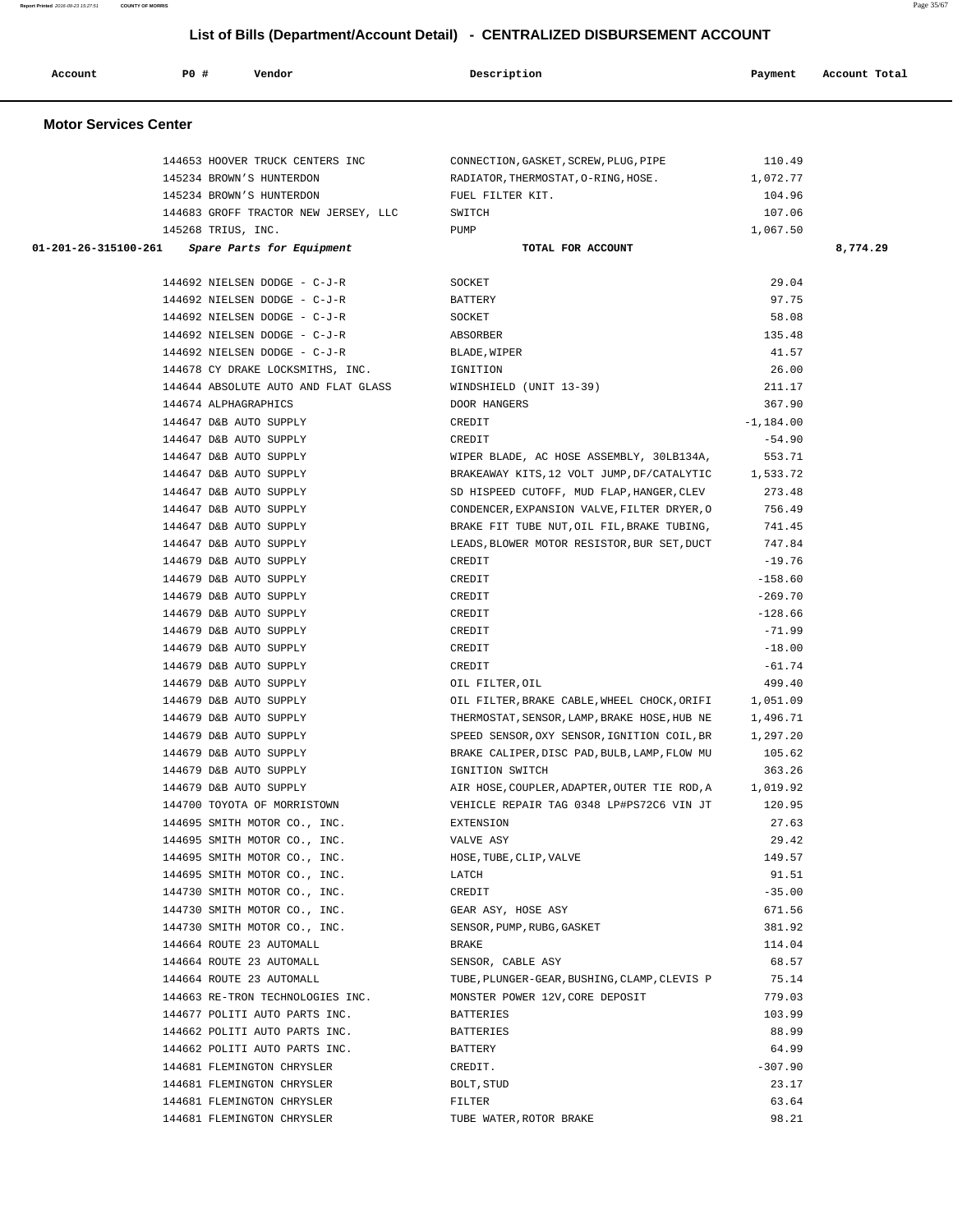| PO#<br>Vendor<br>Description<br>Payment<br>Account<br>Account Total |  |
|---------------------------------------------------------------------|--|
|---------------------------------------------------------------------|--|

## **Motor Services Center**

| TOTAL for Motor Services Center              |                                              | ============<br>53,622.49 |
|----------------------------------------------|----------------------------------------------|---------------------------|
| 01-201-26-315100-291    Vehicle Repairs      | TOTAL FOR ACCOUNT                            | 17,330.48                 |
| 145258 NIELSEN DODGE - C-J-R NUT, BOLT, STUD |                                              | 26.82                     |
| 145258 NIELSEN DODGE - C-J-R                 | CABLE                                        | 66.47                     |
| 145258 NIELSEN DODGE - C-J-R                 | TIRE                                         | 162.44                    |
| 145258 NIELSEN DODGE - C-J-R                 | BATTERY                                      | 92.00                     |
| 145241 FLEMINGTON CHRYSLER                   | LEVER.                                       | 25.97                     |
| 145240 FLEMINGTON BUICK CHEVROLET            | SENSOR, MODULE.                              | 380.67                    |
| 145240 FLEMINGTON BUICK CHEVROLET            | COOLER, HOSE, PIPE, SENSOR.                  | 260.44                    |
| 145240 FLEMINGTON BUICK CHEVROLET            | SEAL, CAM.                                   | 21.37                     |
| 145240 FLEMINGTON BUICK CHEVROLET            | SPEAKER.                                     | 120.58                    |
| 145239 D&B AUTO SUPPLY                       | STARTER, AIR FRESHENER, BRAKLEEN, PULLEY, BE | 343.64                    |
| 145239 D&B AUTO SUPPLY                       | OIL FILTER, AIR FILTER, CALIPER, BRAKEPADS,  | 594.99                    |
| 145239 D&B AUTO SUPPLY                       | HDWE KIT, PUMP, STABILIZER, SHOCKS, MANIFOLD | 521.34                    |
| 145239 D&B AUTO SUPPLY                       | OIL FILTER, BRAKE PADS, ROTOR, LAMP, BRACKET | 627.97                    |
| 145239 D&B AUTO SUPPLY                       | CREDIT                                       | $-24.15$                  |
| 145238 CY DRAKE LOCKSMITHS, INC.             | KEY                                          | 3.20                      |
| 144680 FLEMINGTON BUICK CHEVROLET            | <b>HANDLE</b>                                | 35.41                     |
| 144680 FLEMINGTON BUICK CHEVROLET            | MIRROR                                       | 338.38                    |
| 144680 FLEMINGTON BUICK CHEVROLET            | HOSE, SENSOR                                 | 602.81                    |
| 144680 FLEMINGTON BUICK CHEVROLET            | F-AIRBAG                                     | 291.67                    |
| 144680 FLEMINGTON BUICK CHEVROLET            | LINK, INSULATION                             | 54.14                     |
| 144680 FLEMINGTON BUICK CHEVROLET            | SWITCH                                       | 76.53                     |
| 144650 FLEMINGTON BUICK CHEVROLET            | 264G (S)PIPE                                 | 66.75                     |
| 144650 FLEMINGTON BUICK CHEVROLET            | 01091 (S)CYLINDER                            | 165.27                    |
| 144650 FLEMINGTON BUICK CHEVROLET            | 207B (S)LEVER                                | 45.39                     |
|                                              |                                              |                           |

## **Mosquito Extermination**

|                                      | 145452 NJ ADVANCE MEDIA, LLC                                       | ULV Spray Notice - Insertion Date 8/29/1                                        | 132.02 |        |
|--------------------------------------|--------------------------------------------------------------------|---------------------------------------------------------------------------------|--------|--------|
|                                      | 145199 DAILY RECORD                                                | ASB-70021874 - ULV Spray Notice Insertio 72.84                                  |        |        |
| $01 - 201 - 26 - 320100 - 051$ Legal |                                                                    | TOTAL FOR ACCOUNT                                                               |        | 204.86 |
|                                      |                                                                    |                                                                                 |        |        |
|                                      |                                                                    | 145095 NESTLE WATERS NORTH AMERICA INC. 8450007060 Spring Water 7/1/16 - 7/31/1 | 141.58 |        |
|                                      | 145096 OFFICE CONCEPTS GROUP, INC.                                 | Binders                                                                         | 94.20  |        |
|                                      | 145096 OFFICE CONCEPTS GROUP, INC.                                 | Binders & Label Tape 1"                                                         | 32.14  |        |
|                                      | 145096 OFFICE CONCEPTS GROUP, INC.                                 | Portfolio, Steno Books, Pens, Zip Envelo                                        | 21.42  |        |
|                                      | 145096 OFFICE CONCEPTS GROUP, INC.                                 | Sugar, Creamer, Burn Cream, Stirrers, Pa                                        | 35.34  |        |
|                                      | 145096 OFFICE CONCEPTS GROUP, INC.                                 | Antibiotic Cream                                                                | 3.68   |        |
|                                      | 145096 OFFICE CONCEPTS GROUP, INC. Magnifier 4"                    |                                                                                 | 16.28  |        |
|                                      |                                                                    |                                                                                 |        |        |
|                                      | $01-201-26-320100-058$ Office Supplies & Stationery                | TOTAL FOR ACCOUNT                                                               |        | 344.64 |
|                                      |                                                                    |                                                                                 |        |        |
|                                      |                                                                    | 144615 KENVIL POWER EQUIPMENT, INC. Electric Starter SO #25-098-21-S            | 266.97 |        |
|                                      | 144615 KENVIL POWER EQUIPMENT, INC. RC14YC Shop Pack #431S         |                                                                                 | 3.99   |        |
|                                      | 01-201-26-320100-098 Other Operating & Repair Supply               | TOTAL FOR ACCOUNT                                                               |        | 270.96 |
|                                      |                                                                    |                                                                                 |        |        |
|                                      | 145161 ALLEN PAPER & SUPPLY CO C-Fold Towel White (2400/CS) #4819C |                                                                                 | 51.20  |        |
|                                      | $01-201-26-320100-249$ Bldg Maintenance Supplies                   | TOTAL FOR ACCOUNT                                                               |        | 51.20  |
|                                      |                                                                    |                                                                                 |        |        |
|                                      | 144760 AMERICAN WEAR INC.                                          | Clean Uniforms 8/4/16                                                           | 91.30  |        |
|                                      | 144760 AMERICAN WEAR INC.                                          | Clean Uniforms 8/11/16                                                          | 91.30  |        |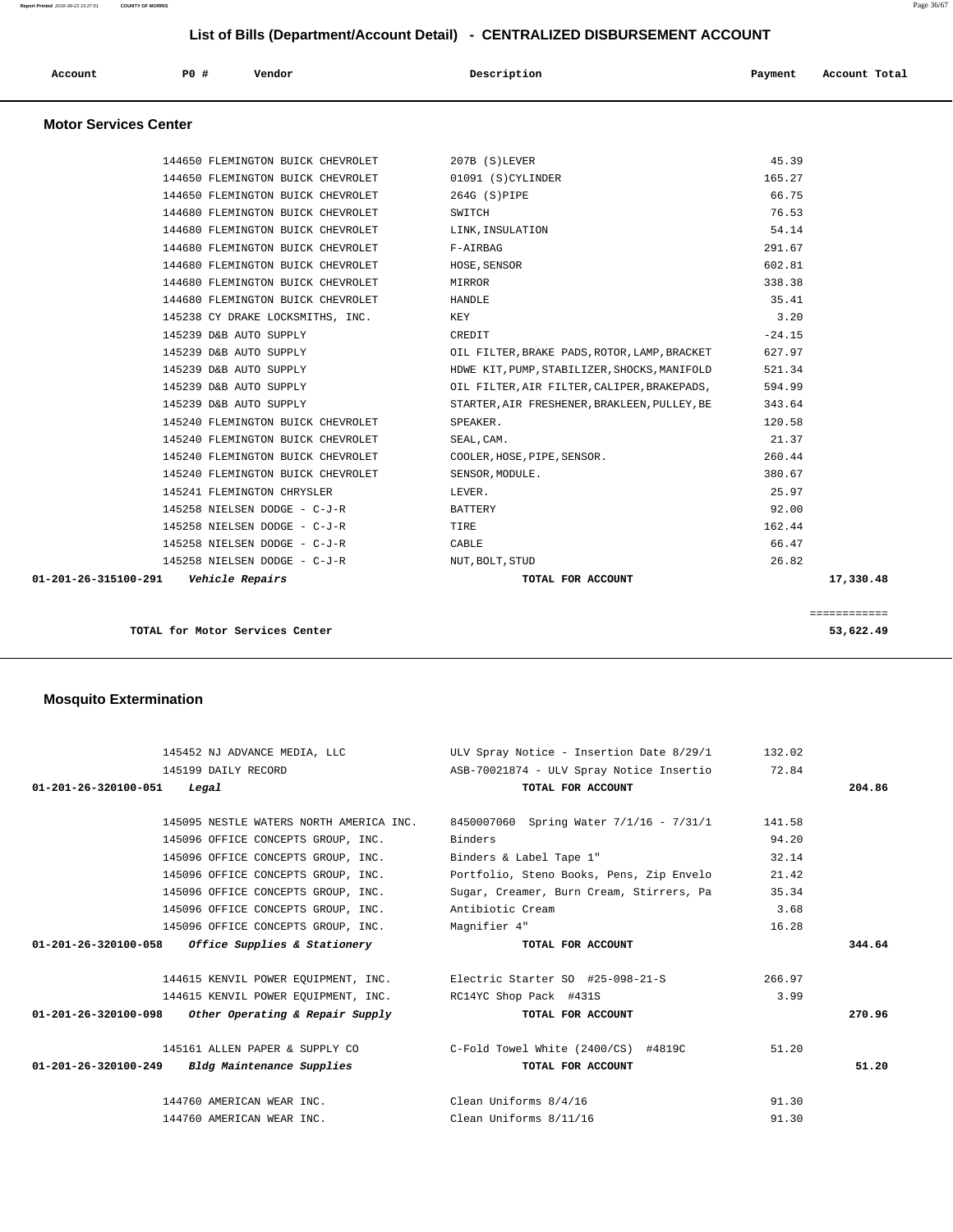**Report Printed** 2016-09-23 15:27:51 **COUNTY OF MORRIS** Page 37/67

#### **List of Bills (Department/Account Detail) - CENTRALIZED DISBURSEMENT ACCOUNT**

| Account | <b>PO #</b> | Vendor | Description | Payment | Account Total |
|---------|-------------|--------|-------------|---------|---------------|
|         |             |        |             |         |               |

#### **Mosquito Extermination**

|                                | 144760 AMERICAN WEAR INC.            | Clean Uniforms 8/25/16                   | 91.30  |              |
|--------------------------------|--------------------------------------|------------------------------------------|--------|--------------|
| 01-201-26-320100-251           | Ground Maintenance Supplies          | TOTAL FOR ACCOUNT                        |        | 368.20       |
|                                |                                      |                                          |        |              |
|                                | 144759 MORRISTOWN LUMBER &           | 12oz. Home Seal Min. Expand Foam #54636  | 6.99   |              |
|                                | 144759 MORRISTOWN LUMBER &           | 89868 Mouse Bait Sta W/2 Ref #4224903    | 4.79   |              |
|                                | 144759 MORRISTOWN LUMBER &           | 05514 Ratchet Tiedown 14ft. #6425896     | 17.98  |              |
|                                | 144759 MORRISTOWN LUMBER &           | M150 Vict Mouse Trap 2/Pk #8266322       | 2.98   |              |
|                                | 144759 MORRISTOWN LUMBER &           | 300 Terro Ant Killer Liq Bait #0589572   | 6.49   |              |
|                                | 144759 MORRISTOWN LUMBER &           | V115 1-1/2X5/8 Corner Irons Zinc #113-1  | 3.15   |              |
|                                | 144759 MORRISTOWN LUMBER &           | V115 2X5/8 Corner Irons Zinc #113-308    | 4.05   |              |
|                                | 144759 MORRISTOWN LUMBER &           | V115 3X3/4 Corner Irons Zinc #113-456    | 5.57   |              |
|                                | 144060 BIOQUIP PRODUCTS, INC.        | Mosquito Breeder 16oz. jar #1425DG       | 99.50  |              |
|                                | 144060 BIOQUIP PRODUCTS, INC.        | Human Skin Non-Toxic, Chemical Lure #28  | 169.80 |              |
|                                | 144060 BIOQUIP PRODUCTS, INC.        | Watchmaker Foreceps, Sharp Points, Stain | 24.60  |              |
|                                | 144060 BIOQUIP PRODUCTS, INC.        | Shipping & Handling                      | 39.68  |              |
|                                | 145162 JOHNSON TRUCK ACCESSORIES INC | Trailer Light Kit #V540 Peterson         | 59.99  |              |
|                                | 145162 JOHNSON TRUCK ACCESSORIES INC | Ball Mount with 2" Drop                  | 25.00  |              |
|                                | 145162 JOHNSON TRUCK ACCESSORIES INC | Ball Mount with 4" Drop                  | 30.00  |              |
|                                | 145162 JOHNSON TRUCK ACCESSORIES INC | $2"$ Ball                                | 39.98  |              |
| $01 - 201 - 26 - 320100 - 258$ | Equipment                            | TOTAL FOR ACCOUNT                        |        | 540.55       |
|                                |                                      |                                          |        |              |
|                                | 144367 ONE SOURCE OF NEW JERSEY LLC  | 22-18 GA. Butt Heat Shrink Terminals #D  | 44.07  |              |
|                                | 144367 ONE SOURCE OF NEW JERSEY LLC  | 16-14 GA. Butt Heat Shrink Terminals #D  | 44.07  |              |
|                                | 144367 ONE SOURCE OF NEW JERSEY LLC  | Instrument, 10/Bx BX-Mini Bulbs #MB-194  | 10.29  |              |
|                                | 144367 ONE SOURCE OF NEW JERSEY LLC  | Corner, Back-up, 10/Bx BX-Mini Bulbs #M  | 27.93  |              |
|                                | 144367 ONE SOURCE OF NEW JERSEY LLC  | Shipping                                 | 11.30  |              |
|                                | 144616 POLITI AUTO PARTS INC.        | Weaterstrip for 2002 Ford F-250 #MMM080  | 10.99  |              |
|                                | 144616 POLITI AUTO PARTS INC.        | BWD Engine Control 2006 Dodge Dakota #B  | 18.52  |              |
|                                | 144616 POLITI AUTO PARTS INC.        | Air Filter #CFI 88077                    | 4.36   |              |
|                                | 144616 POLITI AUTO PARTS INC.        | Autolite Spark plugs #FRA 5224           | 11.34  |              |
|                                | 144616 POLITI AUTO PARTS INC.        | BWD Engine Control #BWD E232P            | 49.84  |              |
|                                | 144817 POLITI AUTO PARTS INC.        | Oil Filter - Red #RFI R85040             | 4.04   |              |
|                                | 144817 POLITI AUTO PARTS INC.        | Oil Filter - Rd #RFI R85516              | 4.04   |              |
|                                | 144817 POLITI AUTO PARTS INC.        | MOOG Chassis #MOG K750263                | 53.00  |              |
| 01-201-26-320100-291           | <i><b>Vehicle Repairs</b></i>        | TOTAL FOR ACCOUNT                        |        | 293.79       |
|                                |                                      |                                          |        |              |
|                                |                                      |                                          |        | ============ |

# 145708 VERIZON WIRELESS L&PS / HEALTH MANAGEMENT 682.92  **01-201-27-330100-031 Cellular Phone/Pagers TOTAL FOR ACCOUNT 682.92** 145521 MORRISTOWN MEDICAL CENTER For the Month of August 2016 10,000.00  **01-201-27-330100-079 Special Projects TOTAL FOR ACCOUNT 10,000.00** 141954 GEN-EL SAFETY & INDUSTRIAL Quote 26598 Item 11-160N-Erica & Matthew 673.20 141954 GEN-EL SAFETY & INDUSTRIAL Item 11 87012-9 198.00 145909 COUNTY OF MORRIS 1st Half of 9/16 Metered Mail 6.47  **01-201-27-330100-210 Environmental Compliance TOTAL FOR ACCOUNT 877.67** ============

**TOTAL for Health Management 11,560.59**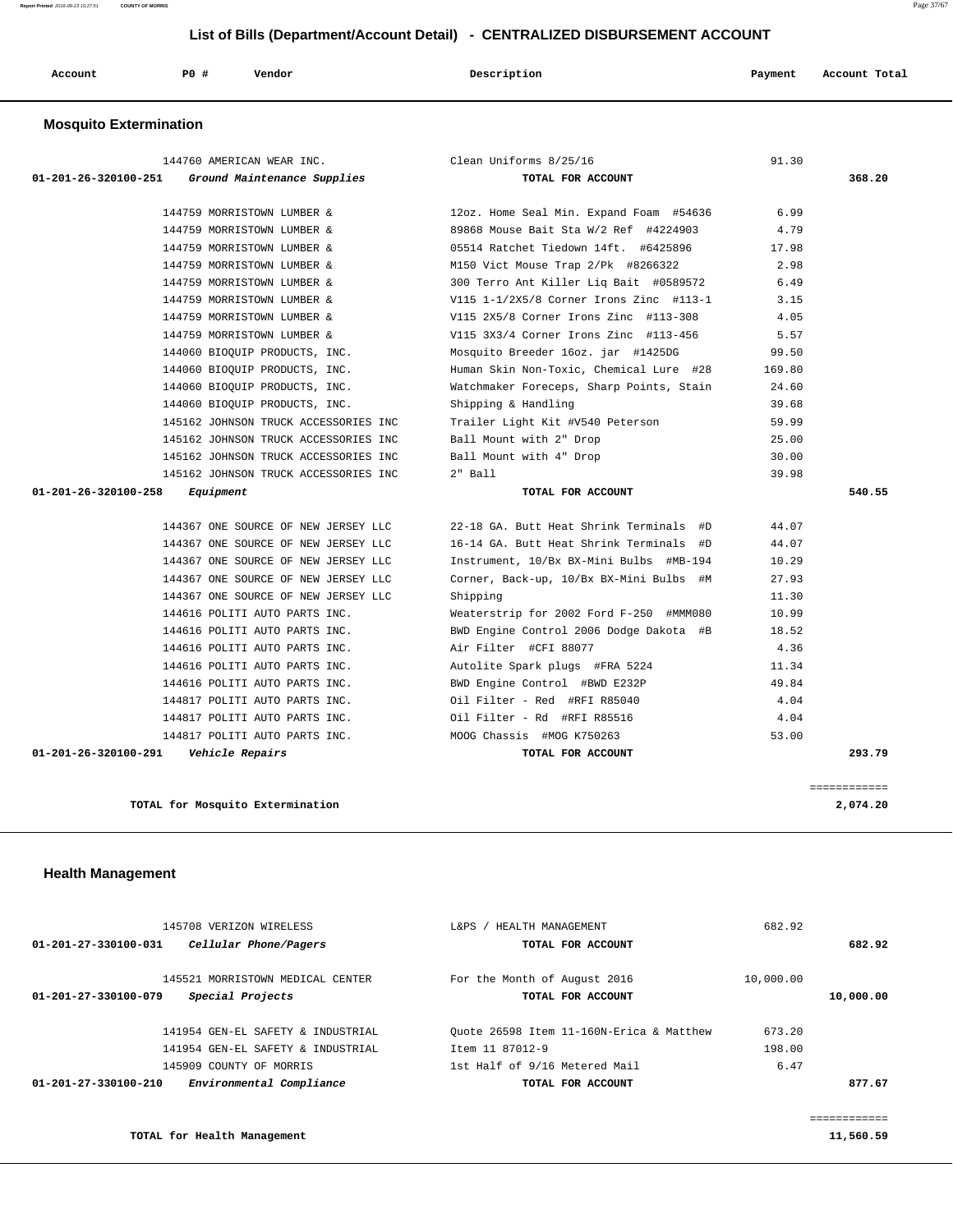| Account | P0 | Vendor | Description | Payment | Account Total |
|---------|----|--------|-------------|---------|---------------|
|---------|----|--------|-------------|---------|---------------|

#### **Human Services**

|                                | 144557 OFFICE CONCEPTS GROUP, INC. | Office Supplies for Jenn C, Liz K, and C | 116.43 |              |
|--------------------------------|------------------------------------|------------------------------------------|--------|--------------|
|                                | 144557 OFFICE CONCEPTS GROUP, INC. | Additional folders for Jenn C.           | 53.40  |              |
| $01 - 201 - 27 - 331100 - 058$ | Office Supplies & Stationery       | TOTAL FOR ACCOUNT                        |        | 169.83       |
|                                | 145909 COUNTY OF MORRIS            | 1st Half of 9/16 Metered Mail            | 101.90 |              |
| 01-201-27-331100-068           | Postage & Metered Mail             | TOTAL FOR ACCOUNT                        |        | 101.90       |
|                                | 145224 ELIZABETH A. JACOBSON       | Mileage for July and August              | 151.55 |              |
|                                | 145224 ELIZABETH A. JACOBSON       | Parking fees                             | 21.00  |              |
|                                | 144453 TROPICANA CASINO & RESORT   | Reservation for Jenn Carpinteri          | 184.00 |              |
|                                | 144453 TROPICANA CASINO & RESORT   | Additional room charge                   | 10.00  |              |
| $01 - 201 - 27 - 331100 - 082$ | Travel Expense                     | TOTAL FOR ACCOUNT                        |        | 366.55       |
|                                | 145434 LONGFELLOWS SANDWICH DELI   | 2016 Dept. of Human Services, Div. of Co | 137.99 |              |
|                                | 145202 LONGFELLOWS SANDWICH DELI   | Food for Morris View RFO Draft Meeting o | 79.92  |              |
|                                | 145727 LONGFELLOWS SANDWICH DELI   | 2016 Department of Human Services Meetin | 62.99  |              |
| $01 - 201 - 27 - 331100 - 088$ | Meeting Exp Advisory Board Etc     | TOTAL FOR ACCOUNT                        |        | 280.90       |
|                                |                                    |                                          |        | ============ |
|                                | TOTAL for Human Services           |                                          |        | 919.18       |

#### **Youth Shelter**

|          | 92.29    | Item RCP265500GY 55 Gallon Garbage can   | 145289 W.B. MASON COMPANY INC                        |
|----------|----------|------------------------------------------|------------------------------------------------------|
|          | 55.83    | Item DXEPFM21 Forks                      | 145289 W.B. MASON COMPANY INC                        |
|          | 40.29    | Item DV090135CT Windex cleaner           | 145289 W.B. MASON COMPANY INC                        |
|          | 135.33   |                                          | 144758 OFFICE CONCEPTS GROUP, INC. ACC 15038 Folders |
|          | 135.33   |                                          | 144758 OFFICE CONCEPTS GROUP, INC. ACC 15048 Folders |
| 459.07   |          | TOTAL FOR ACCOUNT                        | $01-201-27-331110-058$ Office Supplies & Stationery  |
|          |          |                                          |                                                      |
|          | 24.00    | Skating Admission for the residents at t | 144743 MORRIS COUNTY PARK COMMISSION                 |
|          | 10.50    | Skate Rentals                            | 144743 MORRIS COUNTY PARK COMMISSION                 |
|          | 49.00    | Recreation event for Youth Shelter Resid | 145377 THOMAS POLLIO                                 |
|          | 11.90    | Trip to Ellis Island Tolls and parking 8 | 145377 THOMAS POLLIO                                 |
|          | 11.90    | Ellis Island Tolls and parking Youth She | 145377 THOMAS POLLIO                                 |
|          | 2.50     | Sandy Hook residents of Youth Shelter 8/ | 145377 THOMAS POLLIO                                 |
|          | 72.73    | Six flags tolls, parking Refreshments 8/ | 145377 THOMAS POLLIO                                 |
| 182.53   |          | TOTAL FOR ACCOUNT                        | 01-201-27-331110-059 Other General Expenses          |
|          |          |                                          |                                                      |
|          | 7.62     | 1st Half of 9/16 Metered Mail            | 145909 COUNTY OF MORRIS                              |
| 7.62     |          | TOTAL FOR ACCOUNT                        | $01-201-27-331110-068$ Postage and Metered Mail      |
|          | 8,533.00 | Medical Services for Youth Shelter AUGUS | 145214 ATLANTIC CORPORATE                            |
|          | 350.00   | 8/8/16 Psychological Evaluation for one  | 145098 INSTITUTE FOR FORENSIC PSYCHOLOGY             |
|          | 350.00   | 8/9/16 Psychological Evaluation for one  | 145098 INSTITUTE FOR FORENSIC PSYCHOLOGY             |
|          | 39.58    | Item 24805 Ibuprofen tabs Customer Numb  | 145288 MOORE MEDICAL LLC                             |
|          | 15.09    | Item 87675 Antacid Tabs                  | 145288 MOORE MEDICAL LLC                             |
|          | 40.68    | Item 98721 Alcohol Prep pads             | 145288 MOORE MEDICAL LLC                             |
|          | 47.38    | Item 98007 Cough Drops                   | 145288 MOORE MEDICAL LLC                             |
| 9,375.73 |          | TOTAL FOR ACCOUNT                        | $01 - 201 - 27 - 331110 - 189$<br>Medical            |
|          |          |                                          |                                                      |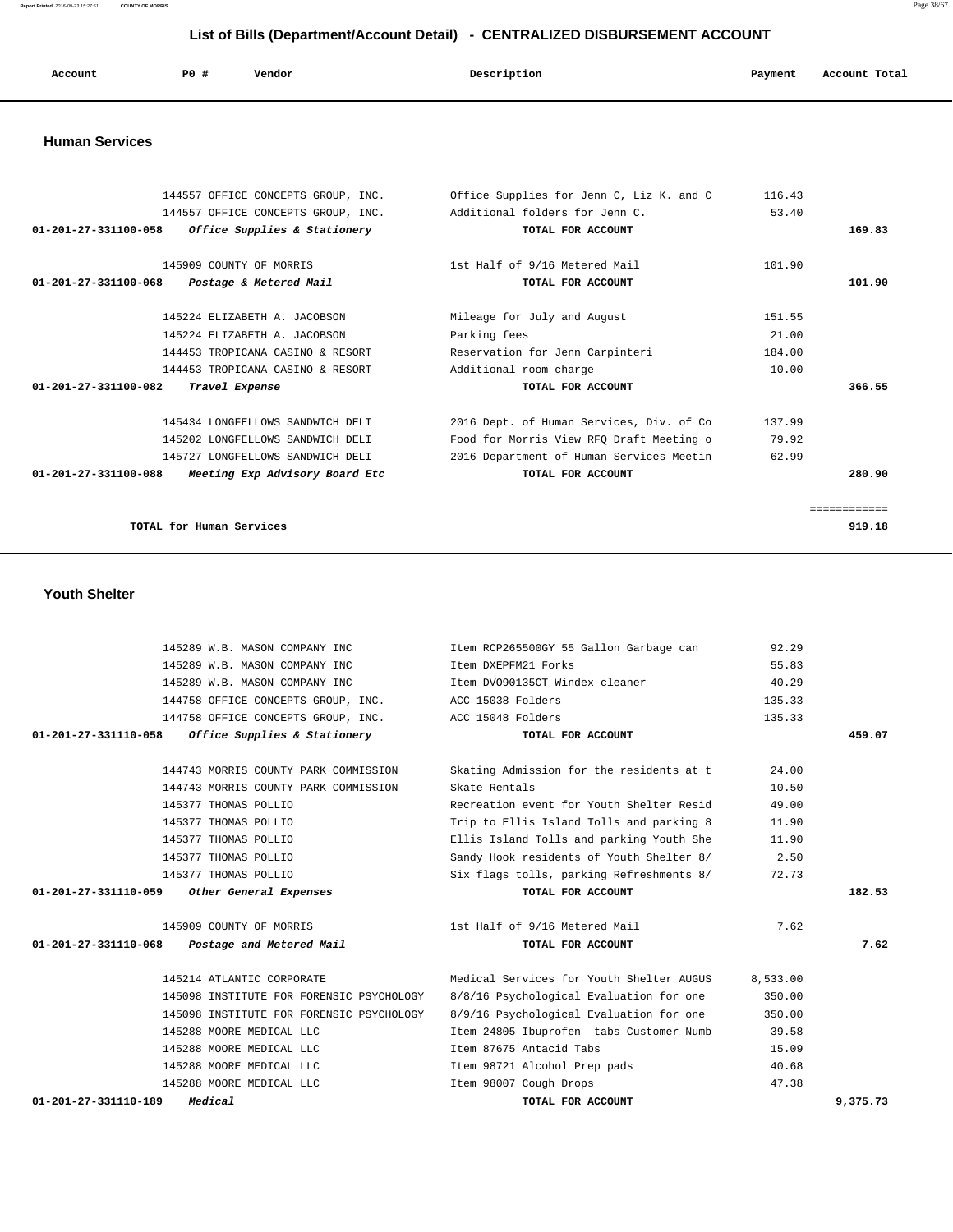| Account              | PO#                     | Vendor                         | Description                              | Payment | Account Total |
|----------------------|-------------------------|--------------------------------|------------------------------------------|---------|---------------|
| <b>Youth Shelter</b> |                         |                                |                                          |         |               |
|                      |                         | 145334 CORE PROMOTIONS, LLC    | super heavy full zip hooded sweatshirt s | 76.00   |               |
|                      |                         | 145334 CORE PROMOTIONS, LLC    | sport tek super heavy weight full zip ho | 32.00   |               |
|                      |                         | 145334 CORE PROMOTIONS, LLC    | port authority silk touch short sleeve p | 99.00   |               |
|                      |                         | 145334 CORE PROMOTIONS, LLC    | port authority polo shirts long sleeve k | 129.00  |               |
|                      |                         | 145334 CORE PROMOTIONS, LLC    | Jackets J754 small & L354 large          | 100.00  |               |
| 01-201-27-331110-202 |                         | Uniform And Accessories        | TOTAL FOR ACCOUNT                        |         | 471.00        |
|                      |                         | 145099 CALICO INDUSTRIES, INC. | Can Liners ORDER NUMBER 81554            | 51.92   |               |
| 01-201-27-331110-252 |                         | Janitorial Supplies            | TOTAL FOR ACCOUNT                        |         | 51.92         |
|                      |                         |                                |                                          |         | ------------  |
|                      | TOTAL for Youth Shelter |                                |                                          |         | 10,547.87     |

## **Office on Aging**

| 145504 BETH DENMEAD                            |                               | 12.00        |
|------------------------------------------------|-------------------------------|--------------|
| 145503 SHAWNNA BAILEY                          | Ins Reimb 7/2/16-12/2016      | 90.00        |
| 01-201-27-333100-048<br>Insurance              | TOTAL FOR ACCOUNT             | 102.00       |
| 145430 NJ ADVANCE MEDIA, LLC                   | SL Pub Hrg Notice 8/17/16     | 63.55        |
| 01-201-27-333100-059<br>Other General Expenses | TOTAL FOR ACCOUNT             | 63.55        |
| 145909 COUNTY OF MORRIS                        | 1st Half of 9/16 Metered Mail | 121.85       |
| 01-201-27-333100-068<br>Postage & Metered Mail | TOTAL FOR ACCOUNT             | 121.85       |
| 145504 BETH DENMEAD                            | Travel Mileage 8/2016         | 130.55       |
| 145504 BETH DENMEAD                            | Parking                       | 3.75         |
| 145503 SHAWNNA BAILEY                          | Mileage for 3/16-7/29/16      | 202.10       |
| 01-201-27-333100-082<br>Travel Expense         | TOTAL FOR ACCOUNT             | 336.40       |
|                                                |                               | ------------ |
| TOTAL for Office on Aging                      |                               | 623.80       |

## **County Board of Social Service**

| 144605 CWDA          |                                         | Monthly Meetings on 9/9/16, 10/14/16, 11   | 160.00    |        |
|----------------------|-----------------------------------------|--------------------------------------------|-----------|--------|
|                      | 145740 GFOA OF NEW JERSEY               | 2016 fall Conference Registration for Jo   | 425.00    |        |
|                      | 145740 GFOA OF NEW JERSEY               | Discount                                   | $-100.00$ |        |
| 01-201-27-345100-034 | Conference Expenses                     | TOTAL FOR ACCOUNT                          |           | 485.00 |
|                      |                                         |                                            |           |        |
|                      | 144671 OFFICE CONCEPTS GROUP, INC.      | Purchase of Office Supplies - Acct. #17    | 556.15    |        |
|                      | 144671 OFFICE CONCEPTS GROUP, INC.      |                                            | 322.75    |        |
|                      |                                         |                                            |           |        |
| 01-201-27-345100-058 | <i>Office Supplies &amp; Stationery</i> | TOTAL FOR ACCOUNT                          |           | 878.90 |
|                      | 144608 NESTLE WATERS NORTH AMERICA INC. | Water for Morris Township - $7/15/16 - 8/$ | 346.21    |        |
|                      | 144608 NESTLE WATERS NORTH AMERICA INC. | Less Plastic Cups                          | $-26.32$  |        |
|                      | 144604 BENAY FIORE                      | Interpreting services rendered on 08/10/   | 180.00    |        |
|                      | 144607 LANGUAGE LINE SERVICES           | Over the phone interpretation service -    | 25.50     |        |
|                      | 144669 THOMSON REUTERS-WEST             | West Information Charges for July 2016 -   | 296.10    |        |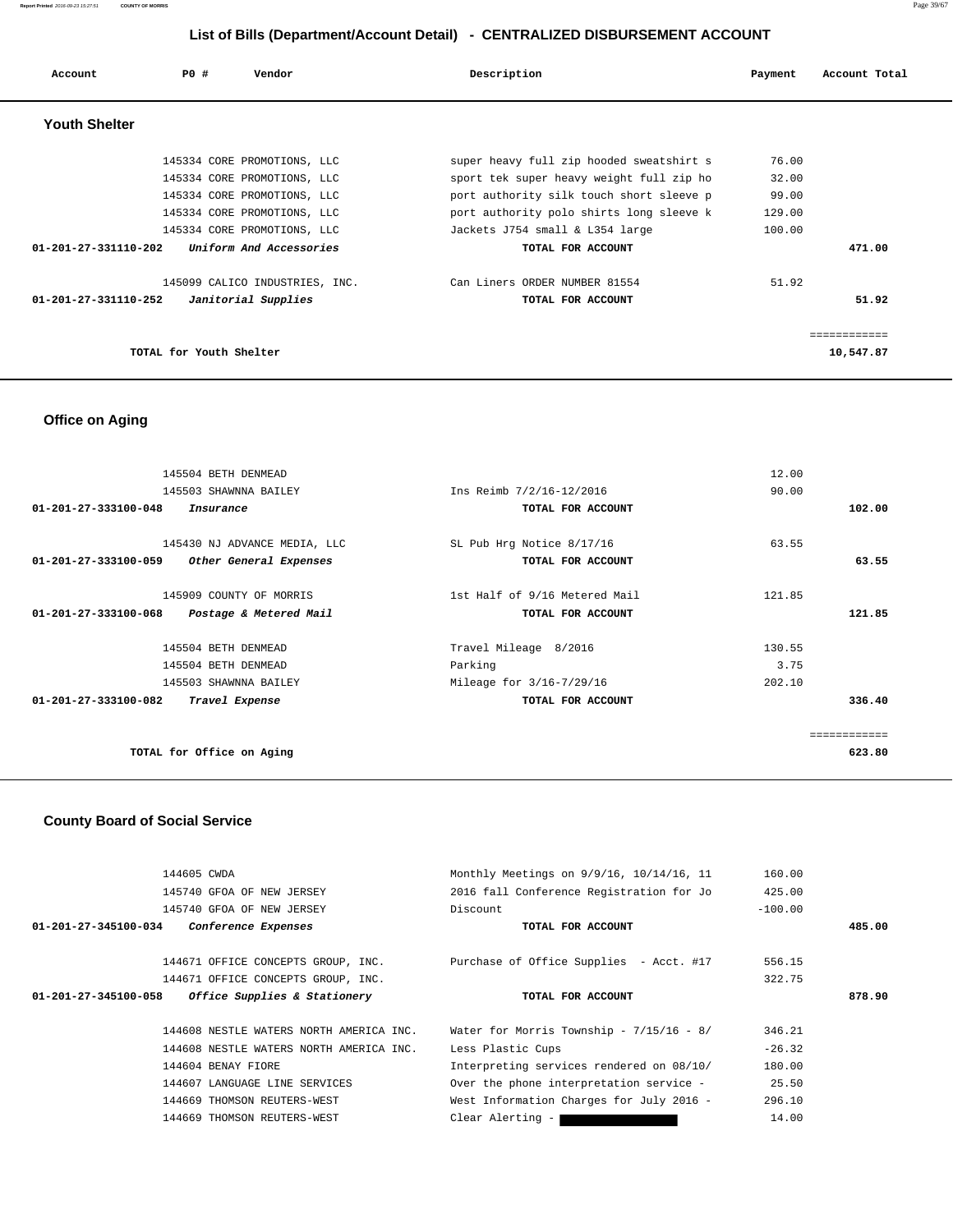| Account                               | PO#            | Vendor                                                                     | Description |                                                                                     | Payment              | Account Total |
|---------------------------------------|----------------|----------------------------------------------------------------------------|-------------|-------------------------------------------------------------------------------------|----------------------|---------------|
| <b>County Board of Social Service</b> |                |                                                                            |             |                                                                                     |                      |               |
| 01-201-27-345100-059                  |                | Other General Expenses                                                     |             | TOTAL FOR ACCOUNT                                                                   |                      | 1,030.49      |
| 01-201-27-345100-164                  |                | 145490 PNC EOUIPMENT FINANCE, LLC<br>Office Machines - Rental              |             | Copier Lease charges for 6/27/16 to 9/26<br>TOTAL FOR ACCOUNT                       | 2,133.00             | 2,133.00      |
| 01-201-27-345100-257                  | Rental - Other | 145709 CITYSIDE ARCHIVES, LTD                                              |             | OFFICE OF TEMP ASSSITANCE DATED 9/2/2016<br>TOTAL FOR ACCOUNT                       | 811.06               | 811.06        |
|                                       |                | 144319 U.S. SECURITY ASSOCIATES, INC.<br>144161 UNITRONIX DATA SYSTEMS INC |             | Payment for Security Officer - 07/22/16<br>Software maintenance for the month of Au | 1,903.48<br>6,137.20 |               |

| <i>Special Services</i><br>01-201-27-345100-325  | TOTAL FOR ACCOUNT                        |        | 8,040.68 |
|--------------------------------------------------|------------------------------------------|--------|----------|
| 144310 DELTA DENTAL OF NEW JERSEY, INC.          | Dental coverage for 01/01/16 to 01/31/16 | 254.60 |          |
| 144310 DELTA DENTAL OF NEW JERSEY, INC.          | $02/01/16 - 02/29/16$                    | 254.60 |          |
| 144310 DELTA DENTAL OF NEW JERSEY, INC.          | $03/01/16 - 03/31/16$                    | 458.28 |          |
| 144310 DELTA DENTAL OF NEW JERSEY, INC.          | $04/01/16 - 04/30/16$                    | 356.44 |          |
| 144310 DELTA DENTAL OF NEW JERSEY, INC.          | $05/01/16 - 05/31/16$                    | 356.44 |          |
| 144310 DELTA DENTAL OF NEW JERSEY, INC.          | $06/01/16 - 06/30/16$                    | 356.44 |          |
| 144438 DISCOVERY BENEFITS INC.                   | COBRA Payment for the month of July 2016 | 65.00  |          |
| 01-201-27-345100-329 Hospital Insurance Premiums | TOTAL FOR ACCOUNT                        |        | 2,101.80 |
| 145175 DAMARIS HURTADO                           | FSS - Mileage reimb. for June to August  | 22.40  |          |
| 145177 LASZLO CSENGETO                           | ADM - Mileage reimb. for August 2016     | 25.20  |          |
| $01 - 201 - 27 - 345100 - 332$ Mileage           | TOTAL FOR ACCOUNT                        |        | 47.60    |
| 145168 MICHIYO BRAGDON                           | FIS - Insurance reimb. for January to De | 144.00 |          |
| 145175 DAMARIS HURTADO                           | Insurance reimb. for January to December | 144.00 |          |
| 145172 DALA EKENEZAR                             | FIS - Insurance reimb. for July to Decem | 72.00  |          |
| 145164 LINDA CARUTH                              | ADM - Insurance reimb. for July to Decem | 72.00  |          |
| 145489 SANGITA SHAH                              | MAP - Insurance reimb. for July to Decem | 72.00  |          |
| 01-201-27-345100-333 Other Allowances            | TOTAL FOR ACCOUNT                        |        | 504.00   |
|                                                  |                                          |        |          |

============

**TOTAL for County Board of Social Service 16,032.53**

#### **DEPARTMENT 349110**

| 145367 ESSEX COUNTY HOSPITAL                 | July 1-31, 2016      | 3,901.66 |
|----------------------------------------------|----------------------|----------|
| 145367 ESSEX COUNTY HOSPITAL                 | July Recoveries      | $-31.66$ |
| 145366 ESSEX COUNTY HOSPITAL                 | D.H. July 1-31, 2016 | 3,901.66 |
| 145366 ESSEX COUNTY HOSPITAL                 | D.H. July Recoveries | $-94.98$ |
| Program Expenditures<br>01-201-27-349110-090 | TOTAL FOR ACCOUNT    | 7,676.68 |
|                                              |                      |          |
|                                              |                      |          |
| TOTAL for DEPARTMENT 349110                  |                      | 7,676.68 |
|                                              |                      |          |

#### **MV:Administration**

| 145773 ARNEL P GARCIA  | LPN.9-4 thru 9-17-2016 | 3,482.32 |
|------------------------|------------------------|----------|
| 145774 BARKEL FLEMMING | LPN.9-4 thru 9-17-2016 | 1,863.54 |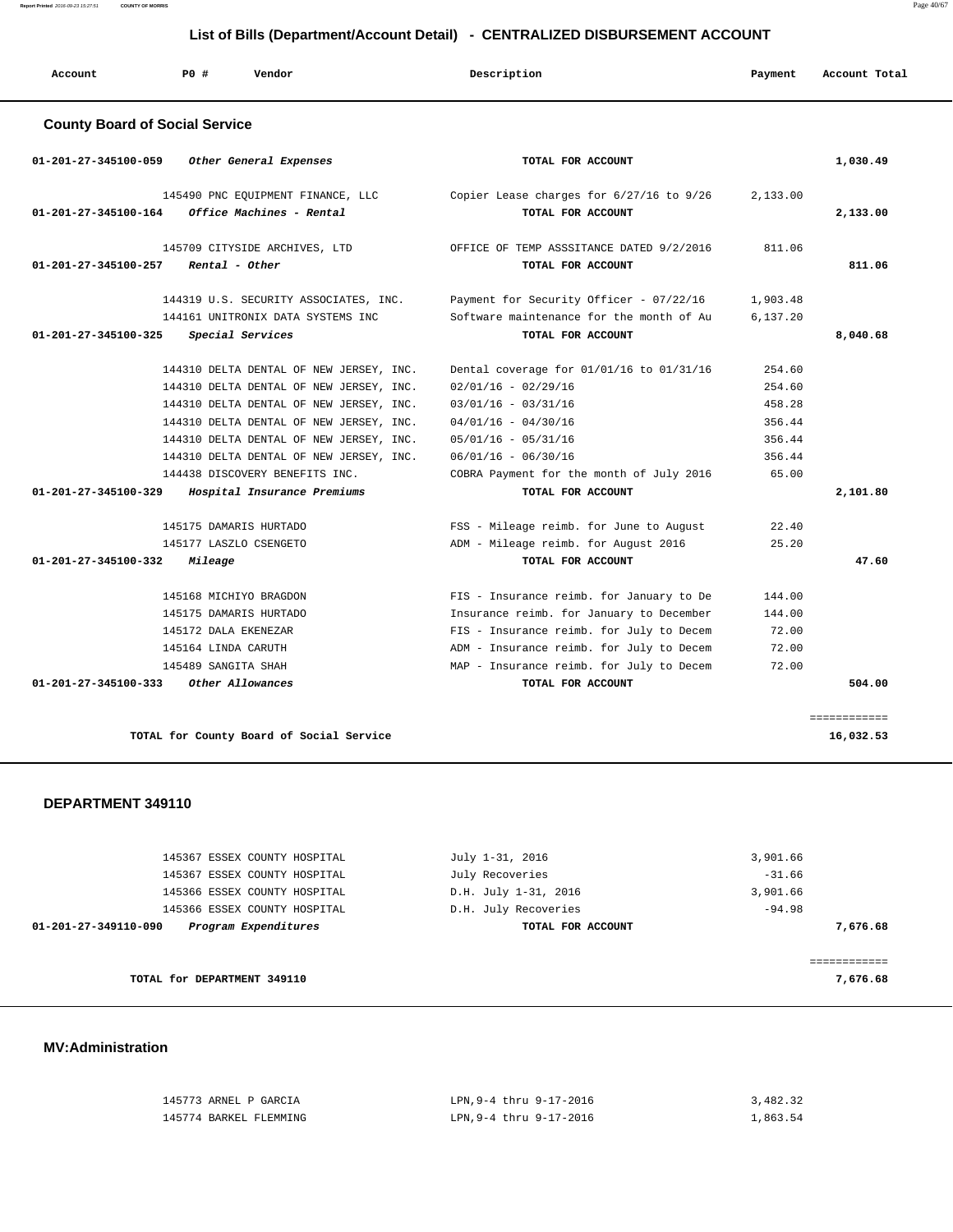| Account                  | <b>PO #</b><br>Vendor                   | Description                                  | Payment    | Account Total |
|--------------------------|-----------------------------------------|----------------------------------------------|------------|---------------|
| <b>MV:Administration</b> |                                         |                                              |            |               |
|                          | 145776 CHERYL ANN HAYES                 | RN, 9-4 thru 9-17-2016                       | 592.00     |               |
|                          | 145777 DAMACINA L. OKE                  | LPN, 9-4 thru 9-17-2016                      | 1,289.05   |               |
|                          | 145778 DANILO LAPID                     | RN, 8-14 thru 9-17-2016                      | 4,440.00   |               |
|                          | 145779 DAVID JEAN-LOUIS                 | LPN, 9-4 thru 9-17-2016                      | 1,973.16   |               |
|                          | 145780 EDITHA MARQUEZ                   | RN.9-4 thru 9-17-2016                        | 1,352.35   |               |
|                          | 145781 ELLEN M. NOLL                    | LPN, 9-4 thru 9-17-2016                      | 745.01     |               |
|                          | 145782 EVELYN TOLENTINO                 | RN, 9-4 thru 9-17-2016                       | 1,765.09   |               |
|                          | 145783 GEORGINA GRAY-HORSLEY            | LPN, 9-4 thru 9-17-2016                      | 928.00     |               |
|                          | 145784 HARRIET VALLECER RN              | RN, 9-4 thru 9-17-2016                       | 1,333.11   |               |
|                          | 145785 ILLIENE CHARLES, RN              | RN, 9-4 thru 9-17-2016                       | 3, 312. 24 |               |
|                          | 145786 LOREEN RAFISURA                  | RN, 9-4 thru 9-17-2016                       | 1,223.96   |               |
|                          | 145787 LOUISE R. MACCHIA                | RN, 9-4 thru 9-17-2016                       | 2,538.20   |               |
|                          | 145788 MADUKWE IMO IBOKO, RN            | RN, 9-4 thru 9-17-2016                       | 2,369.48   |               |
|                          | 145789 MARIA CARMELITA OBLINA           | RN, 9-4 thru 9-17-2016                       | 931.48     |               |
|                          | 145790 MARION ENNIS                     | LPN, 9-4 thru 9-17-2016                      | 2,178.60   |               |
|                          | 145791 MARTHA YAGHI                     | RN.9-4 thru 9-17-2016                        | 596.44     |               |
|                          | 145792 MELOJANE CELESTINO               | RN, 9-4 thru 9-17-2016                       | 296.00     |               |
|                          | 145793 MICHELLE CAPILI                  | RN, 9-4 thru 9-17-2016                       | 3,847.63   |               |
|                          | 145794 MIRLENE ESTRIPLET                | RN, 9-4 thru 9-17-2016                       | 4,953.38   |               |
|                          | 145795 ROSE DUMAPIT                     | RN, 9-4 thru 9-17-2016                       | 2,083.29   |               |
|                          | 145796 ROSEMARY BATANE COBCOBO          | RN, 9-4 thru 9-17-2016                       | 601.25     |               |
|                          | 145797 SHELLEY REINER                   | LPN, 9-4 thru 9-17-2016                      | 464.00     |               |
|                          | 145798 TEODORA O. DELEON                | RN, 9-4 thru 9-17-2016                       | 593.85     |               |
| 01-201-27-350100-013     | Temporary Help - Per Diem Nurses        | TOTAL FOR ACCOUNT                            |            | 49,697.43     |
|                          | 143572 MIS MULTIMEDIA GROUP, LLC        | 221, Video Advertising, 2016-2017            | 3,253.50   |               |
| 01-201-27-350100-022     | Advertising                             | TOTAL FOR ACCOUNT                            |            | 3,253.50      |
|                          | 143573 TABB INC.                        | 3278, Nursing Aide Background Checks, 7-29   | 3,241.00   |               |
|                          | 145665 JAGDISH DANG                     | Psychiatric Services, August-2016            | 2,200.00   |               |
|                          | 145672 PREMIER HEALTHCARE               | Professional Management Services, 9-16 th    | 51,644.84  |               |
| 01-201-27-350100-035     | Consultation Fee                        | TOTAL FOR ACCOUNT                            |            | 57,085.84     |
|                          | 145675 CORNERSTONE FAMILY               | Social Work Services for Morris View Res     | 25,160.00  |               |
| 01-201-27-350100-036     | Contracted Services                     | TOTAL FOR ACCOUNT                            |            | 25,160.00     |
|                          | 145265 WESCOM SOLUTONS INC.             | morr-1, August-2016                          | 100.00     |               |
|                          | 145265 WESCOM SOLUTONS INC.             | morr-1, August-2016                          | 3,479.15   |               |
|                          | 143579 WESCOM SOLUTONS INC.             | morr-1, Sandbox Training Database, July~20   | 100.00     |               |
|                          | 143579 WESCOM SOLUTONS INC.             | morr-1, ADT, MDS, Patient Billing, July~2016 | 3,479.15   |               |
| 01-201-27-350100-040     | Electronic Data Processing              | TOTAL FOR ACCOUNT                            |            | 7,158.30      |
|                          | 145031 KILBOURNE & KILBOURNE            | Retirement Plaques, 8-15-2016                | 281.40     |               |
| 01-201-27-350100-041     | Employee Recognition Program            | TOTAL FOR ACCOUNT                            |            | 281.40        |
|                          | 143601 NESTLE WATERS NORTH AMERICA INC. | 0435619937, 6-15 thru 7-14-2016              | 7.97       |               |
|                          | 145048 NESTLE WATERS NORTH AMERICA INC. | $0435619937, 7 - 15 - 2016 > 8 - 14 - 2016$  | 15.95      |               |
|                          | 145666 JENNIFER CARPINTERI              | Replace Missing Resident Property, August    | 324.06     |               |
| 01-201-27-350100-046     | General Stores                          | TOTAL FOR ACCOUNT                            |            | 347.98        |
|                          | 145025 ALL-STAR IDENTIFICATION          | Maintenance Agreement, 2016~2017             | 1,095.00   |               |
| 01-201-27-350100-047     | Identification Equip&Supplies           | TOTAL FOR ACCOUNT                            |            | 1,095.00      |

| 143569 OFFICE CONCEPTS GROUP, INC. | 17983.7-13-2016 | 172.55 |
|------------------------------------|-----------------|--------|
| 143569 OFFICE CONCEPTS GROUP, INC. | 17983.7-22-2016 | 408.11 |
| 141340 OFFICE CONCEPTS GROUP, INC. | 17983.6-23-2016 | 317.98 |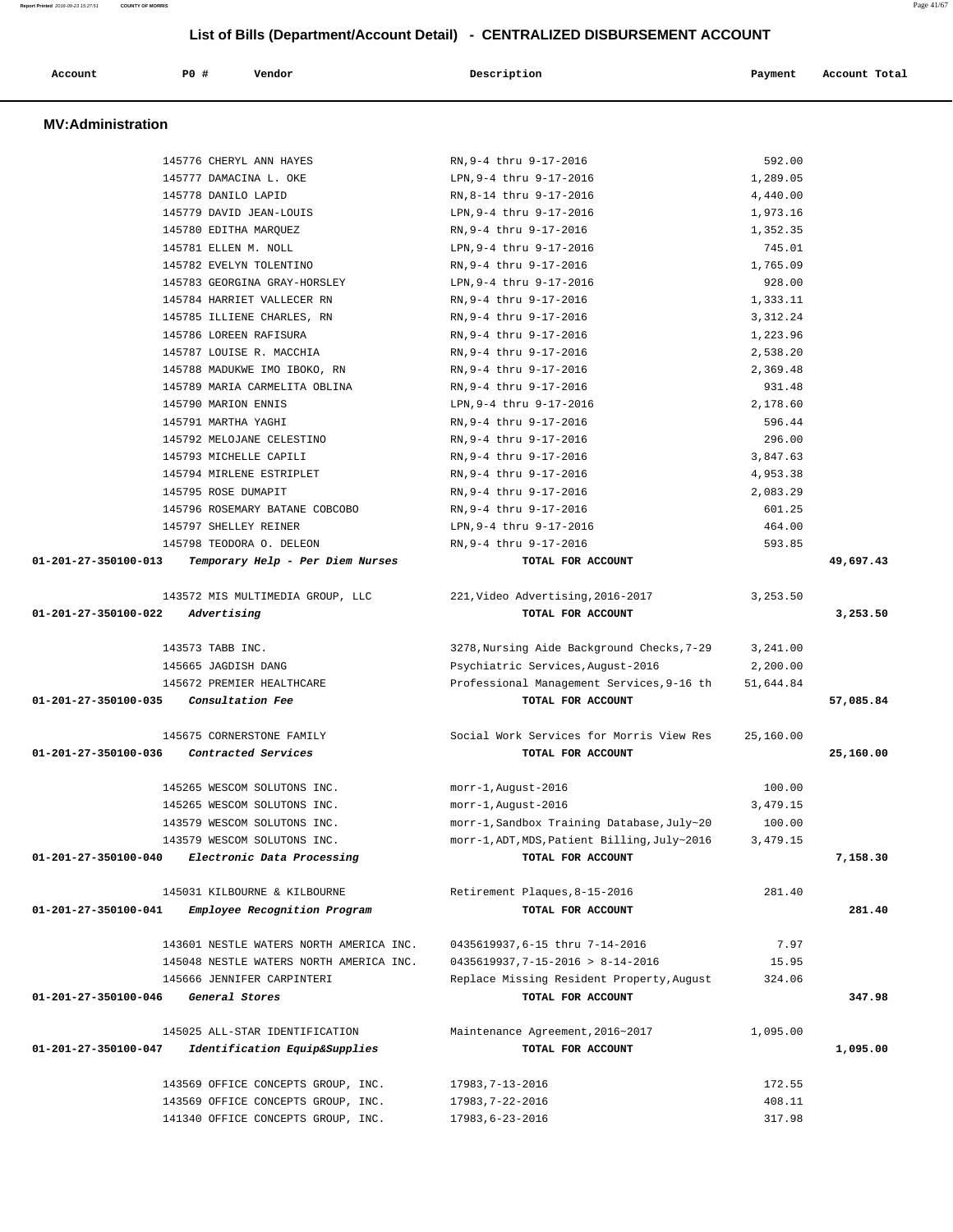| Account                  | P0 #                        | Vendor                                | Description                                | Payment   | Account Total              |
|--------------------------|-----------------------------|---------------------------------------|--------------------------------------------|-----------|----------------------------|
| <b>MV:Administration</b> |                             |                                       |                                            |           |                            |
|                          |                             | 145042 OFFICE CONCEPTS GROUP, INC.    | 17983,6-29-2016                            | 810.96    |                            |
|                          |                             | 145042 OFFICE CONCEPTS GROUP, INC.    | 17983,7-01-2016                            | $-58.10$  |                            |
|                          |                             | 145042 OFFICE CONCEPTS GROUP, INC.    | 17983,7-27-2016                            | 869.71    |                            |
|                          |                             | 145042 OFFICE CONCEPTS GROUP, INC.    | 17983,7-29-2016                            | 149.53    |                            |
|                          |                             | 145042 OFFICE CONCEPTS GROUP, INC.    | 17983,8-04-2016                            | 90.60     |                            |
|                          |                             | 145042 OFFICE CONCEPTS GROUP, INC.    | 17983,8-09-2016                            | 585.68    |                            |
|                          |                             | 145042 OFFICE CONCEPTS GROUP, INC.    | 17983,8-17-2016                            | 833.25    |                            |
|                          |                             | 145042 OFFICE CONCEPTS GROUP, INC.    | 17983,8-24-2016                            | 591.29    |                            |
|                          | 141341 PAPER MART INC       |                                       | $85921, 5 - 27 = 2 - 16$                   | 694.00    |                            |
| 01-201-27-350100-058     |                             | Office Supplies & Stationery          | TOTAL FOR ACCOUNT                          |           | 5,545.48                   |
|                          | 145662 FEDEX                |                                       | $3684 - 0206 - 0, 8 - 29 - 2016$           | 59.89     |                            |
|                          |                             | 145909 COUNTY OF MORRIS               | 1st Half of 9/16 Metered Mail              | 108.27    |                            |
| 01-201-27-350100-068     |                             | Postage & Metered Mail                | TOTAL FOR ACCOUNT                          |           | 168.16                     |
|                          | 145558 VERIZON              |                                       | 973-984-0357 078 33Y, 8-22 thru 9-21-2016  | 29.99     |                            |
| 01-201-27-350100-146     | Telephone                   |                                       | TOTAL FOR ACCOUNT                          |           | 29.99                      |
|                          |                             | 145050 RICOH AMERICAS CORPORATION     | Admissions Department, 3rd Qtr., Cont.#165 | 435.64    |                            |
|                          | 143570 RICOH USA, INC.      |                                       | CTMORR, Copies over Contract, Machine ID#6 | 482.65    |                            |
|                          | 143570 RICOH USA, INC.      |                                       | CTMORR, Copies over Contract, Machine ID#6 | 457.31    |                            |
|                          | 143570 RICOH USA, INC.      |                                       | CTMORR, Copies over Contract, Machine ID#6 | 11.48     |                            |
|                          | 143570 RICOH USA, INC.      |                                       | CTMORR, Copies over Contract, Machine ID#6 | 128.87    |                            |
|                          | 143570 RICOH USA, INC.      |                                       | CTMORR, Copies over Contract, Machine ID#7 | 539.35    |                            |
|                          | 143570 RICOH USA, INC.      |                                       | CTMORR, Copies over Contract, Machine ID#7 | 419.37    |                            |
|                          | 143570 RICOH USA, INC.      |                                       | CTMORR, Copies over Contract, Machine ID#7 | 334.88    |                            |
|                          | 143570 RICOH USA, INC.      |                                       | CTMORR, Copies over Contract, Machine ID#7 | 366.24    |                            |
| 01-201-27-350100-164     |                             | Office Machines - Rental              | TOTAL FOR ACCOUNT                          |           | 3,175.79                   |
|                          |                             | 143562 MEDLINE INDUSTRIES INC         | 1183053,7-11-2016                          | 2,560.19  |                            |
|                          |                             | 143575 U.S. SECURITY ASSOCIATES, INC. | 27010,7-1 thru 7-7-2016                    | 6,953.93  |                            |
|                          |                             | 143575 U.S. SECURITY ASSOCIATES, INC. | 27010,7-8 thru 7-14-2016                   | 6,464.48  |                            |
|                          |                             | 145035 MEDLINE INDUSTRIES INC         | 1183053,7-29-2016                          | 3,110.59  |                            |
|                          |                             | 144975 STAPLES ADVANTAGE              | 1032198,5-17-2016                          | 305.37    |                            |
|                          |                             | 144975 STAPLES ADVANTAGE              | 1032198,6-21-2016 [credit for returned m   | $-203.58$ |                            |
| 01-201-27-350100-266     | Safety Items                |                                       | TOTAL FOR ACCOUNT                          |           | 19,190.98                  |
|                          | TOTAL for MV:Administration |                                       |                                            |           | ============<br>172,189.85 |

| 145052 SILVER SOUEAK, LLC                         | Window Washing at Morris View, 2nd half o | 2,500.00 |
|---------------------------------------------------|-------------------------------------------|----------|
| Window Cleaning<br>01-201-27-350110-256           | TOTAL FOR ACCOUNT                         | 2,500.00 |
| 145038 MILLER & CHITTY CO INC                     | 00014350000,8-09-2016                     | 2,170.00 |
| 145037 MILLER & CHITTY CO INC                     | 00014350000.7-27-2016                     | 2,670.00 |
| 145037 MILLER & CHITTY CO INC                     | 00014350000,8-24-2016                     | 2,485.00 |
| 145037 MILLER & CHITTY CO INC                     | 00014350000,8-24-2016                     | 596.40   |
| 143856 SUPPLYWORKS                                | 276829, 7-14-2016                         | 79.60    |
| 137614 SUPPLYWORKS                                | 276829, 4-21-2016                         | 509.62   |
| Machinery Repairs & Parts<br>01-201-27-350110-262 | TOTAL FOR ACCOUNT                         | 8,510.62 |
|                                                   |                                           |          |
|                                                   |                                           |          |

**TOTAL for MV:Building Services 11,010.62**

============

**Report Printed** 2016-09-23 15:27:51 **COUNTY OF MORRIS** Page 42/67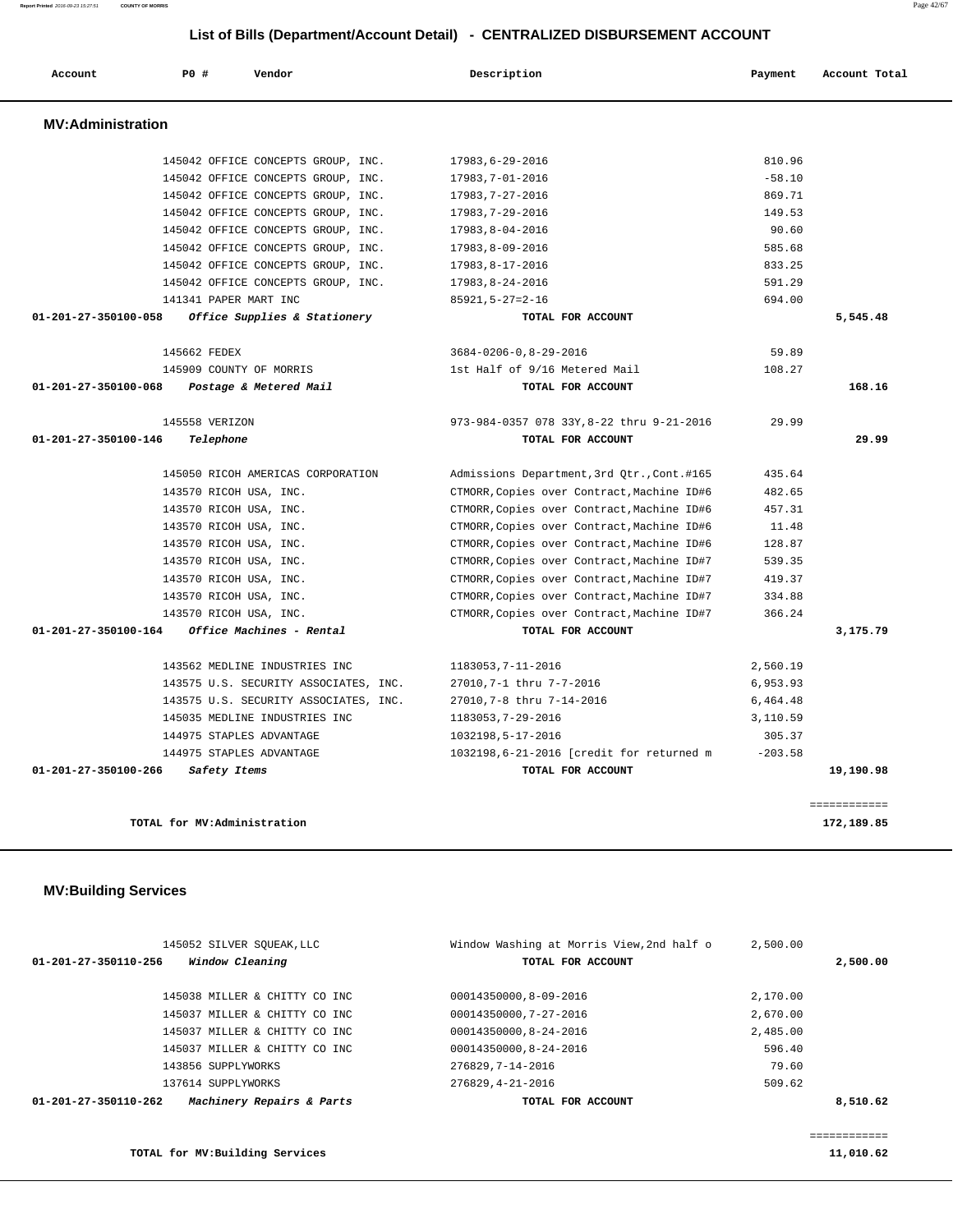#### **Report Printed** 2016-09-23 15:27:51 **COUNTY OF MORRIS** Page 43/67

# **List of Bills (Department/Account Detail) - CENTRALIZED DISBURSEMENT ACCOUNT**

| P0 #<br>Description<br>Vendor<br>Account<br>Account Total<br>Payment |  |
|----------------------------------------------------------------------|--|
|----------------------------------------------------------------------|--|

## **MV:Dietary**

| C1019843, 4-22-2016              | 3,128.95    |
|----------------------------------|-------------|
| $C1019843, 5 - 4 - 2016$         | 510.80      |
| $C1019843, 6 - 6 - 2016$         | 2,917.64    |
| $C1019843.6 - 2 - 2016$          | 463.50      |
| C1019843, 5-31-2016              | 18.54       |
| C1019843, 5-27-2016[Credit Memo] | $-18.54$    |
| C1019843,6-30-2016               | 2,524.40    |
| TOTAL FOR ACCOUNT                | 9,545.29    |
|                                  |             |
| MOR, February~2016               | 1,059.28    |
| MOR, Resident Specific~John R.   | 299.88      |
| MOR, March~2016                  | 356.63      |
| MOR, April~2016                  | 573.60      |
| TOTAL FOR ACCOUNT                | 2,289.39    |
| 947758, w/e 9-3-2016             | 66.25       |
| TOTAL FOR ACCOUNT                | 66.25       |
|                                  |             |
|                                  | =========== |
|                                  | 11,900.93   |
|                                  |             |

#### **MV:Nursing**

|                                                                             | 145677 ALBERTA SCOCOZZA R.R.A. Consultation for 3rd Otr. 2016 | 350.00    |           |
|-----------------------------------------------------------------------------|---------------------------------------------------------------|-----------|-----------|
| 145670 PHARMA CARE INC                                                      | Pharmaceutical Consultation, August-2016                      | 3,867.00  |           |
| Consultation Fee<br>01-201-27-350130-035                                    | TOTAL FOR ACCOUNT                                             |           | 4,217.00  |
|                                                                             |                                                               |           |           |
| 143560 MEDCARE MEDICAL SUPPLY INC.                                          | MOR, February~2016                                            | 703.68    |           |
| 143560 MEDCARE MEDICAL SUPPLY INC.                                          | MOR, March~2016                                               | 321.54    |           |
| 143560 MEDCARE MEDICAL SUPPLY INC.                                          | MOR, April~2016                                               | 160.44    |           |
| 143557 COLOPLAST CORP                                                       | 7304205,6-29-2016                                             | 2,204.40  |           |
| 143556 COLOPLAST CORP                                                       | 7304205, 4-21-2016                                            | 4,177.20  |           |
| 143556 COLOPLAST CORP                                                       | 73014205, Credit Memo                                         | $-328.32$ |           |
| 143550 ASSOCIATED SALES AND BAG CO.                                         | 314307,6-2-2016                                               | 629.00    |           |
| 143551 ASSOCIATED SALES AND BAG CO.                                         | 314307,7-7-2016                                               | 633.44    |           |
| 145036 MEDLINE INDUSTRIES INC                                               | 1183053,7-30-2016                                             | 1,924.40  |           |
| 145032 MEDCARE MEDICAL SUPPLY INC.                                          | $MOR$ , $May-2016$                                            | 117.48    |           |
| 145032 MEDCARE MEDICAL SUPPLY INC.                                          | MOR, June-2016                                                | 115.20    |           |
| 145033 MEDCARE MEDICAL SUPPLY INC.                                          | $MOR, May-2016$                                               | 315.74    |           |
| 145033 MEDCARE MEDICAL SUPPLY INC.                                          | MOR, June-2016                                                | 320.45    |           |
| 145676 JML MEDICAL INC.                                                     | 5MOC02, MorPay for August, 2016                               | 2,245.03  |           |
| 145676 JML MEDICAL INC.                                                     | 5MOC02, 8-12-2016                                             | 4,767.78  |           |
| 145676 JML MEDICAL INC.                                                     | 5MOC02, 8-12-2016                                             | 57.00     |           |
| 145676 JML MEDICAL INC.                                                     | 5MOC02, 8-23-2016                                             | 171.00    |           |
| 145676 JML MEDICAL INC.                                                     | 5MOC02, 8-29-2016                                             | 2,499.23  |           |
| 145676 JML MEDICAL INC.                                                     | 5MOC02, 8-30-2016                                             | 261.58    |           |
| 01-201-27-350130-046 General Stores                                         | TOTAL FOR ACCOUNT                                             |           | 21,296.27 |
|                                                                             |                                                               |           |           |
| 143553 BIO-REFERENCE LABORATORIES, INC. M8049 EG, Medicare PartA, June-2016 |                                                               | 994.89    |           |
| 143553 BIO-REFERENCE LABORATORIES, INC.                                     | M8049 EG, HMO, June-2016                                      | 90.97     |           |

145027 BIO-REFERENCE LABORATORIES, INC. M8049 EG,Med PartA,May-2016 950.29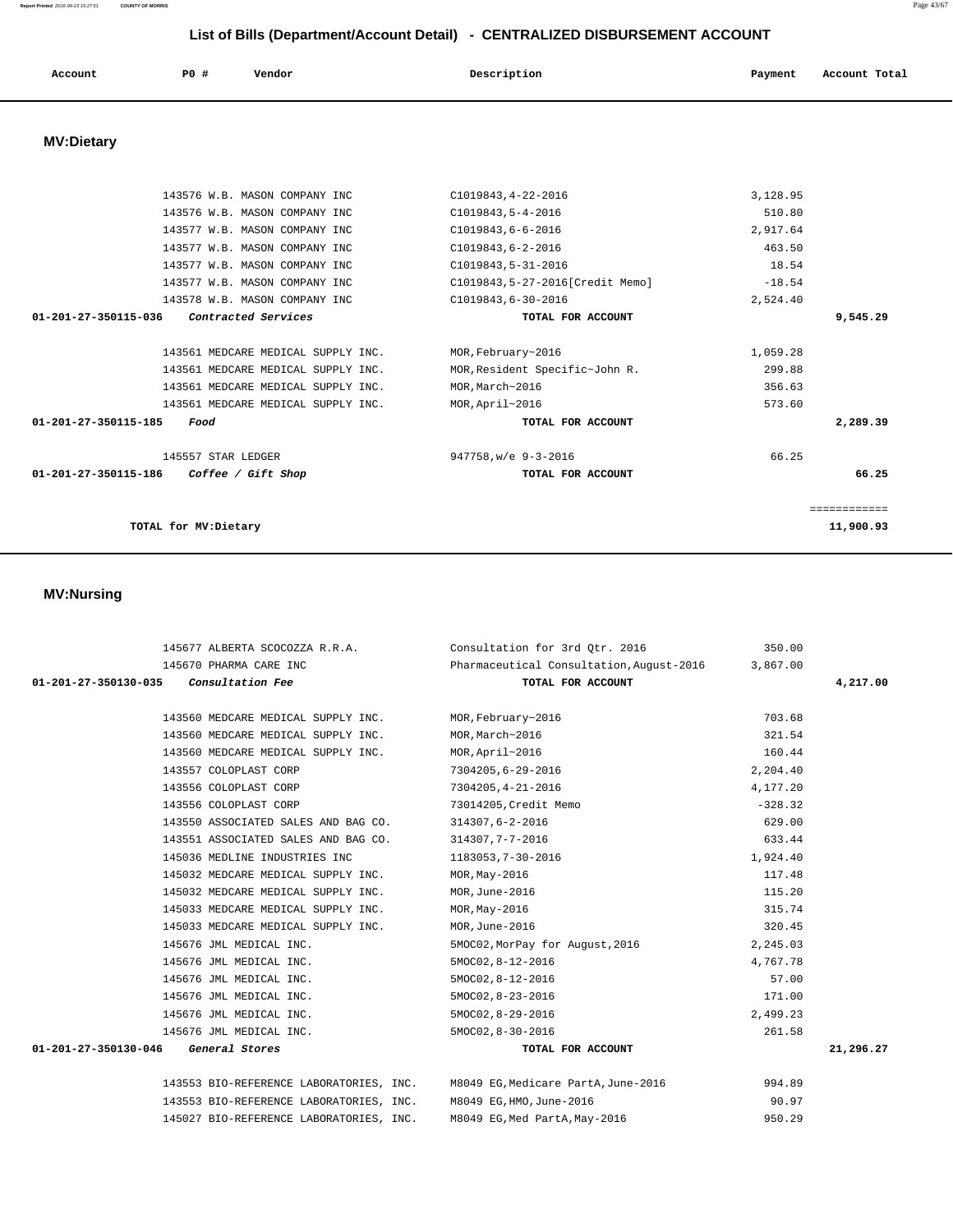**Report Printed** 2016-09-23 15:27:51 **COUNTY OF MORRIS** Page 44/67  **List of Bills (Department/Account Detail) - CENTRALIZED DISBURSEMENT ACCOUNT Account P0 # Vendor Description Payment Account Total MV:Nursing**  145027 BIO-REFERENCE LABORATORIES, INC. M8049 EG,Med PartA,July-2016 665.26 145027 BIO-REFERENCE LABORATORIES, INC. M8049 EG,HMO,July-2016 157.02  **01-201-27-350130-049 Laboratory Services TOTAL FOR ACCOUNT 3,081.04** 145663 GERISCRIPT PHARMACY Medicare,August-2016 26,001.66  **01-201-27-350130-171 Legend Drugs (Prescription) TOTAL FOR ACCOUNT 26,001.66** 145663 GERISCRIPT PHARMACY IV Stock, Supply & OTC Pharmacy,August-2 5,695.87  **01-201-27-350130-172 Non-Legend Drugs (OTC) TOTAL FOR ACCOUNT 5,695.87** 143567 MORRISTOWN MEDICAL CENTER Pat.Cntl.#A1605301800,Leroy S.,DOS 3-03- 168.27 143567 MORRISTOWN MEDICAL CENTER Pat.Cntl.#A1607402218,Earl O.,DOS 3-14-2 218.42 143567 MORRISTOWN MEDICAL CENTER Pat.Cntl.#A1608102440,Earl O.,DOS 3-21-2 381.75 143558 DHS MONITORING SERVICES MOR00002,Rosemary C.,7-8-2016 65.84 143558 DHS MONITORING SERVICES MOR00002,Theresa C.,7-8-2016 65.84  **01-201-27-350130-189 Medical TOTAL FOR ACCOUNT 900.12** 145627 TAMA BLONDEL CNA Re-Certification,9-13-2016 30.00 145625 JACQUELINE G. GUILLAUME CNA Re-Certification,9-13-2016 30.00 145626 MARIE PREMICE CNA Re-Certification,8-25-2016 30.00  **01-201-27-350130-191 Nursing TOTAL FOR ACCOUNT 90.00** 143603 MOBILEX USA 71060,February~2016 2,439.30 143603 MOBILEX USA 71060,February~2016 1,541.57 143603 MOBILEX USA 71060,May~2016 1,418.37 143603 MOBILEX USA 71060,May~2016 462.61  **01-201-27-350130-203 X-Ray & Medical Supplies TOTAL FOR ACCOUNT 5,861.85** 145030 FRIENDLY CARE MEDICAL Resident Medical Transport,7-27-2016 422.00 145030 FRIENDLY CARE MEDICAL Resident Medical Transport,7-29-2016 151.00 145030 FRIENDLY CARE MEDICAL Resident Medical Transport,8-04-2016 202.00 145030 FRIENDLY CARE MEDICAL Resident Medical Transport,8-08-2016 106.00 145030 FRIENDLY CARE MEDICAL Resident Medical Transport,8-18-2016 100.00 145030 FRIENDLY CARE MEDICAL Resident Medical Transport,8-19-2016 151.00 145030 FRIENDLY CARE MEDICAL Resident Medical Transport,8-20-2016 100.00 145030 FRIENDLY CARE MEDICAL Resident Medical Transport,8-23-2016 100.00 145029 FRIENDLY CARE MEDICAL Resident Medical Transport,7-1-2016 112.00 145029 FRIENDLY CARE MEDICAL Resident Medical Transport,7-14-2016 97.00 145029 FRIENDLY CARE MEDICAL Resident Medical Transport,7-21-2016 90.21 145029 FRIENDLY CARE MEDICAL Resident Medical Transport,7-22-2016 97.00 145029 FRIENDLY CARE MEDICAL Resident Medical Transport,7-25-2016 118.00 143554 FRIENDLY CARE MEDICAL Transport for Joan W.,5-25-2016 250.00 143554 FRIENDLY CARE MEDICAL Transport for Christopher S.,5-25-2016 100.00 143554 FRIENDLY CARE MEDICAL Transport for Jason D.,5-31-2016 368.00 143555 FRIENDLY CARE MEDICAL Chester B.,6-7-2016 97.00 143555 FRIENDLY CARE MEDICAL Ida G.,6-8-2016 220.00

 143555 FRIENDLY CARE MEDICAL Bettie H.,6-8-2016 106.00 143555 FRIENDLY CARE MEDICAL Chester B.,6-16-2016 97.00  **01-201-27-350130-340 Transportation Services TOTAL FOR ACCOUNT 3,084.21**

 143566 MORRISTOWN MEDICAL CENTER Pat.Cntl.#A1519102155,Frank K.,DOS 7-10- 54.42  **01-203-27-350130-189 (2015) Medical TOTAL FOR ACCOUNT 54.42**

**TOTAL for MV:Nursing 70,282.44**

============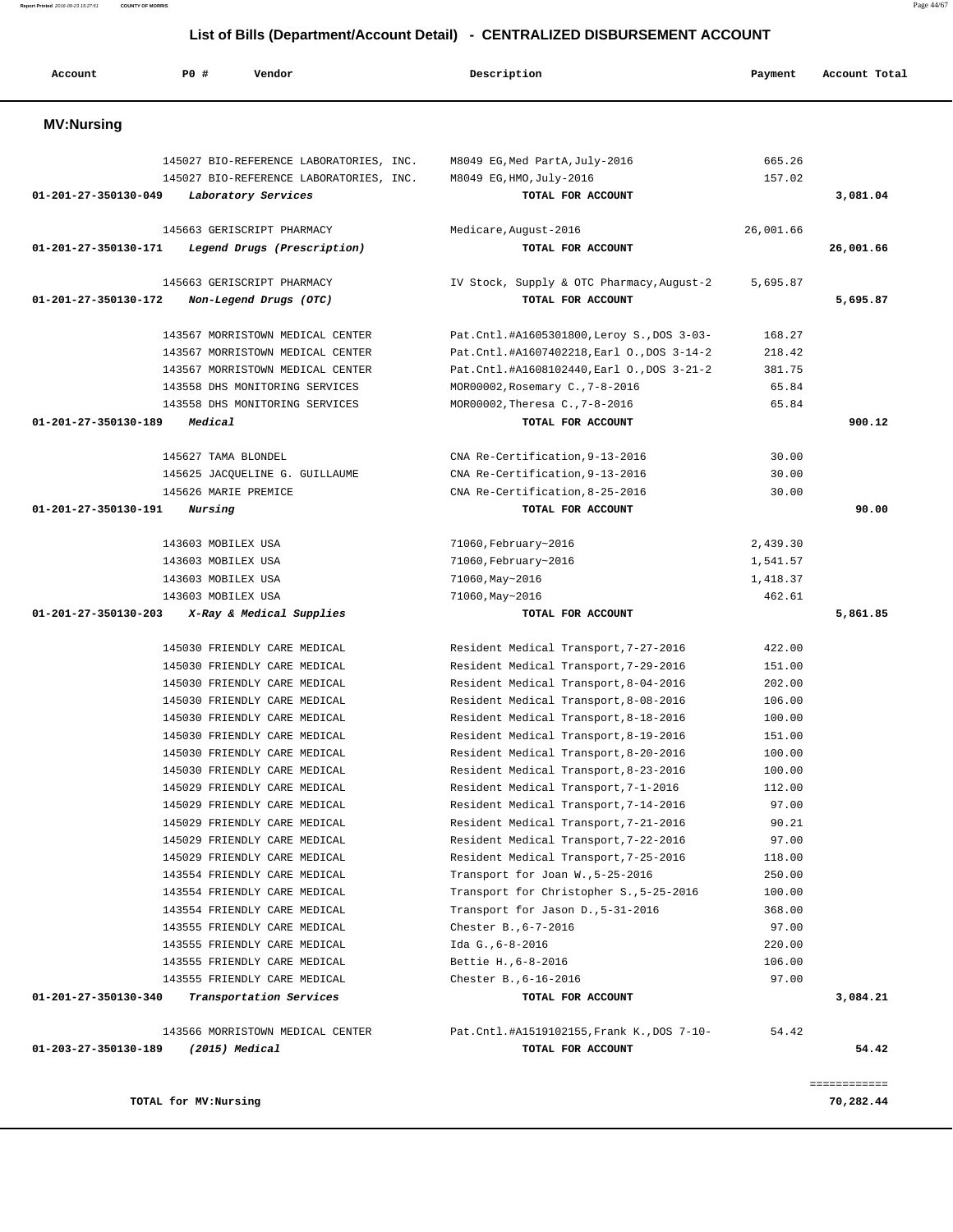**Report Printed** 2016-09-23 15:27:51 **COUNTY OF MORRIS** Page 45/67

# **List of Bills (Department/Account Detail) - CENTRALIZED DISBURSEMENT ACCOUNT**

|                      |                     |                                       | List of Dills (Department/Account Detail) - OLIVITALIZED DIODOROLINENT ACCOUNT |          |               |
|----------------------|---------------------|---------------------------------------|--------------------------------------------------------------------------------|----------|---------------|
| Account              | PO#                 | Vendor                                | Description                                                                    | Payment  | Account Total |
|                      |                     |                                       |                                                                                |          |               |
|                      |                     | 145051 SENIOR SALON SERVICES LLC      | 6409, July~2016                                                                | 5,950.00 |               |
|                      |                     | 145046 R.D. SALES DOOR & HARDWARE LLC | Office Door Locks & Keys, 7-20-2016                                            | 767.00   |               |
| 01-201-27-350135-036 |                     | Contracted Services                   | TOTAL FOR ACCOUNT                                                              |          | 6,717.00      |
|                      |                     |                                       |                                                                                |          |               |
|                      |                     | 143559 M & N PARTY STORE              | 041959914,7-6-2016                                                             | 92.78    |               |
|                      |                     | 143571 S & S WORLDWIDE, INC.          | 10100263,7-6-2016                                                              | 185.85   |               |
|                      |                     | 145659 ARTISTIC AQUARIA INC           | Fish Tank Maintenance, September-2016                                          | 574.00   |               |
|                      | 145660 BRUSHSTROKES |                                       | Art Appreciation, 9-6-2016                                                     | 135.00   |               |
|                      | 145661 DENNIS GRAU  |                                       | Music Therapy on 2D, 8-16-2016                                                 | 150.00   |               |
|                      |                     | 145664 GREEN ' ERGY LLC               | Horticultural Therapy & Supplies, 9-6-201                                      | 200.00   |               |
|                      |                     | 145668 LISA PROKOPOWITZ               | Music for Worship Services, 9-10-2016                                          | 150.00   |               |
|                      |                     | 145666 JENNIFER CARPINTERI            | Resident Activities, August-2016                                               | 25.61    |               |
|                      |                     | 145669 NICHOLAS L. ROCCAFORTE         | Music Program on 2D, 9-12-2016                                                 | 75.00    |               |
| 01-201-27-350135-194 |                     | Patient Activities                    | TOTAL FOR ACCOUNT                                                              |          | 1,588.24      |

 ============ **TOTAL for MV:Recreation/Volunteer Svc 8,305.24**

 **MV:Rehabilitation** 

| 145673 SELECT REHABILITATION INC.                  | 850, August-2016  | 172,976.48 |
|----------------------------------------------------|-------------------|------------|
| <i>Contracted Services</i><br>01-201-27-350140-036 | TOTAL FOR ACCOUNT | 172,976.48 |
|                                                    |                   |            |
|                                                    |                   |            |
| TOTAL for MV:Rehabilitation                        |                   | 172,976.48 |

### **Assistance Dep Child:Local Shr**

|                      | 145368 OFFICE OF TEMPORARY ASSISTANCE     | For estimated Co. Share of TANF Recipien | 10,000.00 |
|----------------------|-------------------------------------------|------------------------------------------|-----------|
| 01-201-27-354100-091 | Assistance Dep Child:Local Shr Program E  | TOTAL FOR ACCOUNT                        | 10,000.00 |
|                      |                                           |                                          |           |
|                      |                                           |                                          |           |
|                      | TOTAL for Assistance Dep Child: Local Shr |                                          | 10,000.00 |

#### **Assistance SSI Income Recipien**

| 145369 OFFICE OF TEMPORARY ASSISTANCE                            | For estimated Co. Share of ASSIR for 9/1 | 60,000.00 |
|------------------------------------------------------------------|------------------------------------------|-----------|
| Assistance SSI Income Recipien Expenditu<br>01-201-27-355100-090 | TOTAL FOR ACCOUNT                        | 60,000.00 |
|                                                                  |                                          |           |
|                                                                  |                                          |           |
| TOTAL for Assistance SSI Income Recipien                         |                                          | 60,000.00 |
|                                                                  |                                          |           |

#### **County Adjuster**

 **01-201-27-357100-068 Postage & Metered Mail TOTAL FOR ACCOUNT 264.14**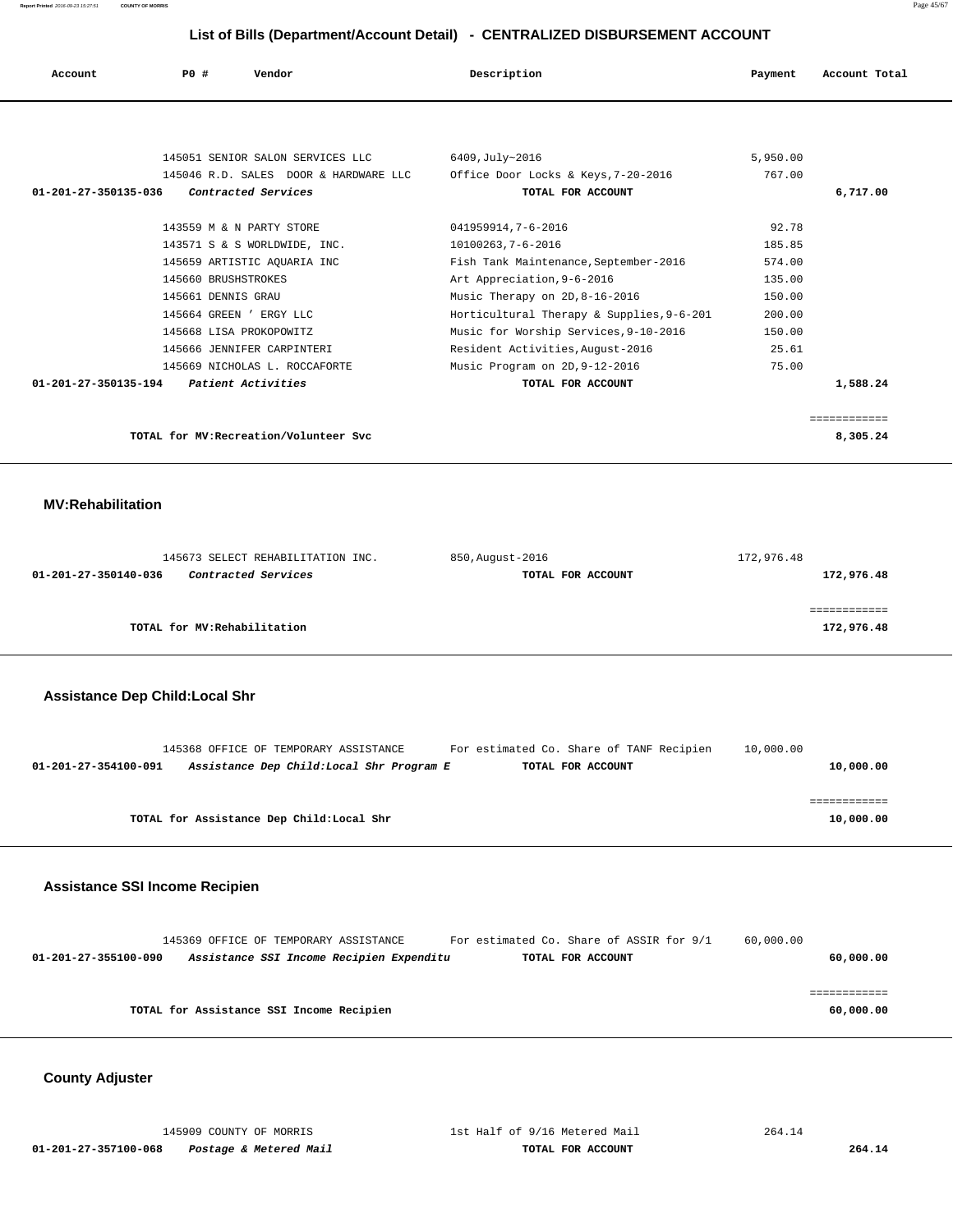#### **Report Printed** 2016-09-23 15:27:51 **COUNTY OF MORRIS** Page 46/67

## **List of Bills (Department/Account Detail) - CENTRALIZED DISBURSEMENT ACCOUNT**

| Account                | P0 # | Vendor | Description | Payment | Account Total |
|------------------------|------|--------|-------------|---------|---------------|
| <b>County Adjuster</b> |      |        |             |         | ------------  |

**TOTAL for County Adjuster 264.14**

# **County Library**

| 142833 LEXIS NEXIS                          | 150KMG dated 06/30/16                            | 174.00   |           |
|---------------------------------------------|--------------------------------------------------|----------|-----------|
| 144836 INGRAM LIBRARY SERVICES              | 20C0083 dated 08/18/16                           | 17.97    |           |
| 144836 INGRAM LIBRARY SERVICES              | 20C0083 dated 08/19/16 Split Object Code         | 51.30    |           |
| 144836 INGRAM LIBRARY SERVICES              | 20C0083 dated 08/19/16                           | 894.24   |           |
| 144797 INGRAM LIBRARY SERVICES              | 20C0083 dated 08/16/16                           | 618.01   |           |
| 144797 INGRAM LIBRARY SERVICES              | 20C0083 dated 08/16/16                           | 230.65   |           |
| 144797 INGRAM LIBRARY SERVICES              | 20C0083 dated 08/16/16                           | 205.59   |           |
| 144794 INGRAM LIBRARY SERVICES              | 20C0083 dated 08/10/16 Split Object Code         | 273.87   |           |
| 144794 INGRAM LIBRARY SERVICES              | 20C0083 dated008/10/16                           | 23.98    |           |
| 144794 INGRAM LIBRARY SERVICES              | 20C0083 dated 08/10/16                           | 931.31   |           |
| 144794 INGRAM LIBRARY SERVICES              | 20C0083 dated 08/10/16                           | 2,468.57 |           |
| 144792 INGRAM LIBRARY SERVICES              | 20C0083 dated 08/01/16                           | 96.97    |           |
| 144792 INGRAM LIBRARY SERVICES              | 20C0083 dated 08/02/16 Split Object Code         | 19.74    |           |
| 144792 INGRAM LIBRARY SERVICES              | 20C0083 dated 08/02/16                           | 424.05   |           |
|                                             |                                                  |          |           |
| 144792 INGRAM LIBRARY SERVICES              | 20C0083 dated 08/02/16                           | 24.16    |           |
| 144792 INGRAM LIBRARY SERVICES              | 20C0083 dated 08/04/16                           | 1,377.11 |           |
| 144792 INGRAM LIBRARY SERVICES              | 20C0083 dated 08/04/16                           | 732.28   |           |
| 144792 INGRAM LIBRARY SERVICES              | 20C0083 dated 08/04/16                           | 11.90    |           |
| 144792 INGRAM LIBRARY SERVICES              | 200083 dated 08/05/16                            | 23.90    |           |
| 144792 INGRAM LIBRARY SERVICES              | 20C0083 dated 08/05/16                           | 15.90    |           |
| 144793 INGRAM LIBRARY SERVICES              | 20C0083 dated 08/08/16                           | 22.04    |           |
| 144793 INGRAM LIBRARY SERVICES              | 20C0083 dated 08/08/16                           | 107.05   |           |
| 144793 INGRAM LIBRARY SERVICES              | 20C0083 dated 08/08/16                           | 76.96    |           |
| 144790 INGRAM LIBRARY SERVICES              | 200083 dated 07/28/16; partial Credit Me -169.95 |          |           |
| 144790 INGRAM LIBRARY SERVICES              | 200083 dated 08/10/16; partial Credit Me         | $-10.00$ |           |
| 144790 INGRAM LIBRARY SERVICES              | 200083 dated 07/28/16                            | 33.00    |           |
| 144790 INGRAM LIBRARY SERVICES              | 20C0083 dated 07/28/16                           | 632.86   |           |
| 144790 INGRAM LIBRARY SERVICES              | 20C0083 dated 07/29/16                           | 170.99   |           |
| 144791 INGRAM LIBRARY SERVICES              | 20C0083 dated 08/01/16                           | 76.27    |           |
| 144795 INGRAM LIBRARY SERVICES              | 20C0083 dated 08/10/16                           | 38.90    |           |
| 144795 INGRAM LIBRARY SERVICES              | 20C0083 dated 08/10/16                           | 12.90    |           |
| 144795 INGRAM LIBRARY SERVICES              | 20C0083 dated 08/10/16                           | 16.30    |           |
| 144796 INGRAM LIBRARY SERVICES              | 20C0083 dated 08/12/16                           | 574.62   |           |
| 144796 INGRAM LIBRARY SERVICES              | 20C0083 dated 08/15/16                           | 336.50   |           |
| 144778 INFORMATION TODAY INC                | Renew Corp Giving Directory dated 07/28/         | 684.53   |           |
| 01-201-29-390100-028 Books & Periodicals    | TOTAL FOR ACCOUNT                                |          | 11,218.47 |
|                                             |                                                  |          |           |
| 145909 COUNTY OF MORRIS                     | 1st Half of 9/16 Metered Mail                    | 924.12   |           |
| 01-201-29-390100-068 Postage & Metered Mail | TOTAL FOR ACCOUNT                                |          | 924.12    |
|                                             |                                                  |          |           |
| 144836 INGRAM LIBRARY SERVICES              | 20C0083 dated 08/19/16 Split Object Code         | 51.58    |           |
| 144797 INGRAM LIBRARY SERVICES              | 20C0083 dated 08/17/16                           | 82.90    |           |
| 144794 INGRAM LIBRARY SERVICES              | 20C0083 dated 08/09/16                           | 711.92   |           |
| 144794 INGRAM LIBRARY SERVICES              |                                                  | 46.09    |           |
|                                             | 20C0083 dated 08/09/16                           |          |           |
| 144794 INGRAM LIBRARY SERVICES              | 20C0083 dated 08/10/16 Split Object Code         | 43.34    |           |
| 144792 INGRAM LIBRARY SERVICES              | 20C0083 dated 08/02/16 Split Object Code         | 12.05    |           |
| 144780 MIDWEST TAPE LLC                     | 2000001145 dated 07/29/16                        | 1,312.71 |           |
| 144780 MIDWEST TAPE LLC                     | 2000001145 dated 08/05/16                        | 1,022.30 |           |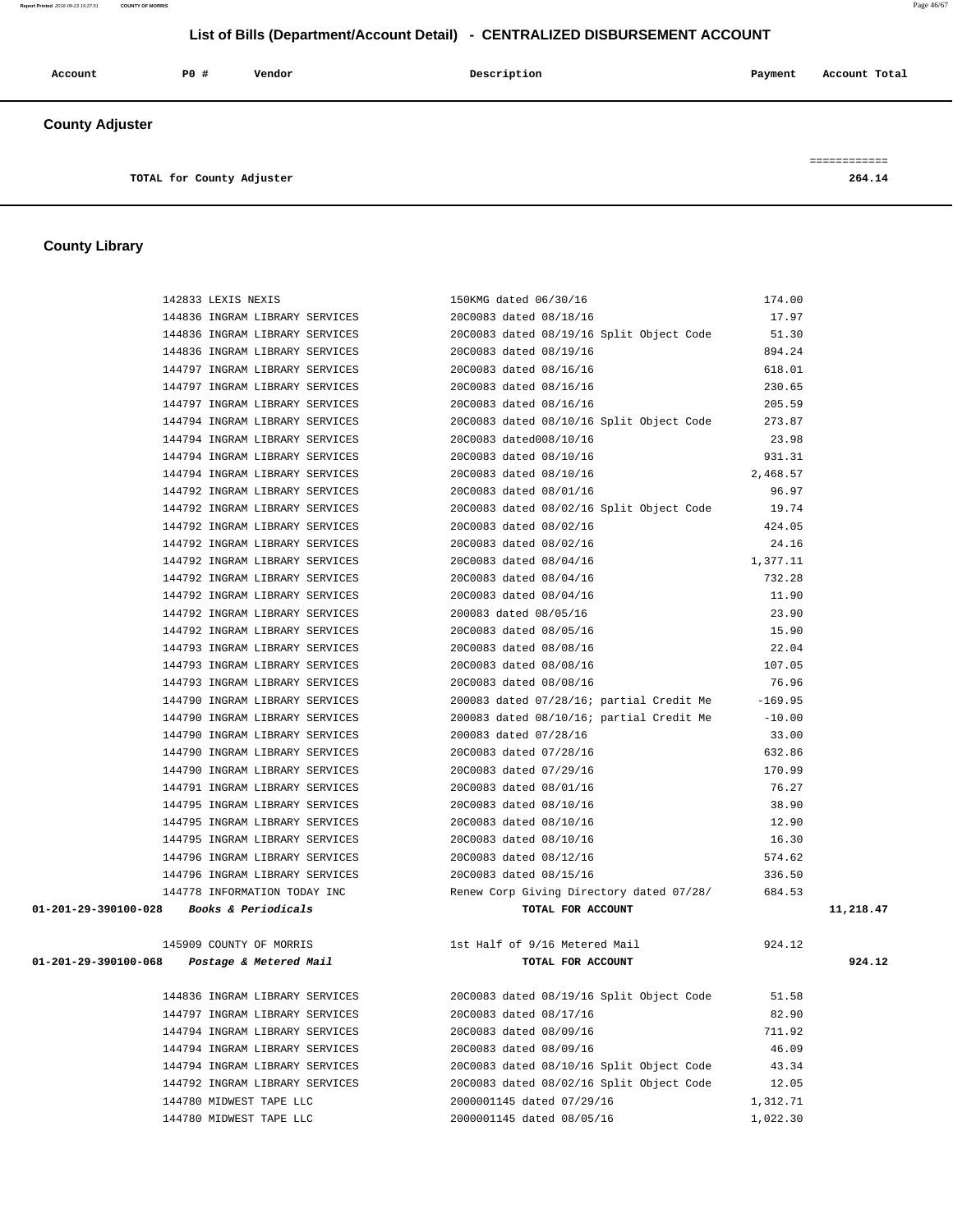| Account                                        | PO#                      | Vendor                             | Description                              | Payment  | Account Total |
|------------------------------------------------|--------------------------|------------------------------------|------------------------------------------|----------|---------------|
| <b>County Library</b>                          |                          |                                    |                                          |          |               |
|                                                |                          | 144786 RECORDED BOOKS LLC          | 91165 dated 08/04/16; Bad Blood          | 6.95     |               |
| 01-201-29-390100-083    Video & Film Materials |                          |                                    | TOTAL FOR ACCOUNT                        |          | 3,429.25      |
|                                                |                          | 144783 OCLC ONLINE COMPUTER        | 010CLC00009592 NWM dated 07/31/16; Catal | 2,166.42 |               |
| 01-201-29-390100-084                           |                          | Other Outside Services             | TOTAL FOR ACCOUNT                        |          | 2,166.42      |
|                                                |                          | 144784 OFFICE CONCEPTS GROUP, INC. | 16868 Dept#LIB dated 08/03/16            | 106.13   |               |
|                                                |                          | 144784 OFFICE CONCEPTS GROUP, INC. | 16868 Dept#LIB dated 08/10/16            | 232.08   |               |
| 01-201-29-390100-095                           |                          | Other Administrative Supplies      | TOTAL FOR ACCOUNT                        |          | 338.21        |
|                                                | 144805 RICOH USA, INC.   |                                    | 16230 5 Copiers at Morris County Library | 2,625.86 |               |
| 01-201-29-390100-164                           |                          | Office Machines - Rental           | TOTAL FOR ACCOUNT                        |          | 2,625.86      |
|                                                |                          |                                    |                                          |          | ============  |
|                                                | TOTAL for County Library |                                    |                                          |          | 20,702.33     |
|                                                |                          |                                    |                                          |          |               |

## **County Superintendent of Schoo**

| 145160 ROGER JINKS                                       | CELL PHONE REIMURSEMENT, 05/29/16-06/281 | 55.43  |
|----------------------------------------------------------|------------------------------------------|--------|
| 145160 ROGER JINKS                                       | CELL PHONE REIMURSEMENT, 06/29/16-07/281 | 55.43  |
| Cellular Phones/Pagers<br>$01 - 201 - 29 - 392100 - 031$ | TOTAL FOR ACCOUNT                        | 110.86 |
|                                                          |                                          |        |
| 144499 GANN LAW BOOKS                                    | NJ STATUTES TITLE 18A, 2016/2017 EDITION | 107.00 |
| 144499 GANN LAW BOOKS                                    | SHIPPING AND HANDLING                    | 7.00   |
| 01-201-29-392100-039<br>Education Schools & Training     | TOTAL FOR ACCOUNT                        | 114.00 |
| 145909 COUNTY OF MORRIS                                  | 1st Half of 9/16 Metered Mail            | 108.71 |
| $01 - 201 - 29 - 392100 - 068$<br>Postage & Metered Mail | TOTAL FOR ACCOUNT                        | 108.71 |
| 145057 NESTLE WATERS NORTH AMERICA INC.                  | 0434565933 7/15/16-8/14/16 DRINKING WA   | 14.95  |
| 01-201-29-392100-162<br><i>Furniture &amp; Fixtures</i>  | TOTAL FOR ACCOUNT                        | 14.95  |
|                                                          |                                          |        |
| TOTAL for County Superintendent of Schoo                 |                                          | 348.52 |

## **Contribution to County College**

| 145707 COUNTY COLLEGE OF MORRIS          | 2nd Half 9/16 Operating Budget | 492,916.67 |
|------------------------------------------|--------------------------------|------------|
| Expenditures<br>01-201-29-395100-090     | TOTAL FOR ACCOUNT              | 492,916.67 |
|                                          |                                |            |
|                                          |                                |            |
| TOTAL for Contribution to County College |                                | 492,916.67 |

# **Rutgers Extension Service**

| 01-201-29-396100-058<br><i>Office Supplies &amp; Stationery</i> | TOTAL FOR ACCOUNT | 188.53 |
|-----------------------------------------------------------------|-------------------|--------|
| 145455 W.B. MASON COMPANY INC                                   | Office Supplies   | 78.43  |
| 145280 W.B. MASON COMPANY INC                                   | office supplies   | 110.10 |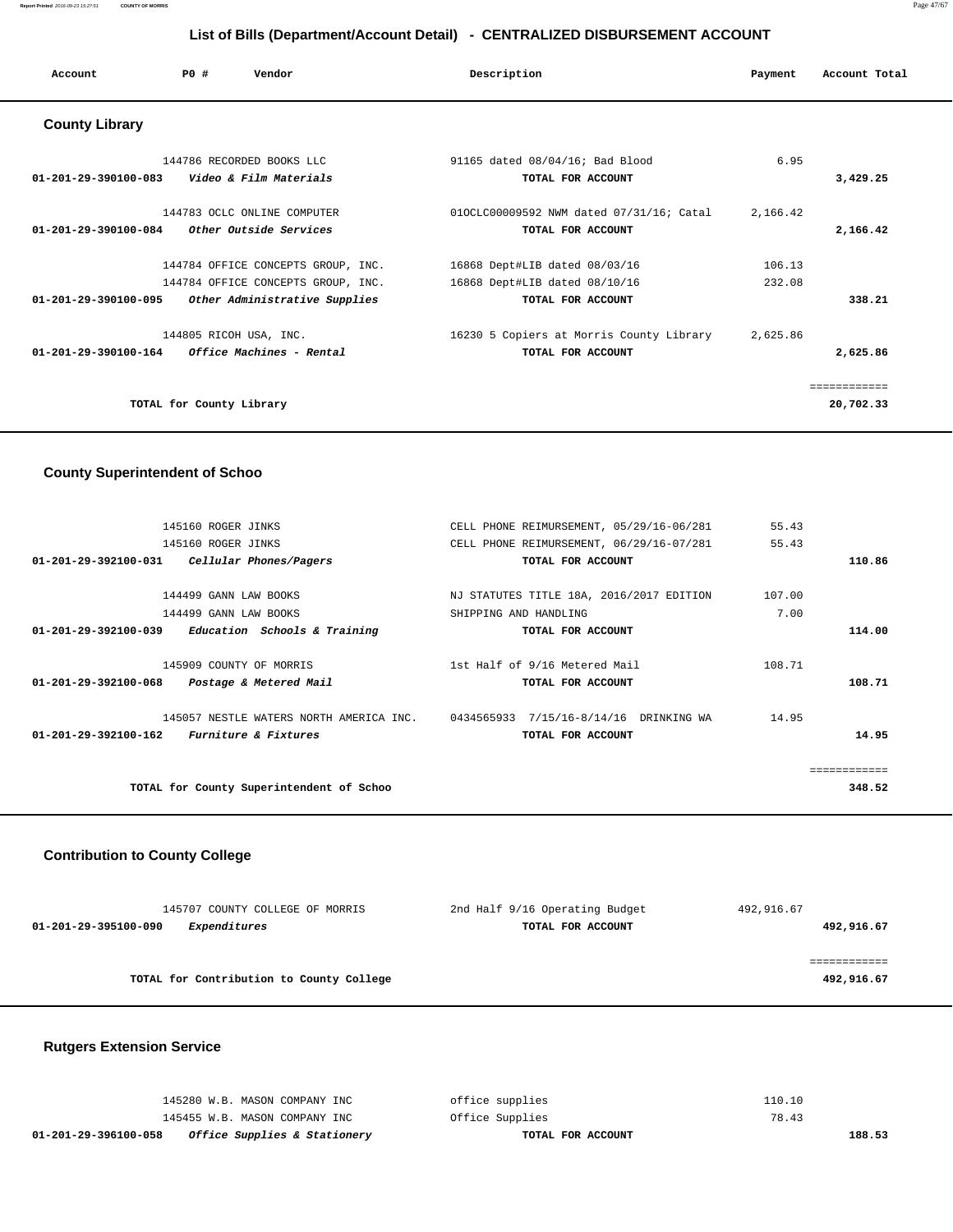| Account                          | PO#                    | Vendor                               | Description  |                                         | Payment  | Account Total |
|----------------------------------|------------------------|--------------------------------------|--------------|-----------------------------------------|----------|---------------|
| <b>Rutgers Extension Service</b> |                        |                                      |              |                                         |          |               |
| 01-201-29-396100-068             | Postage & Metered Mail |                                      |              | TOTAL FOR ACCOUNT                       |          | 54.32         |
|                                  | 144580 JAMES TRIMBLE   |                                      |              | 2016 hours worked by 4H facilities mgr. | 5,500.00 |               |
| 01-201-29-396100-084             | Other Outside Services |                                      |              | TOTAL FOR ACCOUNT                       |          | 5,500.00      |
|                                  |                        | 143051 RICOH AMERICAS CORPORATION    | copier lease |                                         | 679.62   |               |
| $01 - 201 - 29 - 396100 - 163$   | Office Machines        |                                      |              | TOTAL FOR ACCOUNT                       |          | 679.62        |
|                                  |                        | 144808 MORRIS COUNTY 4-H ASSOCIATION | tent rental  |                                         | 2,000.00 |               |
| 01-201-29-396100-257             | Rental - Other         |                                      |              | TOTAL FOR ACCOUNT                       |          | 2,000.00      |
|                                  |                        |                                      |              |                                         |          | ============  |
|                                  |                        | TOTAL for Rutgers Extension Service  |              |                                         |          | 8,422.47      |

## **Fire and Police Academy**

| 145909 COUNTY OF MORRIS                                  | 1st Half of 9/16 Metered Mail | 38.83  |              |
|----------------------------------------------------------|-------------------------------|--------|--------------|
| $01 - 201 - 29 - 407100 - 068$<br>Postage & Metered Mail | TOTAL FOR ACCOUNT             |        | 38.83        |
| 145062 V. E. RALPH & SON, INC.                           | Cold Packs                    | 75.90  |              |
| 145062 V. E. RALPH & SON, INC.                           | Shipping                      | 14.44  |              |
| 01-201-29-407100-203<br>X-Ray & Medical Supplies         | TOTAL FOR ACCOUNT             |        | 90.34        |
| 145063 MORRISTOWN LUMBER &                               | 4x8 Sheetrock                 | 384.65 |              |
| 145063 MORRISTOWN LUMBER &                               | 2x6x8 Doug Fir                | 69.12  |              |
| 01-201-29-407100-258<br>Equipment                        | TOTAL FOR ACCOUNT             |        | 453.77       |
| 144483 AIRPOWER INTERNATIONAL INC.                       | Labor                         | 190.00 |              |
| 144483 AIRPOWER INTERNATIONAL INC.                       | Purification Replacement Kit  | 321.15 |              |
| 144483 AIRPOWER INTERNATIONAL INC.                       | Inlet Filter                  | 28.19  |              |
| 144483 AIRPOWER INTERNATIONAL INC.                       | 427 Oil                       | 79.50  |              |
| 144483 AIRPOWER INTERNATIONAL INC.                       | Oil Filter                    | 50.82  |              |
| 144483 AIRPOWER INTERNATIONAL INC.                       | Aqua Relief Valve             | 200.00 |              |
| 144483 AIRPOWER INTERNATIONAL INC.                       | Waste Disposal Charge         | 5.00   |              |
| 01-201-29-407100-291<br>Vehicle Repairs                  | TOTAL FOR ACCOUNT             |        | 874.66       |
|                                                          |                               |        | ============ |
| TOTAL for Fire and Police Academy                        |                               |        | 1,457.60     |

## **Utilities**

| 144643 NATIONAL TERMINAL INC.              | Purchase Diesel Fuel                     | 1,145.65    |
|--------------------------------------------|------------------------------------------|-------------|
| 145223 NATIONAL TERMINAL INC.              | Purchase Diesel Fuel                     | 6,552.90    |
| 01-201-31-430100-136<br><i>Diesel Fuel</i> | TOTAL FOR ACCOUNT                        | 7,698.55    |
|                                            |                                          |             |
| 145307 JERSEY CENTRAL POWER & LIGHT        | 20 00 00 0537 8 1 - MASTER ACCT - HILL 8 | 100,185.04  |
| 145307 JERSEY CENTRAL POWER & LIGHT        | 100 005 064 397 - REVERSED INVOICE CREDI | $-2.856.08$ |
| 145305 JERSEY CENTRAL POWER & LIGHT        | 100 004 885 628- MOSOUITO CONTROL        | 1,062.72    |
| 145306 JERSEY CENTRAL POWER & LIGHT        | 20-00-00-0538-4-9.REMOTE LOCATIONS, DATE | 3,844.16    |
| 145450 JERSEY CENTRAL POWER & LIGHT        | 200-000-971-008 - RUTH DAVIS DRIVE 9/12/ | 509.02      |
|                                            |                                          |             |

**Report Printed** 2016-09-23 15:27:51 **COUNTY OF MORRIS** Page 48/67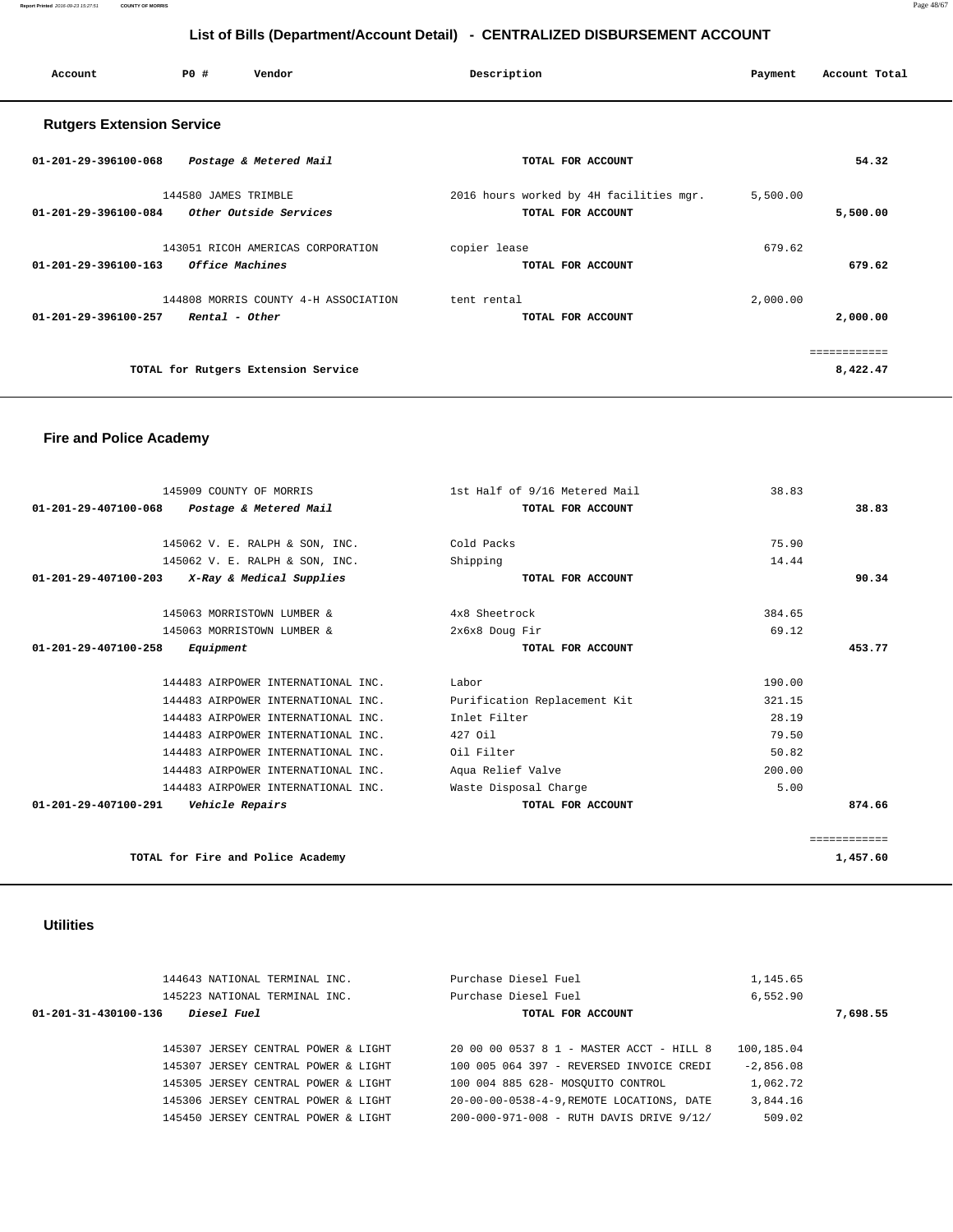**Utilities**  145582 BOROUGH OF BUTLER 8496-0 Rt 23 & Decker Ave 46.46 145582 BOROUGH OF BUTLER 8495-1 Rt 23 Traffic Light 92.68 145582 BOROUGH OF BUTLER 8495-0 Rt 23 South Light Pole # 144 71.57 143849 TIOGA SOLAR MORRIS COUNTY 1 LLC 136242003/ RE: VOTING TECH 1,229.49 143849 TIOGA SOLAR MORRIS COUNTY 1 LLC 136242003/ RE: SCHUYLER BUILDING 550.27 143849 TIOGA SOLAR MORRIS COUNTY 1 LLC 136242003/ RE: SCHYULER GARAGE 825.40 145620 MORRISTOWN PARKING AUTHORITY JCP & L/ SCHUYLER ANNEX PARKING 1,241.76 145667 JERSEY CENTRAL POWER & LIGHT 100 004 803 738,August-2016 66,760.17 145575 JERSEY CENTRAL POWER & LIGHT 10-00-59-9968-9-0 Rt 15 & Dewey Ave. 9/7 56.65 145576 JERSEY CENTRAL POWER & LIGHT 10-00-64-2465-3-9 Rt 23 & Diamond Spring 33.26 145640 JERSEY CENTRAL POWER & LIGHT 20-00-00-0539-3-0 120 E Hanover Ave - Ce 494.14 145649 JERSEY CENTRAL POWER & LIGHT 10-00-84-5137-1-0 Berkshire Valley Road 17.41 145650 JERSEY CENTRAL POWER & LIGHT 10-00-84-5117-1-4 Berkshire Valley Road 17.41 145304 JERSEY CENTRAL POWER & LIGHT 20-00-00-0528-1-7 MASTER ACCOUNT DATED 8 55,409.32  **01-201-31-430100-137 Electricity TOTAL FOR ACCOUNT 229,631.57** 145917 NATIONAL FUEL OIL INC. FUEL CHARGES 8/16 25,170.92  **01-201-31-430100-140 Gas Purchases TOTAL FOR ACCOUNT 25,170.92** 145308 N.J. NATURAL GAS COMPANY 22-0009-8231-77 WHARTON BRIDGE GEN 8/3/1 18.43 145309 N.J. NATURAL GAS COMPANY 12-1157-4515-09 DOVER PROBATION 8/3/16 - 25.00 145310 N.J. NATURAL GAS COMPANY 06-1126-4370-18 - WHARTON ROADS 8/3/16 - 111.39 145311 N.J. NATURAL GAS COMPANY 06-1126-4355-14 WHARTON BRIDGES 8/3/16 192.95 145312 N.J. NATURAL GAS COMPANY 06-1126-4174-12 WHARTON OFFICES 8/3/16 - 20.27 145314 DIRECT ENERGY BUSINESS MARKETING 706980 - 16 HIGHIVEW AVE 2.25 145314 DIRECT ENERGY BUSINESS MARKETING 706982 PUBLIC SAFETY COM 650.70 145314 DIRECT ENERGY BUSINESS MARKETING 706983 HOMELESS SHELTER 88.60 145315 DIRECT ENERGY BUSINESS MARKETING 1316 - SUMMARY GROUP #/ MORRIS COUNTY (6 8,222.79 144612 SUBURBAN PROPANE -2347 Propane 566.72 144612 SUBURBAN PROPANE -2347 Rounding Rounding 0.11 144612 SUBURBAN PROPANE -2347 Safety P&T Fee 9.92 145463 PSE&G CO REF # M0MBAG/ COUNTY OF MORRIS - MUNICIP 2,418.73 145313 PSE&G CO REF # M0MBAG/ 66-254-142-04 - 18 HIGHVIE 41.12 145621 DIRECT ENERGY BUSINESS MARKETING 706980 - 16 HIGHIVEW AVE 2.25 145621 DIRECT ENERGY BUSINESS MARKETING 706981 CAC COMPLEX 18.61 145618 N.J. NATURAL GAS COMPANY 22-0009-4999-6Y MONTVILLE 8/12/16 - 9/1 185.46 145671 PSE&G CO 65 858 068 08,Bldg.#3,August-2016 1,439.93 145671 PSE&G CO 66 472 055 00,MVHC,August-2016 541.87 144844 SUBURBAN PROPANE -2347 Propane 793.31 144844 SUBURBAN PROPANE -2347 Rounding 0.15 144844 SUBURBAN PROPANE -2347 Safety P & T Fee 9.92 145559 WOODRUFF ENERGY 508-579,August-2016 4,552.59 145559 WOODRUFF ENERGY 508-584,August-2016 1,480.75  **01-201-31-430100-141 Natural Gas TOTAL FOR ACCOUNT 21,393.82** 143604 MORRIS COUNTY MUNICIPAL 100041,Tipping Fees,June~2016 4,267.63 143604 MORRIS COUNTY MUNICIPAL MORRIS55,Roll-Offs,June~2016 3,194.00 145633 CITYSIDE ARCHIVES, LTD MORRIS VIEW 558.72  **01-201-31-430100-143 Rubbish & Trash Removal TOTAL FOR ACCOUNT 8,020.35** 144914 CENTURYLINK 309973303, 8/19/16, T1 Chester site (8/1 1,785.33 144035 OLIVER COMMUNICATIONS GROUP, INC. On Call Maintenance Contract 5,000.00 143923 VERIZON BUSINESS 6000057810 X26, 8/1/16, Mthly charge(aut 300.00 145133 VERIZON 973 267-2255 164 81Y 08/19/16 39.99 144913 VERIZON 201 V03-7261 127 66Y, 8/16/16, 911 Switc 12,470.10

144908 VERIZON 973-539-7933 842 07Y, 8/16/16, Randolph 29.99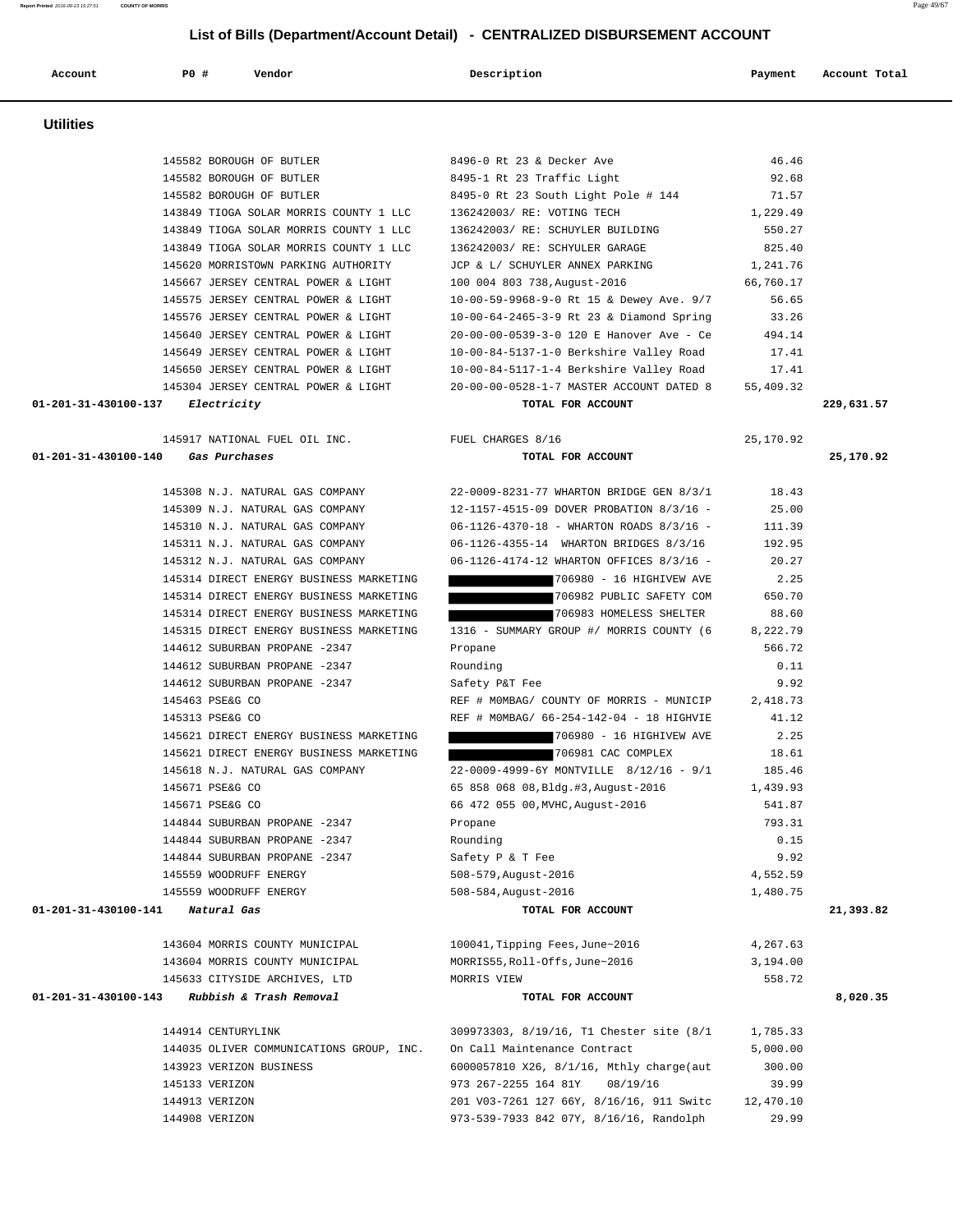## **01-201-41-716100-140 Gas Purchases TOTAL FOR ACCOUNT 2,258.30** 144926 CENTURYLINK per. Aug19-Sep 18 2016 45.15 139078 VERIZON Acct #201 6536 99973Y May 2016 875.39  **01-201-41-716100-146 Telephone TOTAL FOR ACCOUNT 920.54** 145436 TOWNSHIP OF ROXBURY Rent & Utilities or Rox. Nut Site 2,400.00 145435 SENIOR CITIZENS OF LONG HILL Rent & Utilities for Long Hill Nut Sie 2,000.00  **01-201-41-716100-148 Other Utilities TOTAL FOR ACCOUNT 4,400.00** 145437 SODEXO INC & AFFILIATES Daily meals 182,511.63 145437 SODEXO INC & AFFILIATES week-end meals 9,684.00 145437 SODEXO INC & AFFILIATES Frozen Meals 8,840.22 145437 SODEXO INC & AFFILIATES Boxed meals 14,542.94 145437 SODEXO INC & AFFILIATES Kosher 496.80 145437 SODEXO INC & AFFILIATES Coffee 1,085.58 145437 SODEXO INC & AFFILIATES other 817.08 145346 SODEXO INC & AFFILIATES Daily meals 145,996.83 145346 SODEXO INC & AFFILIATES Week-end meals 7,316.80 145346 SODEXO INC & AFFILIATES Frozen Meals 5,296.10 145346 SODEXO INC & AFFILIATES Boxed meals 11,897.40

# **Nutrition**

|                      | 1447734 VERIAUN BUSINESS         | $00000037010$ $\Delta 20$ , $1/1/10$ , Mulliy Chargetaut | 303.UU   |           |
|----------------------|----------------------------------|----------------------------------------------------------|----------|-----------|
|                      | 144769 VERIZON                   | Account 973 451-0107 140 85Y 449.17                      |          |           |
|                      | 144770 OPTIMUM LIGHTPATH         | Account 53521                                            | 9,339.38 |           |
|                      | 145619 VERIZON                   | 973-455-0378 979 71Y / RE: PENTHOUSE- A                  | 68.22    |           |
|                      | 145326 VERIZON                   | 973-697-0879 521 94Y, 8/22/16, Jefferson                 | 29.99    |           |
|                      | 145326 VERIZON                   | 973-326-8955 127 49Y, 8/25/16, Sheriff's                 | 29.99    |           |
|                      | 145326 VERIZON                   | 973-838-8083 446 48Y, 8/28/16, Kinnelon 34.24            |          |           |
|                      | 145708 VERIZON WIRELESS          | COUNTY WIDE VERIZON WIRELESS MOBILE SERV                 | 8,801.91 |           |
|                      |                                  |                                                          |          |           |
| 01-201-31-430100-146 | Telephone                        | TOTAL FOR ACCOUNT                                        |          | 44,083.10 |
|                      |                                  |                                                          |          |           |
|                      | 145317 DOVER WATER COMMISSIONERS | DATED 08-31-16/05-04-16 64.66                            |          |           |
|                      | 145357 TOWNSHIP OF PARSIPPANY -  | 1330060-1/ 500 W HANOVER                                 | 1,159.97 |           |
|                      | 145357 TOWNSHIP OF PARSIPPANY -  | 1330060-2/ 500 W HANOVER                                 | 145.00   |           |
|                      | 145357 TOWNSHIP OF PARSIPPANY -  | 1330060-3/ 500 W HANOVER                                 | 770.00   |           |
|                      | 145357 TOWNSHIP OF PARSIPPANY -  | 1330060-4/ 500 W HANOVER                                 | 3,193.78 |           |
|                      | 145476 TOWNSHIP OF RANDOLPH      | 9999 593/ HEALTH MNGMNT/ 4-18-16 THRU 7/ 63.21           |          |           |

 **01-201-31-430100-147 Water TOTAL FOR ACCOUNT 12,752.52**

**TOTAL for Utilities 348,750.83**

 145287 PETER LIMONE JR Entertainment for Roxbury picnic 8/19/16 100.00 145286 PETER LIMONE JR Entertainment for Pars. Picnic 8/17/16 100.00  **01-201-41-716100-059 Other General Expenses TOTAL FOR ACCOUNT 200.00**

145917 NATIONAL FUEL OIL INC. FUEL CHARGES 8/16 2,258.30

============

# **Account P0 # Vendor Description Payment Account Total Utilities**  143610 VERIZON CABS 201 M55-5534 968, 7/25/16, E911 fiber li 1,584.58 143609 VERIZON CABS 201 M55-4914 825, 7/25/16, T1 American T 1,128.64 142688 VERIZON CABS 201 M55-4914 825, 6/25/16, T1 American T 1,101.99 142734 VERIZON BUSINESS 6000057810 X26, 7/1/16, Mthly charge(aut 305.00 144769 VERIZON Account 973 451-0107 140 85Y 449.17 144770 OPTIMUM LIGHTPATH Account 53521 9,339.38 145619 VERIZON 973-455-0378 979 71Y / RE: PENTHOUSE- A 68.22 145326 VERIZON 973-697-0879 521 94Y, 8/22/16, Jefferson 29.99 145326 VERIZON 973-326-8955 127 49Y, 8/25/16, Sheriff's 29.99 145326 VERIZON 973-838-8083 446 48Y, 8/28/16, Kinnelon 34.24 145708 VERIZON WIRELESS COUNTY WIDE VERIZON WIRELESS MOBILE SERV 8,801.91  **01-201-31-430100-146 Telephone TOTAL FOR ACCOUNT 44,083.10**

## **List of Bills (Department/Account Detail) - CENTRALIZED DISBURSEMENT ACCOUNT**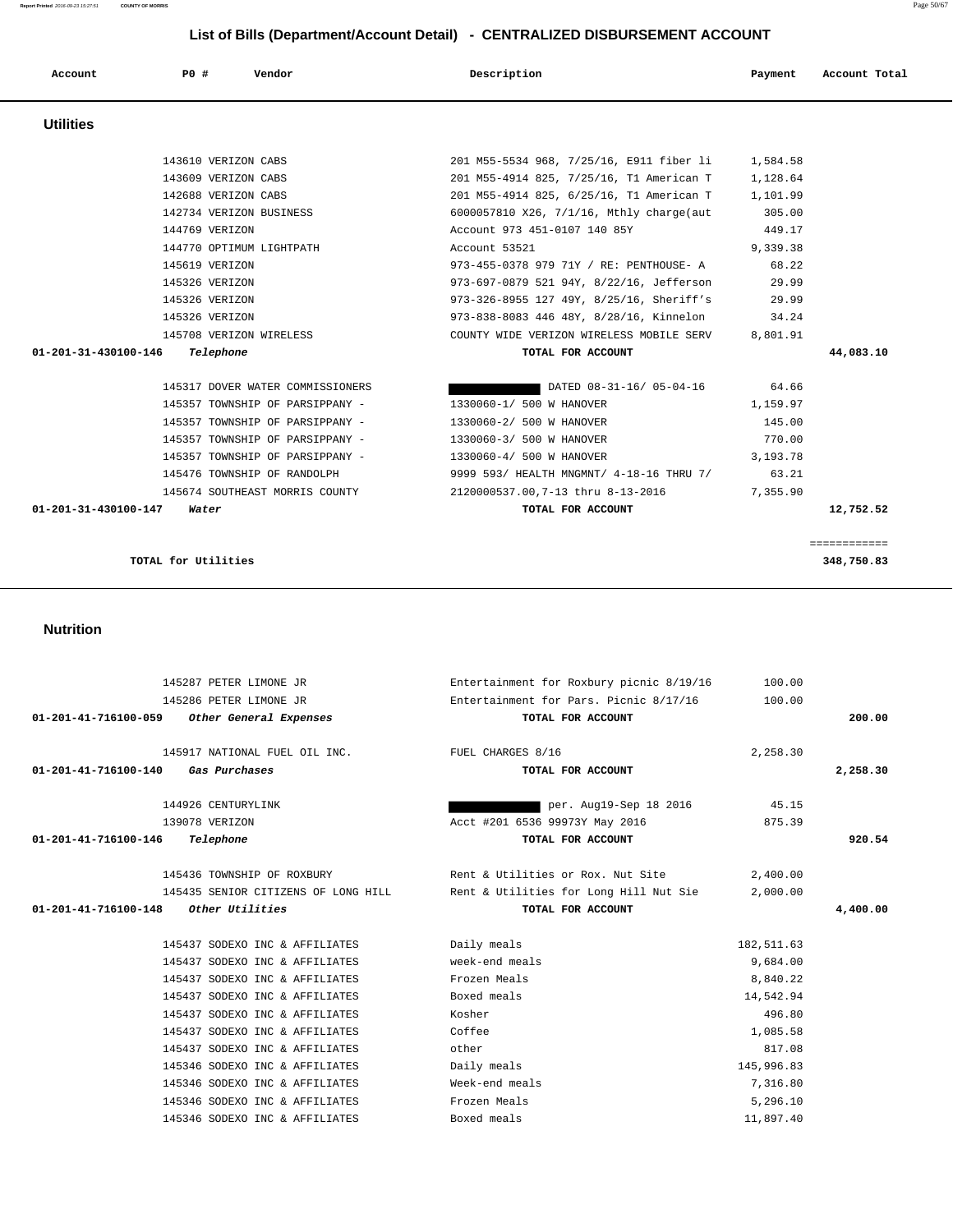| Account              | <b>PO #</b><br>Vendor          | Description       | Payment  | Account Total |
|----------------------|--------------------------------|-------------------|----------|---------------|
| <b>Nutrition</b>     |                                |                   |          |               |
|                      | 145346 SODEXO INC & AFFILIATES | Coffee            | 482.48   |               |
|                      | 145346 SODEXO INC & AFFILIATES | other             | 1,737.76 |               |
|                      | 145346 SODEXO INC & AFFILIATES | Specials          | 4,195.80 |               |
| 01-201-41-716100-185 | Food                           | TOTAL FOR ACCOUNT |          | 395,280.92    |
|                      |                                |                   |          | ------------  |
|                      | TOTAL for Nutrition            |                   |          | 403,059.76    |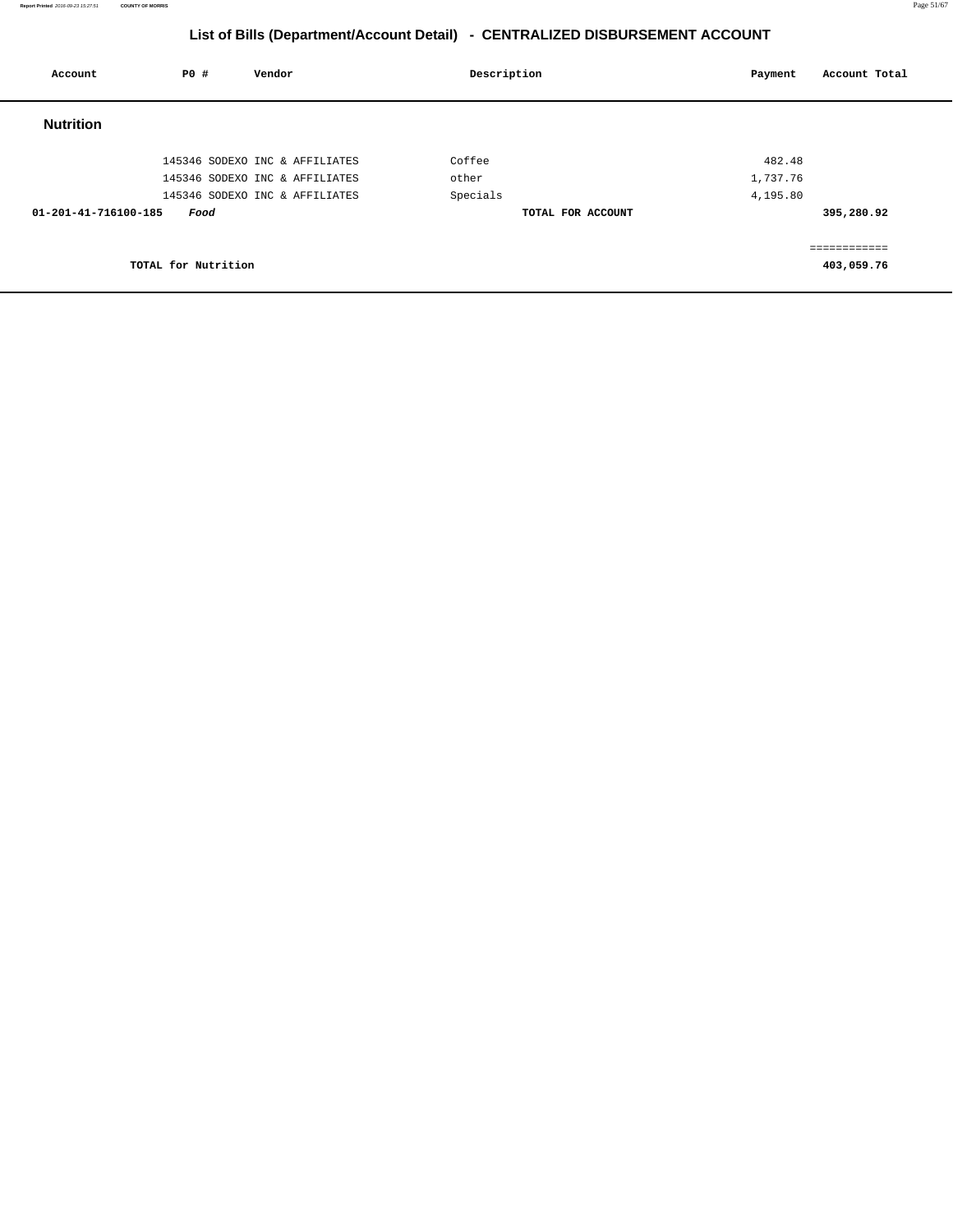**Report Printed** 2016-09-23 15:27:51 **COUNTY OF MORRIS** Page 52/67

## **List of Bills (Department/Account Detail) - CENTRALIZED DISBURSEMENT ACCOUNT**

| Account              | <b>PO #</b>                 | Vendor                  | Description                                                                                                                                   | Payment         | Account Total          |
|----------------------|-----------------------------|-------------------------|-----------------------------------------------------------------------------------------------------------------------------------------------|-----------------|------------------------|
| DEPARTMENT 718710    |                             |                         | <b>Grant Fund</b>                                                                                                                             |                 |                        |
| 02-213-41-718710-391 | 145340 CABLEVISION          | 145910 COUNTY OF MORRIS | 07876 616465 01 8 Billing period 9/1/201<br>1st Half of 9/16 Metered Mail<br>Public Health Emer Grant $(7/1/16-6/30/17)$<br>TOTAL FOR ACCOUNT | 242.49<br>87.22 | 329.71                 |
|                      | TOTAL for DEPARTMENT 718710 |                         |                                                                                                                                               |                 | ------------<br>329.71 |

#### **DEPARTMENT 741615**

| 144413 MII PUBLICATIONS                                    |                                  | 79.76    |          |
|------------------------------------------------------------|----------------------------------|----------|----------|
| 144863 NESTLE WATERS NORTH AMERICA INC.                    |                                  | 0.87     |          |
| 144437 ACRO SERVICE CORP                                   | (Insinga, Karen) W/E 7/10/16.    | 300.00   |          |
| 144437 ACRO SERVICE CORP                                   | $(Insinga)$ 7/4/16 to 7/10/16.   | 945.84   |          |
| 144437 ACRO SERVICE CORP                                   | (Insinga) 7/11/16 to 7/17/16.    | 1,182.30 |          |
| 144437 ACRO SERVICE CORP                                   | (Insinga) 7/18/16 to 7/24/16.    | 1,182.30 |          |
| 143982 AT&T                                                |                                  | 1.70     |          |
| 143985 AT&T                                                |                                  | 0.80     |          |
| 145423 TECHNOFORCE LLC                                     |                                  | 2,000.00 |          |
| 144987 TELESEARCH INC                                      |                                  | 23.87    |          |
| 145622 EDWARDS LEARNING CENTER                             | July 2016 Monthly reimbursables. | 2,272.56 |          |
| 145574 JASON DUCCINI                                       | Travel from 7/12/16 to 8/23/16.  | 83.72    |          |
| 144485 GSETA                                               |                                  | 12.00    |          |
| $02 - 213 - 41 - 741615 - 392$ WFNJ-TANF (7/1/15-12/31/16) | TOTAL FOR ACCOUNT                |          | 8,085.72 |
|                                                            |                                  |          |          |
|                                                            |                                  |          |          |

**TOTAL for DEPARTMENT 741615 8,085.72**

| 144413 MII PUBLICATIONS                                                         |                                  | 39.88    |          |
|---------------------------------------------------------------------------------|----------------------------------|----------|----------|
| 144863 NESTLE WATERS NORTH AMERICA INC.                                         |                                  | 0.43     |          |
| 144437 ACRO SERVICE CORP                                                        | (Moreno) 7/11/16 to 7/17/16.     | 1,075.55 |          |
| 144437 ACRO SERVICE CORP                                                        | (Moreno) 7/18/16 to 7/24/16.     | 1,075.55 |          |
| 144437 ACRO SERVICE CORP                                                        | (Moreno) 7/18/16 to 7/24/16.     | 165.00   |          |
| 144437 ACRO SERVICE CORP                                                        | (Moreno) W/E 7/24/31 to 7/31/16. | 1,075.55 |          |
| 143982 AT&T                                                                     |                                  | 0.83     |          |
| 143985 AT&T                                                                     |                                  | 0.40     |          |
| 145423 TECHNOFORCE LLC                                                          |                                  | 460.00   |          |
| 144987 TELESEARCH INC                                                           |                                  | 11.93    |          |
| 145574 JASON DUCCINI                                                            |                                  | 45.08    |          |
| 144485 GSETA                                                                    |                                  | 6.00     |          |
| 02-213-41-741620-392 WFNJ-General Assistance(7/1/15-12/31/16) TOTAL FOR ACCOUNT |                                  |          | 3,956.20 |
|                                                                                 |                                  |          |          |
|                                                                                 |                                  |          |          |
| TOTAL for DEPARTMENT 741620                                                     |                                  |          | 3,956.20 |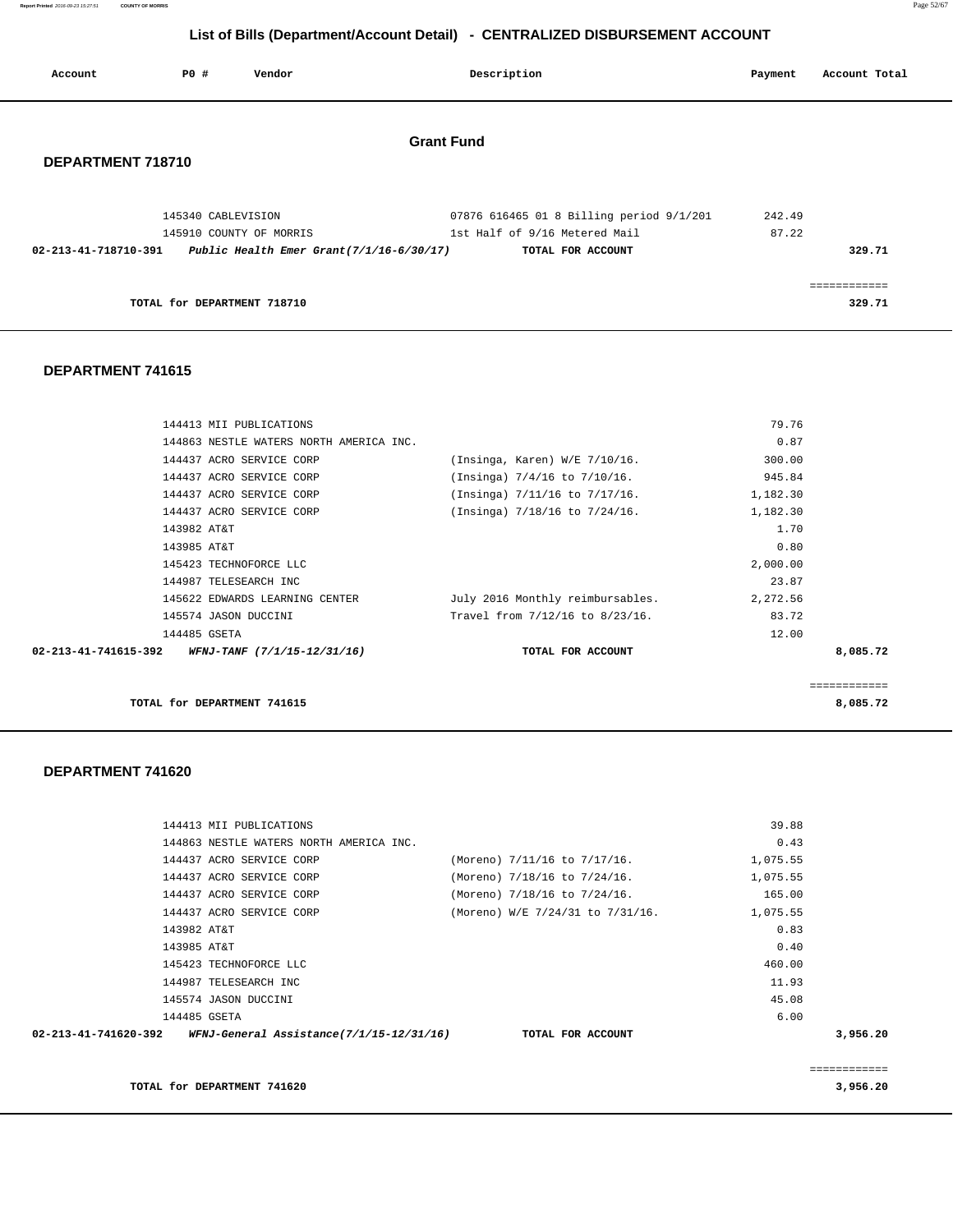| Account              | PO#<br>Vendor                                                   | Description                      | Account Total<br>Payment             |
|----------------------|-----------------------------------------------------------------|----------------------------------|--------------------------------------|
| 02-213-41-741635-392 | 145689 WILLIAM PATERSON UNIVERSITY<br>WDPP-DW (7/1/15-12/31/16) | Adrienne M.<br>TOTAL FOR ACCOUNT | 1,991.30<br>1,991.30<br>============ |
|                      | TOTAL for DEPARTMENT 741635                                     |                                  | 1,991.30                             |
| DEPARTMENT 741715    |                                                                 |                                  |                                      |
|                      | 145494 INFORMATION & TECHNOLOGY                                 | $C2$ moora $\lambda$             | 500.00                               |

| TOTAL for DEPARTMENT 741715                         |                                         | 4,330.56    |
|-----------------------------------------------------|-----------------------------------------|-------------|
|                                                     |                                         | =========== |
| 02-213-41-741715-392<br>WFNJ-TANF (7/1/16-12/31/17) | TOTAL FOR ACCOUNT                       | 4,330.56    |
| 145696 AEROFUND FINANCIAL INC.                      | Transportation from 8/22/16 to 8/26/16. | 3,178.56    |
| 145481 INFORMATION & TECHNOLOGY                     | Humaira N.                              | 552.00      |
| 145484 INFORMATION & TECHNOLOGY                     | sameera A.                              | 600.00      |

#### **DEPARTMENT 741720**

| 145622 EDWARDS LEARNING CENTER<br>145696 AEROFUND FINANCIAL INC. |                   | 2,272.56<br>1,059.52 |
|------------------------------------------------------------------|-------------------|----------------------|
| WFNJ-General Assistance(7/1/16-12/31/17)<br>02-213-41-741720-392 | TOTAL FOR ACCOUNT | 3,332.08             |
| TOTAL for DEPARTMENT 741720                                      |                   | 3,332.08             |

| 02-213-41-742705-391 | WIOA Adult (7/1/15-6/30/17)                         | TOTAL FOR ACCOUNT | 17,768.27 |
|----------------------|-----------------------------------------------------|-------------------|-----------|
|                      | 145917 NATIONAL FUEL OIL INC. THE FUEL CHARGES 8/16 |                   | 31.39     |
|                      | 145678 RUTGERS CENTER FOR CONTINUING                | Kristina L.       | 571.00    |
|                      | 145680 AVTECH INSTITUTE                             | Rajendra S.       | 800.00    |
|                      | 145683 RUTGERS CENTER FOR CONTINUING                | Kimberly C.       | 2,876.00  |
|                      | 145688 WILLIAM PATERSON UNIVERSITY Tris P.          |                   | 2,204.60  |
|                      | 145690 SUSSEX COUNTY COMMUNITY COLLEGE Jennifer M.  |                   | 2,420.11  |
|                      | 144485 GSETA                                        |                   | 144.00    |
|                      | 144485 GSETA                                        |                   | 108.00    |
|                      | 145464 KELLY O'NEILL-MCGUIRE                        |                   | 137.45    |
|                      | 144987 TELESEARCH INC                               |                   | 214.81    |
|                      | 145423 TECHNOFORCE LLC                              |                   | 5,700.00  |
|                      | 143985 AT&T                                         |                   | 7.17      |
|                      | 143982 AT&T                                         |                   | 15.35     |
|                      | 145513 CUTTING EDGE ACADEMY                         | Pilar D.          | 1,228.80  |
|                      | 145173 WARREN COUNTY TECHNICAL SCHOOL Etienne P.    |                   | 583.94    |
|                      | 144863 NESTLE WATERS NORTH AMERICA INC.             |                   | 7.81      |
|                      | 144413 MII PUBLICATIONS                             |                   | 717.84    |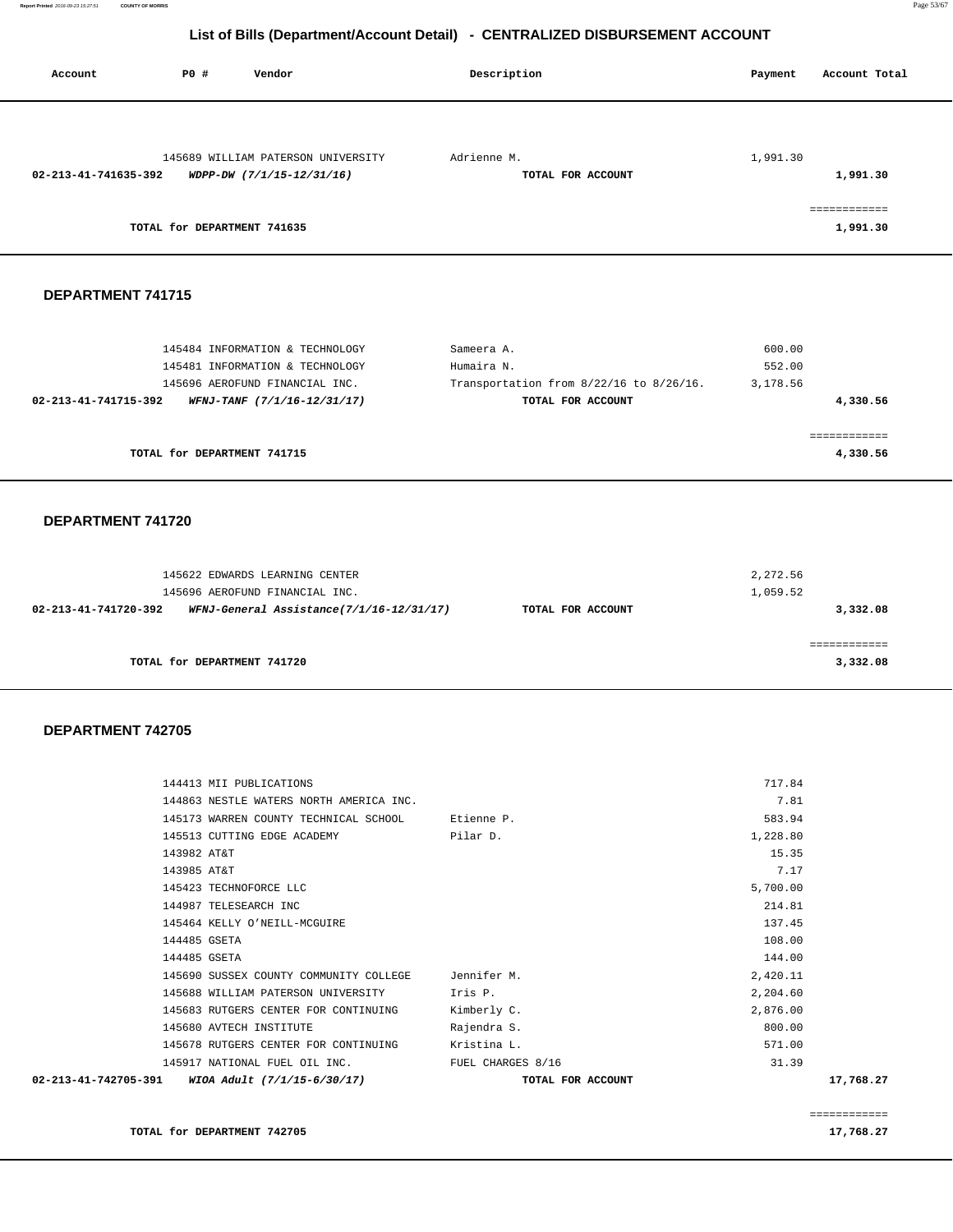| Account | <b>PO #</b> | Vendor | Description | Payment | Account Total |
|---------|-------------|--------|-------------|---------|---------------|
|         |             |        |             |         |               |

#### **DEPARTMENT 742710**

|             |                                                                                | 144413 MII PUBLICATIONS 2 Year subscription - weekly workforce d 757.72      |          |              |
|-------------|--------------------------------------------------------------------------------|------------------------------------------------------------------------------|----------|--------------|
|             |                                                                                | 144863 NESTLE WATERS NORTH AMERICA INC. 10 - (5) gal. bottles of water. 8.25 |          |              |
|             | 145512 WARREN COUNTY COMMUNITY COLL. Glenda D.                                 |                                                                              | 882.00   |              |
|             | 145509 AVTECH INSTITUTE THE Maria K.                                           |                                                                              | 800.00   |              |
|             | 145510 AVTECH INSTITUTE                                                        | Karen S.                                                                     | 800.00   |              |
| 143982 AT&T |                                                                                | 030 515 8956 001 Bill dated 7/27/16 for 16.20                                |          |              |
| 143985 AT&T |                                                                                | 908-859-3220. Bill dated: 8/1/16. 7.56                                       |          |              |
|             |                                                                                | 145423 TECHNOFORCE LLC Monitoring, investigation, preparation o 9,600.00     |          |              |
|             |                                                                                |                                                                              |          |              |
|             | 145511 RUTGERS CENTER FOR CONTINUING Jose S.                                   |                                                                              | 519.00   |              |
|             |                                                                                | 145464 KELLY O'NEILL-MCGUIRE Travel from 7/6/15 to 12/17/15. 148.90          |          |              |
|             | 144485 GSETA                                                                   | Manuela S.                                                                   | 114.00   |              |
|             | 144485 GSETA                                                                   | Stacy E.                                                                     | 156.00   |              |
|             | 145691 SUSSEX COUNTY COMMUNITY COLLEGE Frances A.                              |                                                                              | 3,200.00 |              |
|             | 145687 AMERICAN INSTITUTE THE Ramelia Z.                                       |                                                                              | 674.88   |              |
|             | 145692 MASTER DRIVING SCHOOL INC. Geovanny P.                                  |                                                                              | 3,192.00 |              |
|             | 145679 ACADEMY OF ALLIED HEALTH THE ROSSCIE M.                                 |                                                                              | 1,164.84 |              |
|             | 145693 WARREN COUNTY COMMUNITY COLL. Michelle B.                               |                                                                              | 882.00   |              |
|             | 145694 WARREN COUNTY COMMUNITY COLL. Memory Galipeau                           |                                                                              | 800.00   |              |
|             |                                                                                | 145910 COUNTY OF MORRIS 1st Half of 9/16 Metered Mail                        | 287.42   |              |
|             | 02-213-41-742710-391 WIOA Dislocated Worker (7/1/15-6/30/17) TOTAL FOR ACCOUNT |                                                                              |          | 24,237.52    |
|             |                                                                                |                                                                              |          |              |
|             |                                                                                |                                                                              |          | ============ |

**TOTAL for DEPARTMENT 742710** 24,237.52

| 144413 MII PUBLICATIONS                 |                                          | 398.80   |
|-----------------------------------------|------------------------------------------|----------|
| 144863 NESTLE WATERS NORTH AMERICA INC. |                                          | 4.34     |
| 144437 ACRO SERVICE CORP                | (Bryant, Carrigan) 7/4/16 to 7/10/16.    | 1,996.43 |
| 144437 ACRO SERVICE CORP                | (Carrigan) 7/11/16 to 7/17/16.           | 1,161.30 |
| 144437 ACRO SERVICE CORP                | (Bryant, Carrigan) 7/18/16 to 7/24/16.   | 1,522.71 |
| 144437 ACRO SERVICE CORP                | (Bryant) 7/25/16 to 7/31/16.             | 80.00    |
| 144437 ACRO SERVICE CORP                | (Bryant) 7/25/16 to 7/31/16.             | 774.27   |
| 144437 ACRO SERVICE CORP                | (Carrigan) 7/25/16 to 7/31/16.           | 1,177.89 |
| 143982 AT&T                             |                                          | 8.52     |
| 144005 GSETA                            | Full-Page Ad for Annual GSETA program bo | 100.00   |
| 143985 AT&T                             |                                          | 3.98     |
| 145423 TECHNOFORCE LLC                  |                                          | 6,300.00 |
| 144987 TELESEARCH INC                   |                                          | 119.34   |
| 144485 GSETA                            | James B.                                 | 300.00   |
| 144485 GSETA                            |                                          | 60.00    |
| 145686 LINCOLN TECHNICAL INSTITUTE      | Cristian T.                              | 245.76   |
| 145684 PHILLIPSBURG SCHOOL BASED        | Melissa P., GED Prep                     | 906.00   |
| 145684 PHILLIPSBURG SCHOOL BASED        | Jeremy D., GED Prep                      | 906.00   |
| 145684 PHILLIPSBURG SCHOOL BASED        | Job placement                            | 243.00   |
| 145684 PHILLIPSBURG SCHOOL BASED        | HSE                                      | 600.00   |
| 145684 PHILLIPSBURG SCHOOL BASED        | Emily $F - j$ ob placement               | 243.00   |
| 145684 PHILLIPSBURG SCHOOL BASED        | HSE                                      | 600.00   |
| 145698 PHILLIPSBURG SCHOOL BASED        | Zachary N.                               | 92.00    |
| 145698 PHILLIPSBURG SCHOOL BASED        | Jeury R.                                 | 92.00    |
| 145698 PHILLIPSBURG SCHOOL BASED        | Samantha M.                              | 92.00    |
|                                         |                                          |          |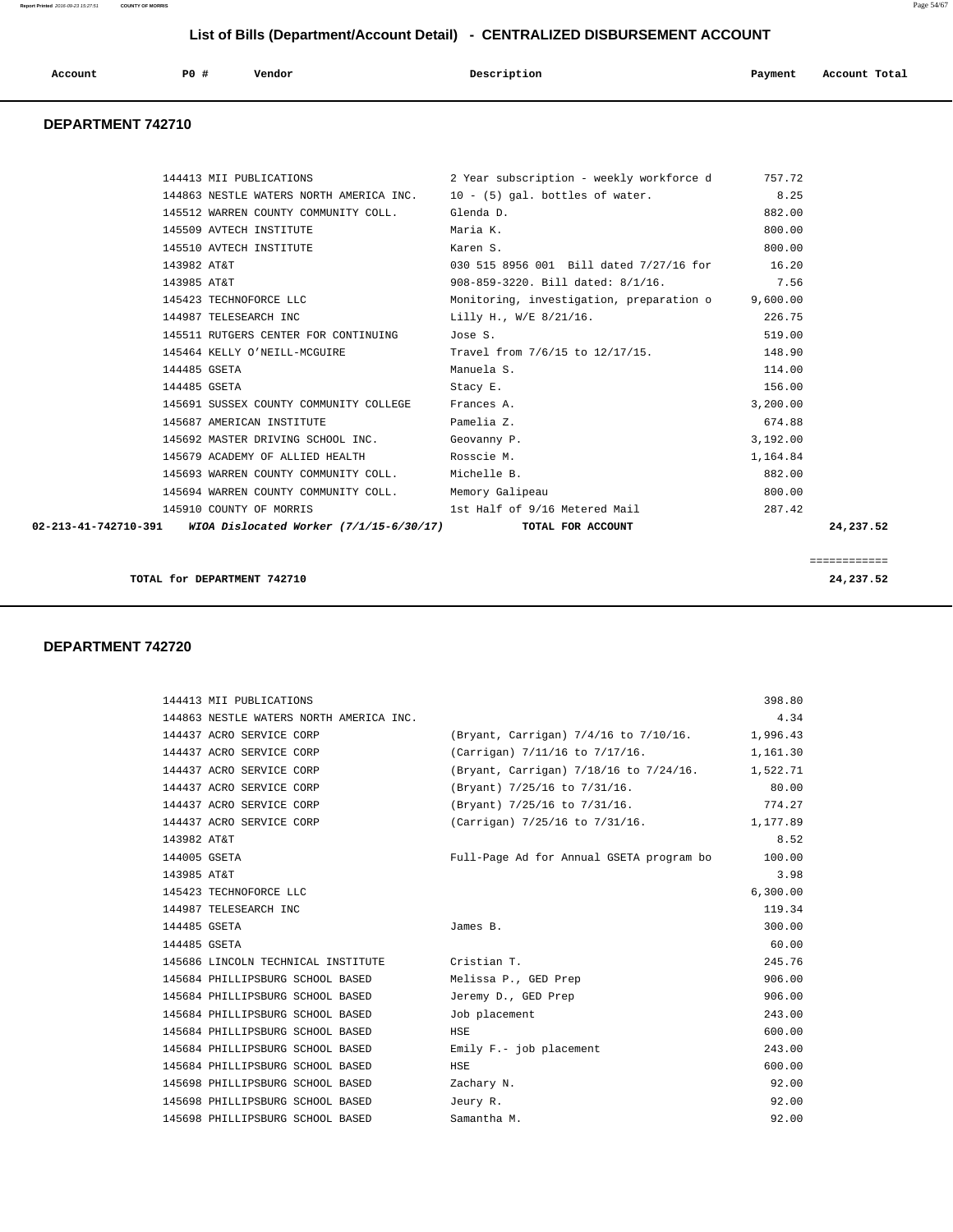| Account                  | PO# | Vendor | Description | Payment | Account Total |
|--------------------------|-----|--------|-------------|---------|---------------|
| <b>DEPARTMENT 742720</b> |     |        |             |         |               |

| 02-213-41-742720-391 | WIOA Youth (7/1/15-6/30/17)      | TOTAL FOR ACCOUNT           | 38,632.34 |
|----------------------|----------------------------------|-----------------------------|-----------|
|                      | 145697 PHILLIPSBURG SCHOOL BASED | James S.; GED Prep          | 906.00    |
|                      | 145697 PHILLIPSBURG SCHOOL BASED | HSE                         | 600.00    |
|                      | 145697 PHILLIPSBURG SCHOOL BASED | GED/Prep                    | 906.00    |
|                      | 145697 PHILLIPSBURG SCHOOL BASED | LS/PET                      | 906.00    |
|                      | 145697 PHILLIPSBURG SCHOOL BASED | Jeury R., Intake            | 907.00    |
|                      | 145697 PHILLIPSBURG SCHOOL BASED | HSE                         | 600.00    |
|                      | 145697 PHILLIPSBURG SCHOOL BASED | Placement                   | 243.00    |
|                      | 145697 PHILLIPSBURG SCHOOL BASED | Work Experience             | 243.00    |
|                      | 145697 PHILLIPSBURG SCHOOL BASED | GED Prep                    | 906.00    |
|                      | 145697 PHILLIPSBURG SCHOOL BASED | L/S PET                     | 906.00    |
|                      | 145697 PHILLIPSBURG SCHOOL BASED | Samantha M.- Intake         | 907.00    |
|                      | 145685 PHILLIPSBURG SCHOOL BASED | Job placement               | 243.00    |
|                      | 145685 PHILLIPSBURG SCHOOL BASED | Ann I., Work Experience     | 243.00    |
|                      | 145685 PHILLIPSBURG SCHOOL BASED | Miasia G.- GED Prep         | 906.00    |
|                      | 145685 PHILLIPSBURG SCHOOL BASED | Job placement               | 243.00    |
|                      | 145685 PHILLIPSBURG SCHOOL BASED | Caitlin D.- Work Experience | 243.00    |
|                      | 145685 PHILLIPSBURG SCHOOL BASED | Job placement               | 243.00    |
|                      | 145685 PHILLIPSBURG SCHOOL BASED | Henry S.; Work Experience   | 243.00    |
|                      | 145700 PHILLIPSBURG SCHOOL BASED | job placement               | 243.00    |
|                      | 145700 PHILLIPSBURG SCHOOL BASED | Zachary W., Work experience | 243.00    |
|                      | 145700 PHILLIPSBURG SCHOOL BASED | HSE                         | 600.00    |
|                      | 145700 PHILLIPSBURG SCHOOL BASED | Zachary N., GED Prep        | 906.00    |
|                      | 145700 PHILLIPSBURG SCHOOL BASED | Angelica M. - HSE           | 600.00    |
|                      | 145700 PHILLIPSBURG SCHOOL BASED | Krysta H. - GED Prep        | 906.00    |
|                      | 145699 PHILLIPSBURG SCHOOL BASED | GED Prep                    | 906.00    |
|                      | 145699 PHILLIPSBURG SCHOOL BASED | LS/PET                      | 906.00    |
|                      | 145699 PHILLIPSBURG SCHOOL BASED | Quinn M. - Intake           | 907.00    |
|                      | 145699 PHILLIPSBURG SCHOOL BASED | LS/PET                      | 906.00    |
|                      | 145699 PHILLIPSBURG SCHOOL BASED | Al-Fatir K. - Intake        | 907.00    |
|                      | 145699 PHILLIPSBURG SCHOOL BASED | LS/PET                      | 906.00    |
|                      | 145699 PHILLIPSBURG SCHOOL BASED | Thomas A. - Intake          | 907.00    |
|                      | 145698 PHILLIPSBURG SCHOOL BASED | Tommy A.                    | 92.00     |
|                      | 145698 PHILLIPSBURG SCHOOL BASED | Krysta H.                   | 92.00     |
|                      | 145698 PHILLIPSBURG SCHOOL BASED | Quinn M.                    | 92.00     |

**TOTAL for DEPARTMENT 742720 38,632.34**

============

| TOTAL for DEPARTMENT 742805                         |                   | 4,288.00 |
|-----------------------------------------------------|-------------------|----------|
|                                                     |                   |          |
| WIOA Adult (7/1/16-6/30/18)<br>02-213-41-742805-391 | TOTAL FOR ACCOUNT | 4,288.00 |
| 145682 BTII INSTITUTE, LLC                          | Anatoly B.        | 1,552.00 |
| 145482 INFORMATION & TECHNOLOGY                     | Martha G.         | 696.00   |
| 145507 INFORMATION & TECHNOLOGY                     | Gloria A.         | 648.00   |
| 145505 INFORMATION & TECHNOLOGY                     | Raquel G.         | 696.00   |
| 145506 INFORMATION & TECHNOLOGY                     | Edier M.          | 696.00   |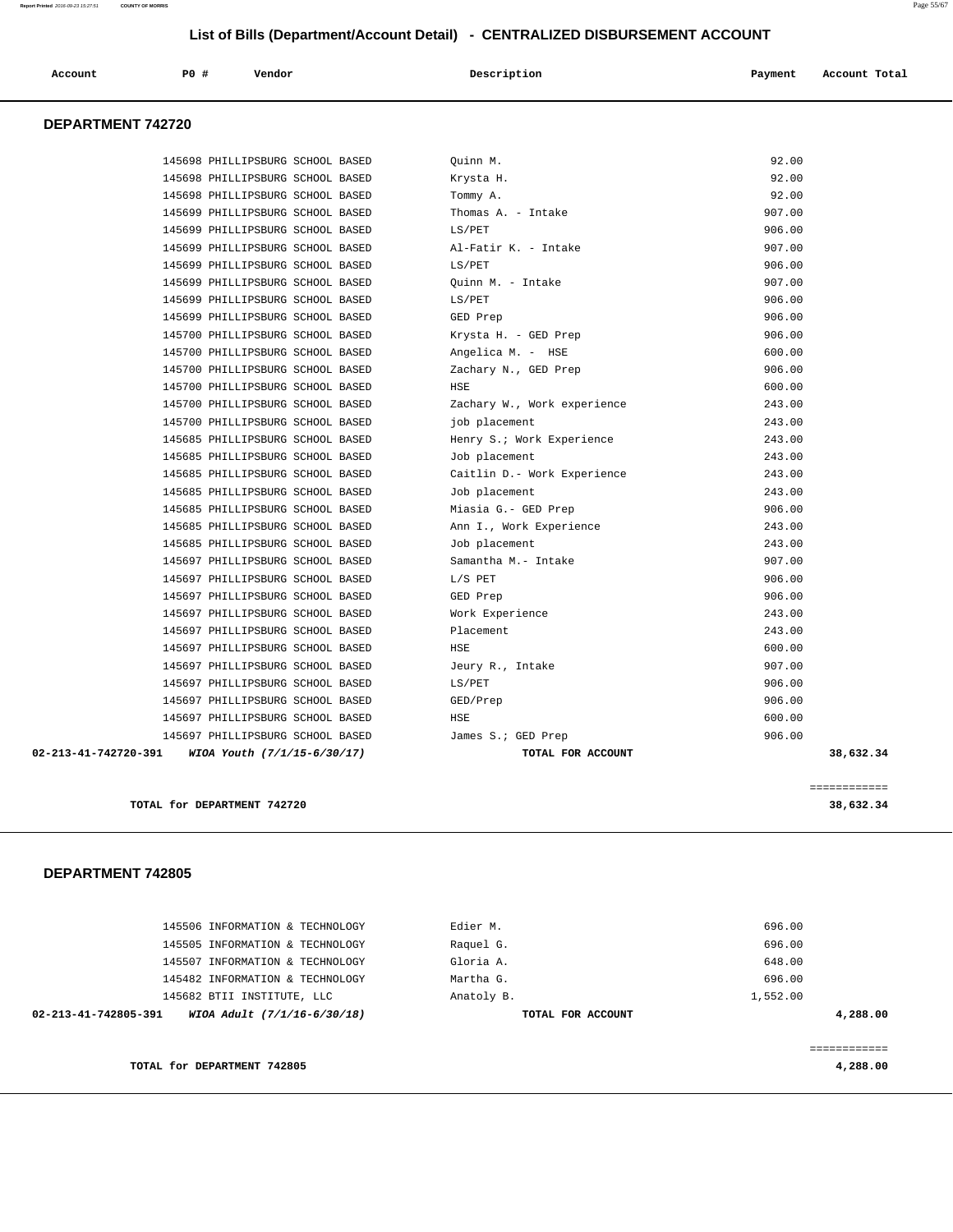**Report Printed** 2016-09-23 15:27:51 **COUNTY OF MORRIS** Page 56/67

## **List of Bills (Department/Account Detail) - CENTRALIZED DISBURSEMENT ACCOUNT**

| Account                        | PO#                         | Vendor                                  | Description       | Payment  | Account Total |
|--------------------------------|-----------------------------|-----------------------------------------|-------------------|----------|---------------|
|                                |                             |                                         |                   |          |               |
|                                |                             | 145508 INFORMATION & TECHNOLOGY         | Lilia Q.          | 672.00   |               |
|                                |                             | 145483 INFORMATION & TECHNOLOGY         | Litzia V.         | 672.00   |               |
|                                |                             | 145480 INFORMATION & TECHNOLOGY         | Jorge L.          | 672.00   |               |
|                                |                             | 145695 BTII INSTITUTE, LLC              | Liza T.           | 1,504.00 |               |
|                                |                             | 145681 BTII INSTITUTE, LLC              | Nancy D.          | 1,376.00 |               |
| $02 - 213 - 41 - 742810 - 391$ |                             | WIOA Dislocated Worker (7/1/16-6/30/18) | TOTAL FOR ACCOUNT |          | 4,896.00      |
|                                |                             |                                         |                   |          |               |
|                                | TOTAL for DEPARTMENT 742810 |                                         |                   |          | 4,896.00      |

# **Chapter 51**

| 145318 FREEDOM HOUSE INC. |                              | Halfway House Bed days | 8,256.00  |
|---------------------------|------------------------------|------------------------|-----------|
| 145318 FREEDOM HOUSE INC. |                              | Less Client share      | $-500.00$ |
| 02-213-41-757605-392      | Chapter 51 (1/1/16-12/31/16) | TOTAL FOR ACCOUNT      | 7,756.00  |
|                           |                              |                        |           |
|                           |                              |                        |           |
| TOTAL for Chapter 51      |                              |                        | 7,756.00  |
|                           |                              |                        |           |

## **DEPARTMENT 774605**

| 144967 JOSEPH ABRUSCI                                  | IACP DRE Conference- related expenses fo | 2,273.55 |
|--------------------------------------------------------|------------------------------------------|----------|
| 144968 PATRICK MCNICHOL                                | IACP DRE Conference - Travel Expenses fo | 1,296.84 |
| 02-213-41-774605-391<br>DRE Call Out (10/1/15-9/30/16) | TOTAL FOR ACCOUNT                        | 3,570.39 |
|                                                        |                                          |          |
|                                                        |                                          |          |
| TOTAL for DEPARTMENT 774605                            |                                          | 3,570.39 |

#### **DEPARTMENT 774610**

| 145060 WASHINGTON TWP POLICE DEPT                          | DWI Grant Reimbursement for Checkpoint o | 1,500.00 |
|------------------------------------------------------------|------------------------------------------|----------|
| County DWI Grant (10/1/15-9/30/16)<br>02-213-41-774610-391 | TOTAL FOR ACCOUNT                        | 1,500.00 |
|                                                            |                                          |          |
|                                                            |                                          |          |
| TOTAL for DEPARTMENT 774610                                |                                          | 1,500.00 |

| FFY15 UASI (9/1/15-8/31/18)<br>02-213-41-784820-391 | TOTAL FOR ACCOUNT                        |           | 50,449.01 |
|-----------------------------------------------------|------------------------------------------|-----------|-----------|
| 144729 R & J CONTROL, INC.                          | Per approved 2015 UASI Grant Workplan    | 3,649.01  |           |
| 145121 TECHLINE TECHNOLOGIES, INC.                  | 8/27-28/16 TECC-Section 19734            | 14,000.00 |           |
| 145121 TECHLINE TECHNOLOGIES, INC.                  | 8/23/16 B-Con-Section 19838              | 2,800.00  |           |
| 145121 TECHLINE TECHNOLOGIES, INC.                  | 8/15/16 B-Con-Section 19775              | 1,600.00  |           |
| 145121 TECHLINE TECHNOLOGIES, INC.                  | 8/15/16 B-Con-Section 19781              | 1,600.00  |           |
| 145121 TECHLINE TECHNOLOGIES, INC.                  | 8/13/16 LEFR-Section 19733               | 6,800.00  |           |
| 143912 CARAHSOFT TECHNOLOGY CORPORATION             | Geofeedia Enterprise Platform licenses p | 20,000.00 |           |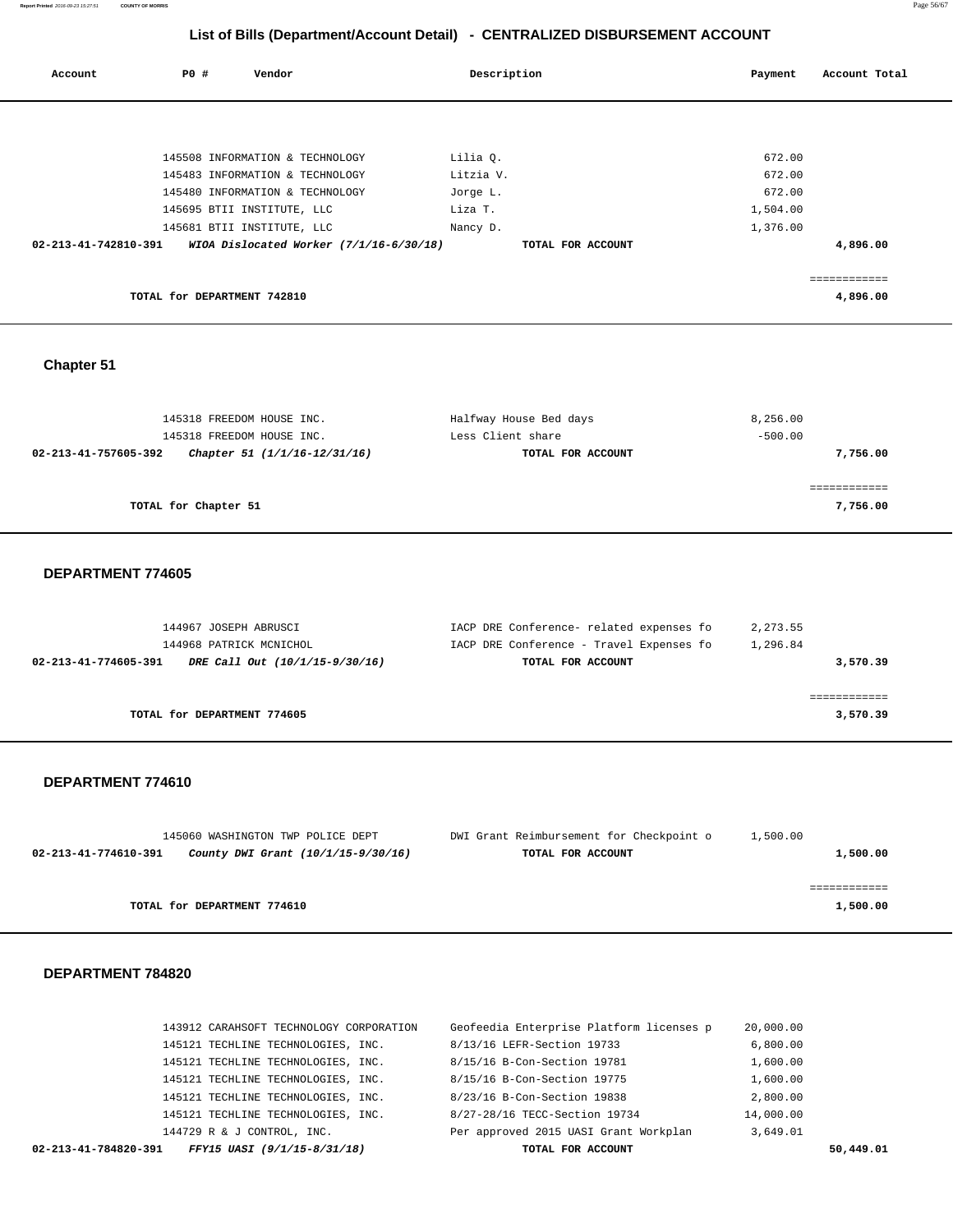| Account                  | P0#                         | Vendor | Description | Payment | Account Total |
|--------------------------|-----------------------------|--------|-------------|---------|---------------|
| <b>DEPARTMENT 784820</b> |                             |        |             |         |               |
|                          |                             |        |             |         | ============  |
|                          | TOTAL for DEPARTMENT 784820 |        |             |         | 50,449.01     |

#### **DEPARTMENT 786615**

| 145917 NATIONAL FUEL OIL INC.<br>MAPS Section 5311 (7/1/15-12/31/16)<br>02-213-41-786615-391 | FUEL CHARGES 8/16<br>TOTAL FOR ACCOUNT | 724.86<br>724.86 |
|----------------------------------------------------------------------------------------------|----------------------------------------|------------------|
| 145917 NATIONAL FUEL OIL INC.<br>MAPS Section 5311 (7/1/15-12/31/16)<br>02-213-41-786615-392 | FUEL CHARGES 8/16<br>TOTAL FOR ACCOUNT | 362.43<br>362.43 |
| TOTAL for DEPARTMENT 786615                                                                  |                                        | 1,087.29         |

#### **DEPARTMENT 786625**

| 145917 NATIONAL FUEL OIL INC.                  | FUEL CHARGES 8/16 | 5,191.17 |
|------------------------------------------------|-------------------|----------|
| 02-213-41-786625-392<br>MAPS (1/1/16-12/31/16) | TOTAL FOR ACCOUNT | 5,191.17 |
| 145917 NATIONAL FUEL OIL INC.                  | FUEL CHARGES 8/16 | 362.43   |
| 02-213-41-786625-394<br>MAPS (1/1/16-12/31/16) | TOTAL FOR ACCOUNT | 362.43   |
|                                                |                   |          |
| TOTAL for DEPARTMENT 786625                    |                   | 5,553.60 |
|                                                |                   |          |

# **FY 07 SCAAP Program**

| 132241 BEST BUY ADVANTAGE ACCOUNT                        | TV DATED 12.2.15       | 2,069.99 |
|----------------------------------------------------------|------------------------|----------|
| 132241 BEST BUY ADVANTAGE ACCOUNT                        | TV MOUNT DATED 12.8.15 | 69.99    |
| FY07 SCAAP Program Federal Share<br>02-213-41-806715-391 | TOTAL FOR ACCOUNT      | 2,139.98 |
|                                                          |                        |          |
|                                                          |                        |          |
| TOTAL for FY 07 SCAAP Program                            |                        | 2,139.98 |
|                                                          |                        |          |

| 144992 W.B. MASON COMPANY INC                                   | Pens and markers to be utilized for tier | 106.70 |
|-----------------------------------------------------------------|------------------------------------------|--------|
| 144990 MEDIA SUPPLY, INC.                                       | OmniTower 1 DVD/CD Recorder, 1 to 1 Dupl | 318.00 |
| 02-213-41-808620-391<br>Megan's Law & LLEA $(3/1/16 - 8/31/16)$ | TOTAL FOR ACCOUNT                        | 424.70 |
|                                                                 |                                          |        |
|                                                                 |                                          |        |
| TOTAL for DEPARTMENT 808620                                     |                                          | 424.70 |
|                                                                 |                                          |        |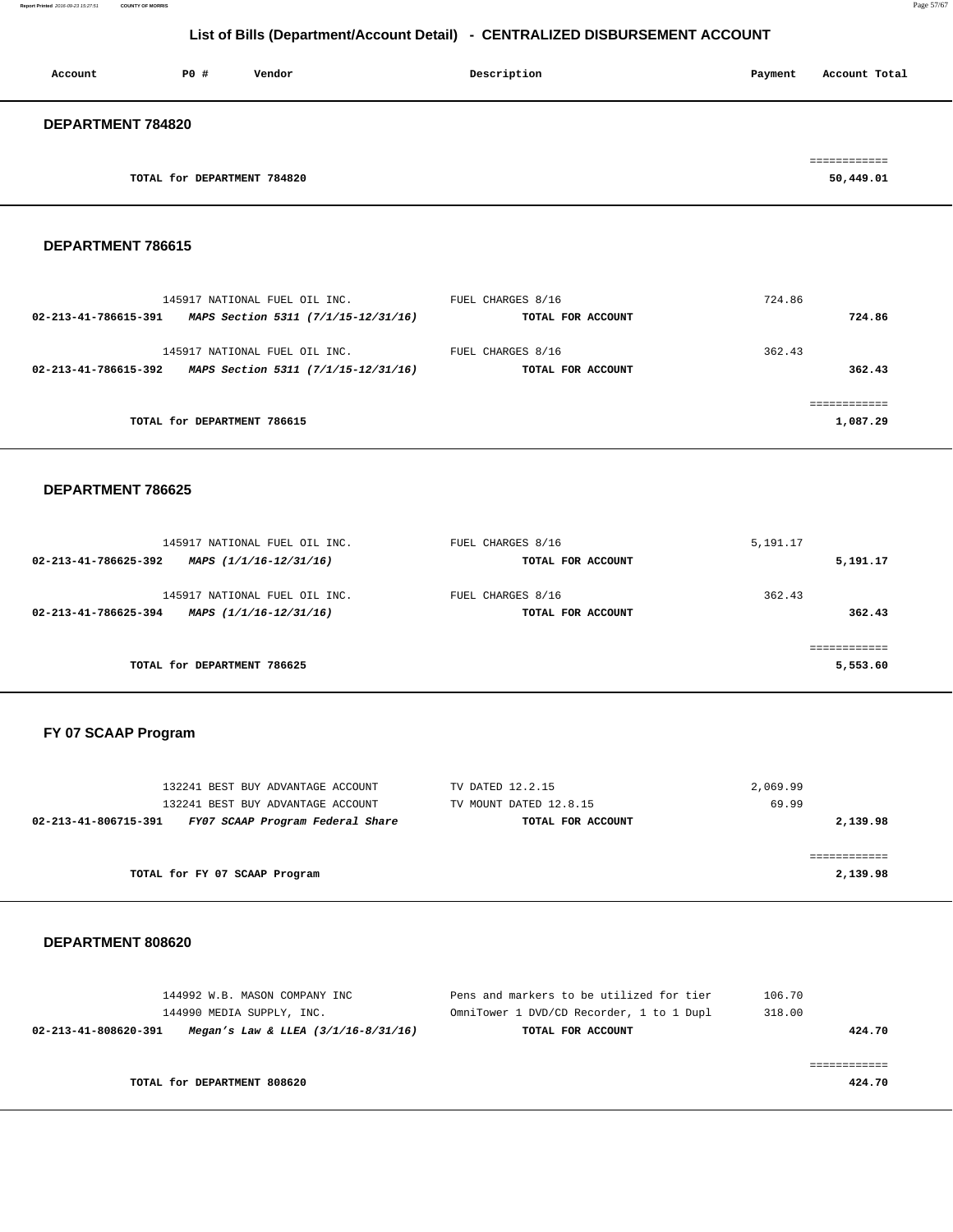| Account              | P0 # | Vendor                                                                              | Description                              | Payment | Account Total       |
|----------------------|------|-------------------------------------------------------------------------------------|------------------------------------------|---------|---------------------|
| 02-213-41-860605-392 |      | 144366 MT. TABOR HISTORICAL SOCIETY INC.<br>General Operating Spprt(7/1/15-6/30/16) | Re-grant Agreements<br>TOTAL FOR ACCOUNT | 955.80  | 955.80              |
|                      |      | TOTAL for General Operating Support                                                 |                                          |         | =========<br>955.80 |

| 144733 TOWN OF MORRISTOWN                               | For Ebola Active Monitoring Activities f | 2,100.00 |
|---------------------------------------------------------|------------------------------------------|----------|
| NJACCHO (12/22/14 - Indefinite)<br>02-213-41-862501-395 | TOTAL FOR ACCOUNT                        | 2,100.00 |
|                                                         |                                          |          |
|                                                         |                                          |          |
| TOTAL for DEPARTMENT 862501                             |                                          | 2,100.00 |
|                                                         |                                          |          |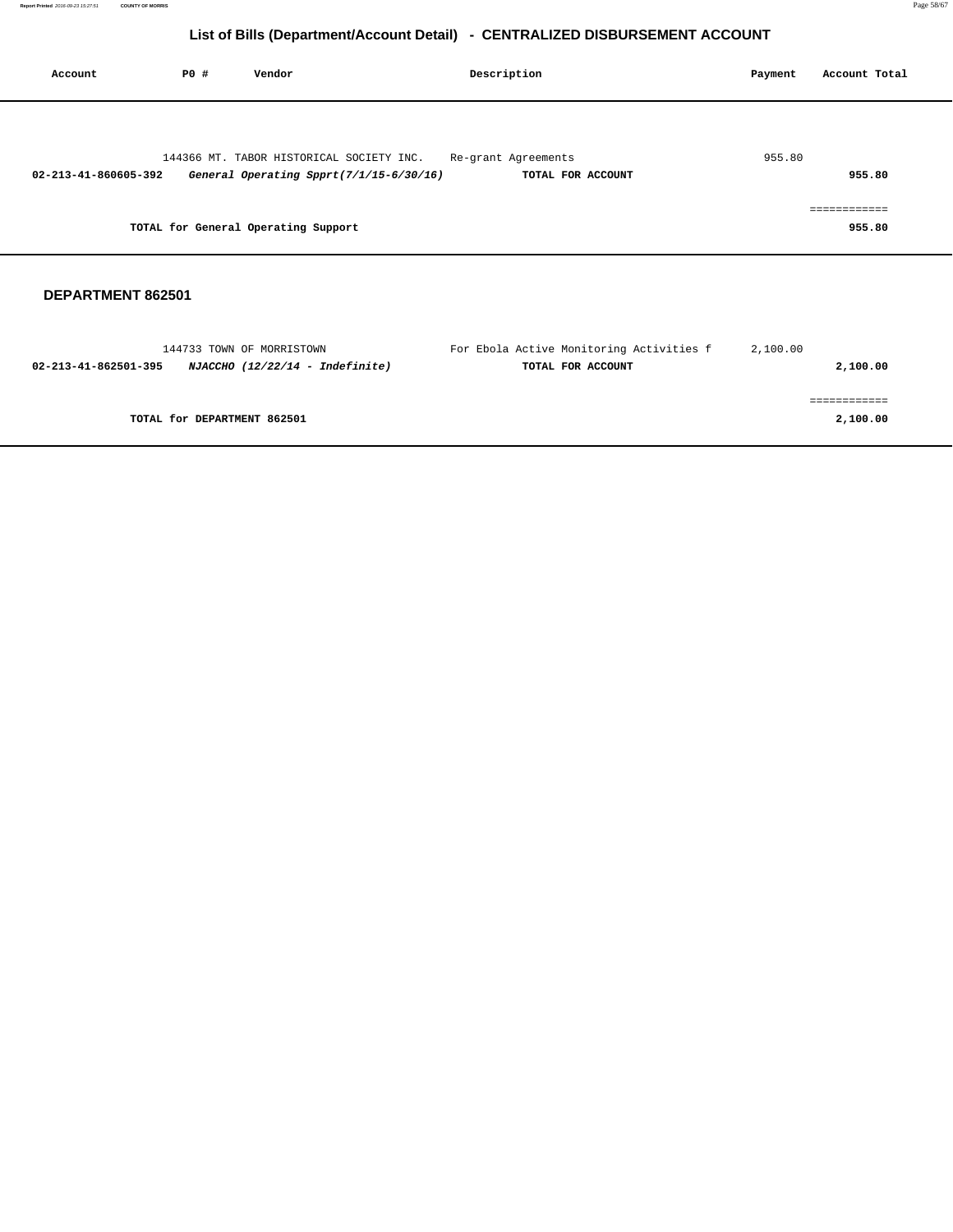| Account                                                | PO#<br>Vendor                                                    | Description                                                   | Account Total<br>Payment |  |  |  |
|--------------------------------------------------------|------------------------------------------------------------------|---------------------------------------------------------------|--------------------------|--|--|--|
| <b>County Capital</b><br>Acq of prop in Twp of Washgtn |                                                                  |                                                               |                          |  |  |  |
| 04-216-55-953029-909                                   | 145613 WATERS, MCPHERSON, MCNEILL, P.C.<br>Miscellaneous - Other | Schooley's Mountain Acquisition #11434-4<br>TOTAL FOR ACCOUNT | 1,008.00<br>1,008.00     |  |  |  |
|                                                        | TOTAL for Acq of prop in Twp of Washgtn                          |                                                               | ============<br>1,008.00 |  |  |  |
|                                                        | Abatmnt/demol-Fac on Greystone                                   |                                                               |                          |  |  |  |
| 04-216-55-953087-909                                   | 145602 DECOTIIS, FITZPATRICK &<br>Miscellaneous - Other          | legal services<br>TOTAL FOR ACCOUNT                           | 444.20<br>444.20         |  |  |  |

**TOTAL for Abatmnt/demol-Fac on Greystone 444.20**

#### **DEPARTMENT 953225**

| 145604 BOSWELL ENGINEERING INC                                   | Professional Engineering Services for MC | 543.40 |
|------------------------------------------------------------------|------------------------------------------|--------|
| Bridge Design, Renov, Construc - Var Loc<br>04-216-55-953225-909 | TOTAL FOR ACCOUNT                        | 543.40 |
|                                                                  |                                          |        |
|                                                                  |                                          |        |
| TOTAL for DEPARTMENT 953225                                      |                                          | 543.40 |
|                                                                  |                                          |        |

============

#### **DEPARTMENT 953269**

| 145601 DEWBERRY ENGINEERS, INC                               | Professional Engineering Services for Re | 15,190.00 |
|--------------------------------------------------------------|------------------------------------------|-----------|
| 145617 CHERRY WEBER & ASSOC. PC                              | Clerk of the Works Agreement for the Con | 9.752.00  |
| Bridge Design/Constr - var locations<br>04-216-55-953269-909 | TOTAL FOR ACCOUNT                        | 24,942,00 |
|                                                              |                                          |           |
|                                                              |                                          |           |
| TOTAL for DEPARTMENT 953269                                  |                                          | 24,942.00 |
|                                                              |                                          |           |

|           | 11,430.00 | Construction Inspection Services for the | 145630 CHERRY WEBER & ASSOC. PC          |                             |  |
|-----------|-----------|------------------------------------------|------------------------------------------|-----------------------------|--|
| 11,430.00 |           | TOTAL FOR ACCOUNT                        | Bridge Design/Constr VarLoc-Public Works | 04-216-55-953323-909        |  |
|           |           |                                          |                                          |                             |  |
|           |           |                                          |                                          |                             |  |
|           |           |                                          |                                          |                             |  |
| 11,430.00 |           |                                          |                                          | TOTAL for DEPARTMENT 953323 |  |
|           |           |                                          |                                          |                             |  |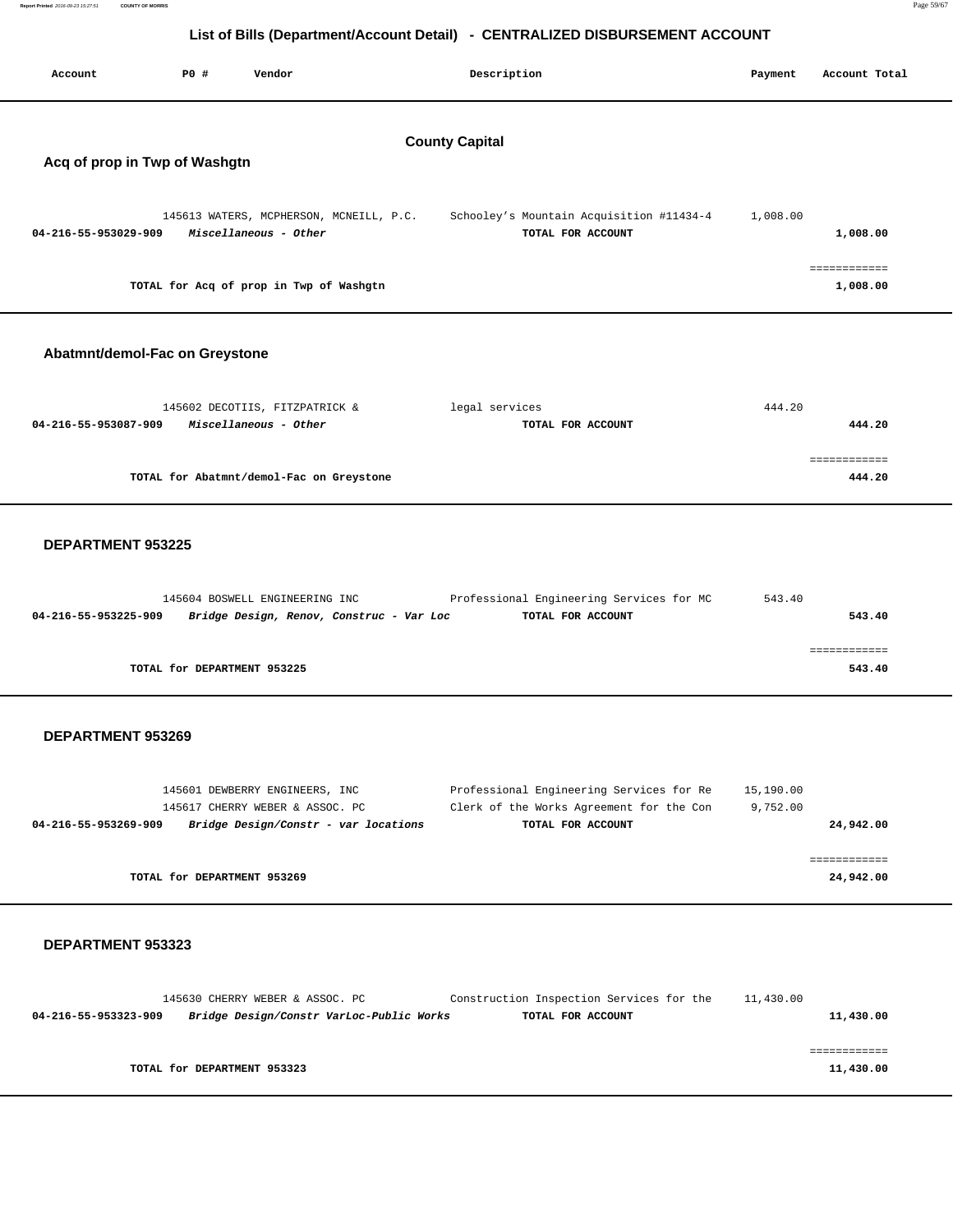| Account              | PO#                         | Vendor                                 | Description                              | Payment  | Account Total |
|----------------------|-----------------------------|----------------------------------------|------------------------------------------|----------|---------------|
|                      |                             |                                        |                                          |          |               |
|                      |                             | 134502 COMPLETE SECURITY SYSTEMS, INC. | PLEASE SUPPLY AND INSTALL SECURITY SYSTE | 8,695.00 |               |
| 04-216-55-953353-951 |                             | Various Improvements at Courthouse     | TOTAL FOR ACCOUNT                        |          | 8,695.00      |
|                      |                             |                                        |                                          |          | ============  |
|                      | TOTAL for DEPARTMENT 953353 |                                        |                                          |          | 8,695.00      |

#### **DEPARTMENT 953354**

|                      | 144752 REDMANN ELECTRIC CO., INC.      | CIRCUIT BREAKER PROJECT AT ADMINISTRATIO | 11,500.00 |
|----------------------|----------------------------------------|------------------------------------------|-----------|
| 04-216-55-953354-955 | VOIP System-Electric & Emergency Power | TOTAL FOR ACCOUNT                        | 11,500.00 |
|                      |                                        |                                          |           |
|                      |                                        |                                          |           |
|                      | TOTAL for DEPARTMENT 953354            |                                          | 11,500.00 |
|                      |                                        |                                          |           |

#### **DEPARTMENT 953356**

| 144584 R.S. KNAPP CO INC                                    | Plans & Specs for the Drainage Project o | 221.02 |
|-------------------------------------------------------------|------------------------------------------|--------|
| 144584 R.S. KNAPP CO INC                                    | Plans & Specs for the Milling & Resurfac | 139.08 |
| 144584 R.S. KNAPP CO INC                                    | Plans & Specs for the Milling & Resurfac | 267.56 |
| Various Road-Designs & Construction<br>04-216-55-953356-909 | TOTAL FOR ACCOUNT                        | 627.66 |
|                                                             |                                          |        |
|                                                             |                                          |        |
| TOTAL for DEPARTMENT 953356                                 |                                          | 627.66 |

#### **DEPARTMENT 953357**

|                      | 145209 RON-JON CONSTRUCTION CORP. | Replacement of Bridge No. 1400-323 on Co | 302,157.81 |
|----------------------|-----------------------------------|------------------------------------------|------------|
| 04-216-55-953357-940 | Replace & Upgrade Various Bridges | TOTAL FOR ACCOUNT                        | 302,157.81 |
|                      |                                   |                                          |            |
|                      |                                   |                                          |            |
|                      | TOTAL for DEPARTMENT 953357       |                                          | 302,157.81 |
|                      |                                   |                                          |            |

#### **DEPARTMENT 953363**

| 145614 WATERS, MCPHERSON, MCNEILL, P.C.                    | Randolph Town Center Assoc #11434-13        | 420.00   |          |
|------------------------------------------------------------|---------------------------------------------|----------|----------|
| 145614 WATERS, MCPHERSON, MCNEILL, P.C.                    | Acquisition of B. 224, L. 1, 2, 3, 83 #1143 | 1,531.76 |          |
| Paving & Resurfacing Various Roads<br>04-216-55-953363-909 | TOTAL FOR ACCOUNT                           |          | 1,951.76 |
|                                                            |                                             |          |          |
|                                                            |                                             |          |          |
| TOTAL for DEPARTMENT 953363                                |                                             |          | 1,951.76 |
|                                                            |                                             |          |          |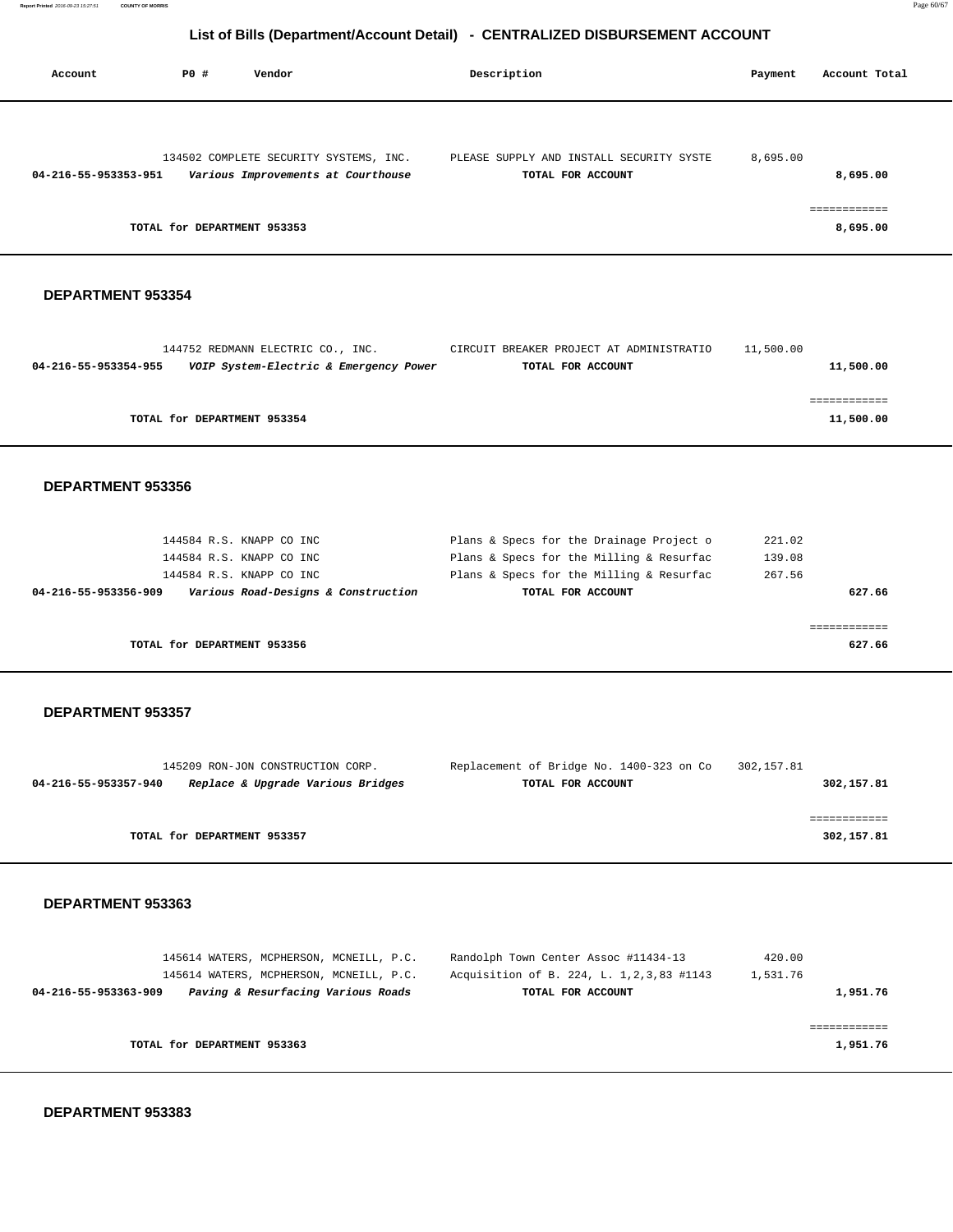| Account                  | PO# | Vendor                                                                                                                                                                                                                                                                                               | Description |                                                                                                                                                                                                                                                                                                              | Payment                                                            | Account Total |
|--------------------------|-----|------------------------------------------------------------------------------------------------------------------------------------------------------------------------------------------------------------------------------------------------------------------------------------------------------|-------------|--------------------------------------------------------------------------------------------------------------------------------------------------------------------------------------------------------------------------------------------------------------------------------------------------------------|--------------------------------------------------------------------|---------------|
| <b>DEPARTMENT 953383</b> |     |                                                                                                                                                                                                                                                                                                      |             |                                                                                                                                                                                                                                                                                                              |                                                                    |               |
|                          |     | 145130 CLIFTON ELEVATOR SERVICE CO INC.<br>145130 CLIFTON ELEVATOR SERVICE CO INC<br>145130 CLIFTON ELEVATOR SERVICE CO INC.<br>145130 CLIFTON ELEVATOR SERVICE CO INC<br>145130 CLIFTON ELEVATOR SERVICE CO INC<br>145130 CLIFTON ELEVATOR SERVICE CO INC<br>145130 CLIFTON ELEVATOR SERVICE CO INC | RE:         | $RE: CH - 15 COURT ST- (3) CAR(S)$<br>RE: SCHUYLER ANNEX - 30 SCHUYLER - (2) C<br>RE: LIBRARY - 30 E. HANOVER - $(1)$ CAR $(S)$<br>RE: CAC COMPLEX - 1 MEDICAL DR - (1) CA<br>RE: SEU - 102 RAYNOR RD - $(1)$ CAR $(S)$<br>RE: HUMAN SERVICES - 340 W. HANOVER - (2)<br>HOMELESS CENTER- 540 W. HANOVER - (1 | 782.00<br>720.00<br>294.00<br>294.00<br>294.00<br>696.00<br>378.00 |               |
| 04-216-55-953383-940     |     | 145130 CLIFTON ELEVATOR SERVICE CO INC.<br>145130 CLIFTON ELEVATOR SERVICE CO INC<br>B&G Interior Building Improvements                                                                                                                                                                              |             | RE: PSTA - 500 W. HANOVER - $(1)$ CAR $(S)$<br>RE: LPS - 450 W. HANOVER - $(2)$ CAR $(S)$<br>TOTAL FOR ACCOUNT                                                                                                                                                                                               | 294.00<br>294.00                                                   | 5,814.00      |

**TOTAL for DEPARTMENT 953383 5,814.00**

============

#### **DEPARTMENT 953387**

| 04-216-55-953387-909 | Various Bridge Replacement              | TOTAL FOR ACCOUNT                        |          | 14,649.10 |
|----------------------|-----------------------------------------|------------------------------------------|----------|-----------|
|                      | 145526 CHERRY WEBER & ASSOC. PC         | Engineering Design Services for County B | 2,436.80 |           |
|                      | 142537 VAN CLEEF ENGINEERING ASSOC      | Repairs/Rehabilitation of County Route 5 | 6,880.10 |           |
|                      | 145528 CHERRY WEBER & ASSOC. PC         | Engineering Design Services for Bridge N | 885.60   |           |
|                      | 145647 WATERS, MCPHERSON, MCNEILL, P.C. | Valerie Schmidt #11434-44                | 746.60   |           |
|                      | 142016 HATCH MOTT MACDONALD LLC         | Inspection of Dalrymple Pond Dam and Pos | 3,700.00 |           |
|                      |                                         |                                          |          |           |

**TOTAL for DEPARTMENT 953387** 14,649.10

 **DEPARTMENT 953388** 

| 144841 BEYER FORD                                        | (UNIT 14-7) STRUTUT REPLACED, ALIGNMENT, D | 364.88 |
|----------------------------------------------------------|--------------------------------------------|--------|
| Equip. & Vehicle Replacement-PPW<br>04-216-55-953388-957 | TOTAL FOR ACCOUNT                          | 364.88 |
| TOTAL for DEPARTMENT 953388                              |                                            | 364.88 |

| Public Works-Equip&Vehicle Rplcmnt/Upgr<br>04-216-55-953422-957 | TOTAL FOR ACCOUNT    |          | 165.10 |
|-----------------------------------------------------------------|----------------------|----------|--------|
| 144694 ROUTE 23 AUTOMALL LLC                                    | TUBE ASY             | 52.66    |        |
| 144694 ROUTE 23 AUTOMALL LLC                                    | PAD-BRAKE            | 50.33    |        |
| 144694 ROUTE 23 AUTOMALL LLC                                    | FILTER ASY           | 31.68    |        |
| 144694 ROUTE 23 AUTOMALL LLC                                    | RESERVOIR, VALVE AIR | 29.28    |        |
| 144694 ROUTE 23 AUTOMALL LLC                                    | REFLECTOR ASY        | 32.87    |        |
| 144694 ROUTE 23 AUTOMALL LLC                                    | CREDIT               | $-70.00$ |        |
| 144739 DELUXE INTERNATIONAL                                     | BOLT BTRY            | 38.28    |        |
|                                                                 |                      |          |        |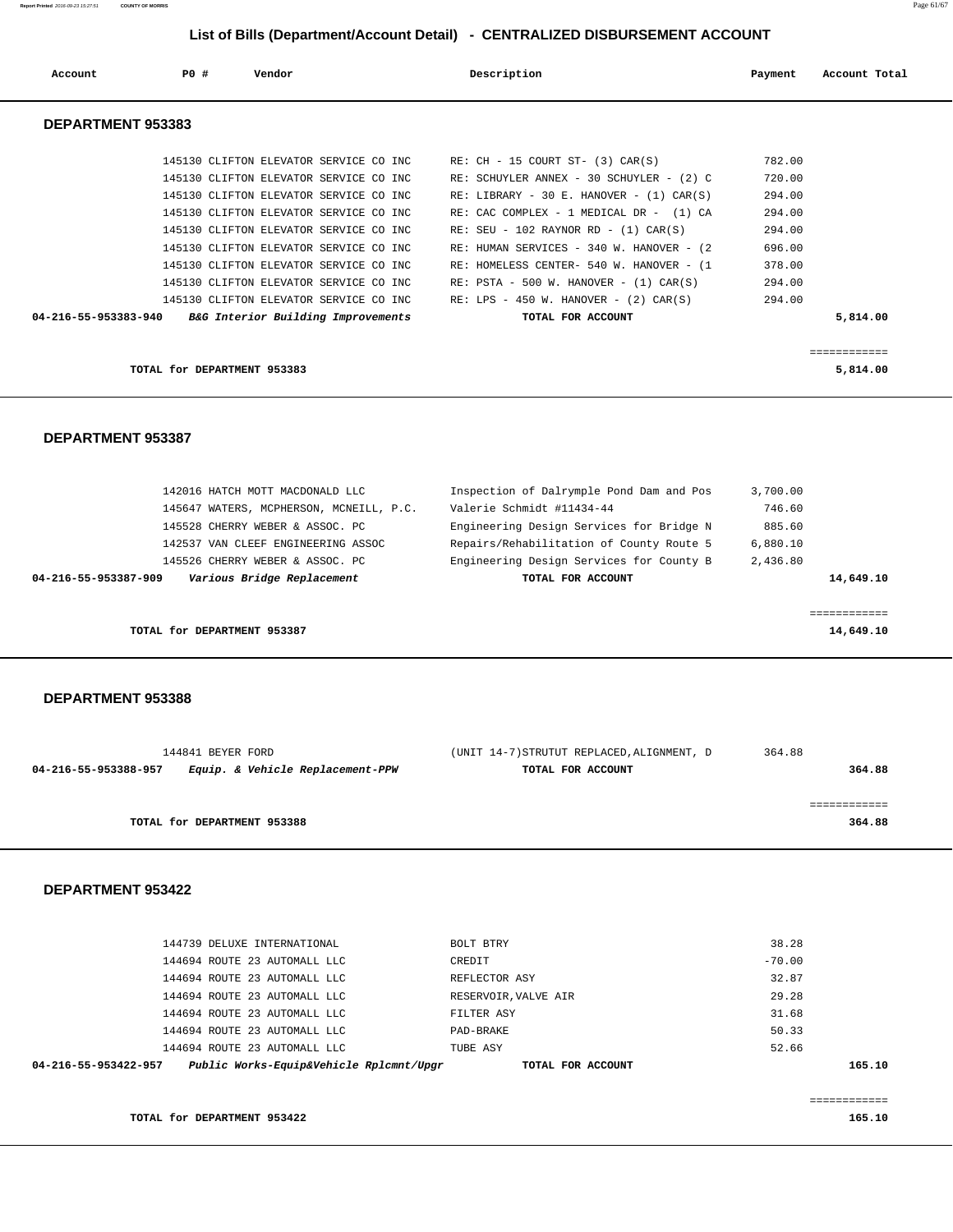| Account                                   | PO# | Vendor                                                   | Description                                                   | Payment  | Account Total            |
|-------------------------------------------|-----|----------------------------------------------------------|---------------------------------------------------------------|----------|--------------------------|
| <b>Brdg Design &amp; Constr Var Local</b> |     |                                                          |                                                               |          |                          |
| 04-216-55-953862-909                      |     | 145603 HATCH MOTT MACDONALD LLC<br>Miscellaneous - Other | Morris County Drainage Design Survey/Mee<br>TOTAL FOR ACCOUNT | 2,857.00 | 2,857.00                 |
|                                           |     | TOTAL for Brdg Design & Constr Var Local                 |                                                               |          | ============<br>2,857.00 |

#### **DEPARTMENT 954434**

|                      | 141732 LAWMEN SUPPLY CO OF NJ, INC.    |  | 18001/Non-Stock STURM RUGER GUN, Ruger P |  | 4,023.00 |          |
|----------------------|----------------------------------------|--|------------------------------------------|--|----------|----------|
| 04-216-55-954434-956 | Sheriff - Various Upgrades & Equipment |  | TOTAL FOR ACCOUNT                        |  |          | 4,023.00 |
|                      |                                        |  |                                          |  |          |          |
|                      |                                        |  |                                          |  |          |          |
|                      | TOTAL for DEPARTMENT 954434            |  |                                          |  |          | 4,023.00 |
|                      |                                        |  |                                          |  |          |          |

#### **DEPARTMENT 954447**

| 145908 MCMANIMON, SCOTLAND & BAUMANN LLC              | PROFESSIONSL SERVICES IN CONNECTION WITH | 300.00 |
|-------------------------------------------------------|------------------------------------------|--------|
| Sheriff - Vehicle Replacement<br>04-216-55-954447-909 | TOTAL FOR ACCOUNT                        | 300.00 |
|                                                       |                                          |        |
|                                                       |                                          |        |
| TOTAL for DEPARTMENT 954447                           |                                          | 300.00 |

#### **DEPARTMENT 955345**

| 145049 RELIAS LEARNING LLC                             | Six Month Subscription Fee, 9-1-2016 thru | 6,958.06 |
|--------------------------------------------------------|-------------------------------------------|----------|
| 142479 STANLEY HEALTHCARE                              | MOR750, LTC Annual Inspection w/1 Year On | 1,950.00 |
| Various Projects - Morris View<br>04-216-55-955345-940 | TOTAL FOR ACCOUNT                         | 8,908.06 |
|                                                        |                                           |          |
|                                                        |                                           |          |
| TOTAL for DEPARTMENT 955345                            |                                           | 8,908.06 |
|                                                        |                                           |          |

|                      | 142464 MCKESSON MEDICAL SURGICAL        | 126173,6-29-2016  | 2,197.99 |
|----------------------|-----------------------------------------|-------------------|----------|
| 04-216-55-955403-951 | MV-Long Term Health Center Improvements | TOTAL FOR ACCOUNT | 2,197.99 |
|                      |                                         |                   |          |
|                      |                                         |                   |          |
|                      | TOTAL for DEPARTMENT 955403             |                   | 2,197.99 |
|                      |                                         |                   |          |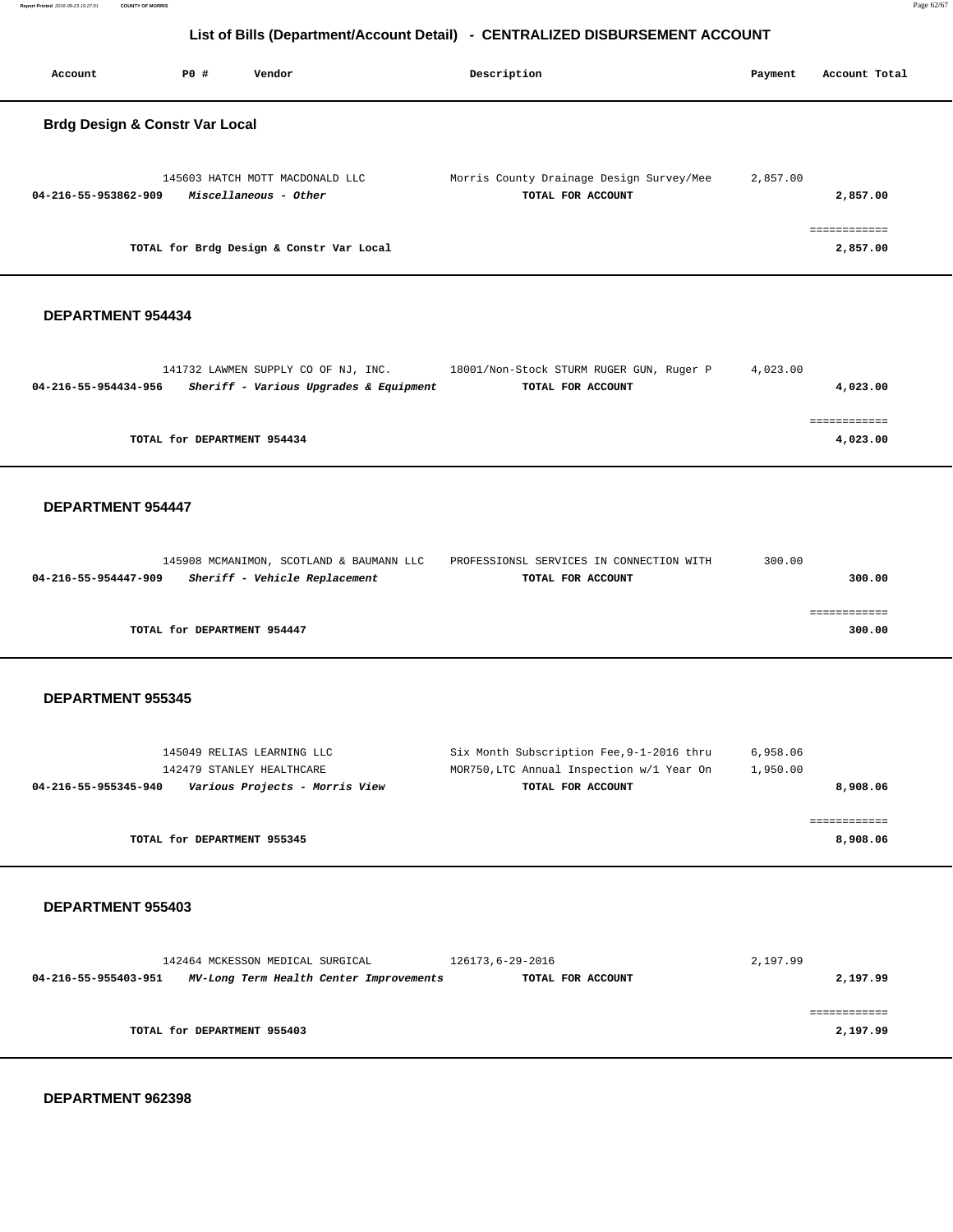| Account              | PO#                         | Vendor                          | Description                              | Payment   | Account Total |
|----------------------|-----------------------------|---------------------------------|------------------------------------------|-----------|---------------|
| DEPARTMENT 962398    |                             |                                 |                                          |           |               |
|                      |                             | 142850 DELL MARKETING L.P.      | Dell Bluetooth Mouse - WM615             | 449.88    |               |
|                      |                             | 142850 DELL MARKETING L.P.      | Dell Adapter - USB 3.0 to HDMI/VGA/Ether | 674.88    |               |
|                      |                             | 142850 DELL MARKETING L.P.      | Dell Professional Topload Carrying Case  | 539.88    |               |
|                      |                             | 136944 DELL MARKETING L.P.      | Dell Venue 11 Pro                        | 1,383.71  |               |
|                      |                             | 136944 DELL MARKETING L.P.      | Key Board                                | 143.99    |               |
|                      |                             | 136944 DELL MARKETING L.P.      |                                          | $-143.99$ |               |
|                      |                             | 142917 DELL MARKETING L.P.      | 5QJCHS1-EQUALLOGIC PS6100-1/23/2018      | 4,717.88  |               |
|                      |                             | 142917 DELL MARKETING L.P.      | DD3YWQ1-POWEREDGE R710-9/8/2017          | 2,118.19  |               |
|                      |                             | 142917 DELL MARKETING L.P.      | DD2YWQ1-POWEREDGE R710-9/8/2017          | 2,118.19  |               |
|                      |                             | 142917 DELL MARKETING L.P.      | Discount                                 | $-847.30$ |               |
| 04-216-55-962398-955 |                             | ITD-Computer & Newtork Upgrades | TOTAL FOR ACCOUNT                        |           | 29,561.27     |
|                      |                             |                                 |                                          |           | ============  |
|                      | TOTAL for DEPARTMENT 962398 |                                 |                                          |           | 29,561.27     |

#### **DEPARTMENT 962432**

| 142827 DELL MARKETING L.P.<br>142827 DELL MARKETING L.P.<br>142827 DELL MARKETING L.P. | Dell OptiPlex 9020 MT<br>Dell U21412M Monitor<br>Dell KM714 Wireless KB & Mouse Cobmo | 13,636.20<br>3,072.20<br>899.85 |
|----------------------------------------------------------------------------------------|---------------------------------------------------------------------------------------|---------------------------------|
| OIT-Computer & Network Upgrades & Equip<br>04-216-55-962432-955                        | TOTAL FOR ACCOUNT                                                                     | 17,608.25                       |
| TOTAL for DEPARTMENT 962432                                                            |                                                                                       | 17,608.25                       |

#### **Acq shelter Randlph tower site**

| 142995 NJ BUSINESS SYSTEMS               | 7/20/16, Fast Ethernet over T1 intellige | 2,298.40 |
|------------------------------------------|------------------------------------------|----------|
| Building<br>04-216-55-963143-950         | TOTAL FOR ACCOUNT                        | 2,298.40 |
|                                          |                                          |          |
|                                          |                                          | .        |
| TOTAL for Acq shelter Randlph tower site |                                          | 2,298.40 |
|                                          |                                          |          |

#### **DEPARTMENT 963298**

| 126234 CAROUSEL INDUSTRIES                                    | E911 System Upgrade Hardware/Software/Se | 283,964.98 |
|---------------------------------------------------------------|------------------------------------------|------------|
| County-Wide Radio Sys - Public Safety<br>04-216-55-963298-952 | TOTAL FOR ACCOUNT                        | 283,964.98 |
|                                                               |                                          |            |
|                                                               |                                          |            |
| TOTAL for DEPARTMENT 963298                                   |                                          | 283,964.98 |
|                                                               |                                          |            |

#### **DEPARTMENT 963346**

 105842 ATLANTIC TACTICAL OF NJ, INC. Item COL6933-AGENCY Colt M4 Commando Car 1,788.00  **04-216-55-963346-956 Purchase Simulators for training LPS TOTAL FOR ACCOUNT 1,788.00**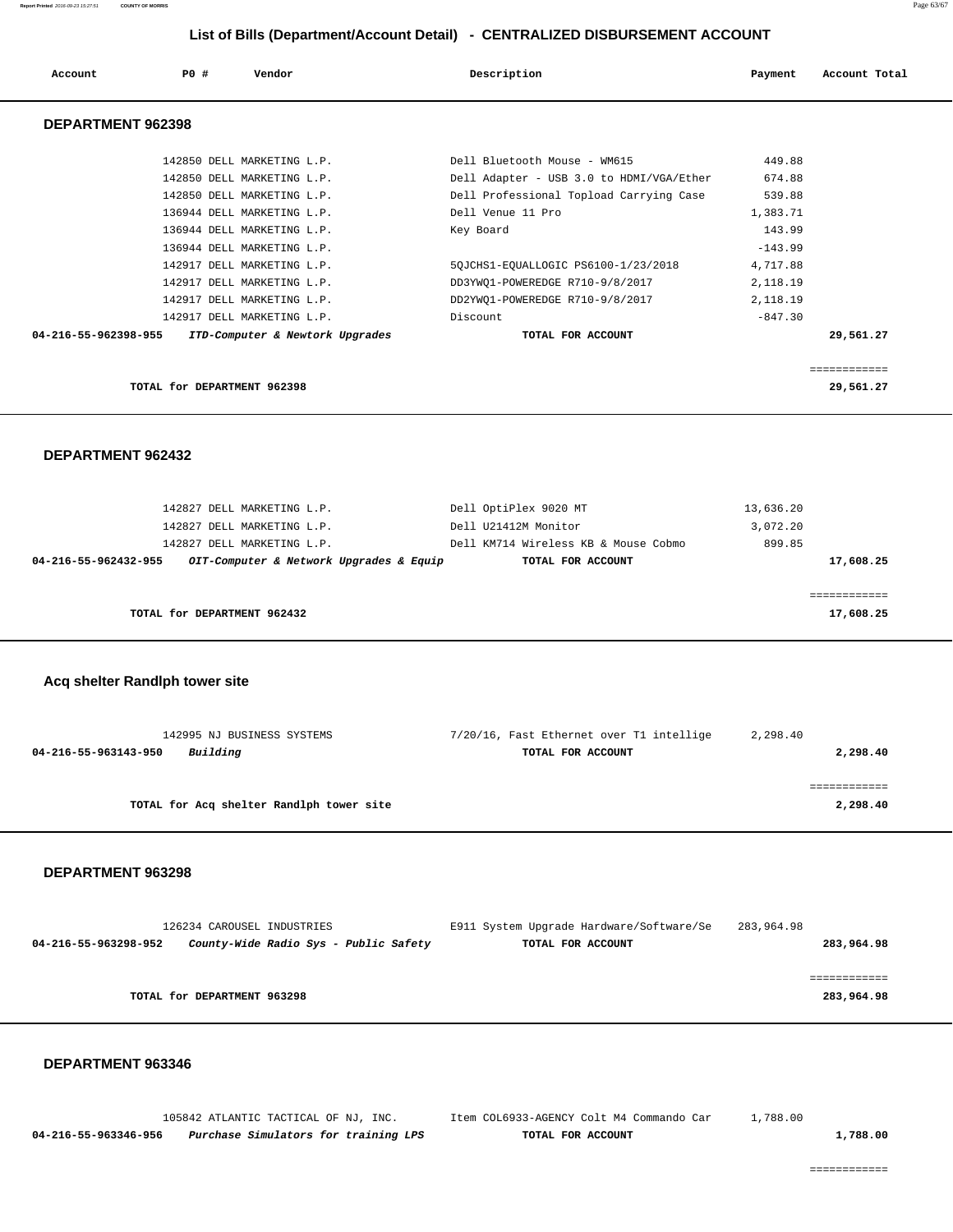| Account                  | P0#                         | Vendor | Description | Payment | Account Total |
|--------------------------|-----------------------------|--------|-------------|---------|---------------|
| <b>DEPARTMENT 963346</b> |                             |        |             |         |               |
|                          | TOTAL for DEPARTMENT 963346 |        |             |         | 1,788.00      |

## **DEPARTMENT 963378**

|                      | 144907 NORTHEAST COMMUNICATIONS, INC.    | 8/26/16, (1) N Female/N Female Adapter, | 510.00 |
|----------------------|------------------------------------------|-----------------------------------------|--------|
| 04-216-55-963378-952 | Purchase New/Replacement Cty Radio Equip | TOTAL FOR ACCOUNT                       | 510.00 |
|                      |                                          |                                         |        |
|                      |                                          |                                         |        |
|                      | TOTAL for DEPARTMENT 963378              |                                         | 510.00 |

 **DEPARTMENT 964404** 

| 143451 BFI                                                     | Ouote #235027**SEU Storage Case Shelf, 3 | 1,485.26 |
|----------------------------------------------------------------|------------------------------------------|----------|
| 143451 BFI                                                     | Freight                                  | 36.00    |
| Purchase Office Furniture-Prosecutor's<br>04-216-55-964404-953 | TOTAL FOR ACCOUNT                        | 1,521.26 |
|                                                                |                                          |          |
|                                                                |                                          |          |
| TOTAL for DEPARTMENT 964404                                    |                                          | 1,521.26 |
|                                                                |                                          |          |

 **DEPARTMENT 964439** 

| 142657 ALLIANCE BUS GROUP INC. |                                          | LOWFLOOR, OEM PURPOSE BUILT MOBILITY VEHI | 43,775.00 |
|--------------------------------|------------------------------------------|-------------------------------------------|-----------|
| 142657 ALLIANCE BUS GROUP INC. |                                          | AUXILIARY A/C. PROAIR (REAR)              | 1,900.00  |
| 142657 ALLIANCE BUS GROUP INC. |                                          | SPARE TIRE(SHIP LOOSE)                    | 389.00    |
| 142657 ALLIANCE BUS GROUP INC. |                                          | REAR FACING JUMP SEAT                     | 349.00    |
| 142657 ALLIANCE BUS GROUP INC. |                                          | MED. WINDOW TINT (PASSENGER COMPARTMENT)  | 250.00    |
| 04-216-55-964439-957           | Human Services -MAPS Vehicle Replacement | TOTAL FOR ACCOUNT                         | 46,663.00 |
|                                |                                          |                                           |           |
|                                |                                          |                                           |           |
| TOTAL for DEPARTMENT 964439    |                                          |                                           | 46,663.00 |
|                                |                                          |                                           |           |

 **DEPARTMENT 969393** 

| 145378 COUNTY COLLEGE OF MORRIS                 | Rock Solid Construction | 156,883.01 |
|-------------------------------------------------|-------------------------|------------|
| Various Projects at CCM<br>04-216-55-969393-940 | TOTAL FOR ACCOUNT       | 156,883.01 |
|                                                 |                         |            |
|                                                 |                         |            |
| TOTAL for DEPARTMENT 969393                     |                         | 156,883.01 |
|                                                 |                         |            |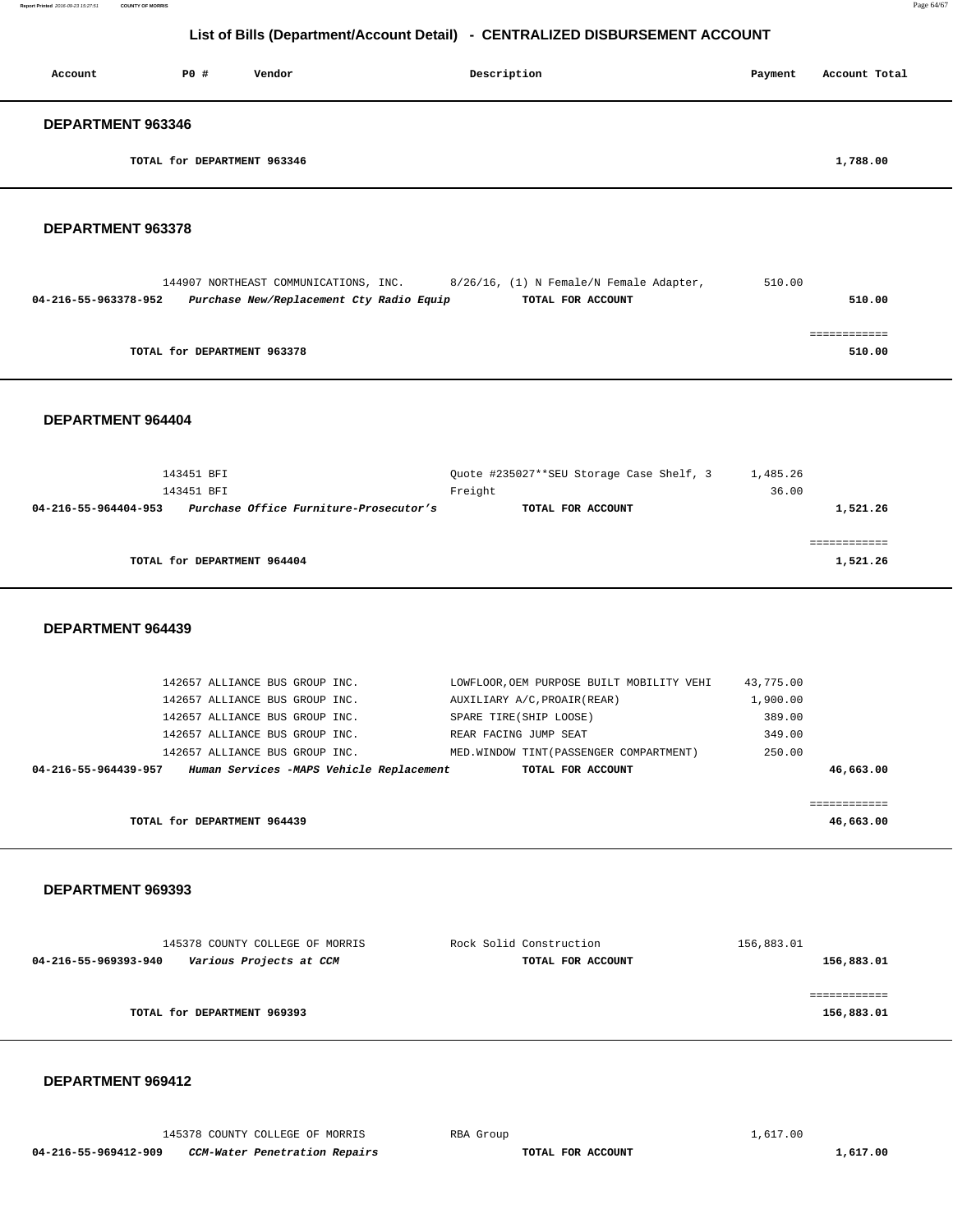**Report Printed** 2016-09-23 15:27:51 **COUNTY OF MORRIS** Page 65/67

# **List of Bills (Department/Account Detail) - CENTRALIZED DISBURSEMENT ACCOUNT**

| Account           | P0#                         | Vendor | Description | Payment | Account Total |
|-------------------|-----------------------------|--------|-------------|---------|---------------|
| DEPARTMENT 969412 |                             |        |             |         |               |
|                   |                             |        |             |         | ------------  |
|                   | TOTAL for DEPARTMENT 969412 |        |             |         | 1,617.00      |

|                                 | 145907 MCMANIMON, SCOTLAND & BAUMANN LLC | PROFESSIONSL SERVICES IN CONNECTION WITH | 5,600.00  |           |
|---------------------------------|------------------------------------------|------------------------------------------|-----------|-----------|
|                                 | 145907 MCMANIMON, SCOTLAND & BAUMANN LLC | PROFESSIONSL SERVICES IN CONNECTION WITH | 584.51    |           |
|                                 | 145907 MCMANIMON, SCOTLAND & BAUMANN LLC | FOR WORK IN CONNECTIONS WITH DISCLOSURE  | 1,141.50  |           |
|                                 | 145907 MCMANIMON, SCOTLAND & BAUMANN LLC | FOR WORK IN CONNECTIONS WITH TAX MATTER  | 500.00    |           |
| 04-216-55-969424-909            | CCM - Building Improvements & Upgrades   | TOTAL FOR ACCOUNT                        |           | 7,826.01  |
| 145378 COUNTY COLLEGE OF MORRIS |                                          | Brahma Construction                      | 73,049.49 |           |
| 04-216-55-969424-950            | CCM - Building Improvements & Upgrades   | TOTAL FOR ACCOUNT                        |           | 73,049.49 |
|                                 |                                          |                                          |           |           |
|                                 |                                          |                                          |           |           |
| TOTAL for DEPARTMENT 969424     |                                          |                                          |           | 80,875.50 |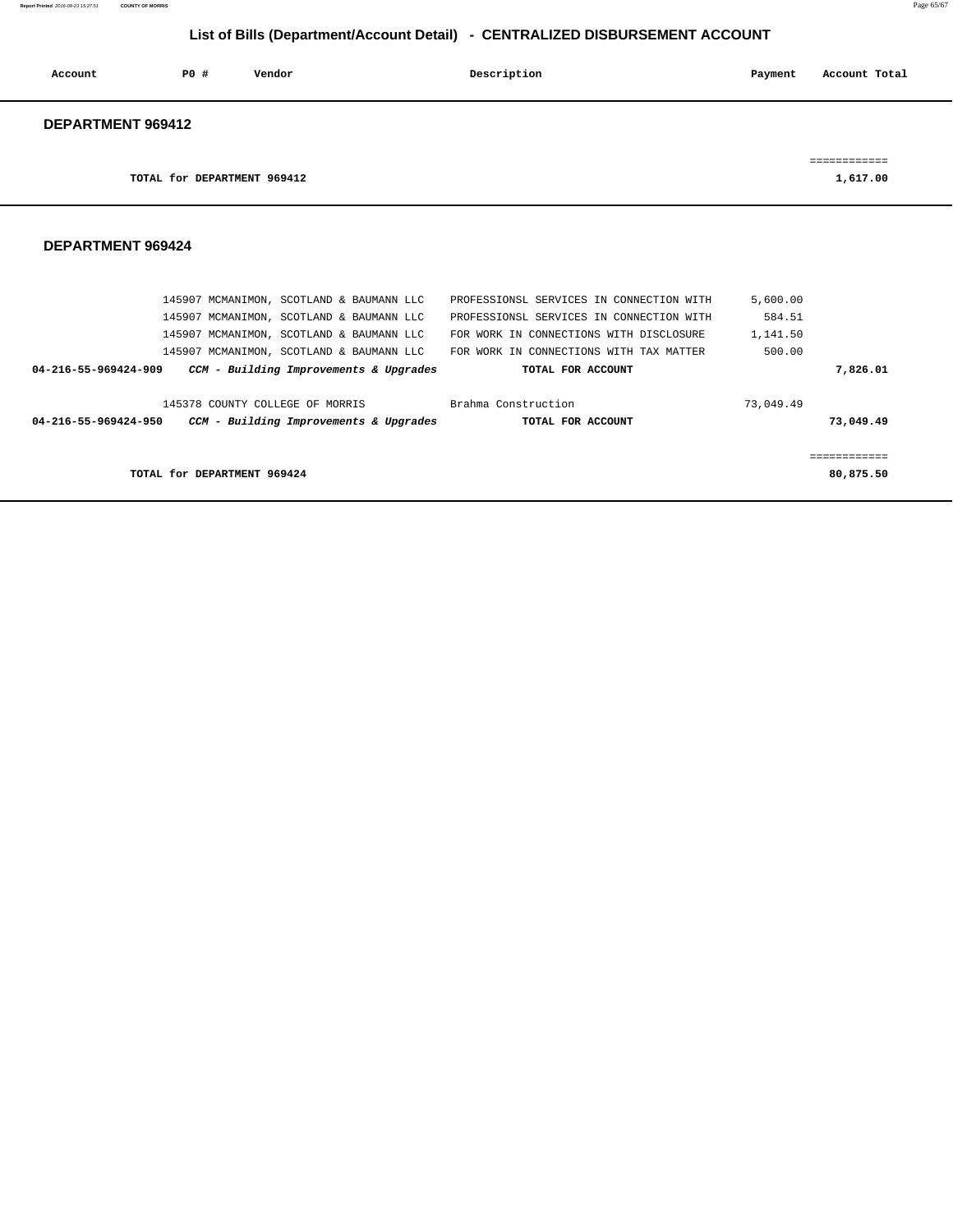| PO#<br>Vendor<br>Account                                               | Description                                                   | Payment    | Account Total              |
|------------------------------------------------------------------------|---------------------------------------------------------------|------------|----------------------------|
| <b>Motor Vehicle Fines</b>                                             | <b>Dedicated Trust</b>                                        |            |                            |
| 145951 COUNTY OF MORRIS<br>Motor Vehicle Fines<br>13-290-56-575701-888 | TRANSFER FUNDS FOR DEDICATED TRUST MOTOR<br>TOTAL FOR ACCOUNT | 24,845.27  | 24,845.27                  |
| TOTAL for Motor Vehicle Fines                                          |                                                               |            | ============<br>24,845.27  |
| <b>Weights &amp; Measures</b>                                          |                                                               |            |                            |
| 145952 COUNTY OF MORRIS<br>13-290-56-575801-888<br>Weights & Measures  | TRANSFER FUNDS FOR DEDICATED WEIGHTS & M<br>TOTAL FOR ACCOUNT | 108,499.04 | 108,499.04                 |
| TOTAL for Weights & Measures                                           |                                                               |            | essessessess<br>108,499.04 |

## **Tax Board**

|                      | TOTAL for Tax Board        |                         | 198.58 |
|----------------------|----------------------------|-------------------------|--------|
| 13-290-56-577101-888 | Tax Board                  | TOTAL FOR ACCOUNT       | 198.58 |
|                      | 145561 PATRICIA MARSH      | Sussex County Clerk fee | 15.00  |
|                      | 145561 PATRICIA MARSH      | Notary Kit              | 62.86  |
|                      | 145561 PATRICIA MARSH      | Application fee         | 30.00  |
|                      | 145562 KIMBERLY M. JOHNSON | Notary kit              | 60.72  |
|                      | 145562 KIMBERLY M. JOHNSON | Application fee         | 30.00  |
|                      |                            |                         |        |

## **County Clerk \$1.00 Fund**

| 140680 AFFORDABLE INTERIOR SYSTEMS               | as per attached quotation #JL16-MC00-00! | 3,487.68 |
|--------------------------------------------------|------------------------------------------|----------|
| 144742 IMAGE ACCESS CORP                         | item EO-FU-Fi7160-PA03670-B055 scanner w | 4,795.00 |
| County Clerk \$1.00 Fund<br>13-290-56-578401-888 | TOTAL FOR ACCOUNT                        | 8,282.68 |
|                                                  |                                          |          |
|                                                  |                                          |          |
| TOTAL for County Clerk \$1.00 Fund               |                                          | 8,282.68 |

# **Environ Quality & Enforcement**

| 145708 VERIZON WIRELESS                               | ENVIRONMENTAL SERVICES<br>L&PS | 298.25 |
|-------------------------------------------------------|--------------------------------|--------|
| Environ Quality & Enforcement<br>13-290-56-578901-888 | TOTAL FOR ACCOUNT              | 298.25 |
|                                                       |                                |        |
|                                                       |                                |        |
| TOTAL for Environ Quality & Enforcement               |                                | 298.25 |